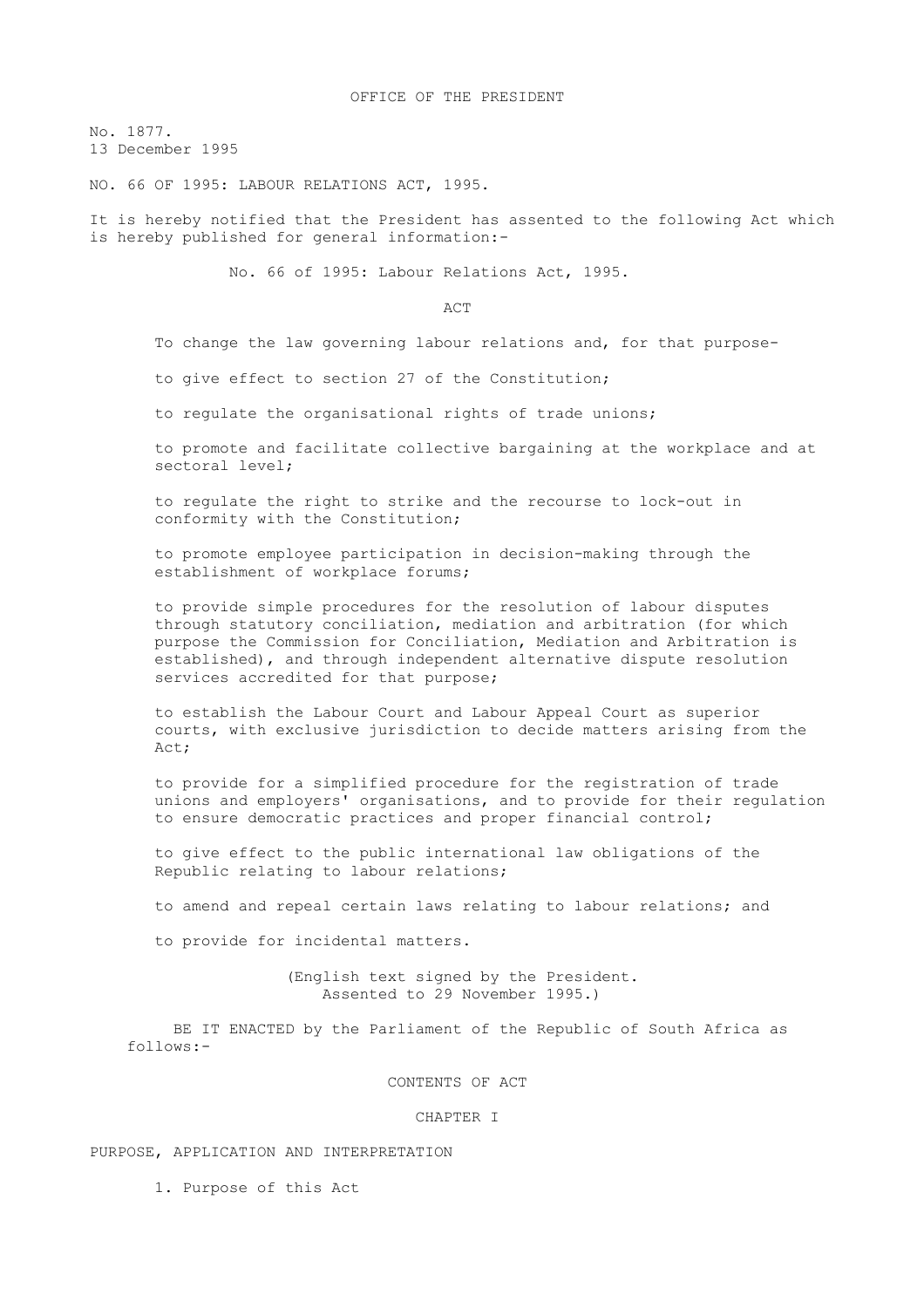- 2. Exclusion from application of this Act
- 3. Interpretation of this Act

### CHAPTER II

FREEDOM OF ASSOCIATION AND GENERAL PROTECTIONS

- 4. Employees' right to freedom of association
- 5. Protection of employees and persons seeking employment
- 6. Employers' right to freedom of association
- 7. Protection of employers' rights
- 8. Rights of trade unions and employers' organisations
- 9. Procedure for disputes
- 10. Burden of proof

## CHAPTER III

## COLLECTIVE BARGAINING

### PART A-ORGANISATIONAL RIGHTS

- 11. Trade union representativeness
- 12. Trade union access to workplace
- 13. Deduction of trade union subscriptions or levies
- 14. Trade union representatives
- 15. Leave for trade union activities
- 16. Disclosure of information
- 17. Restricted rights in domestic sector
- 18. Right to establish thresholds of representativeness
- 19. Certain organisational rights for trade union party to council
- 20. Organisational rights in collective agreements
- 21. Exercise of rights conferred by this Part
- 22. Disputes about organisational rights

## PART B-COLLECTIVE AGREEMENTS

- 23. Legal effect of collective agreement
- 24. Disputes about collective agreements
- 25. Agency shop agreements
- 26. Closed shop agreements

# PART C-BARGAINING COUNCILS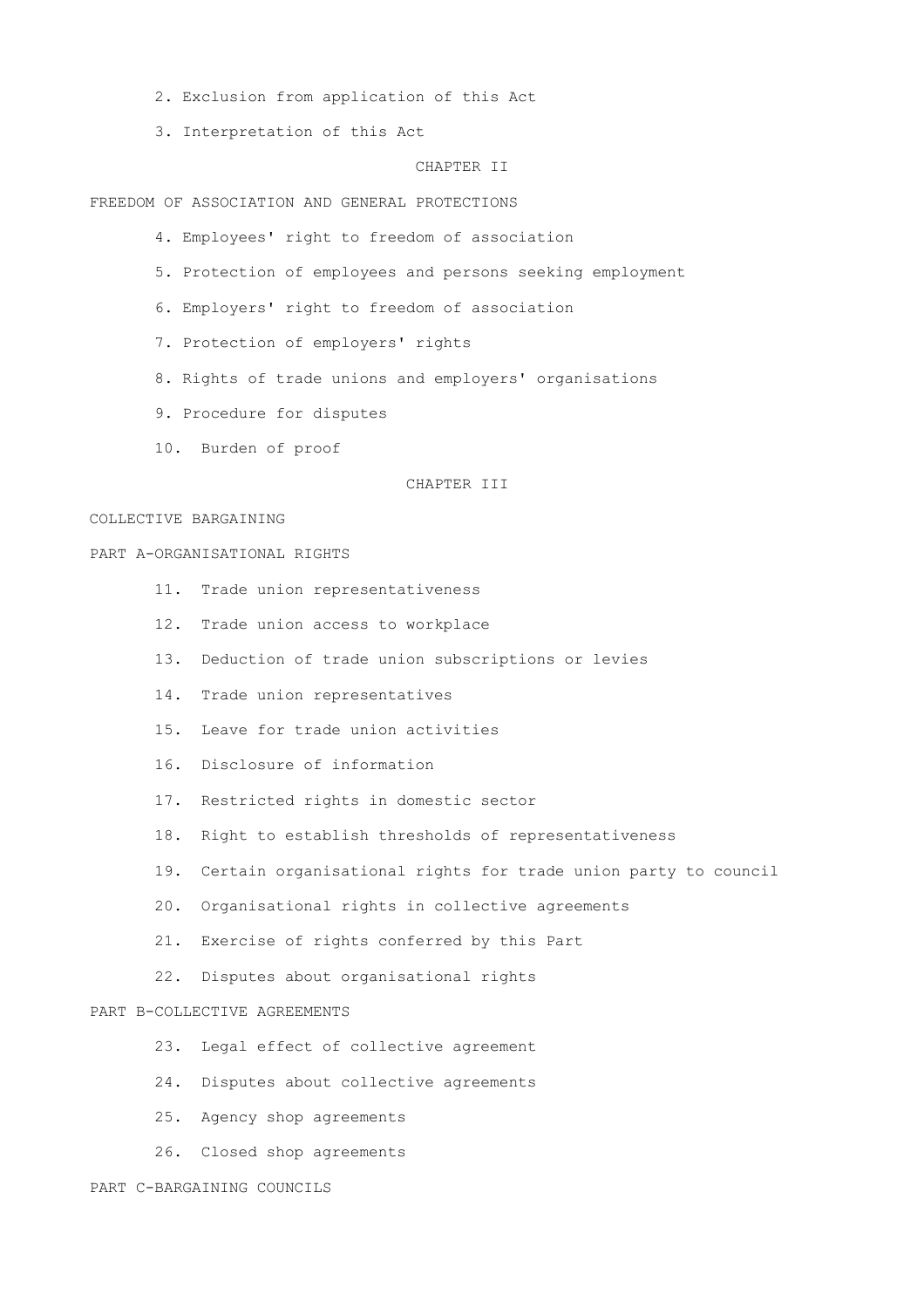- 27. Establishment of bargaining councils
- 28. Powers and functions of bargaining council
- 29. Registration of bargaining councils
- 30. Constitution of bargaining council
- 31. Binding nature of collective agreement concluded in bargaining council
- 32. Extension of collective agreement concluded in bargaining council
- 33. Appointment and powers of designated agents of bargaining councils
- 34. Amalgamation of bargaining councils

PART D-BARGAINING COUNCILS IN THE PUBLIC SERVICE

- 35. Bargaining councils in public service
- 36. Public Service Co-ordinating Bargaining Council
- 37. Bargaining councils in sectors in public service
- 38. Dispute resolution committee

## PART E-STATUTORY COUNCILS

- 39. Application to establish statutory council
- 40. Establishment and registration of statutory council

 41. Establishment and registration of statutory council in absence of agreement

- 42. Certificate of registration of statutory council
- 43. Powers and functions of statutory councils
- 44. Ministerial determinations
- 45. Disputes about determinations
- 46. Withdrawal of party from statutory council
- 47. Appointment of new representative of statutory council
- 48. Change of status of statutory council

## PART F-GENERAL PROVISIONS CONCERNING COUNCILS

- 49. Representativeness of council
- 50. Effect of registration of council
- 51. Dispute resolution functions of council
- 52. Accreditation of council or appointment of accredited agency
- 53. Accounting records and audits
- 54. Duty to keep records and provide information to registrar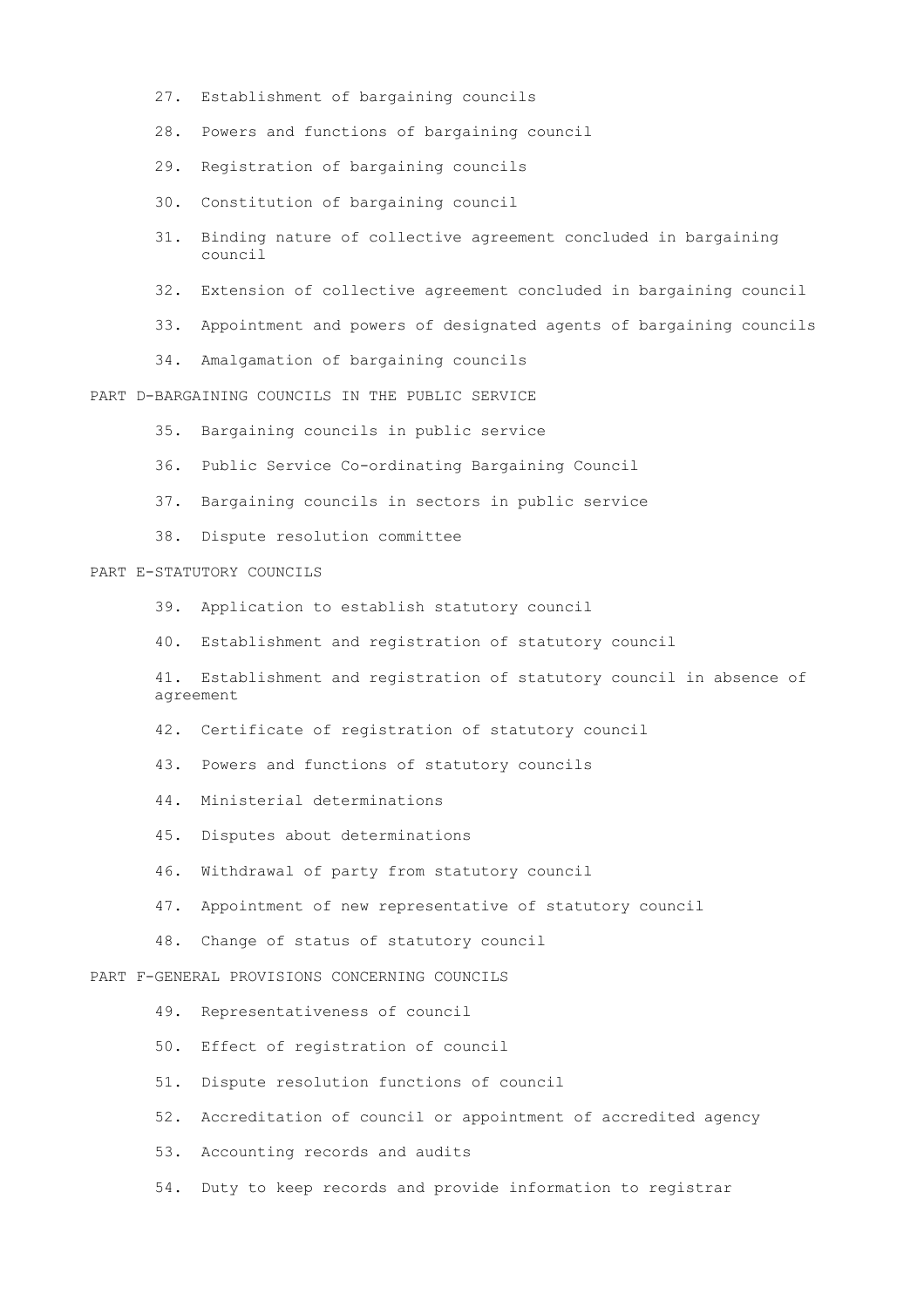- 55. Delegation of functions to committee of council
- 56. Admission of parties to council
- 57. Changing constitution or name of council
- 58. Variation of registered scope of council
- 59. Winding-up of council
- 60. Winding-up of council by reason of insolvency
- 61. Cancellation of registration of council
- 62. Disputes about demarcation between sectors and areas
- 63. Disputes about Parts A and C to F

#### CHAPTER IV

#### STRIKES AND LOCK-OUTS

- 64. Right to strike and recourse to lock-out
- 65. Limitations on right to strike or recourse to lock-out
- 66. Secondary strikes
- 67. Strike or lock-out in compliance with this Act
- 68. Strike or lock-out not in compliance with this Act
- 69. Picketing
- 70. Essential services committee
- 71. Designating a service as an essential service
- 72. Minimum services
- 73. Disputes about whether a service is an essential service
- 74. Disputes in essential services
- 75. Maintenance services
- 76. Replacement labour

 77. Protest action to promote or defend socioeconomic interests of workers

## CHAPTER V

#### WORKPLACE FORUMS

- 78. Definitions in this Chapter
- 79. General functions of workplace forum
- 80. Establishment of workplace forum
- 81. Trade union based workplace forum
- 82. Requirements for constitution of workplace forum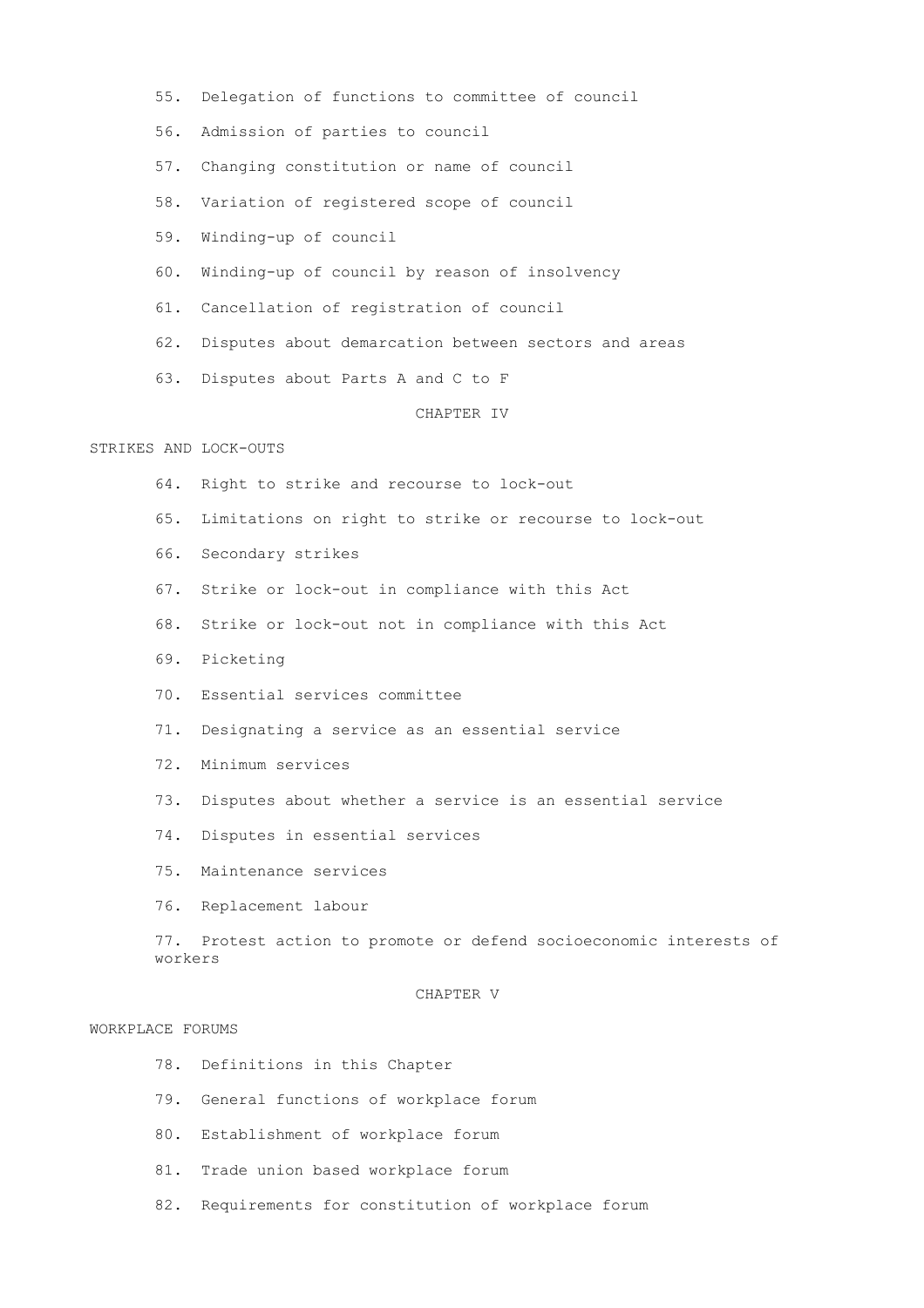- 83. Meetings of workplace forum
- 84. Specific matters for consultation
- 85. Consultation
- 86. Joint decision-making
- 87. Review at request of newly established workplace forum

 88. Matters affecting more than one workplace forum in an employer's operation

- 89. Disclosure of information
- 90. Inspection and copies of documents
- 91. Breach of confidentiality
- 92. Full-time members of workplace forum
- 93. Dissolution of workplace forum
- 94. Disputes about workplace forums

CHAPTER VI

TRADE UNIONS AND EMPLOYERS' ORGANISATIONS

PART A-REGISTRATION AND REGULATION OF TRADE UNIONS AND EMPLOYERS' ORGANISATIONS

 95. Requirements for registration of trade unions or employers' organisations

96. Registration of trade unions or employers' organisations

- 97. Effect of registration of trade union or employers' organisation
- 98. Accounting records and audits
- 99. Duty to keep records
- 100. Duty to provide information to registrar

 101. Changing constitution or name of registered trade unions or employers' organisations

102. Amalgamation of trade unions or employers' organisations

 103. Winding-up of registered trade unions or registered employers' organisations

 104. Winding-up of trade unions or employers' organisations by reason of insolvency

 105. Cancellation of registration of trade union that is no longer independent

 106. Cancellation of registration of trade unions or employers' organisations

PART B-REGULATION OF FEDERATIONS OF TRADE UNIONS AND EMPLOYERS' ORGANISATIONS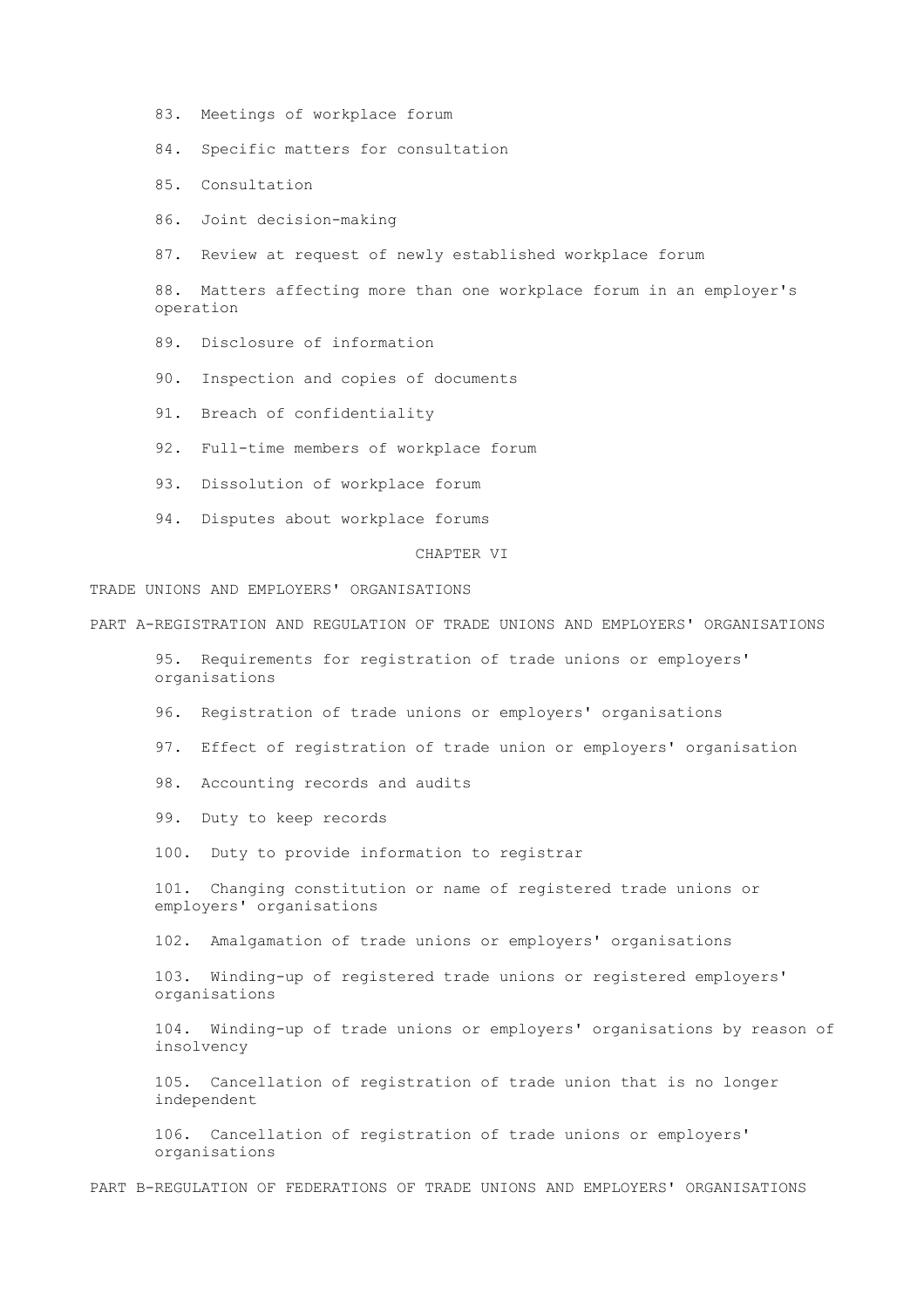107. Regulation of federations of trade unions or employers' organisations

### PART C-REGISTRAR OF LABOUR RELATIONS

108. Appointment of registrar of labour relations

109. Functions of registrar

110. Access to information

PART D-APPEALS FROM REGISTRAR'S DECISION

111. Appeals from registrar's decision

CHAPTER VII

#### DISPUTE RESOLUTION

PART A-COMMISSION FOR CONCILIATION, MEDIATION AND ARBITRATION

 112. Establishment of Commission for Conciliation, Mediation and Arbitration

- 113. Independence of Commission
- 114. Area of jurisdiction and offices of Commission
- 115. Functions of Commission
- 116. Governing body of Commission
- 117. Commissioners of Commission
- 118. Director of Commission
- 119. Acting director of Commission
- 120. Staff of Commission
- 121. Establishment of committees of Commission
- 122. Finances of Commission
- 123. Circumstances in which Commission may charge fees
- 124. Contracting by Commission, and Commission working in association with any person
- 125. Delegation of governing body's powers, functions and duties
- 126. Limitation of liability and limitation on disclosure of information

PART B-ACCREDITATION OF AND SUBSIDY TO COUNCILS AND PRIVATE AGENCIES

- 127. Accreditation of councils and private agencies
- 128. General provisions relating to accreditation
- 129. Amendment of accreditation
- 130. Withdrawal of accreditation
- 131. Application to renew accreditation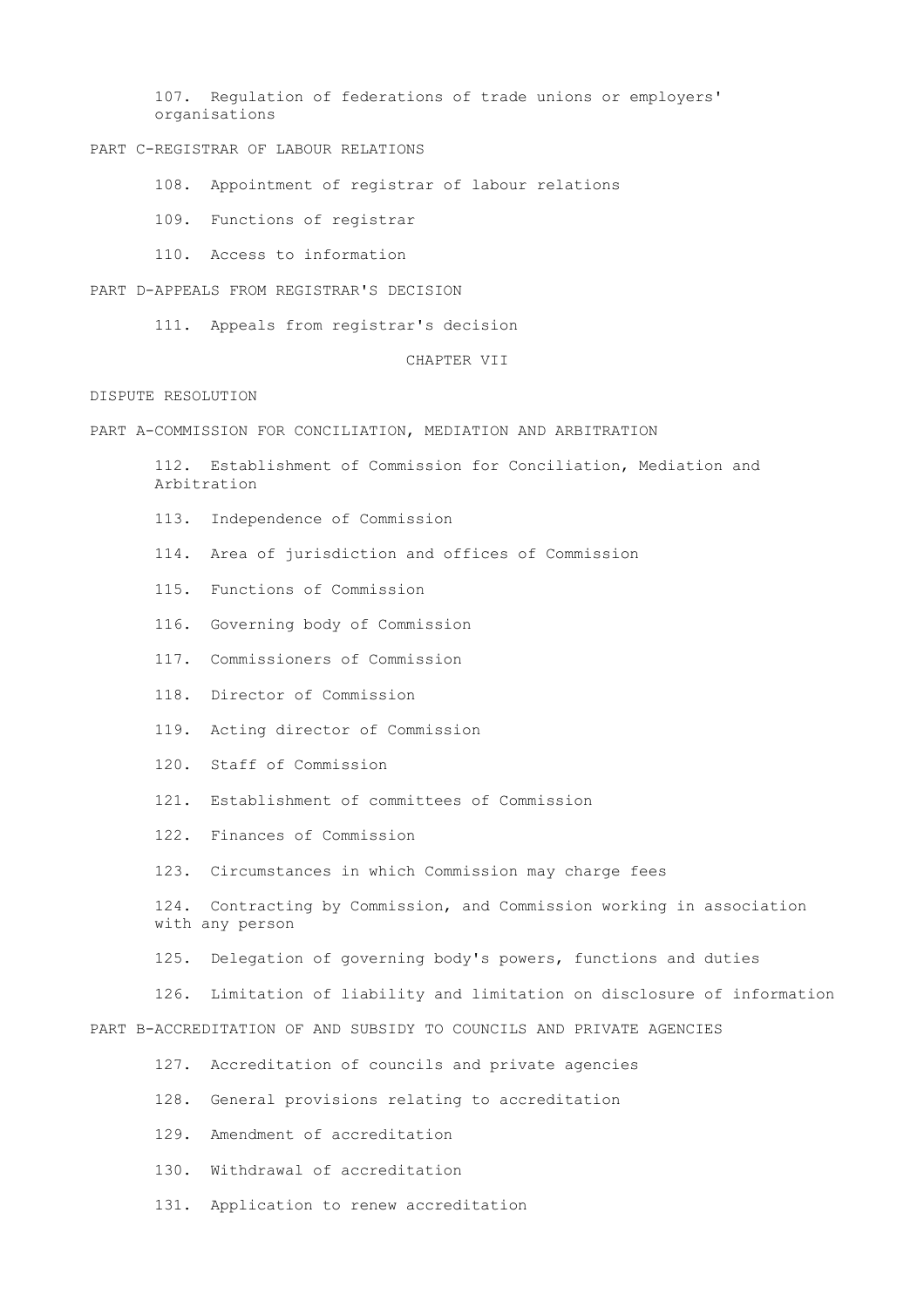132. Subsidy to council or private agency PART C-RESOLUTION OF DISPUTES UNDER AUSPICES OF COMMISSION 133. Resolution of disputes under auspices of Commission 134. Disputes about matters of mutual interest 135. Resolution of disputes through conciliation 136. Appointment of commissioner to resolve dispute through arbitration 137. Appointment of senior commissioner to resolve dispute through arbitration 138. General provisions for arbitration proceedings 139. Special provisions for arbitrating disputes in essential services 140. Special provisions for arbitrations about dismissals for reasons related to conduct or capacity 141. Resolution of disputes if parties consent to arbitration under auspices of Commission 142. Powers of commissioner when attempting to resolve disputes 143. Effect of arbitration awards 144. Variation and rescission of arbitration awards 145. Review of arbitration awards 146. Exclusion of Arbitration Act 147. Performance of dispute resolution functions by Commission in exceptional circumstances 148. Commission may provide advice 149. Commission may provide assistance 150. Commission may offer to resolve PART D-LABOUR COURT 151. Establishment and status of Labour Court 152. Composition of Labour Court 153. Appointment of judges of Labour Court 154. Tenure, remuneration and terms and conditions of appointment of Labour Court judges 155. Officers of Labour Court 156. Area of jurisdiction and seat of Labour Court 157. Jurisdiction of Labour Court 158. Powers of Labour Court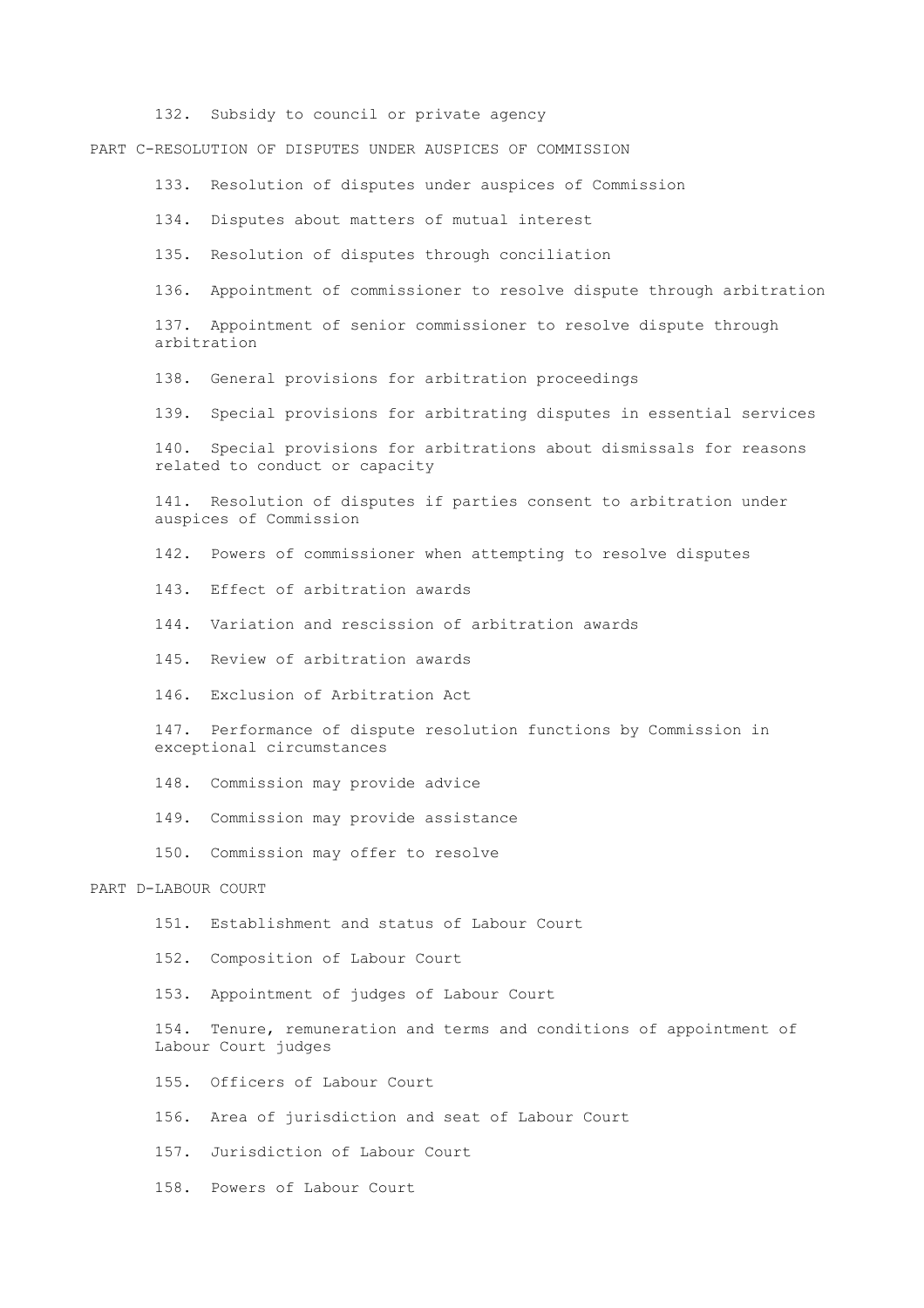- 159. Rules Board for Labour Courts and rules for Labour Court
- 160. Proceedings of Labour Court to be carried on in open court
- 161. Representation before Labour Court
- 162. Costs
- 163. Service and enforcement of orders of Labour Court
- 164. Seal of Labour Court
- 165. Variation and rescission of orders of Labour Court
- 166. Appeals against judgment or order of Labour Court

### PART E-LABOUR APPEAL COURT

- 167. Establishment and status of Labour Appeal Court
- 168. Composition of Labour Appeal Court
- 169. Appointment of judges of Labour Appeal Court

 170. Tenure, remuneration and terms and conditions of appointment of Labour Appeal Court judges

- 171. Officers of Labour Appeal Court
- 172. Area of jurisdiction and seat of Labour Appeal Court
- 173. Jurisdiction of Labour Appeal Court
- 174. Powers of Labour Appeal Court on hearing of appeals
- 175. Labour Appeal Court may sit as court of first instance
- 176. Rules for Labour Appeal Court
- 177. Proceedings of Labour Appeal Court to be carried on in open court
- 178. Representation before Labour Appeal Court
- 179. Costs
- 180. Service and enforcement of orders
- 181. Seal of Labour Appeal Court
- 182. Judgments of Labour Appeal Court binding on Labour Court
- 183. Labour Appeal Court final court of appeal
- PART F-GENERAL PROVISIONS APPLICABLE TO COURTS ESTABLISHED BY THIS ACT
	- 184. General provisions applicable to courts established by this Act

CHAPTER VIII

## UNFAIR DISMISSAL

- 185. Right not to be unfairly dismissed
- 186. Meaning of dismissal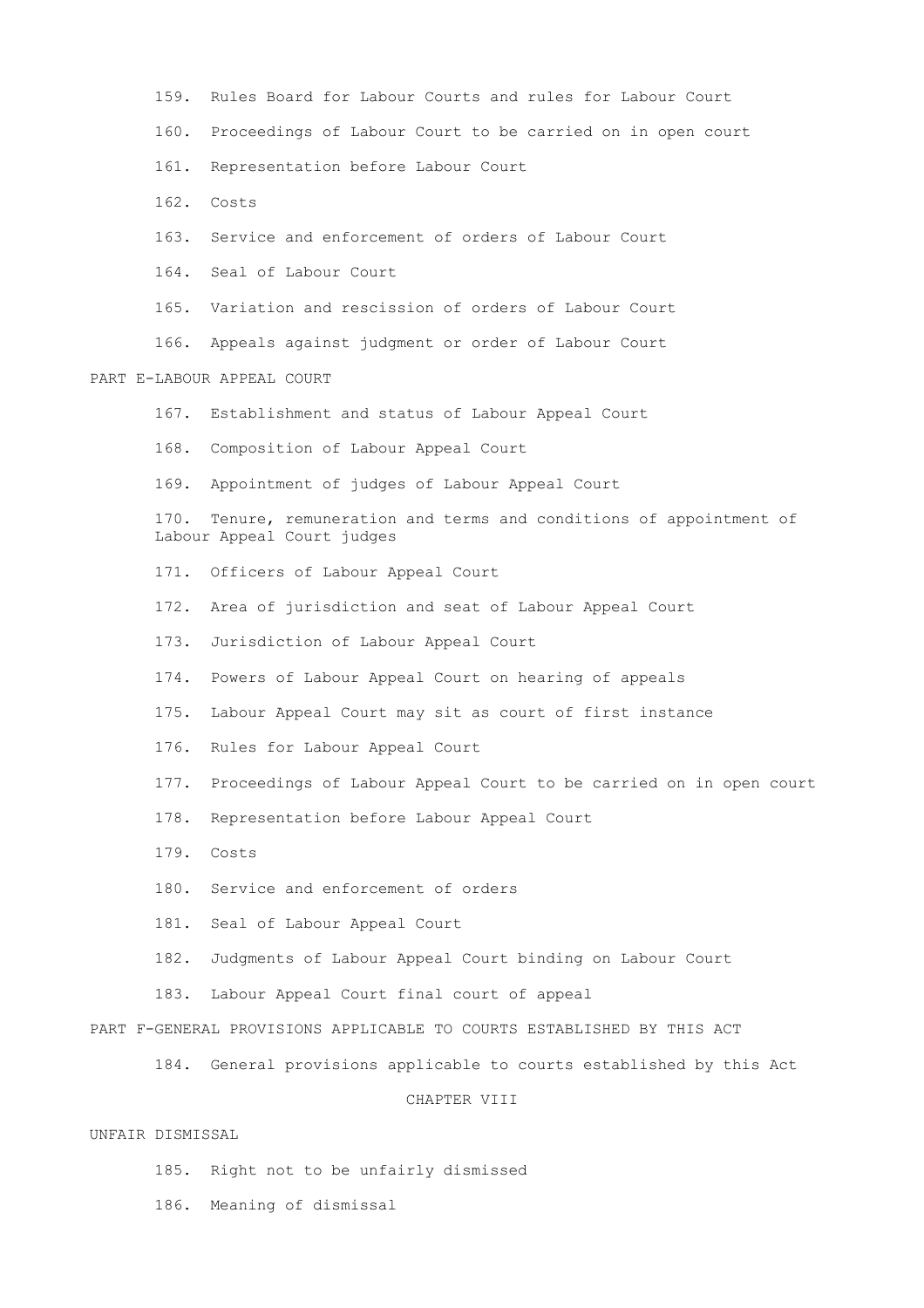- 187. Automatically unfair dismissals
- 188. Other unfair dismissals
- 189. Dismissals based on operational requirements
- 190. Date of dismissal
- 191. Disputes about unfair dismissals
- 192. Onus in dismissal disputes
- 193. Remedies for unfair dismissal
- 194. Limits on compensation
- 195. Compensation is in addition to any other amount
- 196. Severance pay
- 197. Transfer of contract of employment

CHAPTER IX

### GENERAL PROVISIONS

198. Temporary Employment Services

 199. Contracts of employment may not disregard or waive collective agreements or arbitration awards

- 200. Representation of employees or employers
- 201. Confidentiality
- 202. Service of documents
- 203. Codes of good practice

 204. Collective agreement, arbitration award or wage determination to be kept by employer

- 205. Records to be kept by employer
- 206. Effect of certain defects and irregularities
- 207. Ministers empowered to add and change to Schedules
- 208. Regulations
- 209. This Act binds the State
- 210. Application of Act when in conflict with other laws
- 211. Amendment of laws
- 212. Repeal of laws, and transitional arrangements
- 213. Definitions
- 214. Short title and commencement

SCHEDULE 1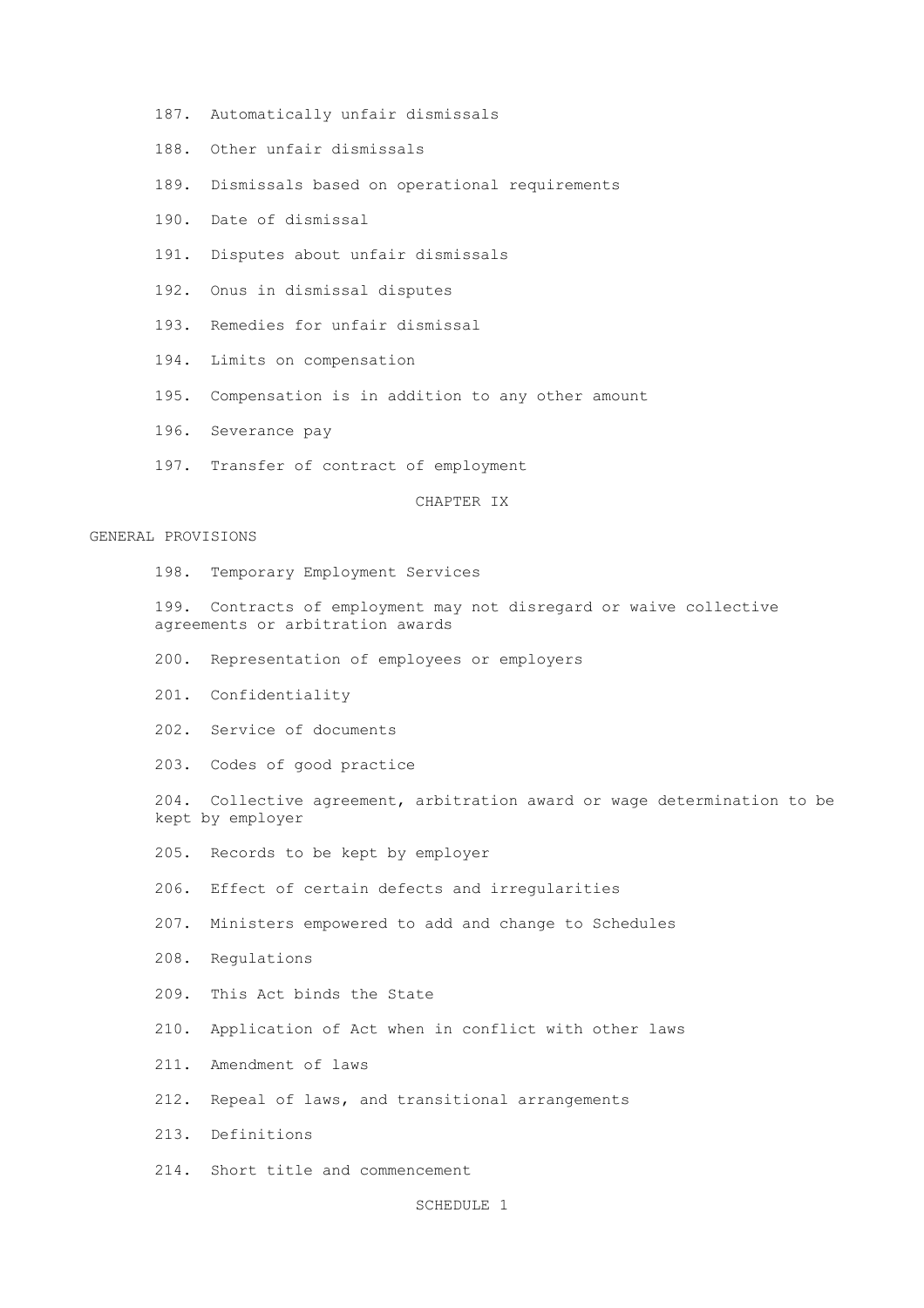ESTABLISHMENT OF BARGAINING COUNCILS FOR PUBLIC SERVICE

1. Definitions for this Schedule

2. Establishment of Public Service Co-ordinating Bargaining Council

3. Establishment of bargaining council in sectors

### SCHEDULE 2

GUIDELINES FOR CONSTITUTION OF WORKPLACE FORUM

1. Introduction

- 2. Number of seats in workplace forums (section 82(1)(a))
- 3. Distribution of seats to reflect occupational structure (section 82(l)  $(b)$ )
- 4. Elections (section 82(l)(c), (d), (g), (h), (i) and (j))
- 5. Terms of office (section  $82(1)(k)$ ,  $(1)$  and  $(m)$ )
- 6. Meetings of workplace forum (section 82(l)(n))
- 7. Time off for members of workplace forum (section 82(1)(p))

8. Facilities to be provided to workplace forum (section 82(1)(r))

9. Experts (section 82(1)(t))

 10. Establishment of coordinating and subsidiary workplace forums (section  $82(2)(b)$ )

## SCHEDULE 3

COMMISSION FOR CONCILIATION, MEDIATION & ARBITRATION 230

- 1 . Remuneration and allowances of members of governing body
- 2. Resignation and removal from office of member of governing body
- 3. Vacancies in governing body
- 4. Proceedings of governing body
- 5. Director of Commission
- 6. Bank account
- 7. Investment of surplus money
- 8. Accounting and auditing
- 9. Annual report

### SCHEDULE 4

## DISPUTE RESOLUTION: FLOW DIAGRAMS

### SCHEDULE 5

AMENDMENT OF LAWS 250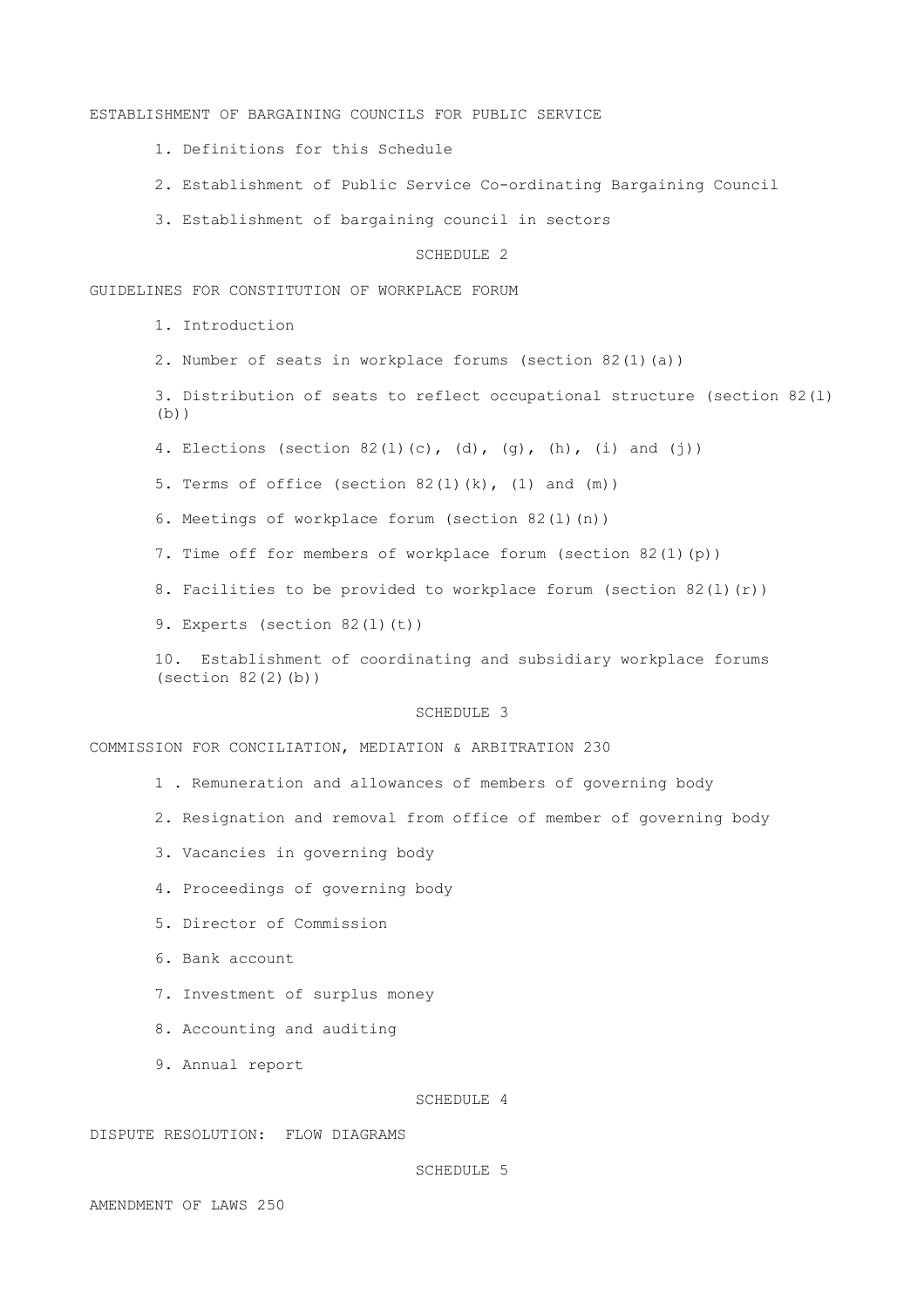1. Amendment of section 1 of Basic Conditions of Employment Act

2. Amendment of section 35 of Occupational Health and Safety Act, 1993

SCHEDULE 6

LAWS REPEALED BY SECTION 212

SCHEDULE 7

TRANSITIONAL ARRANGEMENTS

PART A-DEFINITIONS FOR THIS SCHEDULE

1. Definitions for this Schedule

PART B-UNFAIR LABOUR PRACTICES

2. Residual unfair labour practices

3. Disputes about unfair labour practices

4. Powers of Labour Court and Commission

PART C-PROVISIONS CONCERNING EXISTING TRADE UNIONS, EMPLOYERS' ORGANISATIONS, INDUSTRIAL COUNCILS AND CONCILIATION BOARDS

5. Existing registered trade unions and employers' organisations

 6. Pending applications by trade unions or employers' organisations for registration, variation of scope, alteration of constitution or name

7. Industrial councils

 8. Pending applications by industrial councils for registration and variation of scope

 9. Pending applications by industrial councils for alteration of constitution or name

10. Pending applications for admission of parties to industrial councils

 11. Pending applications to wind up and cancel registration of trade unions, employers' organisations and industrial councils

 12. Existing agreements and awards of industrial councils and conciliation boards

13. Existing agreements including recognition agreements

PART D- MATTERS CONCERNING PUBLIC SERVICE

- 14. Public Service Bargaining Council
- 15. Collective agreements in the public service
- 16. Education Labour Relations Council
- 17. Education sector collective agreements
- 18. Negotiating Forum in South African Police Service
- 19. Collective agreement in South African Police Service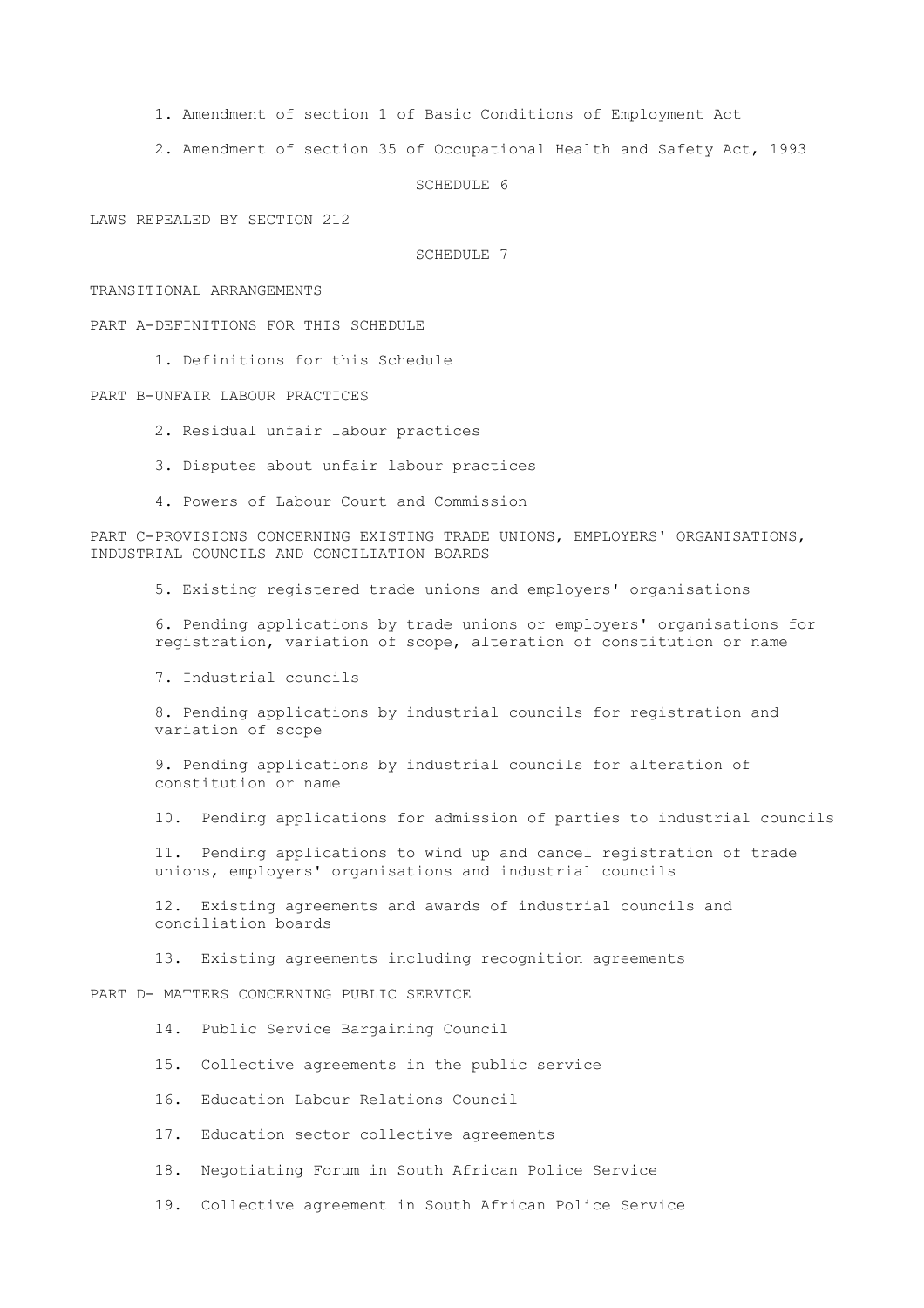20. Consequences for public service bargaining institutions when Public Service Co-ordinating Bargaining Council is established

PART E-DISPUTES AND COURTS

21. Disputes arising before commencement of this Act

22. Courts

### PART F-PENSION MATTERS

 23. Continuation of existing pension rights of staff members of Commission upon assuming employment

#### SCHEDULE 8

CODE OF GOOD PRACTICE: DISMISSAL

1. Introduction

- 2. Fair reasons for dismissal
- 3. Misconduct
- 4. Fair procedure
- 5. Disciplinary records
- 6. Dismissals and industrial action
- 7. Guidelines in cases of dismissal for misconduct
- 8. Incapacity: Poor work performance
- 9. Guidelines in cases of dismissal for poor work performance
- 10. Incapacity: III health or injury
- 11. Guidelines in cases of dismissal arising from ill health or injury

#### CHAPTER I

PURPOSE, APPLICATION AND INTERPRETATION

1. Purpose of this Act

 The purpose of this Act' is to advance economic development, social justice, labour peace and the democratisation of the workplace by fulfilling the primary objects of this Act, which are-

 (a) to give effect to and regulate the fundamental rights conferred by section 27 of the Constitution ;2

 (b) to give effect to obligations incurred by the Republic as a member state of the International Labour Organisation;

to provide a framework within which employees and their trade unions, employers and employers' organisations can-

> (i) collectively bargain to determine wages, terms and conditions of employment and other matters of mutual interest; and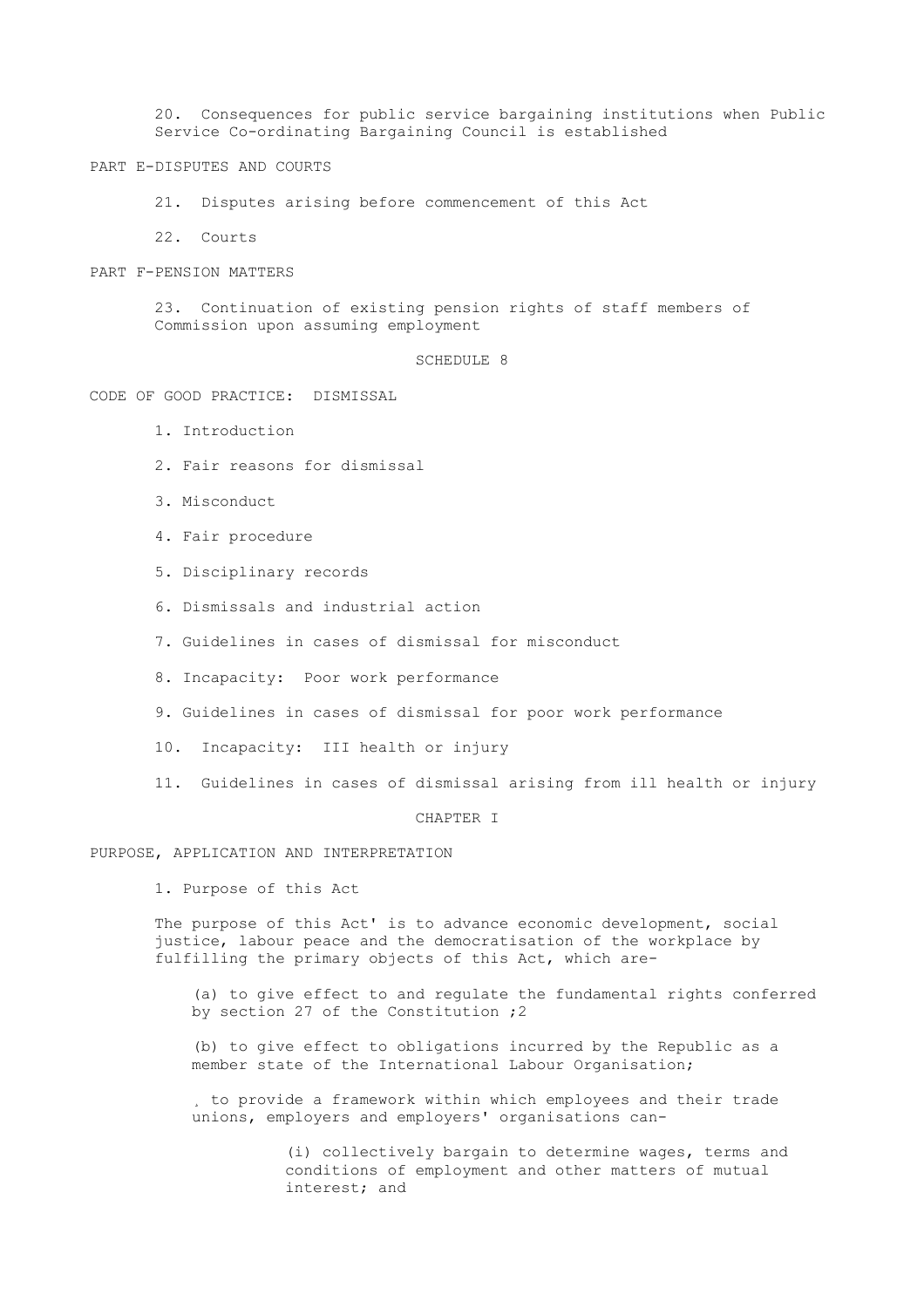(d) to promote-

 1 An italicised word or phrase indicates that the word or phrase is defined in section 213 of this Act.

 2. Section 27, which is in the Chapter on Fundamental Rights in the Constitution entrenches the following rights:

"(1) Every person shall have the right to fair labour practices.

 (2) Workers shall have the right to form and join trade unions, and employers shall have the right to form and join employers' organisations.

 (3) Workers and employers shall have the right to organise and bargain collectively.

 (4) Workers shall have the right to strike for the purpose of collective bargaining.

 (5) Employers' recourse to the lock-out for the purpose of collective bargaining shall not be impaired, subject to subsection 33(l)."

(i) orderly collective bargaining;

(ii) collective bargaining at sectoral level;

 (iii) employee participation in decision-making in the workplace; and

(iv) the effective resolution of labour disputes.

2. Exclusion from application of this Act

This Act does not apply to members of-

- (a) the National Defence Force;
- (b) the National Intelligence Agency; and
- ¸ the South African Secret Service.
- 3. Interpretation of this Act

Any person applying this Act must interpret its provisions-

- (a) to give effect to its primary objects;
- (b) in compliance with the Constitution; and

in compliance with the public international law obligations of the Republic.

### CHAPTER II

FREEDOM OF ASSOCIATION AND GENERAL PROTECTIONS

- 4. Employees' right to freedom of association
	- (1) Every employee has the right-

(a) to participate in forming a trade union or federation of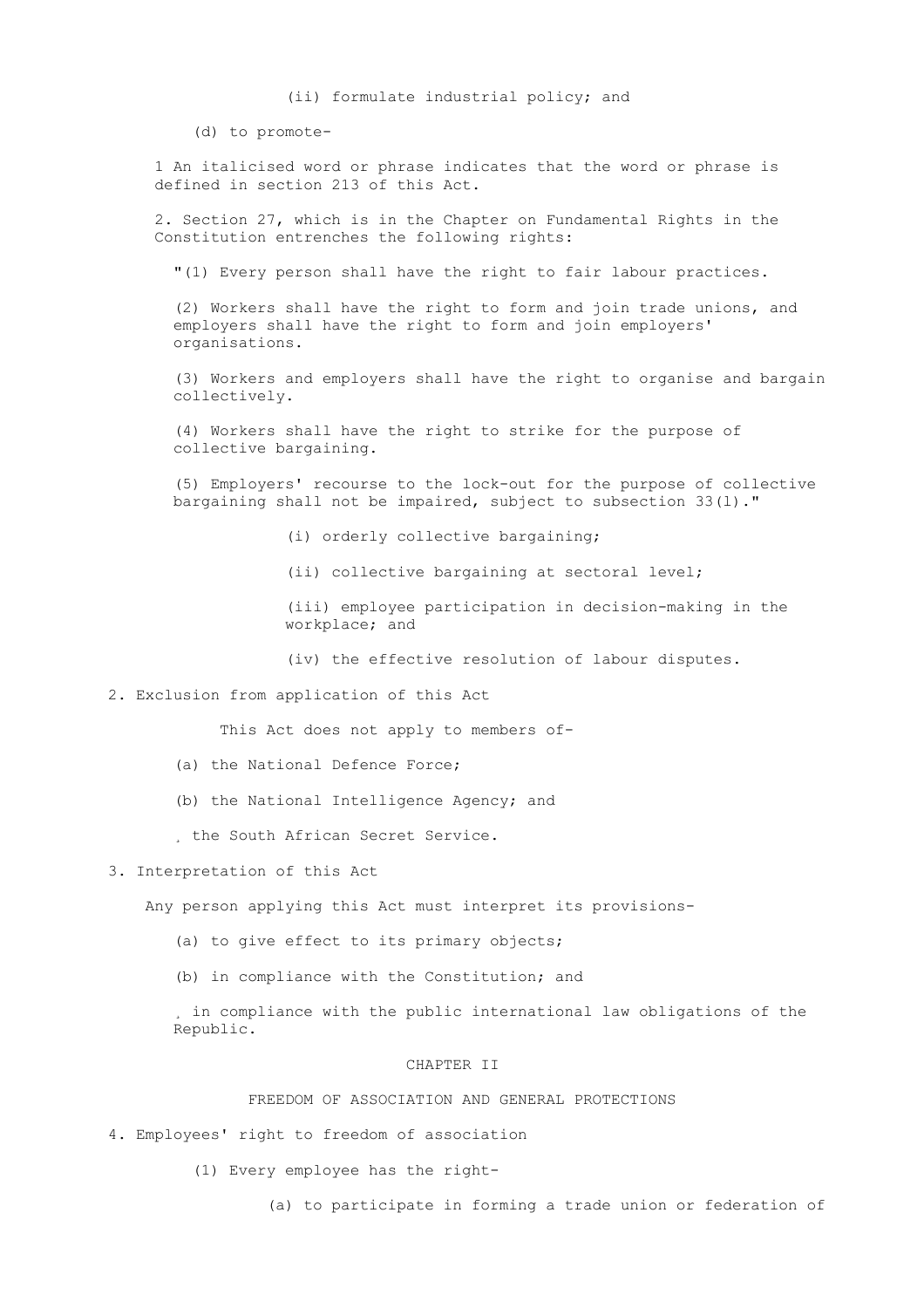trade unions; and

- (b) to join a trade union, subject to its constitution.
- (2) Every member of a trade union has the right, subject to the constitution of that trade union-
	- (a) to participate in its lawful activities;
	- (b) to participate in the election of any of its office-bearers, officials or trade union representatives;
	- ¸ to stand for election and be eligible for appointment as an office bearer or official and, if elected or appointed, to hold office; and
	- (d) to stand for election and be eligible for appointment as a trade union representative and, if elected or appointed, to carry out the functions of a trade union representative in terms of this Act or any collective agreement.
- (3) Every member of a trade union that is a member of a federation of trade unions has the right, subject to the constitution of that federation-
	- (a) to participate in its lawful activities;
	- (b) to participate in the election of any of its office-bearers or officials; and
	- ¸ to stand for election and be eligible for appointment as an office-bearer or official and, if elected or appointed, to hold office.
- 5. Protection of employees and persons seeking employment
	- (1) No person may discriminate against an employee for exercising any right conferred by this Act.
	- (2) Without limiting the general protection conferred by subsection (1), no person may do, or threaten to do, any of the following-
	- (a) require an employee or a person seeking employment-

(i) not to be a member of a trade union or workplace forum;

 (ii) not to become a member of a trade union or workplace, forum; or

 (iii) to give up membership of a trade union or workplace forum;

 (b) prevent an employee or a person seeking employment from exercising any right conferred by this Act or from participating in any proceedings in terms of this Act; or

 ¸ prejudice an employee or a person seeking employment because of past, present or anticipated-

(i) membership of a trade union or workplace forum;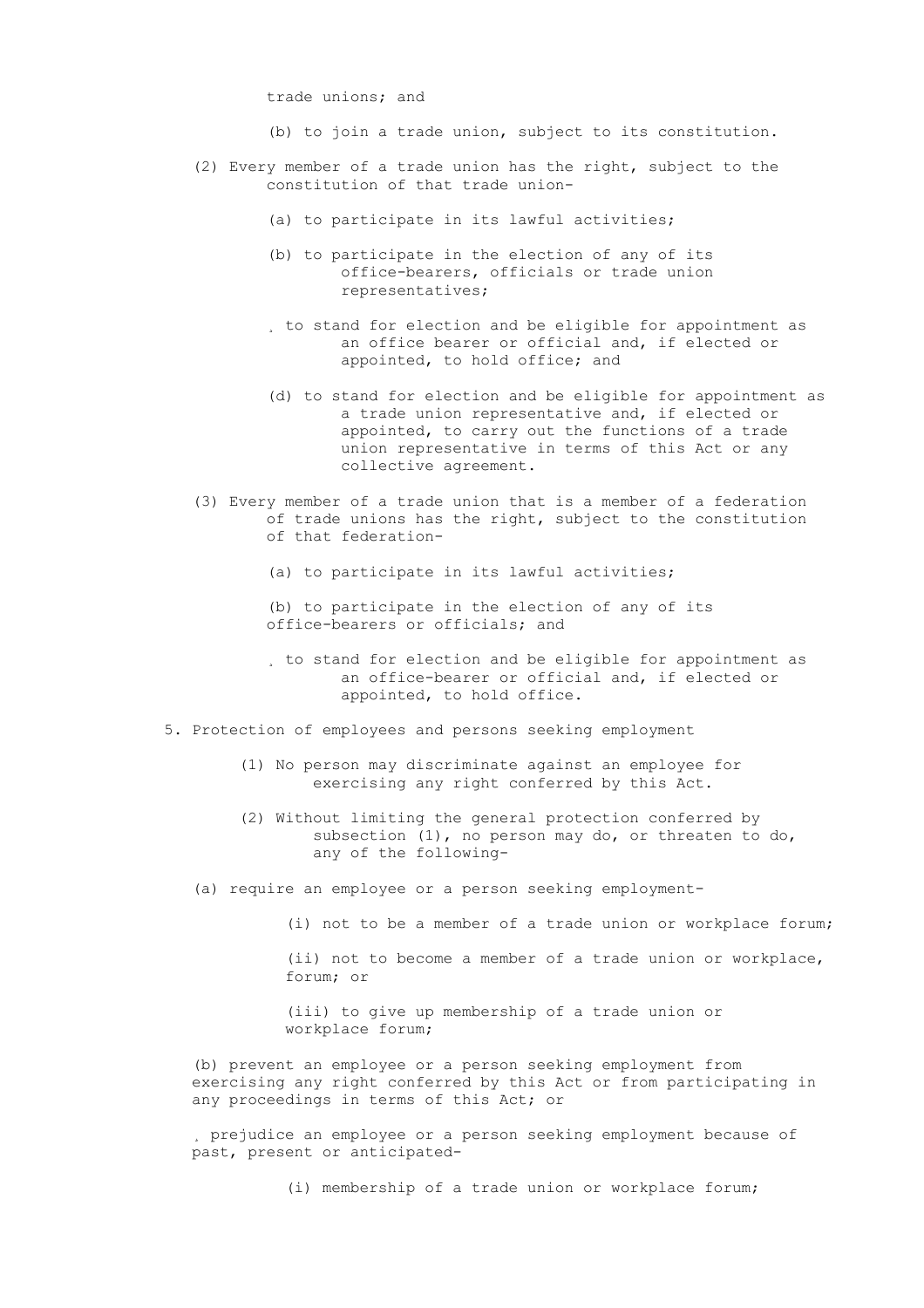(ii) participation in forming a trade union or federation of trade unions or establishing a workplace forum;

 (iii) participation in the lawful activities of a trade union, federation of trade unions or workplace forum;

 (iv) failure or refusal to do something that an employer may not lawfully permit or require an employee to do;

 (v) disclosure of information that the employee is lawfully entitled or required to give to another person;

(vi) exercise of any right conferred by this Act; or

 (vii) participation in any proceedings in terms of this Act.

 (3) No person may advantage, or promise to advantage, an employee or a person seeking employment in exchange for that person not exercising any right conferred by this Act or not participating in any proceedings in terms of this Act.

> However, nothing in this section precludes the parties to a dispute from concluding an agreement to settle that dispute.

- (4) A provision in any contract, whether entered into before or after the commencement of this Act, that directly or indirectly contradicts or limits any provision of section 4, or this section, is invalid, unless the contractual provision is permitted by this Act.
- 6. Employers' right to freedom of association
	- (1) Every employer has the right-

 (a) to participate in forming an employers' organisation or a federation of employers' organisations; and

- (b) to an employers' organisation, subject to its constitution.
- (2) Every member of an employers' organisation has the right, subject to the constitution of that employers' organisation-
	- (a) to participate in its lawful activities;

 (b) to participate in the election of any of its office-bearers or officials; and

¸ if-

 (i) a natural person, to stand for election and be eligible for appointment as an office-bearer or official and, if elected or appointed, to hold office;

 (ii) a juristic person, to have a representative stand for election, and be eligible for appointment, as an office-bearer or official and, if elected or appointed, to hold office.

 (3) Every member of an employers' organisation that is a member of a federation of employers' organisations has the right, subject to the constitution of that federation-

(a) to participate in its lawful activities;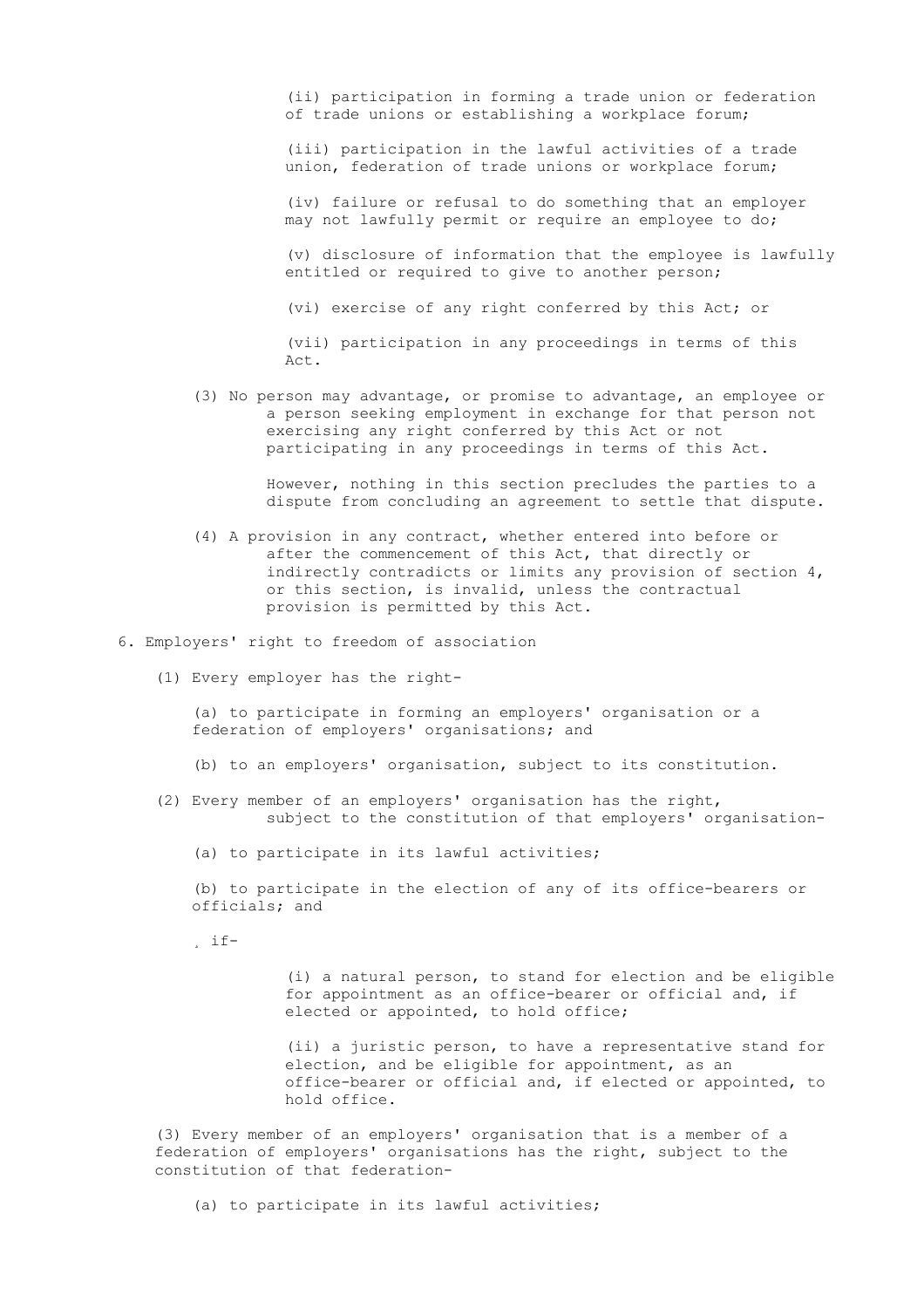(b) to participate in the election of any of its office-bearers or o and (c)

> (i) a natural person, to stand for election and be eligible for appointment as an office-bearer or official and, if elected or appointed, to hold office; or

 (ii) a juristic person, to have a representative stand for election, and be eligible for appointment, as an office-bearer or official and, if elected or appointed, to hold office.

7. Protection of employers' rights

 (1) No person may discriminate against an employer for exercising any right conferred by this Act.

 (2) Without limiting the general protection conferred by subsection (1), no person may do, or threaten to do, any of the following-

(a) require an employer-

- (i)) not to be a member of an employers' organisation;
- (ii) not to become a member of an employers' organisation; or
	- (iii) to give up membership of an employers' organisation;

 (b) prevent an employer from exercising any right conferred by this Act or from participating in any proceedings in terms of this Act; or

(c) prejudice an employer because of past, present or anticipated-

(i) membership of an employers' organisation;

 (ii) participation in forming an employers' organisation or a federation of employers' organisations;

 (iii) participation in the lawful activities of an employers' organisation or a federation of employers' organisations;

 (iv) disclosure of information that the employer is lawfully entitled or required to give to another person;

(v) exercise of any right conferred by this Act; or

(vi) participation in any proceedings in terms of this Act.

 (3) No person may advantage, or promise to advantage, an employer in exchange for that employer not exercising any right conferred by this Act or not participating in any proceedings in terms of this Act. However, nothing in this section precludes the parties to a dispute from concluding an agreement to settle that dispute.

 (4) A provision in any contract, whether entered into before or after the commencement of this Act, that directly or indirectly contradicts or limits any provision of section 6, or this section, is invalid, unless the contractual provision is permitted by this Act.

8. Rights of trade unions and employers' organisations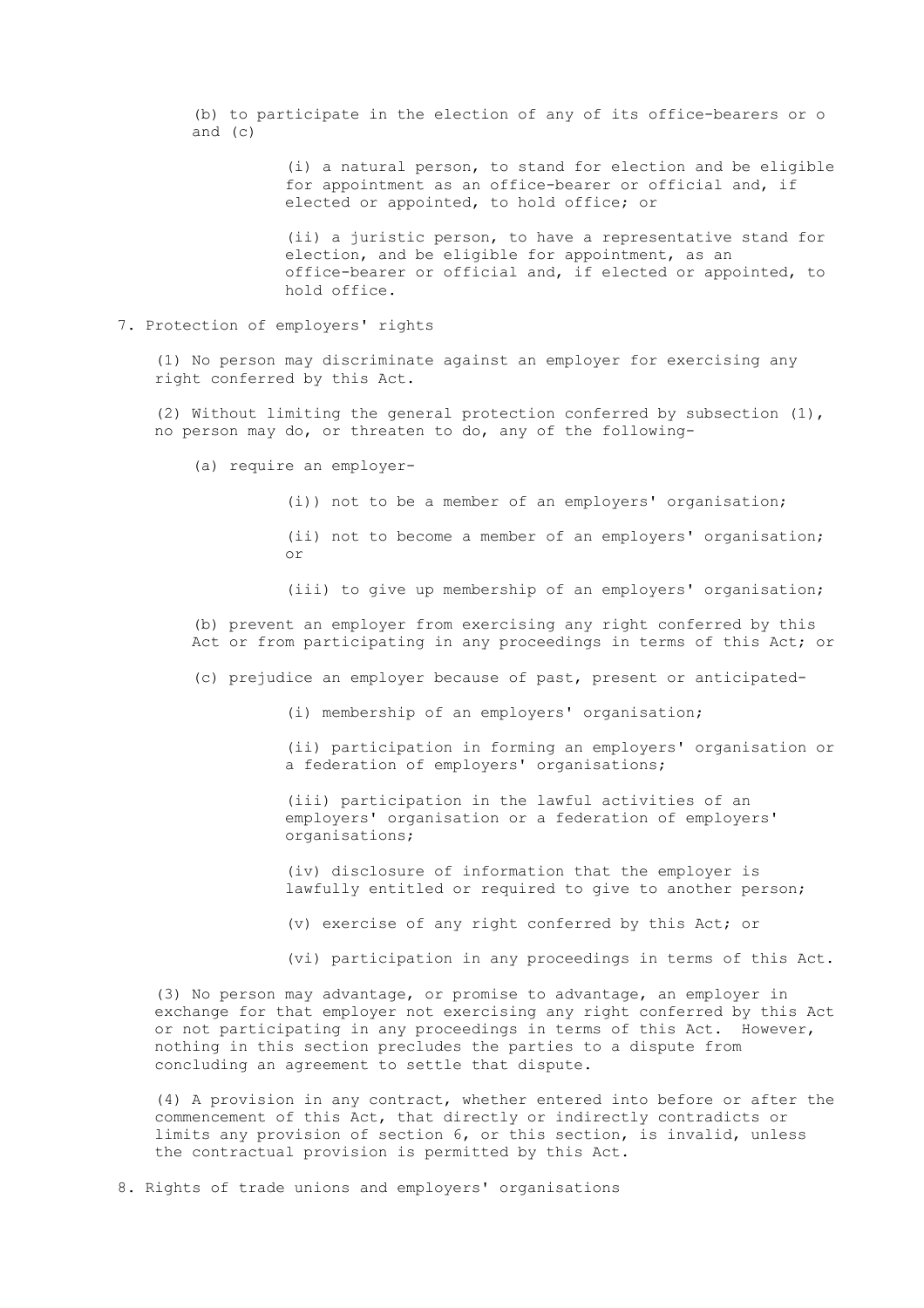Every trade union and every employers' organisation has the right-

(a) subject t

 employers' organisations, subject to its constitution, and to participate in its lawful activities; and

 (e) to affiliate with, and participate in the affairs of, any international workers' organisation or international employers' organisation or the International Labour Organisation, and contribute to, or receive financial assistance from, those organisations.

9. Procedure for dispute S 3

 (1) If there is a dispute about the interpretation or application of any provision of this Chapter, any party to the dispute may refer the dispute in writing to-

 (a) a council, if the parties to the dispute fall within the registered scope of that council; or

(b) the Commission, if no council has jurisdiction.

 (2) The party who refers the dispute must satisfy the council or the Commission that a copy of the referral has been served on all the other parties to the dispute.

 (3) The council or the Commission must attempt to resolve the dispute through conciliation.

 (4) If the dispute remains unresolved, any party to the dispute may refer it to the Labour Court for adjudication.

10. Burden of proof

In any proceedings-

 (a) a party who alleges that a right or protection conferred by this Chapter has been infringed must prove the facts of the conduct; and

 (b) the party who engaged in that conduct must then prove that the conduct did not infringe any provision of this Chapter.

## CHAPTER III

## COLLECTIVE BARGAINING

## PART A-ORGANISATIONAL RIGHTS

### 11. Trade union representativeness

 In this Part, unless otherwise stated, "representative trade union" means a registered trade union, or two or more registered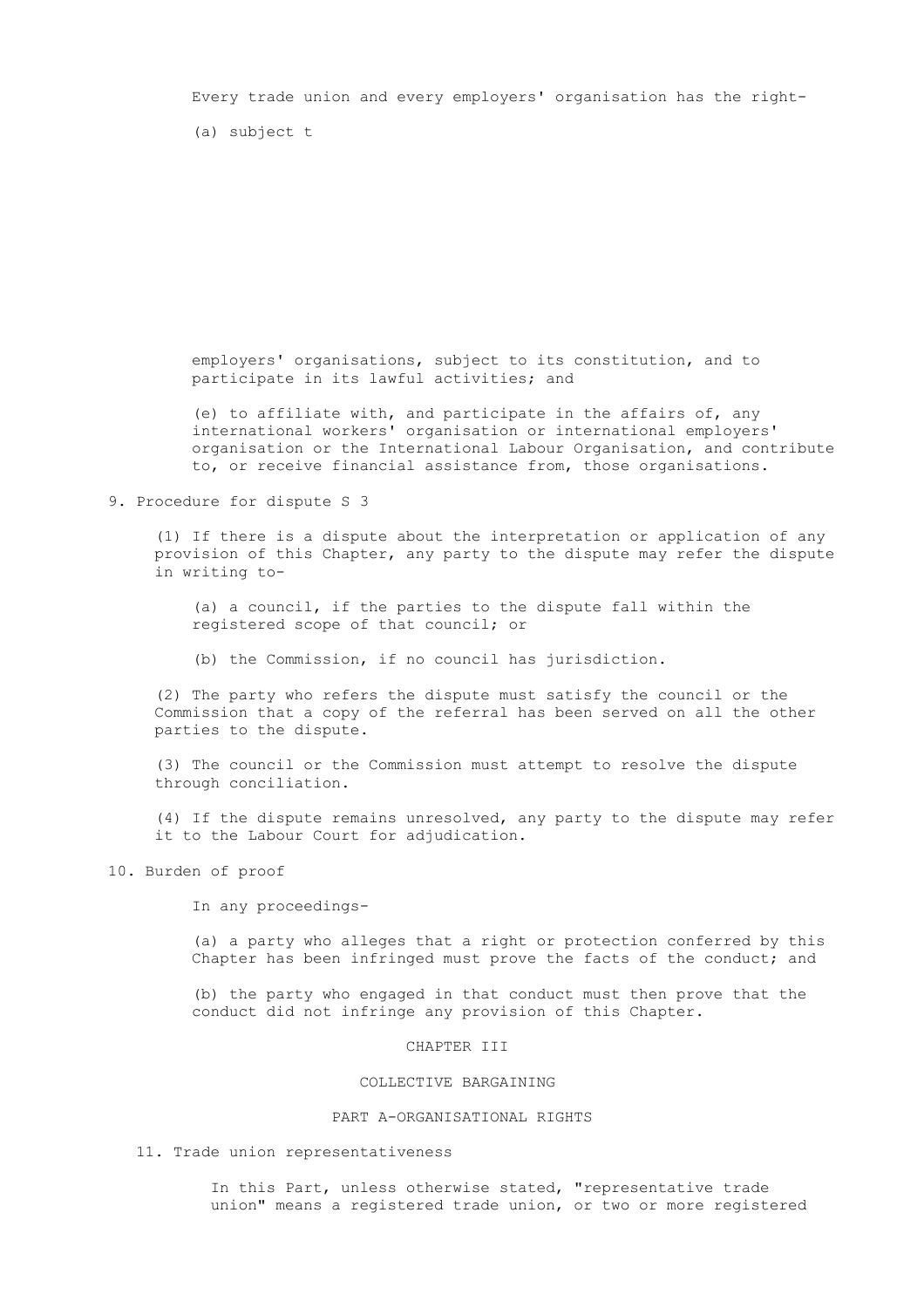trade unions acting jointly, that are sufficiently representative of the employees employed by an employer in a workplace.

#### 12. Trade union access to workplace

 (1) Any office-bearer or official of a representative trade union is entitled to enter the employer's premises in order to recruit members or communicate with members, or otherwise serve members' interests.

 (2) A representative trade union is entitled to hold meetings with employees outside their working hours at the employer's premises.

 (3) The members of a representative trade union are entitled to vote at the employer's premises in any election or ballot contemplated in that trade union's constitution.

 (4) The rights conferred by this section are subject to any conditions as to time and place that are reasonable and necessary to safeguard life or property or to prevent the undue disruption of work.

13. Deduction of trade union subscriptions or levies

 (1) Any employee who is a member of a representative trade union may authorise the employer in writing to deduct subscriptions or levies payable to that trade union from the employee's wages.

 (2) An employer who receives an authorisation in terms of subsection (1) must begin making the authorised deduction as soon as possible and must remit the amount deducted to the representative trade union by not later than the 15th day of the month first following the date each deduction was made.

 (3) An employee may revoke an authorisation given in terms of subsection (1) by giving the employer and the representative trade union one month's written notice or, if the employee works in the public service, three months' written notice.

 (4) An employer who receives a notice in terms of subsection (3) must continue to make the authorised deduction until the notice period has expired and then must stop making the deduction.

 (5) With each monthly remittance, the employer must give the representative trade union-

 (a) a list of the names of every member from whose wages the employer has made the deductions that are included in the remittance;

 (b) details of the amounts deducted and remitted and the period to which the deductions relate; and

(c) a copy of every notice of revocation in terms of subsection (3).

## 14. Trade union representatives

 (1) In this section, "representative trade union" means a registered trade union, or two or more registered trade unions acting jointly, that have as members the majority of the employees employed by an employer in a workplace.

 (2) In any workplace in which at least 10 members of a representative trade union are employed, those members are entitled to elect from among themselves-

(a) if there are 10 members of the trade union employed in the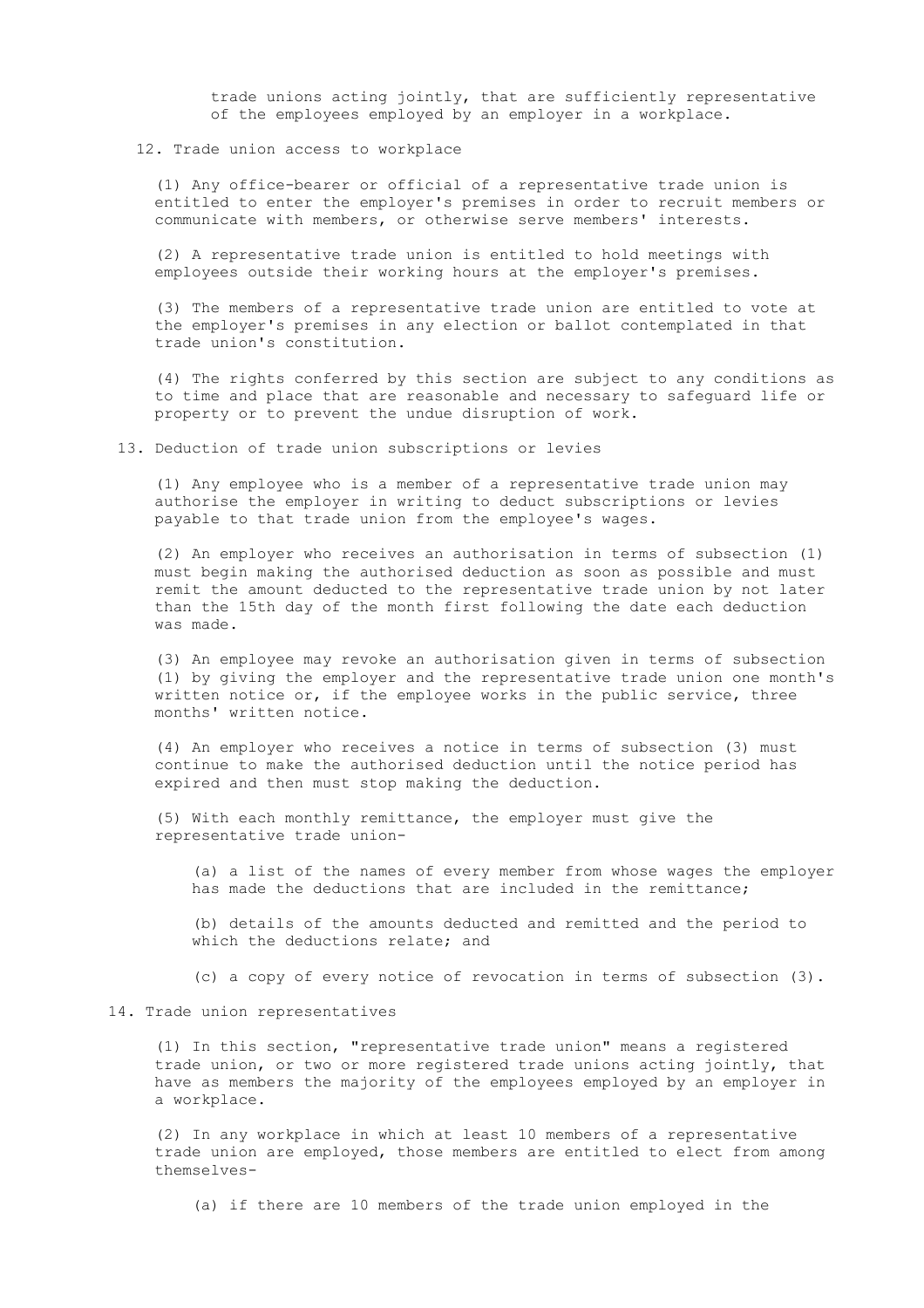workplace, one trade union representative;

 (b) if there are more than 10 members of the trade union employed in the workplace, two trade union representatives;

 (c) if there are more than 50 members of the trade union employed in the workplace, two trade union representatives for the first 50 members, plus a further one trade union representative for every additional 50 members up to a maximum of seven trade union representatives;

 (d) if there are more than 300 members of the trade union employed in the workplace, seven trade union representatives for the first 300 members, plus one additional trade union representative for every 100 additional members up to a maximum of 10 trade union representatives;

 (e) if there are more than 600 members of the trade union employed in the workplace, 10 trade union representatives for the first 600 members, plus one additional trade union representative for every 200 additional members up to a maximum of 12 trade union representatives; and if there are more than 1000 members of the trade union employed in the workplace, 12 trade union representatives for the first 1000 members, plus one additional trade union representative for every 500 additional members up to a maximum of 20 trade union representatives.

 (3) The constitution of the representative trade union governs the nomination, election, term of office and removal from office of a trade union representative.

 (4) A trade union representative has the right to perform the following functions-

 (a) at the request of an employee in the workplace, to assist and represent the employee in grievance and disciplinary proceedings;

 (b) to monitor the employer's compliance with the workplace-related provisions of this Act, any law regulating terms and conditions of employment and any collective agreement binding on the employer;

 (c) to report any alleged contravention of the workplace-related provisions of this Act, any law regulating terms and conditions of employment and any collective agreement binding on the employer to-

(i) the employer;

(ii) the representative trade union; and

(iii) any responsible authority or agency; and

 (d) to perform any other function agreed to between the representative trade union and the employer.

 (5) Subject to reasonable conditions, a trade union representative is entitled to take reasonable time off with pay during working hours-

(a) to perform the functions of a trade union representative; and

 (b) to be trained in any subject relevant to the performance of the functions of a trade union representative.

## 15. Leave for trade union activities

 (1) An employee who is an office-bearer of a representative trade union, or of a federation of trade unions to which the representative trade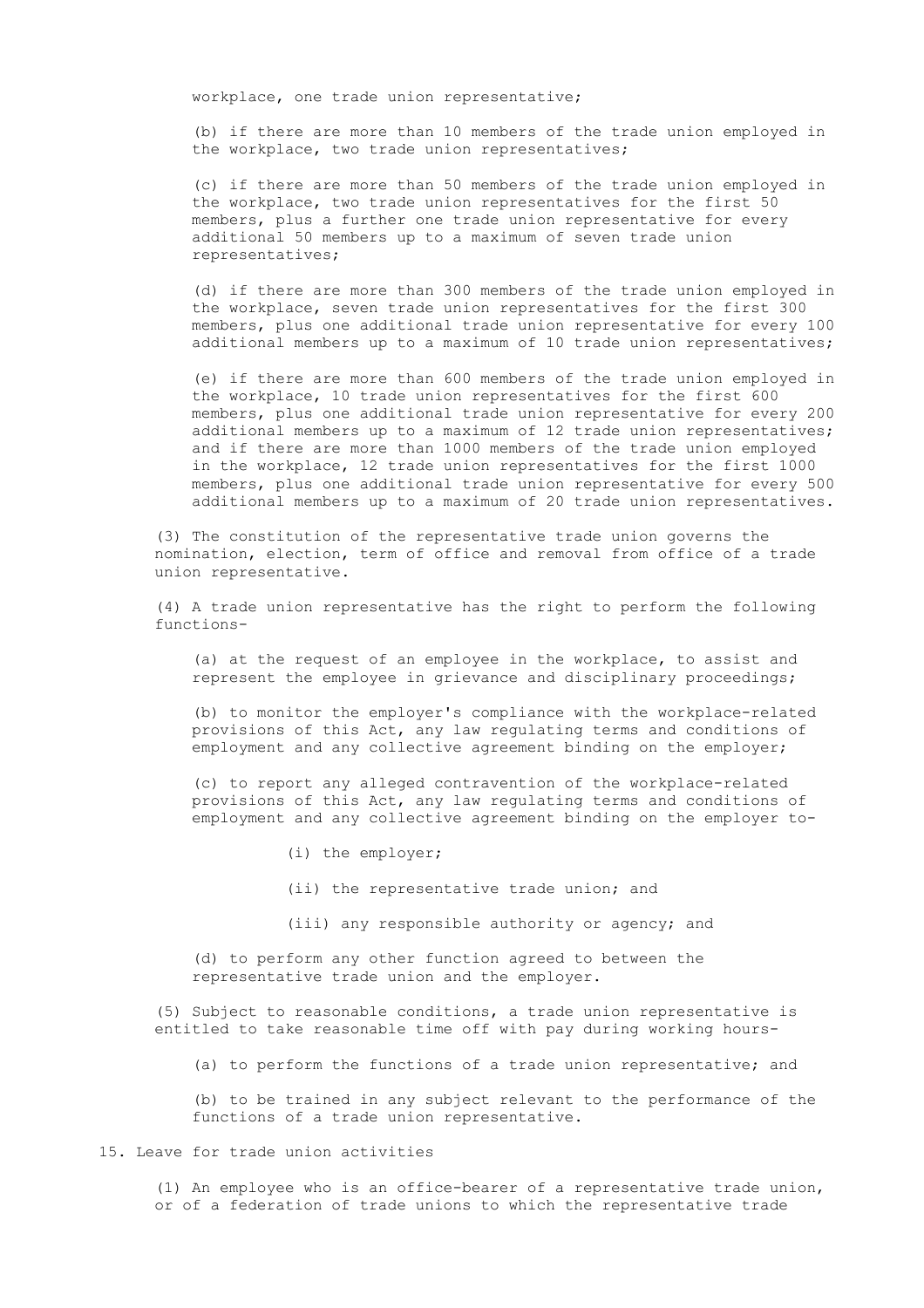union is affiliated, is entitled to take reasonable leave during working hours for the purpose of performing the functions of that office.

 (2) The representative trade union and the employer may agree to the number of days of leave, the number of days of paid leave and the conditions attached to any leave.

 (3) An arbitration award in terms of section 21(7) regulating any of the matters referred to in subsection (2) remains in force for 12 months from the date of the award.

## 16. Disclosure of information

 (1) For the purposes of this section, "representative trade union" means a registered trade union, or two or more registered trade unions acting jointly, that have as members the majority of the employees employed by an employer in a workplace.

 (2) Subject to subsection (5), an employer must disclose to a trade union representative all relevant information that will allow the trade union representative to perform effectively the functions referred to in section  $14(4)$ .

 (3) Subject to subsection (5), whenever an employer is consulting or bargaining with a representative trade union, the employer must disclose to the representative trade union all relevant information that will allow the representative trade union to engage effectively in consultation or collective bargaining.

 (4) The employer must notify the trade union representative or the representative trade union in writing if any information disclosed in terms of subsection (2) or (3) is confidential.

(5) An employer is not required to disclose information-

(a) that is legally privileged;

 (b) that the employer cannot disclose without contravening a prohibition imposed on the employer by any law or order of any court;

 (c) that is confidential and, if disclosed, may cause substantial harm to an employee or the employer; or

 (d) that is private personal information relating to an employee, unless that employee consents to the disclosure of that information.

 (6) If there is a dispute about what information is required to be disclosed in terms of this section, any party to the dispute may refer the dispute in writing to the Commission.

 (7) The party who refers the dispute to the Commission must satisfy it that a copy of the referral has been served on all the other parties to the dispute.

 (8) The Commission must attempt to resolve the dispute through conciliation.

 (9) If the dispute remains unresolved, any party to the dispute may request that the dispute be resolved through arbitration.

 (10) In any dispute about the disclosure of information contemplated in subsection (6), the commissioner must first decide whether or not the information is relevant.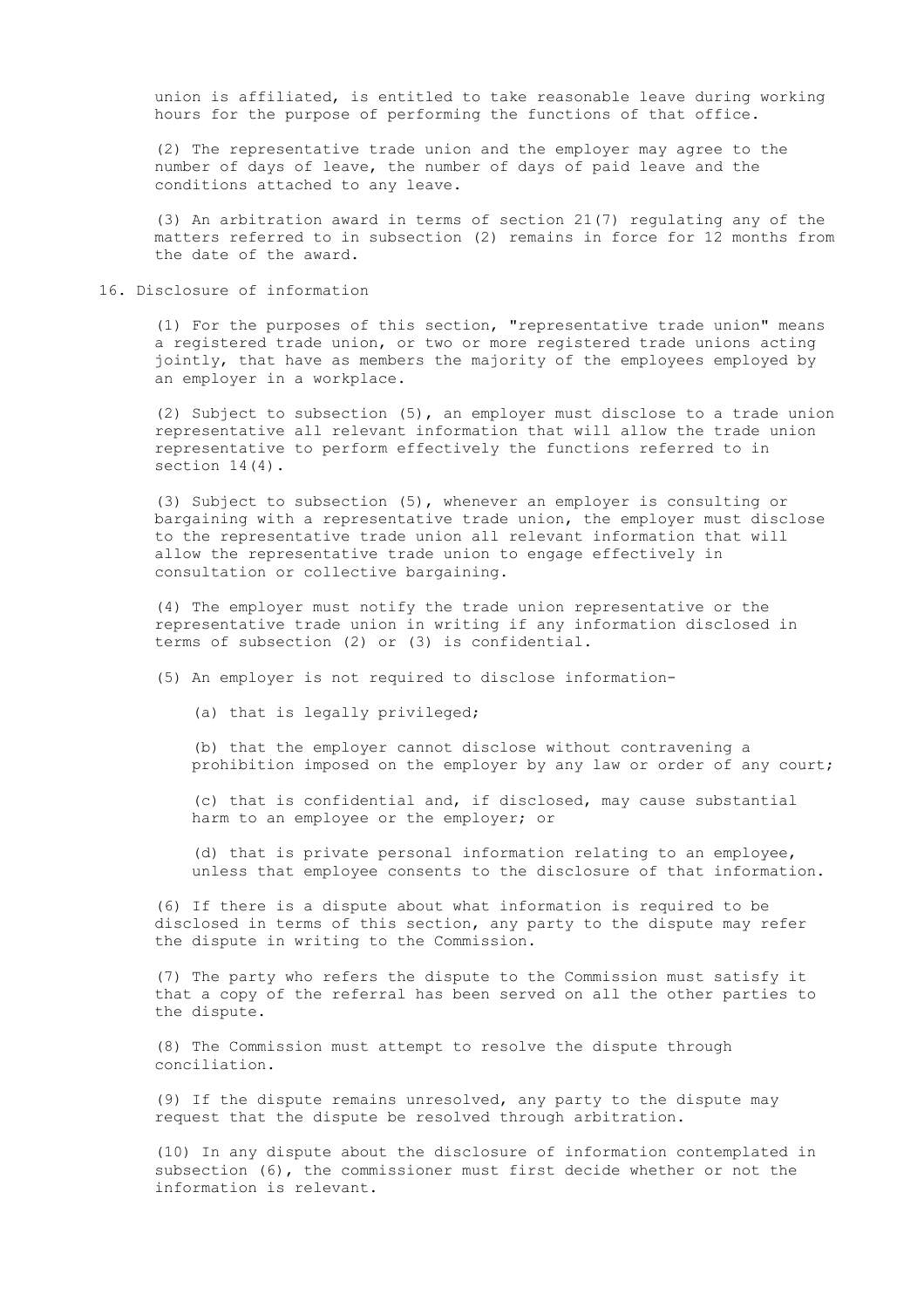(11) If the commissioner decides that the information is relevant and if it is information contemplated in subsection (5)(c) or (d), the commissioner must balance the harm that the disclosure is likely to cause to an employee or employer against the harm that the failure to disclose the information is likely to cause to the ability of a trade union representative to perform effectively the functions referred to in section 14(4) or the ability of a representative trade union to engage effectively in consultation or collective bargaining.

 (12) If the commissioner decides that the balance of harm favours the disclosure of the information, the commissioner may order the disclosure of the information on terms designed to limit the harm likely to be caused to the employee or employer.

 (13) When making an order in terms of subsection (I 2), the commissioner must take into account any breach of confidentiality in respect of information disclosed in terms of this section at that workplace and may refuse to order the disclosure of the information or any other confidential information which might otherwise be disclosed for a period specified in the arbitration award.

 (14) In any dispute about an alleged breach of confidentiality, the commissioner may order that the right to disclosure of information in that workplace be withdrawn for a period specified in the arbitration award.

17. Restricted rights in domestic sector

 (1) For the purposes of this section, "domestic sector" means the employment of employees engaged in domestic work in their employers' homes or on the property on which the home is situated.

 (2) The rights conferred on representative trade unions by this Part in so far as they apply to the domestic sector are subject to the following limitations-

 (a) the right of access to the premises of the employer conferred by section 12 on an office-bearer or official of a representative trade union does not include the right to enter the home of the employer, unless the employer agrees; and

 (b) the right to the disclosure of information conferred by section 16 does not apply in the domestic sector.

18. Right to establish thresholds of representativeness

 (1) An employer and a registered trade union whose members are a majority of the employees employed by that employer in a workplace, or the parties to a bargaining council, may conclude a collective agreement establishing a threshold of representativeness required in respect of one or more of the organisational rights referred to in sections 12, 13 and 15.

 (2) A collective agreement concluded in terms of subsection (1) is not binding unless the thresholds of representativeness in the collective agreement are applied equally to any registered trade union seeking any of the organisational rights referred to in that subsection.

19. Certain organisational rights for trade union party to council

 Registered trade unions that are parties to a council automatically have the rights contemplated in sections 12 and 13 in respect of all workplaces within the registered scope of the council regardless of their representativeness in any particular workplace.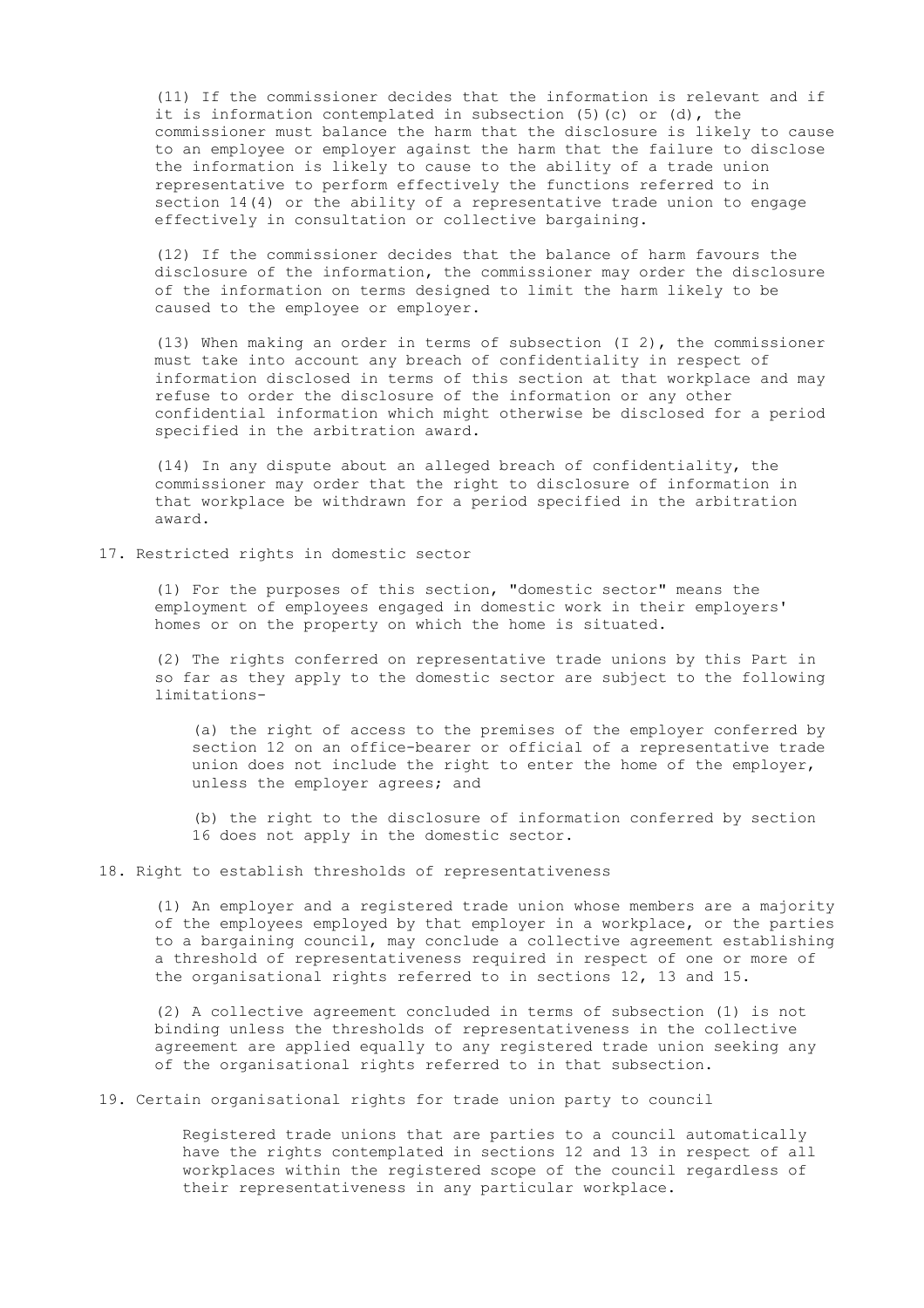20. Organisational rights in collective agreements

 Nothing in this Part precludes the conclusion of a collective agreement that regulates organisational rights.

21. Exercise of rights conferred by this Part 4

 (1) Any registered trade union may notify an employer in writing that it seeks to exercise one or more of the rights conferred by this Part in a workplace.

 (2) The notice referred to in subsection (1) must be accompanied by a certified copy of the trade unions certificate of registration and must specify-

 (a) the workplace in respect of which the trade union seeks to exercise the rights;

 (b) the representativeness of the trade union in that workplace, and the facts relied upon to demonstrate that it is a representative trade union; and

 (c) the rights that the trade union seeks to exercise and the manner in which it seeks to exercise those rights.

 (3) Within 30 days of receiving the notice, the employer must meet the registered trade union and endeavour to conclude a collective agreement as to the manner in which the trade union will exercise the rights in respect of that workplace.

 (4) If a collective agreement is not concluded, either the registered trade union or the employer may refer the dispute in writing to the Commission.

 (5) The party who refers the dispute to the Commission must satisfy it that a copy of the referral has been served on the other party to the dispute.

 (6) The Commission must appoint a commissioner to attempt to resolve the dispute through conciliation.

 (7) If the dispute remains unresolved, either party to the dispute may request that the dispute be resolved through arbitration.

 (8) If the unresolved dispute is about whether or not the registered trade union is a representative trade union, the commissioner-

(a) must seek

 (i) to minimise the proliferation of trade union representation in a single workplace and, where possible, to encourage a system of a representative trade union in a workplace; and

 (ii) to minimise the financial and administrative burden of requiring an employer to grant organisational rights to more than one registered trade union;

(b) must consider-

(i) the nature of the workplace;

 (ii) the nature of the one or more organisational rights that the registered trade union seeks to exercise;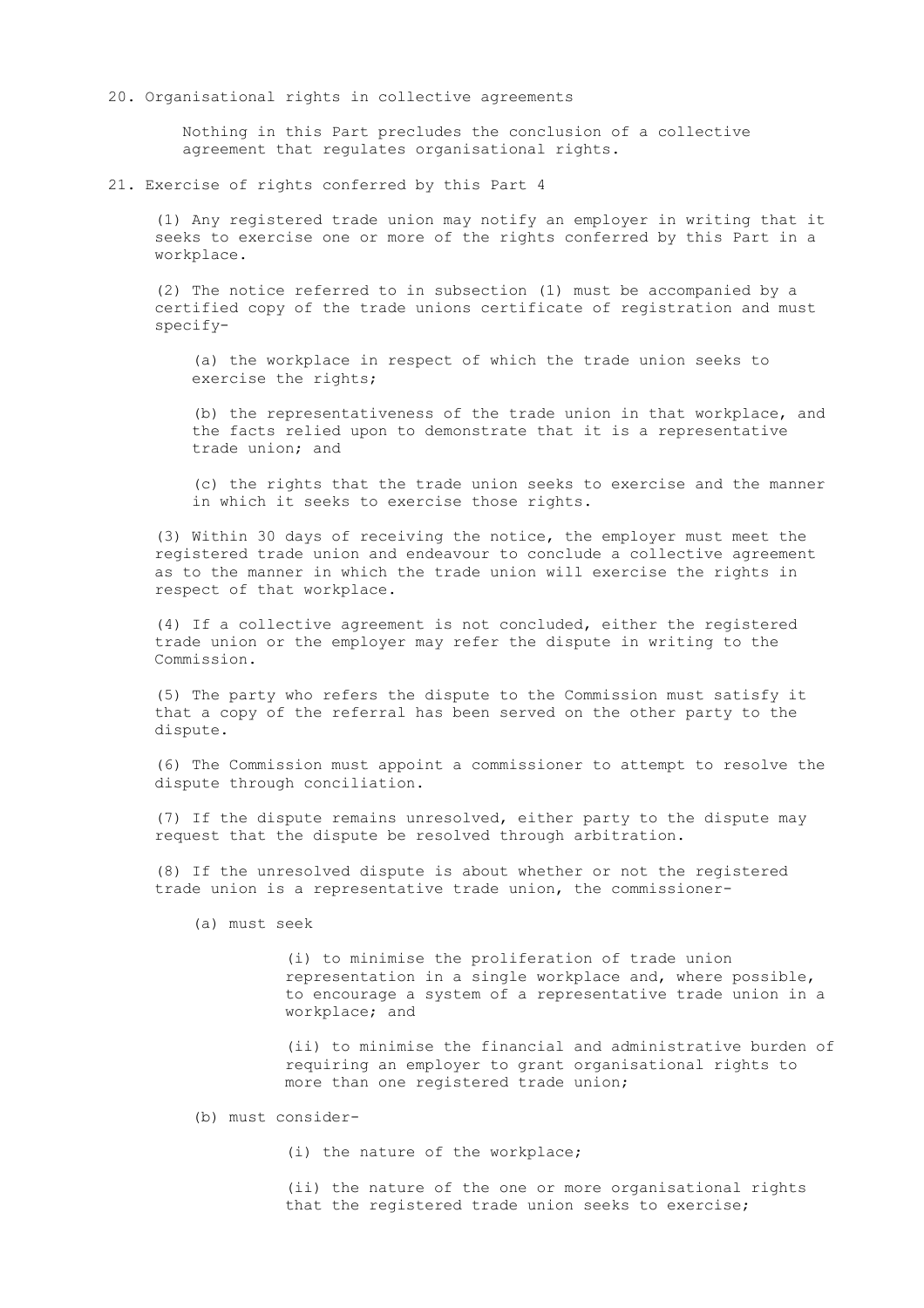(iii) the nature of the sector in which the workplace is situated; and

 (iv) the organisational history at the workplace or any other workplace of the employer; and

 (c) may withdraw any of the organisational rights conferred by this Part and which are exercised by any other registered trade union in respect of that workplace, if that other trade union has ceased to be a representative trade union.

 (9) In order to determine the membership or support of the registered trade union, the commissioner may-

(a) make any necessary inquiries;

 (b) where appropriate, conduct a ballot of the relevant employees; and

(c) take into account any other relevant information.

 (10) The employer must co-operate with the commissioner when the commissioner acts in terms of subsection (9), and must make available to the commissioner any information and facilities that are reasonably necessary for the purposes of that subsection.

 (11) An employer who alleges that a trade union is no longer a representative trade union may apply to the Commission to withdraw any of the organisational rights conferred by this Part, in which case the provisions of subsections (5) to (10) apply, read with the changes required by the context.

22. Disputes about organisational rights

 (1) Any party to a dispute about the interpretation or application of any provision of this Part, other than a dispute contemplated in section 21, may refer the dispute in writing to the Commission.

 (2) The party who refers a dispute to the Commission must satisfy it that a copy of the referral has been served on all the other parties to the dispute.

 (3) The Commission must attempt to resolve the dispute through conciliation.

 (4) If the dispute remains unresolved, any party to the dispute may request that the dispute be resolved through arbitration as soon as possible.

## PART B-COLLECTIVE AGREEMENTS

#### 23. Legal effect of collective agreement

- (1) A collective agreement binds-
	- (a) the parties to the collective agreement;

 (b) each party to the collective agreement and the members of every other I party to the collective agreement, in so far as the provisions are applicable between them;

 (c) the members of a registered trade union and the employers who are members of a registered employers' organisation that are party to the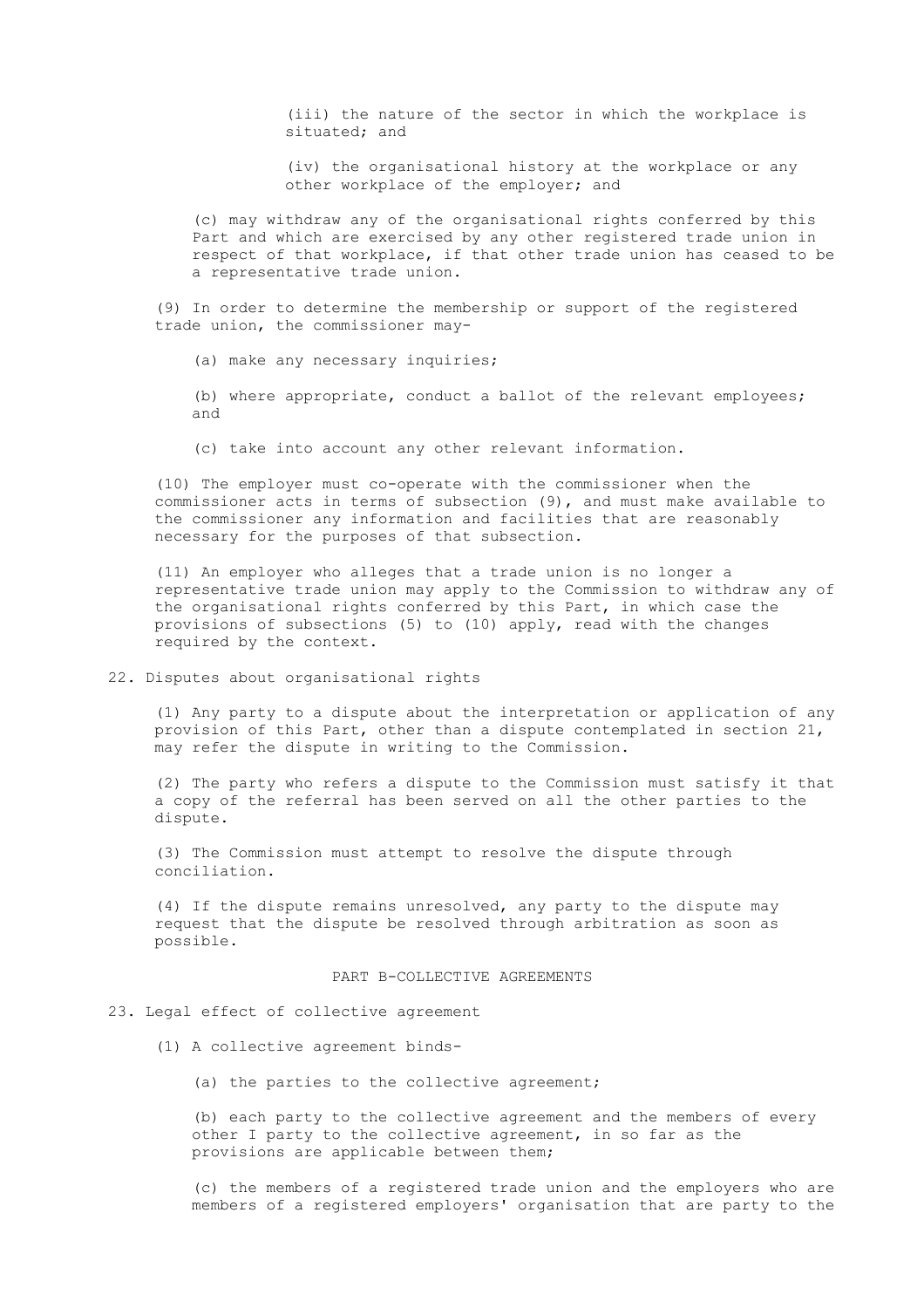collective agreement if the collective agreement regulates-

(i) terms and conditions of employment; or

 (ii) the conduct of the employers in relation to their employees or the conduct of the employees in relation to their employers;

 (d) employees who are not members of the registered trade union or trade unions party to the agreement if-

- (i) the employees are identified in the agreement;
- (ii) the agreement expressly binds the employees; and

 (iii) that trade union or those trade unions have as their members the majority of employees employed by the employer in the workplace.

 (2) A collective agreement binds for the whole period of the collective agreement every person bound in terms of subsection (1)(c) who was a member at the time it became binding, or who becomes a member after it became binding, whether or not that person continues to be a member of the registered trade union or registered employers' organisation for the duration of the collective agreement.

 (3) Where applicable, a collective agreement varies any contract of employment between an employee and employer who are both bound by the collective agreement.

 (4) Unless the collective agreement provides otherwise, any party to a collective agreement that is concluded for an indefinite period may terminate the agreement by giving reasonable notice to the other parties.

#### 24. Disputes about collective agreements

 (1) Every collective agreement, excluding an agency shop agreement concluded in terms of section 25 or a closed shop agreement concluded in terms of section 26, must provide for a procedure to resolve any dispute about the interpretation or application of the collective agreement. The procedure must first require the parties to attempt to resolve the dispute through conciliation and, if the dispute remains unresolved, to resolve it through arbitration.

 (2) If there is a dispute about the interpretation or application of a collective agreement, any party to the dispute may refer the dispute in writing to the Commission if-

 (a) the collective agreement does not provide for a procedure as required by subsection (1);

 (b) the procedure provided for in the collective agreement is not operative; or

 (c) any party to the collective agreement has frustrated the resolution of the dispute in terms of the collective agreement.

 (3) The party who refers the dispute to the Commission must satisfy it that a copy of the referral has been served on all the other parties to the dispute.

 (4) The Commission must attempt to resolve the dispute through conciliation.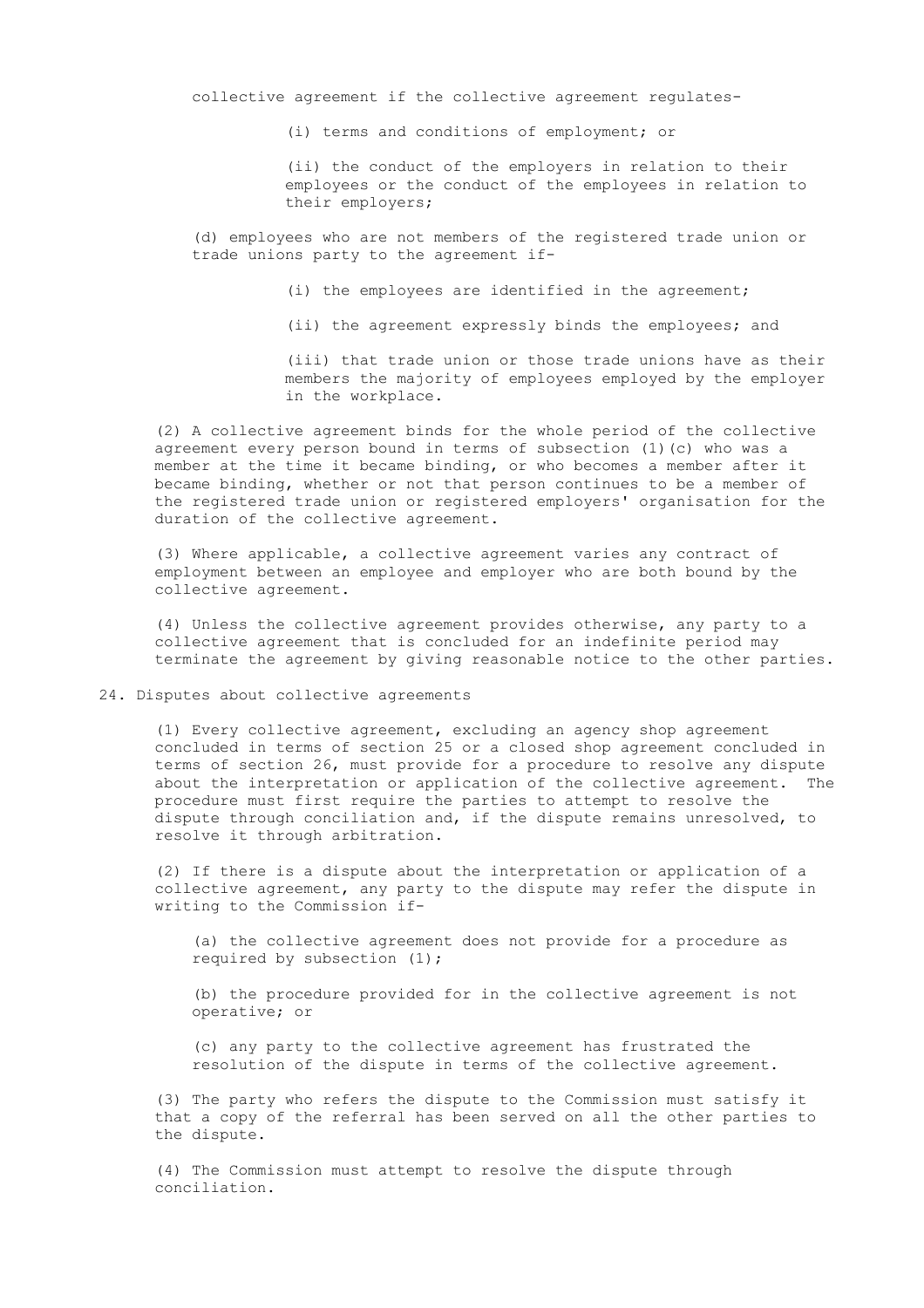(5) If the dispute remains unresolved, any party to the dispute may request that the dispute be resolved through arbitration.5

 (6) If there is a dispute about the interpretation or application of an agency shop agreement concluded in terms of section 25 or a closed shop agreement concluded in terms of section 26, any party to the dispute may refer the dispute in writing to the Commission, and subsections (3) to (5) will apply to that dispute.6

 (7) Any person bound by an arbitration award about the interpretation or application of section 25(3)(c) and (d) or section 26(3)(d) may appeal against that award to the Labour Court.

### 25. Agency shop agreements

 (1) A representative trade union and an employer or employers' organisation may conclude a collective agreement, to be known as an agency shop agreement, requiring the employer to deduct an agreed agency fee from the wages of its employees who are identified in the agreement and who are not members of the trade union.

 (2) For the purposes of this section, "representative trade union" means a registered trade union, or two or more registered trade unions acting jointly, whose members are a majority of the employees employed-

(a) by an employer in a workplace; or

 (b) by the members of an employers' organisation in a sector and area in respect of which the agency shop agreement applies.

(3) An agency shop agreement is binding only if it provides that-

 (a) employees who are not members of the representative trade union are not compelled to become members of that trade union;

(b) the agreed agency fee must be equivalent to, or less than-

 (i) the amount of the subscription payable by the members of the representative trade union;

 (ii) if the subscription of the representative trade union is calculated as a percentage of an employee's salary, that percentage; or

 (iii) if there are two or more registered trade unions party to the agreement, the highest amount of the subscription that would apply to an employee;

 (c) the amount deducted must be paid into a separate account administered by the representative trade union; and

(d) no part of the amount deducted may be-

(i) paid to a political party as an affiliation fee;

 (ii) contributed in cash or kind to a political party or a person standing for election to any political office; or

 (iii) used for any expenditure that does not advance or protect the socioeconomic interests of employees.

 (4) (a) Despite the provisions of any law or contract, an employer may deduct the agreed agency fee from the wages of an employee without the employee's authorisation.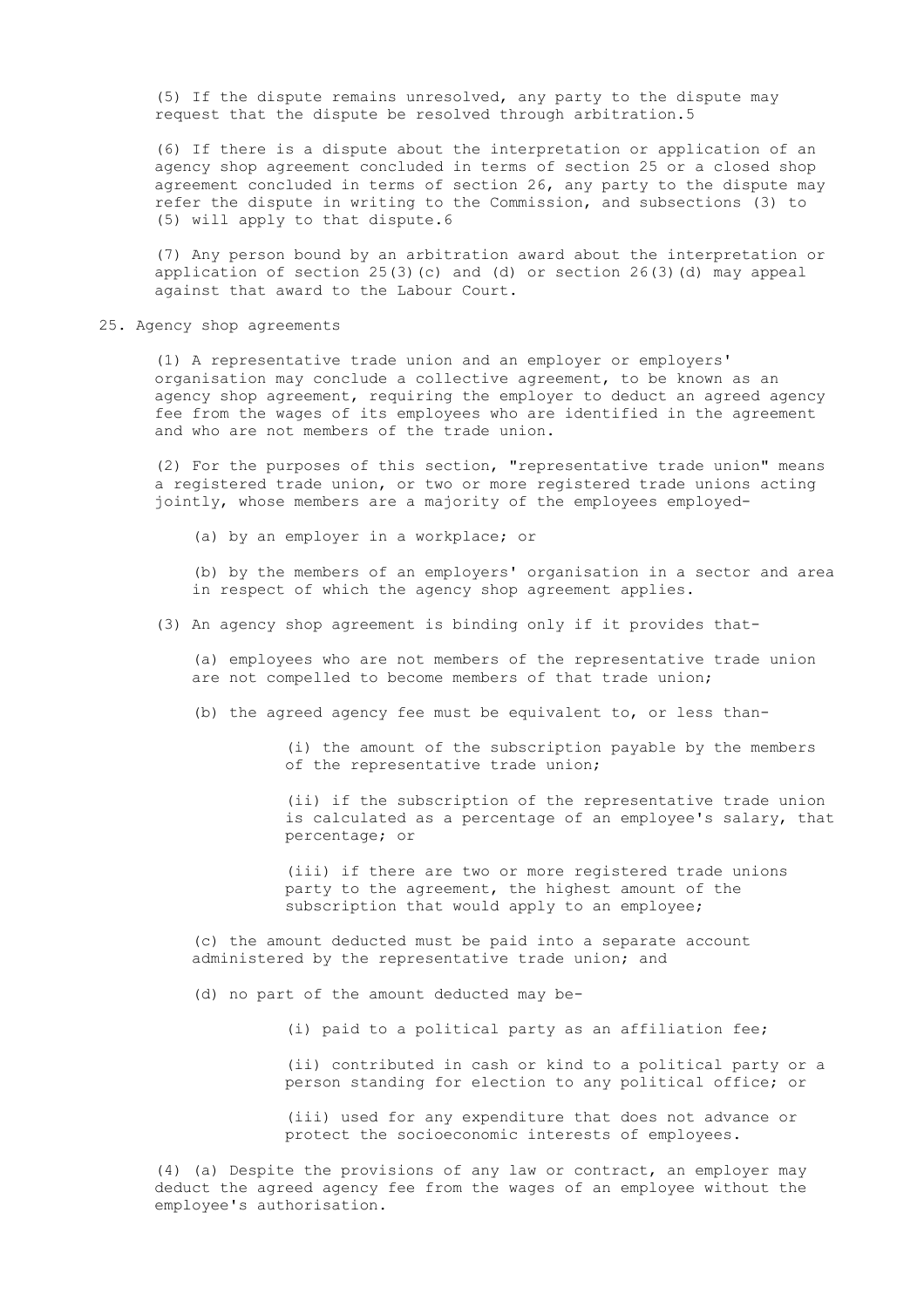(b) Despite subsection 3(c) a conscientious objector may request the employer to pay the amount deducted from that employee's wages into a fund administered by the Department of Labour.

 (5) The provisions of sections 98 and 100(b) and (c) apply, read with the changes required by the context, to the separate account referred to in subsection (3)(c).

 (6) Any person may inspect the auditor's report, in so far as it relates to an account referred to in subsection  $(3)(c)$ , in the registrar's office.

 (7) The registrar must provide a certified copy of, or extract from, any of the documents referred to in subsection (6) to any person who has paid the prescribed fees.

 (8) An employer or employers' organisation that alleges that a trade union is no longer a representative trade union in terms of subsection (1) must give the trade union written notice of the allegation, and must allow the trade union 90 days from the date of the notice to establish that it is a representative trade union.

 (9) If, within the 90-day period, the trade union falls to establish that it is a representative trade union, the employer must give the trade union and the employees covered by the agency shop agreement 30 days' notice of termination, after which the agreement will terminate.

 (10) If an agency shop agreement is terminated, the provisions of subsection (3)(c) and (d) and (5) apply until the money in the separate account is spent.

26. Closed shop agreements

 (1) A representative trade union and an employer or employers' organisation may conclude a collective agreement, to be known as a closed shop agreement, requiring all employees covered by the agreement to be members of the trade union.

 (2) For the purposes of this section, "representative trade union" means a registered trade union, or two or more registered trade unions acting Jointly, whose members are a majority of the employees employed-

(a) by an employer in a workplace; or

 (b) by the members of an employers' organisation in a sector and area in respect of which the closed shop agreement applies.

(3) A closed shop agreement is binding only if-

 (a) a ballot has been held of the employees to be covered by the agreement;

 (b) two thirds of the employees who voted have voted in favour of the agreement;

 (c) there is no provision in the agreement requiring membership of the representative trade union before employment commences; and

(d) it provides that no part of the amount deducted may be-

(i) paid to a political party as an affiliation fee;

(ii) contributed in cash or kind to a political party or a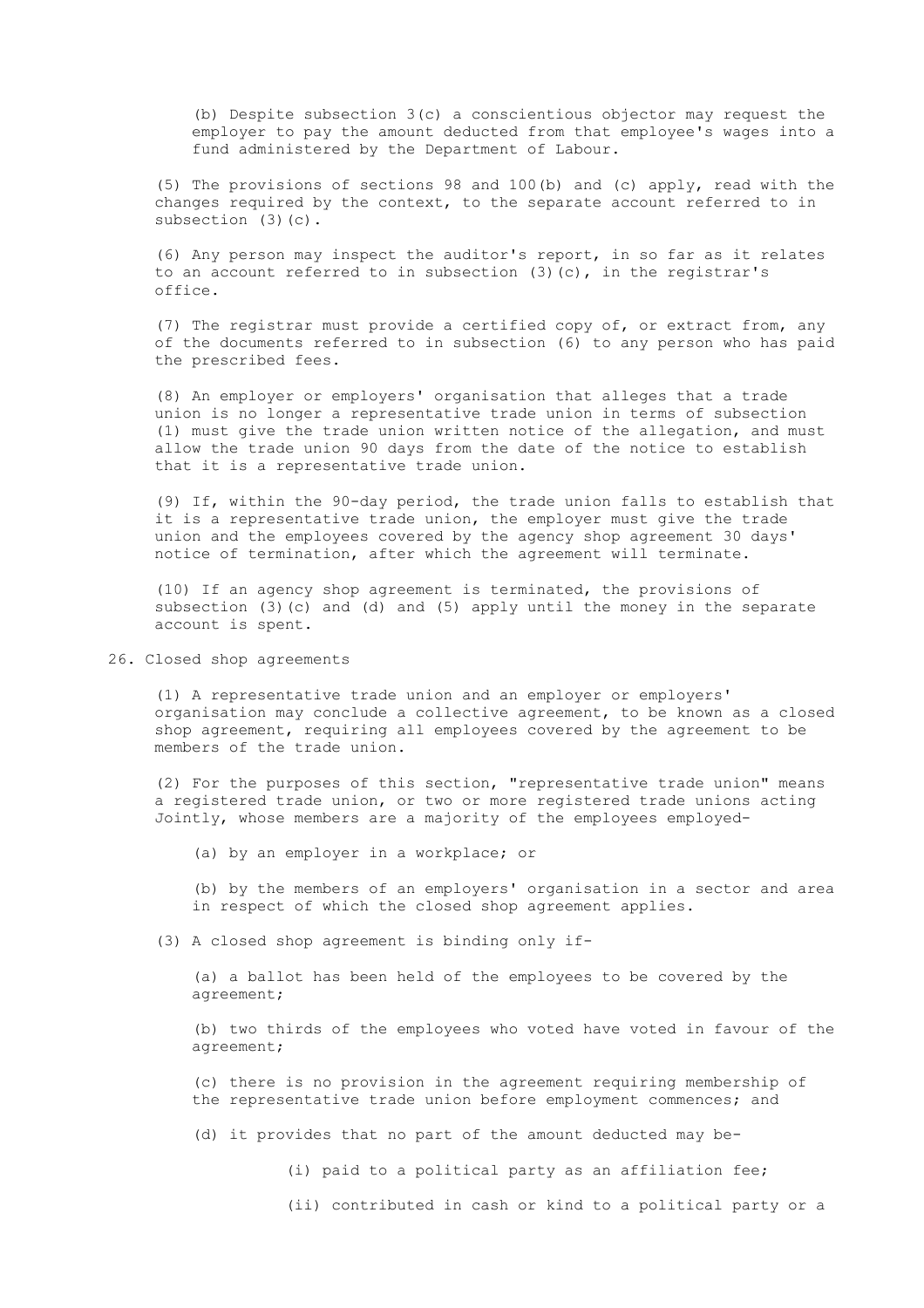person standing for election to any political office; or

 (iii) used for any expenditure that does not advance or protect the socioeconomic interests of employees.

 (4) Despite subsection (3)(b), a closed shop agreement contemplated in subsection (2)(b) may be concluded between a registered trade union and a registered employers' organisation in respect of a sector and area to become binding in every workplace in which-

 (a) a ballot has been held of the employees to be covered by the agreement; and

 (b) two thirds of the employees who voted have voted in favour of the agreement.

 (5) No trade union that is party to a closed shop agreement may refuse an employee membership or expel an employee from the trade union unless-

 (a) the refusal or expulsion is in accordance with the trade union's constitution; and

 (b) the reason for the refusal or expulsion is fair, including, but not limited to, conduct that undermines the trade union's collective exercise of its rights.

(6) It is not unfair to dismiss an employee-

 (a) for refusing to join a trade union party to a closed shop agreement;

 (b) who is refused membership of a trade union party to a closed shop agreement if the refusal is in accordance with the provisions of subsection (5); or

 (c) who is expelled from a trade union party to a closed shop agreement if the expulsion is in accordance with the provisions of subsection (5).

(7) Despite subsection (6)-

 (a) the employees at the time a closed shop agreement takes effect may not be dismissed for refusing to Join a trade union party to the agreement; and

 (b) employees may not be dismissed for refusing to join a trade union party to the agreement on grounds of conscientious objection.

 (8) The employees referred to in subsection (7) may be required by the closed shop agreement to pay an agreed agency fee, in which case the provisions of section  $25(3)(b)$ , (c) and (d) and (4) to (7) apply. (9) If the Labour Court decides that a dismissal is unfair because the refusal of membership of or the expulsion from a trade union party to a closed shop agreement was unfair, the provisions of Chapter VIII apply, except that any order of compensation in terms of that Chapter must be made against the trade union.

 (10) A registered trade union that represents a significant interest in, or a substantial number of, the employees covered by a closed shop agreement may notify the parties to the agreement of its intention to apply to become a party to the agreement and, within 30 days of the notice, the employer must convene a meeting of the parties and the registered trade union in order to consider the application.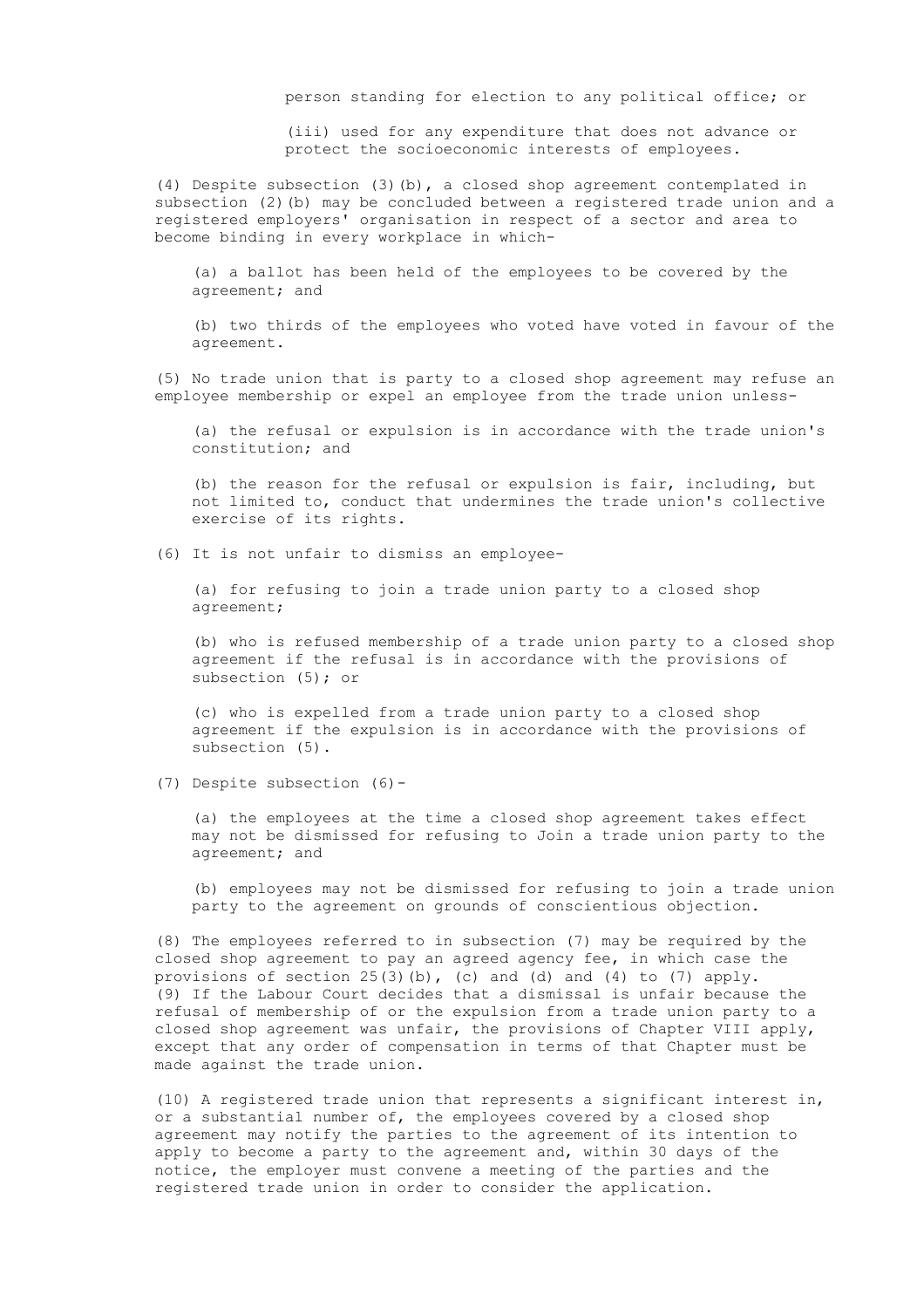(11) If the parties to a closed shop agreement do not admit the registered trade union as a party, the trade union may refer the dispute in writing to the Commission.

 (12) The registered trade union must satisfy the Commission that a copy of the referral has been served on all the parties to the closed shop agreement.

 (13) The Commission must attempt to resolve the dispute through conciliation.

 (14) If the dispute remains unresolved, any party to the dispute may refer it to the Labour Court for adjudication.

 (15) The representative trade union must conduct a ballot of the employees covered by the closed shop agreement to determine whether the agreement should be terminated if-

 (a) one third of the employees covered by the agreement sign a petition calling for the termination of the agreement; and

 (b) three years have elapsed since the date on which the agreement commenced or the last ballot was conducted in terms of this section.

 (16) If a majority of the employees who voted, have voted to terminate the closed shop agreement, the agreement will terminate.

 (17) Unless a collective agreement provides otherwise, the ballot referred to in subsections (3)(a) and (15) must be conducted in accordance with the guidelines published by the Commission.

### PART C-BARGAINING COUNCILS

27. Establishment of bargaining councils

 (1) One or more registered trade unions and one or more registered employers' organisations may establish a bargaining council for a sector and area by-

 (a) adopting a constitution that meets the requirements of section 30; and

 (b) obtaining registration of the bargaining council in terms of section 29.

 (2) The State may be a party to any bargaining council established in terms of this section if it is an employer in the sector and area in respect of which the bargaining council is established.

 (3) If the State is a party to a bargaining council in terms of subsection (2), any reference to a registered employers' organisation includes a reference to the State as a party.

 28. Powers and functions of bargaining council The powers and functions of a bargaining council in relation to its registered scope include the following-

- (a) to conclude collective agreements;
- (b) to enforce those collective agreements;
- (c) to prevent and resolve labour disputes;

 (d) to perform the dispute resolution functions referred to in section 51;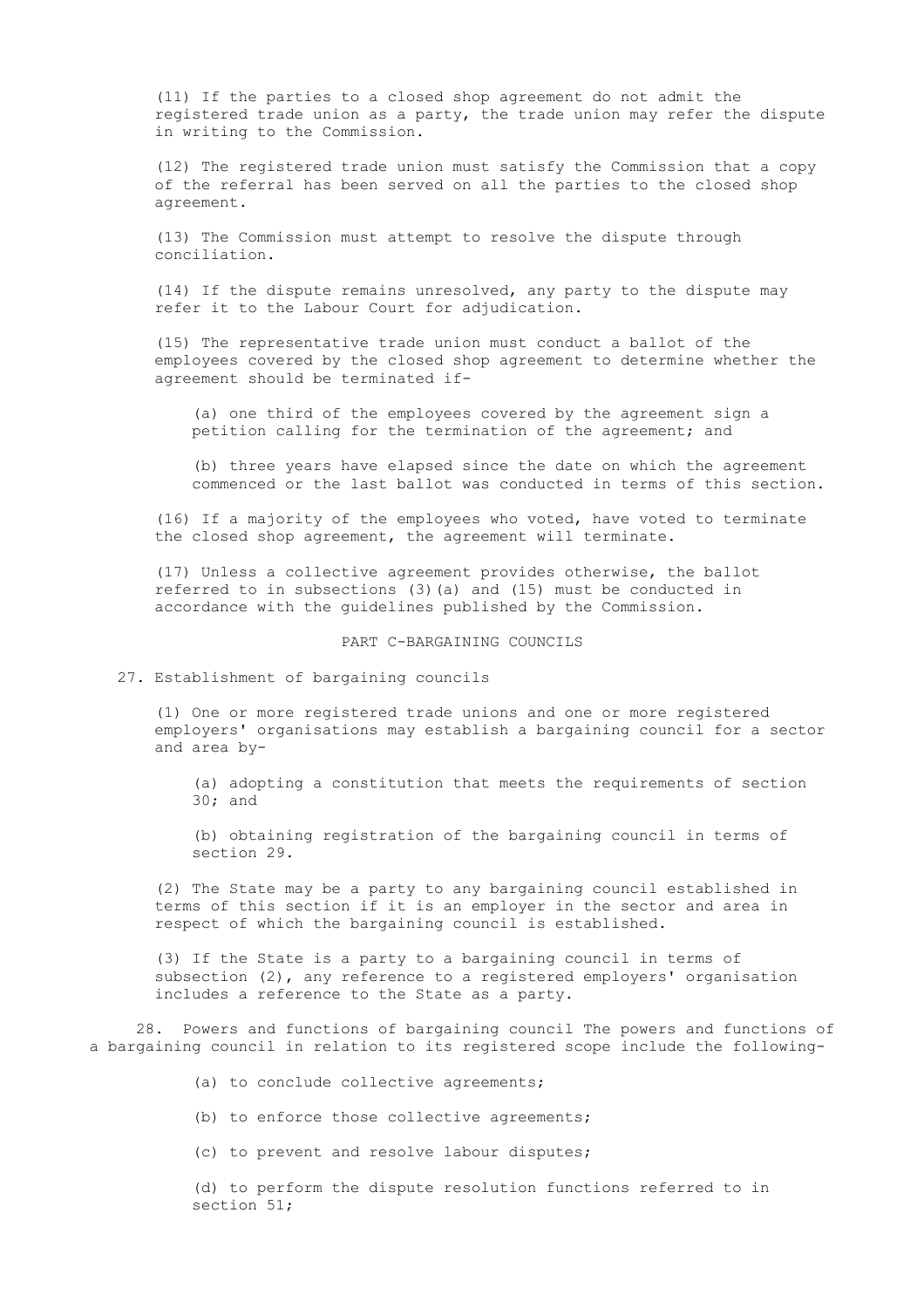(e) to establish and administer a fund to be used for resolving disputes;

(f) to promote and establish training and education schemes;

 (g) to establish and administer pension, provident, medical aid, sick pay, holiday, unemployment and training schemes or funds or any similar schemes or funds for the benefit of one or more of the parties to the bargaining council or their members;

 (h) to develop proposals for submission to NEDLAC or any other appropriate forum on policy and legislation that may affect the sector and area;

 (i) to determine by collective agreement the matters which may not be an issue in dispute for the purposes of a strike or a lock-out at the workplace; and

 (j) to confer on workplace forums additional matters for consultation.

29. Registration of bargaining councils

 (1) The parties referred to in section 27 may apply for registration of a bargaining council by submitting to the registrar-

(a) the prescribed form that has been properly completed;

(b) a copy of its constitution; and

 (c) any other information that may assist the registrar to determine whether or not the bargaining council meets the requirements for registration.

 (2) The registrar may require further information in support of the application.

 (3) As soon as practicable after receiving the application, the registrar must publish a notice containing the material particulars of the application in the Government Gazette. The notice must inform the general public that they-

 (a) may object to the application on any of the grounds referred to in subsection (4); and

 (b) have 30 days from the date of the notice to serve any objection on the registrar and a copy on the applicant.

 (4) Any person who objects to the application must satisfy the registrar that a copy of the objection has been served on the applicant and that the objection is on any of the following grounds-

 (a) the applicant has not complied with the provisions of this section;

 (b) the sector and area in respect of which the application is made is not appropriate;

 (c) the applicant is not sufficiently representative in the sector and area in respect of which the application is made.

 (5) The registrar may require further information in support of the objection.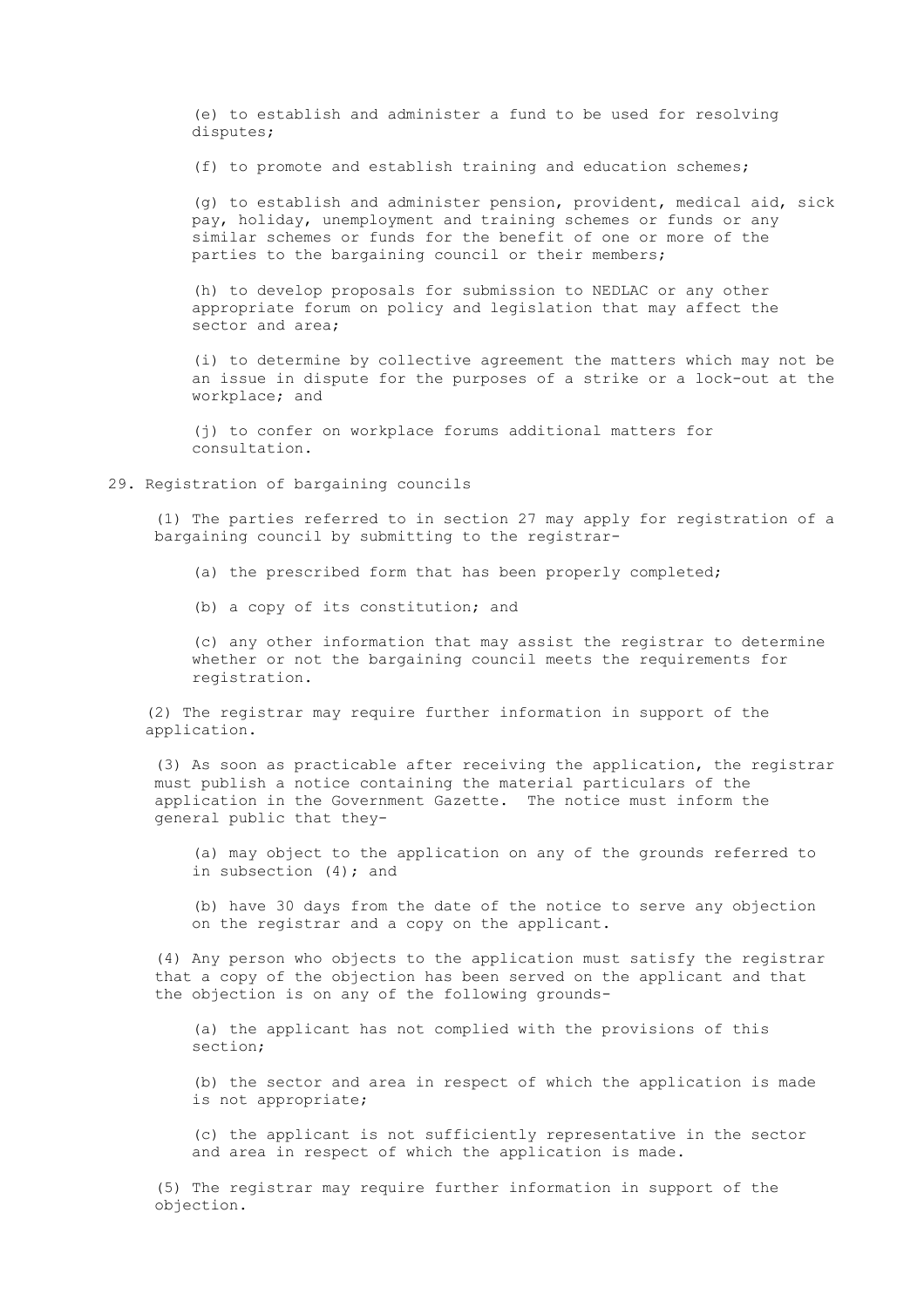(6) The applicant may respond to an objection within 14 days of the expiry of the period referred to in subsection (3)(b), and must satisfy the registrar that a copy of that response has been served on the person who objected.

 (7) The registrar, as soon as practicable, must send the application and any objections, responses and further information to NEDLAC to consider.

 (8) NEDLAC, within 90 days of receiving the documents from the registrar,  $m$ ust-

 (a) consider the appropriateness of the sector and area in respect of which the application is made;

 (b) demarcate the appropriate sector and area in respect of which the bargaining council should be registered; and

(c) report to the registrar in writing.

 (9) If NEDLAC fails to agree on a demarcation as required in subsection (8)(b), the Minister must demarcate the appropriate sector and area and advise the registrar.

 (10) In determining the appropriateness of the sector and area for the demarcation contemplated in subsection (8)(b), NEDLAC or the Minister must seek to give effect to the primary objects of this Act.

(11) The registrar-

 (a) must consider the application and any further information provided by the applicant;

(b) must determine whether-

 (i) the applicant has complied with the provisions of this section;

 (ii) the constitution of the bargaining council complies with section 30;

 (iii) adequate provision is made in the constitution of the bargaining council for the representation of small and medium enterprises;

 (iv) the parties to the bargaining council are sufficiently representative of the sector and area determined by NEDLAC or the Minister; and

 (v) there is no other council registered for the sector and area in respect of which the application is made; and

 (c) if satisfied that the applicant meets the requirements for registration, must register the bargaining council by entering the applicant's name in the register of councils.

 (12) If the registrar is not satisfied that the applicant meets the requirements for registration, the registrar-

 (a) must send the applicant a written notice of the decision and the reasons for that decision; and

 (b) in that notice, must inform the applicant that it has 30 days from the date of the notice to meet those requirements.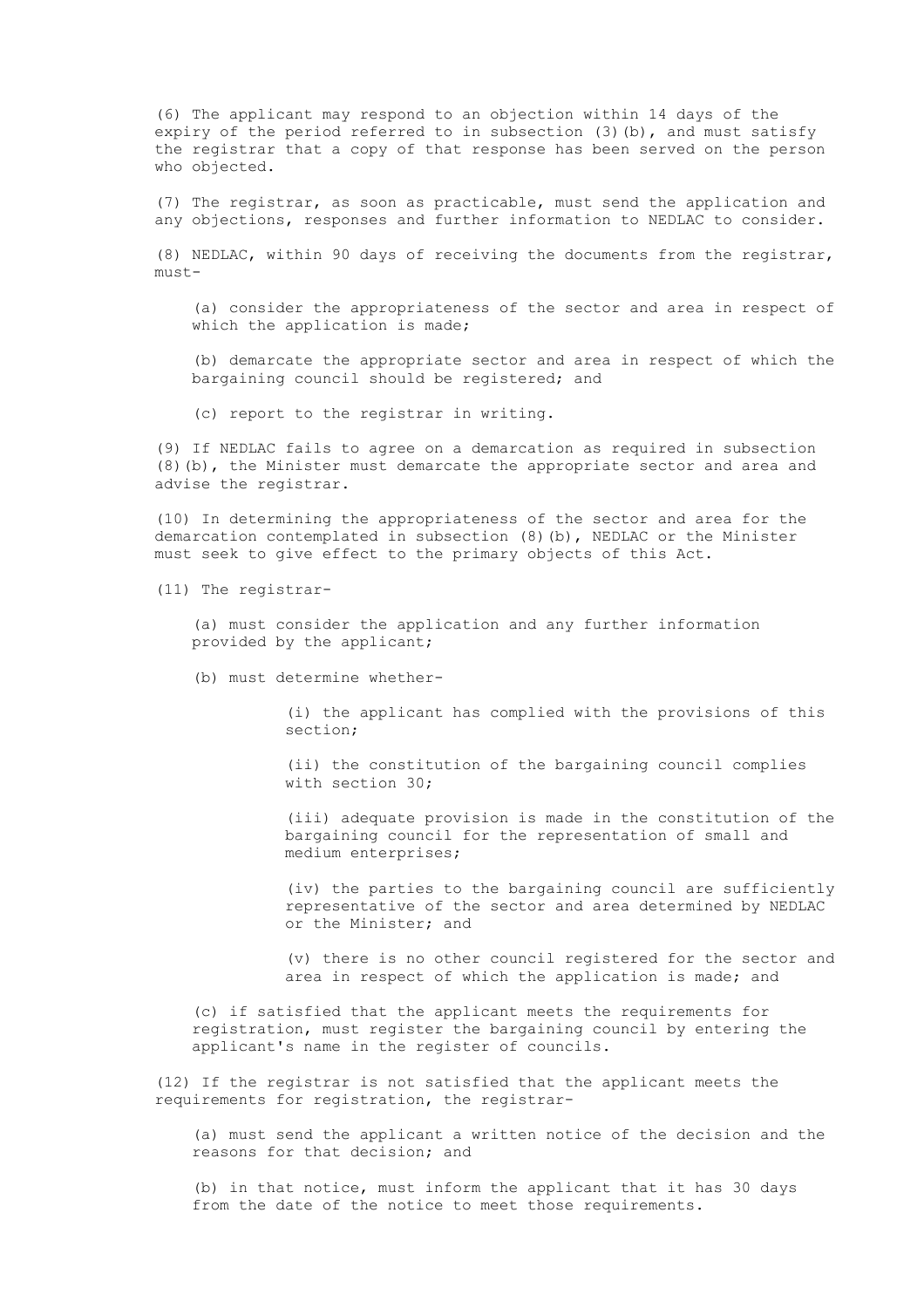(13) If, within that 30-day period, the applicant meets those requirements, the registrar must register the applicant by entering the applicant's name in the register of councils.

 (14) If, after the 30-day period, the registrar concludes that the applicant has failed to meet the requirements for registration, the registrar must-

(a) refuse to register the applicant; and

 (b) notify the applicant and any person that objected to the application of that decision in writing.

(15) After registering the applicant, the registrar must-

 (a) issue a certificate of registration in the applicant's name that must specify the registered scope of the applicant; and

 (b) send the registration certificate and a certified copy of the registered constitution to the applicant.

### 30. Constitution of bargaining council

(1) The constitution of every bargaining council must provide for-

 (a) the appointment of representatives of the parties to the bargaining council, of whom half must be appointed by the trade unions that are party to the bargaining council and the other half by the employers' organisations that are party to the bargaining council, and the appointment of alternates to the representatives;

(b) the representation of small and medium enterprises;

 (c) the circumstances and manner in which representatives must vacate their seats' and the procedure for replacing them;

 (d) rules for the convening and conducting of meetings of representatives, including the quorum required for, and the minutes to be kept of, those meetings;

 (e) the manner in which decisions are to be made; the appointment or election of office-bearers and officials, their functions, and the circumstances and manner in which they may be removed from office;

(g) the establishment and functioning of committees;

 (h) the determination through arbitration of any dispute arising between the parties to the bargaining council about the interpretation or application of the bargaining council's constitution;

 (i) the procedure to be followed if a dispute arises between the parties to the bargaining council;

 (j) the procedure to be followed if a dispute arises between a registered trade union that is a party to the bargaining council, or its members, or both, on the one hand, and employers who belong to a registered employers' organisation that is a party to the bargaining council, on the other hand;

(k) the procedure for exemption from collective agreements;

(l) the banking and investment of its funds;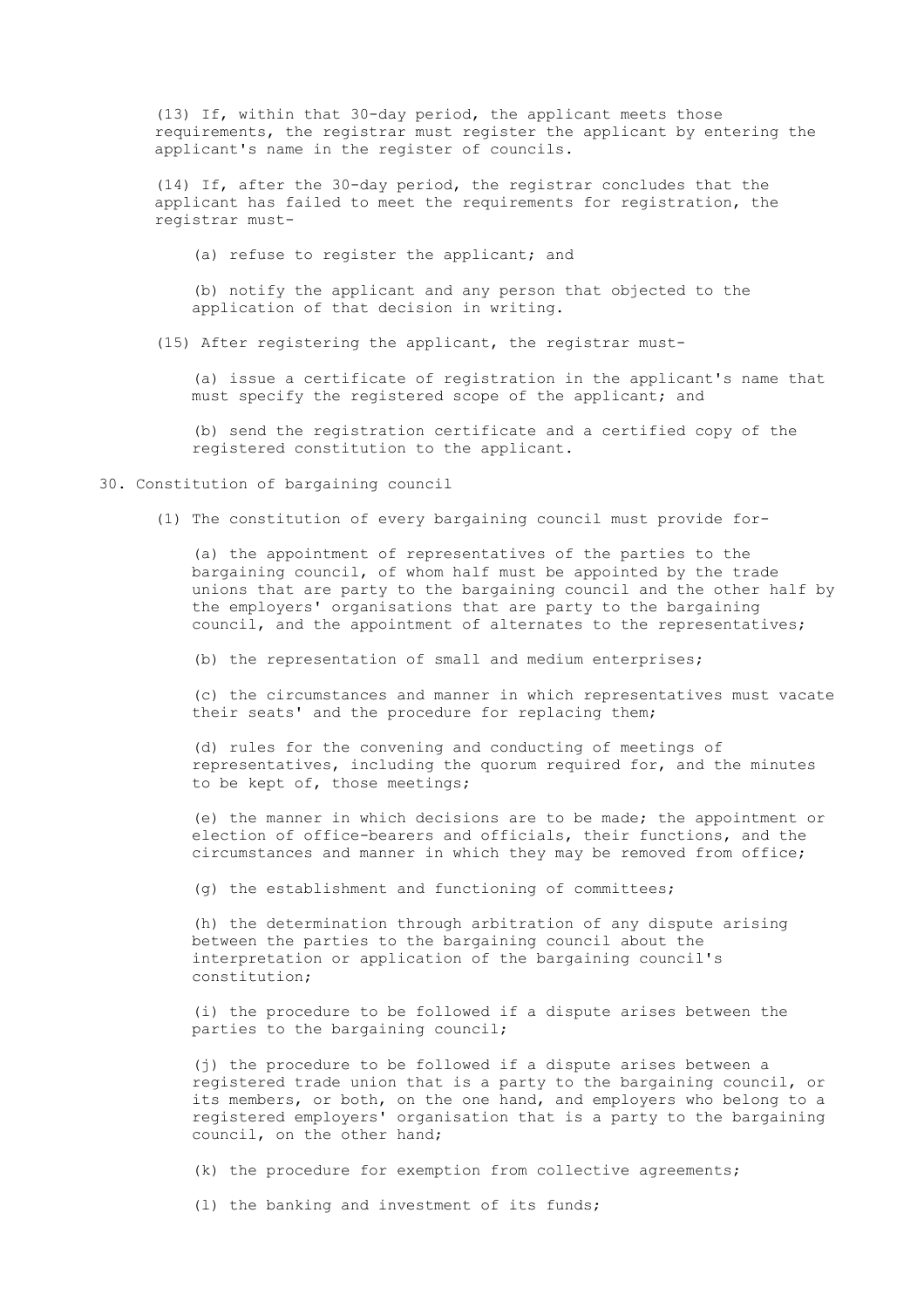(m) the purposes for which its funds may be used;

(n) the delegation of its powers and functions;

 (o) the admission of additional registered trade unions and registered employers' organisations as parties to the bargaining council, subject to the provisions of section 56;7

(p) a procedure for changing its constitution; and

(q) a procedure by which it may resolve to wind up.

 (2) The requirements for the constitution of a bargaining council in subsection (1) apply to the constitution of a bargaining council in the public service except that-

 (a) any reference to an "employers' organisation" must be read as a reference to the State as employer; and

 (b) the requirement in subsection (1)(b) concerning the representation of small and medium enterprises does not apply.

 (3) The constitution of the Public Service Co-ordinating Bargaining Council must include a procedure for establishing a bargaining council in a sector of the public service designated in terms of section 37(l).

 (4) The constitution of a bargaining council in the public service may include provisions for the establishment and functioning of chambers of a bargaining council on national and regional levels.

31. Binding nature of collective agreement concluded in bargaining council

 Subject to the provisions of section 32 and the constitution of the bargaining council, a collective agreement concluded in a bargaining council binds only the parties to the bargaining council who are parties to the collective agreement.

32. Extension of collective agreement concluded in bargaining council

 (1) A bargaining council may ask the Minister in writing to extend a collective agreement concluded in the bargaining council to any non-parties to the collective agreement that are within its registered scope and are identified in the if at a meeting of the bargaining council request, I

 (a) one or more registered trade unions whose members constitute the majority of the members of the trade unions that are party to the bargaining council vote in favour of the extension; and

 (b) one or more registered employers' organisations, whose members employ the majority of the employees employed by the members of the employers' organisations that are party to the bargaining council, vote in favour of the extension.

 (2) Within 60 days of receiving the request, the Minister must extend the collective agreement, as requested, by publishing a notice in the Government Gazette declaring that, from a specified date and for a specified period, the collective agreement will be binding on the non-parties specified in the notice.

 (3) A collective agreement may not be extended in terms of subsection (2) unless the Minister is satisfied that-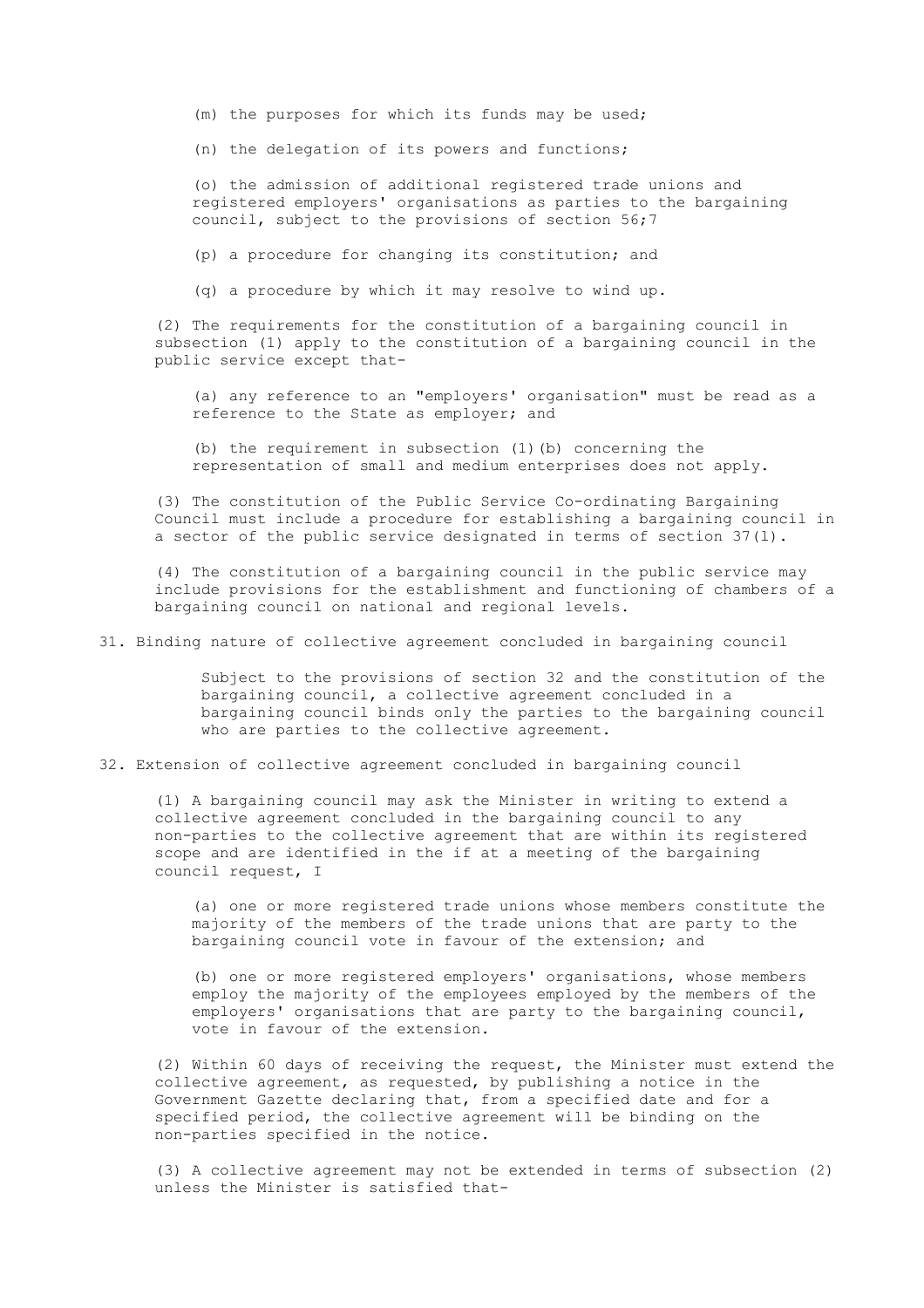(a) the decision by the bargaining council to request the extension of the collective agreement complies with the provisions of subsection (1);

 (b) the majority of employees employed within the registered scope of the bargaining council are members of the trade unions that are party to the bargaining council;

 (c) the members of the employers' organisations that are party to the bargaining council employ the majority of the employees employed within the registered scope of the bargaining council;

 (d) the non-parties specified in the request fall within the bargaining council's registered scope;

 (e) the collective agreement establishes or appoints an independent body to grant exemptions to non-parties and to determine the terms of those exemptions from the provisions of the collective agreement as soon as possible;

 (f) the collective agreement contains criteria that must be applied by the independent body when it considers applications for exemptions, and that those criteria are fair and promote the primary objects of this Act; and

 (g) the terms of the collective agreement do not discriminate against non-parties.

(4) For the purpose of subsection  $(3)$  (e), a bargaining council in its appointment of the members of the independent body must have due regard to the nominations made by the institutions listed in the schedule promulgated in terms of section 207(6).

(5) Despite subsection (3)(b) and (c), the Minister may extend a collective agreement in terms of subsection (2) if(a) the parties to the bargaining council are sufficiently representative within the registered scope of the bargaining council; and

 (b) the Minister is satisfied that the failure to extend the agreement may undermine collective bargaining at sectoral level.

 (6) (a) After a notice has been published in terms of subsection (2), the Minister, at the request of the bargaining council, may publish a further notice in the Government Gazette(i) extending the period specified in the earlier notice by a further period determined by the Minister; or

> (ii) if the period specified in the earlier notice has expired, declaring a new date from which, and a further period during which, the provisions of the earlier notice will be effective.

 (b) The provisions of subsections (3) and (5), read with the changes required by the context, apply in respect of the publication of any notice in terms of this subsection.

 (7) The Minister, at the request of the bargaining council, must publish a notice in the Government Gazette cancelling all or part of any notice published in terms of subsection (2) or (6) from a date specified in the notice.

 (8) Whenever any collective agreement in respect of which a notice has been published in terms of subsection (2) or (6) is amended, amplified or replaced by a new collective agreement, the provisions of this section apply to that new collective agreement.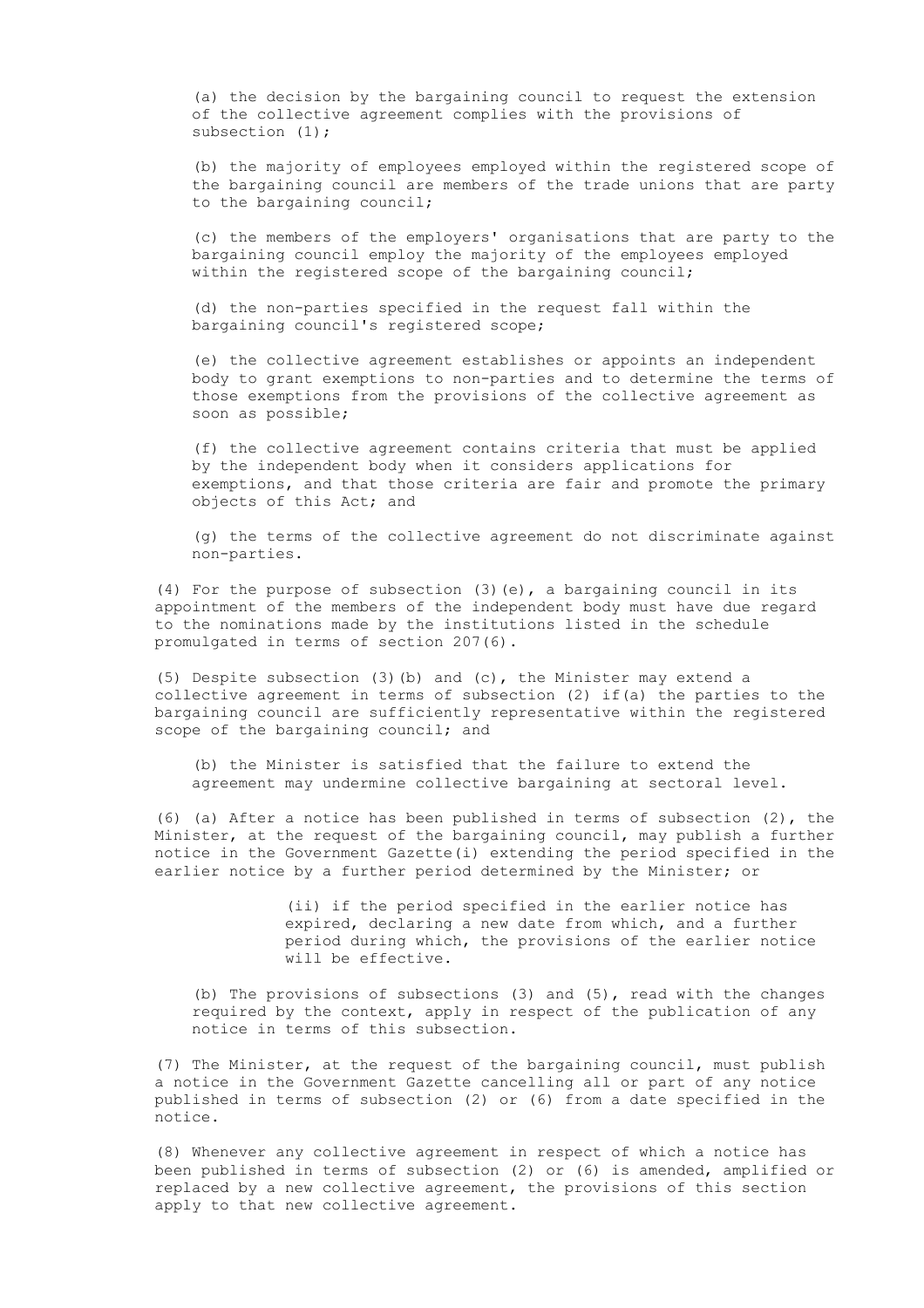## 33. Appointment and powers of designated agents of bargaining councils

 (1) The Minister may at the request of a bargaining council appoint any person as the designated agent of that bargaining council to help it enforce any collective agreement concluded in that bargaining council.

 (2) A bargaining council must provide each designated agent with a certificate signed by the secretary of the bargaining council stating that the agent has been appointed in terms of this Act as a designated agent of that bargaining council.

 (3) Within the registered scope of the bargaining council, a designated agent of the bargaining council has all the powers conferred on a commissioner by section 142, read with the changes required by the context, except the powers conferred by section 142(l)(c) and (d). Any reference in that section to the director for the purpose of this section, must be read as a reference to the secretary of the bargaining council.

 (4) The bargaining council may cancel the certificate provided to a designated agent in terms of subsection (2) and the agent then ceases to be a designated agent of the bargaining council and must immediately surrender the certificate to the secretary of the bargaining council.

## 34. Amalgamation of bargaining councils

 (1) Any bargaining council may resolve to amalgamate with one or more other bargaining councils.

 (2) The amalgamating bargaining councils may apply to the registrar for registration of the amalgamated bargaining council and the registrar must treat the application as an application in terms of section 29.

 (3) If the registrar has registered the amalgamated bargaining council, the registrar must cancel the registration of each of the amalgamating bargaining councils by removing their names from the register of councils.

 (4) The registration of an amalgamated bargaining council takes effect from the date that the registrar enters its name in the register of councils.

(5) When the registrar has registered an amalgamated bargaining council-

 (a) all the assets, rights, liabilities and obligations of the amalgamating bargaining councils devolve upon and vest in the amalgamated bargaining council; and

 (b) all the collective agreements of the amalgamating bargaining councils, regardless of whether or not they were extended in terms of section 32, remain in force for the duration of those collective agreements, unless amended or terminated by the amalgamated bargaining council.

PART D-BARGAINING COUNCILS IN THE PUBLIC SERVICE

35. Bargaining councils in public service

There will be a bargaining council for-

 (a) the public service as a whole, to be known as the Public Service Co-ordinating Bargaining Council; and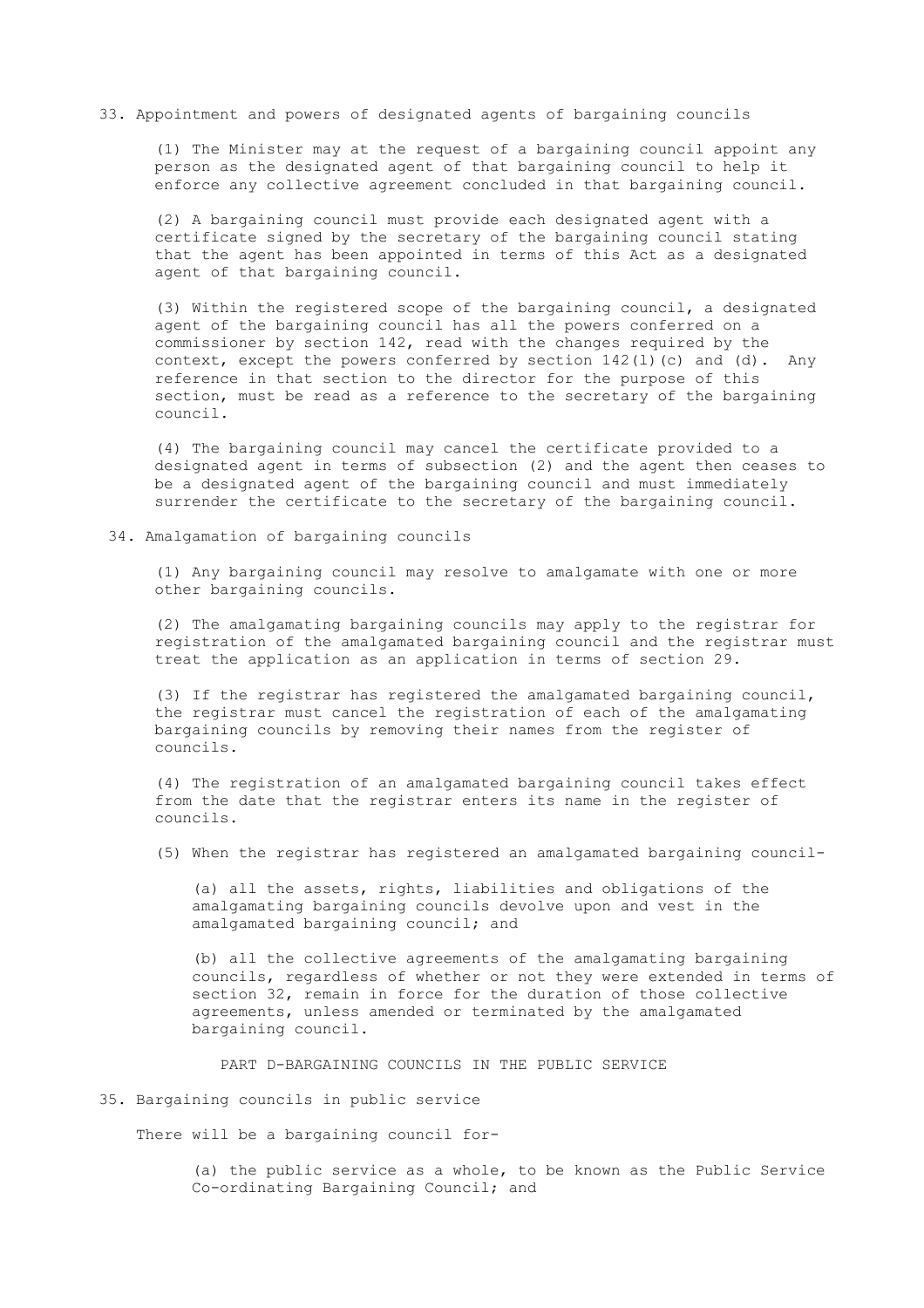(b) any sector within the public service that may be designated in terms of section 37.

36. Public Service Co-ordinating Bargaining Council

 (1) The Public Service Co-ordinating Bargaining Council must be established in accordance with Schedule 1.8

 (2) The Public Service Co-ordinating Bargaining Council may perform all the functions of a bargaining council in respect of those matters that-

 (a) are regulated by uniform rules, norms and standards that apply across the public service; or

 (b) apply to terms and conditions of service that apply to two or more sectors; or

 (c) are assigned to the State as employer in respect of the public service that are not assigned to the State as employer in any sector.

37. Bargaining councils in sectors in public service

 (1) The Public Service Co-ordinating Bargaining Council may designate a sector of the public service for the establishment of a bargaining council.

 (2) Despite subsection (1), the President, after consulting the Public Service Co-ordinating Bargaining Council, may designate a sector of the public service for the establishment of a bargaining council if the uniform rules, norms and standards applicable to the public service are not appropriate to regulate employment in that sector.

 8. Schedule 1 deals with the procedure for the establishment of the Public Service Co-ordinating Bargaining Council.

(3) A bargaining council for a sector designated by-

 (a) the Public Service Co-ordinating Bargaining Council must be established in terms of its constitution;

(b) the President must be established in terms of Schedule 1.

 (4) (a) The President may designate a sector for the establishment of a bargaining council in respect of employees of the State or organs of the State but who are not employees engaged in the public service.

 (b) A bargaining council must be established in respect of a sector designated by the President in terms of paragraph (a) and the provisions of item 3(3) to (9) of Schedule I apply.

 (c) A bargaining council established in terms of paragraph (b) will be deemed to be a bargaining council in the public service for the purposes of this Act.

 (5) A bargaining council established in terms of subsection (3) or (4) has exclusive jurisdiction in respect of matters that are specific to that sector and in respect of which the State as employer in that sector has the requisite authority to conclude collective agreements and resolve labour disputes.

### 38. Dispute resolution committee

 (1) The Minister for the Public Service and Administration, after consulting NEDLAC and the Public Service Co-ordinating Bargaining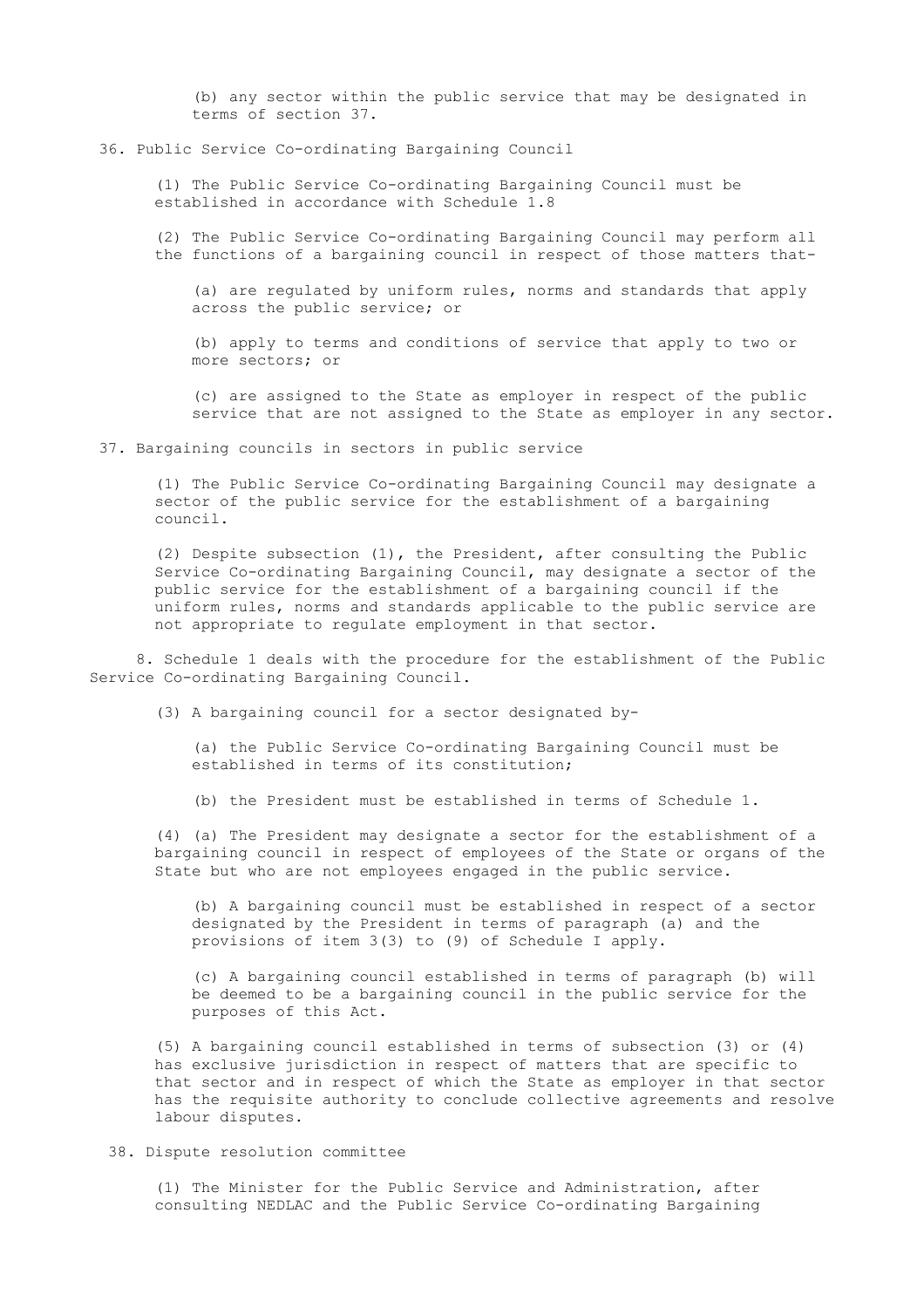Council, must establish a dispute resolution committee under the auspices of the Commission, and appoint to that committee persons who have knowledge and experience of labour law and labour relations in the public service.

 (2) The functions of the dispute resolution committee are to resolve any jurisdictional dispute between the Public Service Co-ordinating Bargaining Council and any bargaining council established in terms of section 37(3).

 (3) If there is a jurisdictional dispute between the Public Service Co-ordinating Bargaining Council and a bargaining council established in terms of section 37(3), any party to the dispute may refer the dispute in writing to the dispute resolution committee.

 (4) The party who refers the dispute to the dispute resolution committee must satisfy it that a copy of the referral has been served on the Public Service Co-ordinating Bargaining Council.

 (5) The dispute resolution committee must attempt to resolve the dispute as soon as possible through conciliation.

 (6) If the dispute remains unresolved, any party to the dispute may request that the dispute be resolved through arbitration.

 (7) The Minister for the Public Service and Administration must determine the remuneration and allowances and any other terms and conditions of appointment of committee members. The expenditure incurred for that purpose will be defrayed from public funds.

PART E-STATUTORY COUNCILS

39. Application to establish statutory council

(1) For the purposes of this Part-

 (a) "representative trade union" means a registered trade union, or two or more registered trade unions acting jointly, whose members constitute at least 30 per cent of the employees in a sector and area; and

 (b) "representative employers' organisation" means a registered employers' organisation, or two or more registered employers' organisations acting jointly, whose members employ at least 30 per cent of the employees in a sector and area.

 (2) A representative trade union or representative employers' organisation may apply to the registrar in the prescribed form for the establishment of a statutory council in a sector and area in respect of which no council is registered.

 (3) The registrar must apply the provisions of section 29(2) to (10)9 to the application-

(a) read with the changes required by the context; and

 (b) subject to the deletion of the word "sufficiently" in section  $29(4)(c)$ .

(4) The registrar must-

 (a) consider the application and any further information provided by the applicant; and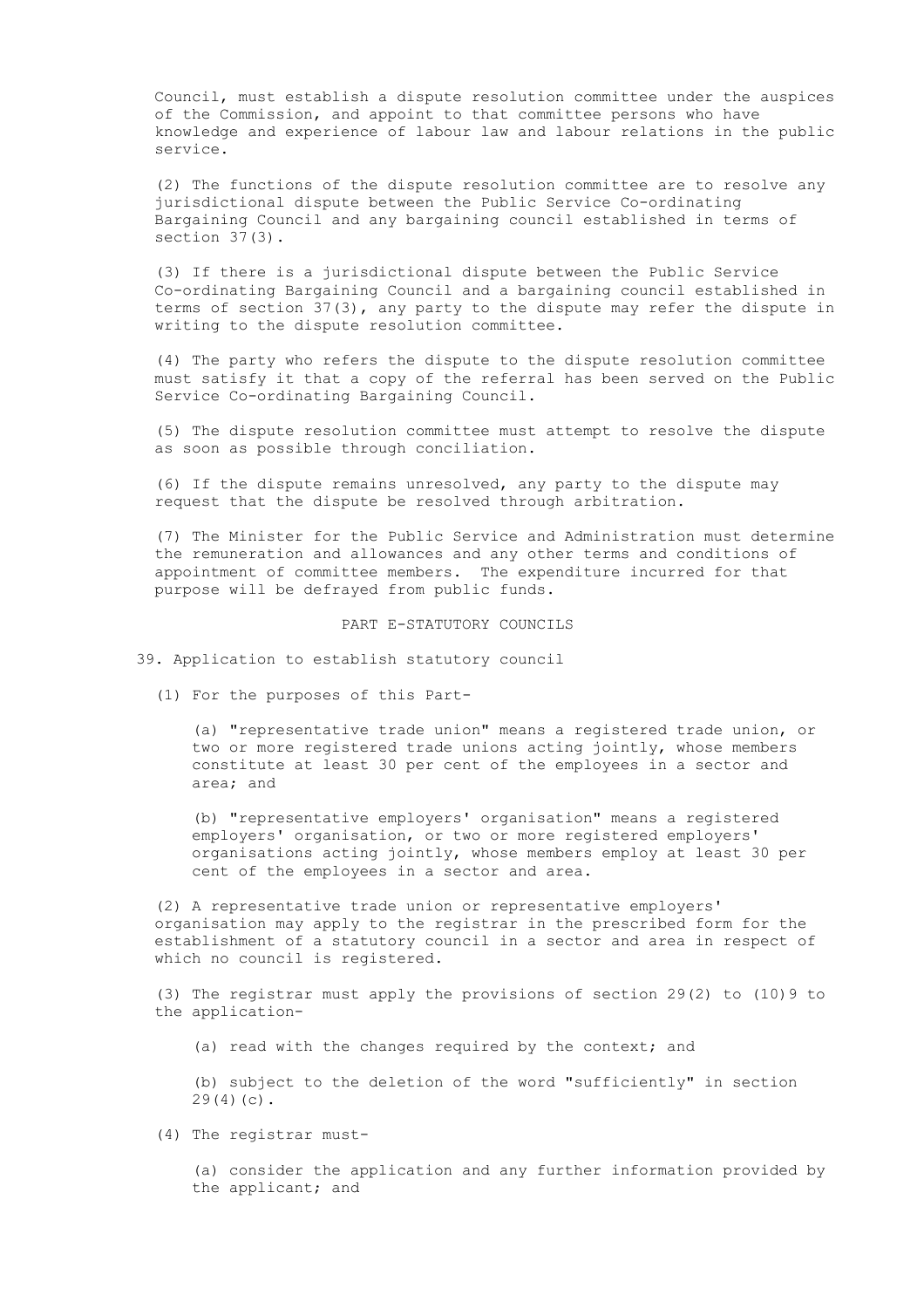(b) determine whether-

 (i) the applicant has complied with section 29 and of this section;

 9. The provisions of section 29 deal with the procedure for the registration of a bargaining council.

> (ii) the applicant is representative of the sector and area determined by NEDLAC or the Minister; and

 (iii) there is no other council registered for the sector and area in respect of which the application is made.

 (5) If the registrar is not satisfied that the applicant meets the requirements for establishment, the registrar must-

 (a) send the applicant a written notice of the decision and the reasons for that decision; and

 (b) in that notice, inform the applicant that it has 30 days from the date of the notice to meet those requirements.

 (6) If, after the 30-day period, the registrar concludes that the applicant has failed to meet the requirements for establishment, the registrar must-

(a) refuse to register the applicant; and

 (b) notify the applicant and any person that objected to the application in writing of that decision.

40. Establishment and registration of statutory council

 (1) If the registrar is satisfied that the applicant meets the requirements for the establishment of a statutory council, the registrar, by notice in the Government Gazette, must establish the statutory council for a sector and area.

(2) The notice must invite-

 (a) registered trade unions and registered employers' organisations in that sector and area to attend a meeting; and

 (b) any interested parties in that sector and area to nominate representatives for the statutory council.

 (3) The Commission must appoint a commissioner to chair the meeting and facilitate the conclusion of an agreement on-

 (a) the registered trade unions and registered employers' organisations to be parties to the statutory council; and

 (b) a constitution that meets the requirements of section 30, read with the changes required by the context.

 (4) If an agreement is concluded, the Minister may advise the registrar to register the statutory council in accordance with the agreement if the Minister is satisfied that-

 (a) every registered trade union and registered employers' organisation that ought to have been included has been included in the agreement; and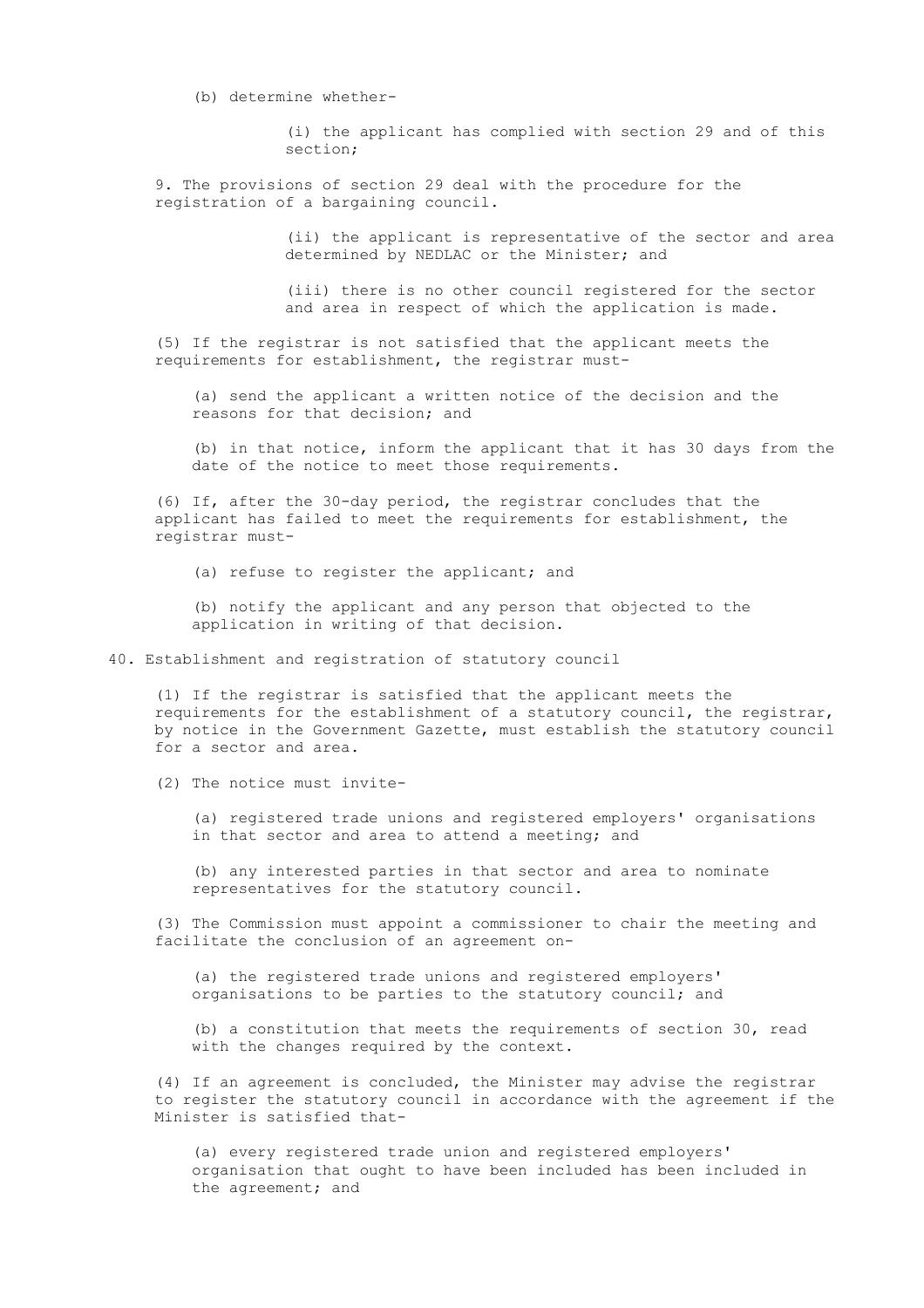(b) the constitution meets the requirements of section 30, read with the changes required by the context.

(5) In considering the requirements in subsection  $(4)(a)$ , the Minister must take into account-

(a) the primary objects of this Act;

 (b) the diversity of registered trade unions and registered employers' organisations in the sector and area; and

(c) the principle of proportional representation.

 (6) If the Minister is not satisfied in terms of subsection (4), the Minister must advise the Commission of the decision and the reasons for that decision and direct the Commission to reconvene the meeting in terms of subsection (3) in order to facilitate the conclusion of a new agreement.

 (7) If advised by the Minister in terms of subsection (4), the registrar must register the statutory council by entering its name in the register of councils.

 41. Establishment and registration of statutory council in absence of agreement

 (1) If no agreement is concluded in terms of section 40(3), the commissioner must convene separate meetings of the registered trade unions and employers' organisations to facilitate the conclusion of agreements on-

 (a) the registered trade unions to be parties to the statutory council;

 (b) the registered employers' organisations to be parties to the statutory council; and

 (c) the allocation to each party of the number of representatives of the statutory council.

(2) If an agreement is concluded on-

 (a) the registered trade unions to be parties to the statutory council, the Minister must admit as parties to the statutory council the agreed registered trade unions;

 (b) the registered employers' organisations to be parties to the statutory council, the Minister must admit as parties to the statutory council the agreed registered employers' organisations.

(3) If no agreement is concluded on-

 (a) the registered trade unions to be parties to the statutory council, the Minister must admit as parties to the statutory council-

(i) the applicant, if it is a registered trade union; and

 (ii) any other registered trade union in the sector and area that ought to be admitted, taking into account the factors referred to in section  $40(5)$ ;

 (b) the registered employers' organisations to be parties to the statutory council, the Minister must admit as parties to the statutory council-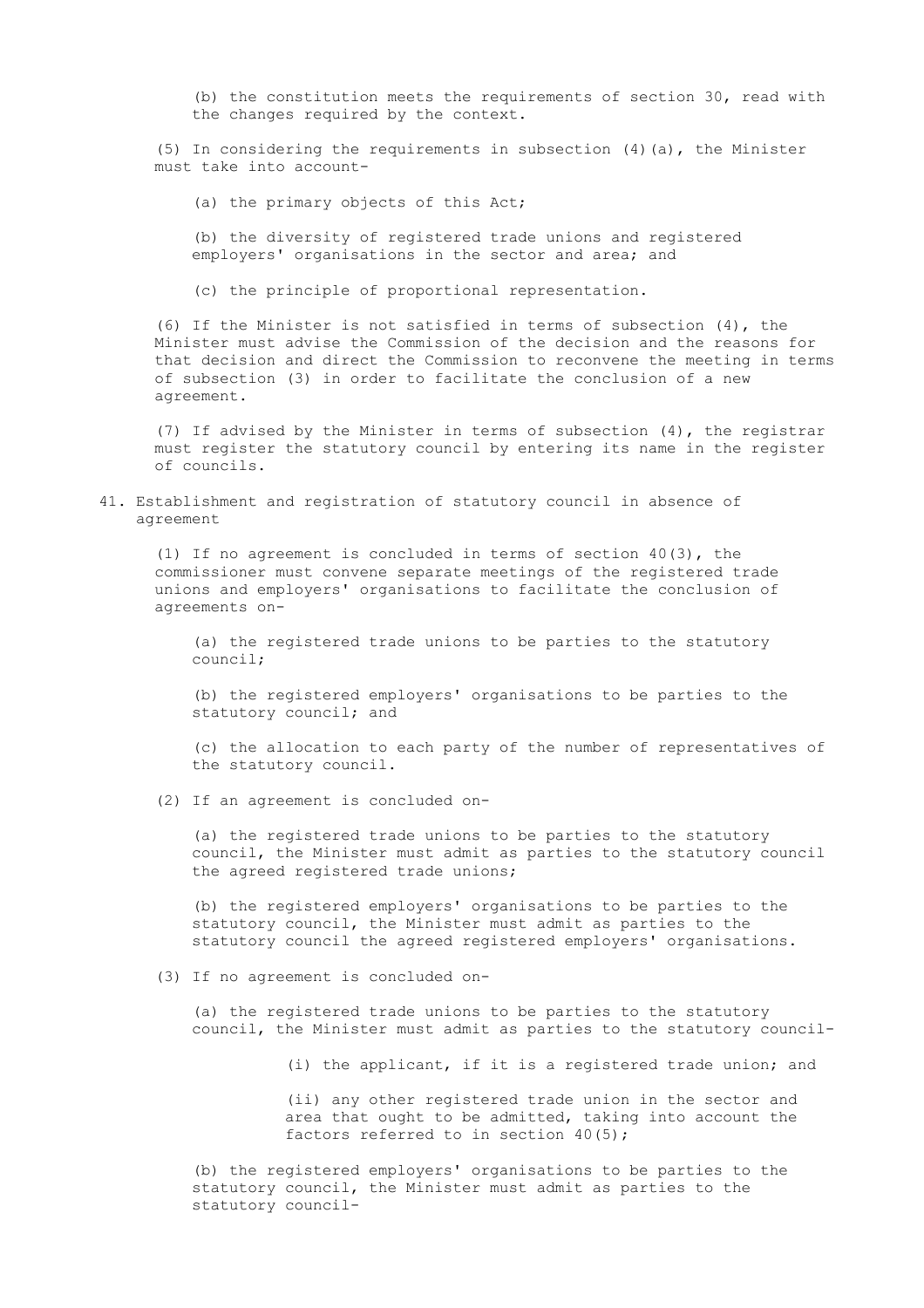(i) the applicant, if it is a registered employers' organisation; and

 (ii) any other registered employers' organisation in the sector and area that ought to be admitted, taking into account the factors referred to in section 40(5).

 (4) (a) The Minister must determine an even number of representatives of the statutory council, taking into account the factors referred to in section  $40(5)$ .

 (b) One half of the representatives must be allocated to the registered trade unions that are parties to the statutory council and the other half of the representatives must be allocated to the registered employers' organisations that are parties to the statutory council.

 (5) If no agreement is concluded in respect of the allocation of the number of representatives of the statutory council-

 (a) between the registered trade unions that are parties to the council, the Minister must determine this allocation on the basis of proportional representation;

 (b) between the registered employers' organisations that are parties to the council, the Minister must determine this allocation on the basis of proportional representation and taking into account the interests of small and medium enterprises.

 (6) If the applicant is a trade union and there is no registered employers' organisation that is a party to the statutory council, the Minister, after consulting the Commission, must appoint suitable persons as representatives and alternates, taking into account the nominations received from employers and employers' organisations in terms of section 40(2).

 (7) If the applicant is an employers' organisation and there is no registered trade union that is a party to the statutory council, the Minister, after consulting the Commission, must appoint suitable persons as representatives and alternates, taking into account the nominations received from employees and trade unions in terms of section 40(2).

 (8) The Minister must notify the registrar of agreements concluded and decisions made in terms of this section, and the registrar must-

 (a) adapt the model constitution referred to in section 207(3) to the extent necessary to give effect to the agreements and decisions made in terms of this section;

 (b) register the statutory council by entering its name in the register of councils; and

 (c) certify the constitution as the constitution of the statutory council.

# 42. Certificate of registration of statutory council

After registering a statutory council, the registrar must

 (a) issue a certificate of registration that must specify the registered scope of the statutory council; and

(b) send the certificate and a certified copy of the registered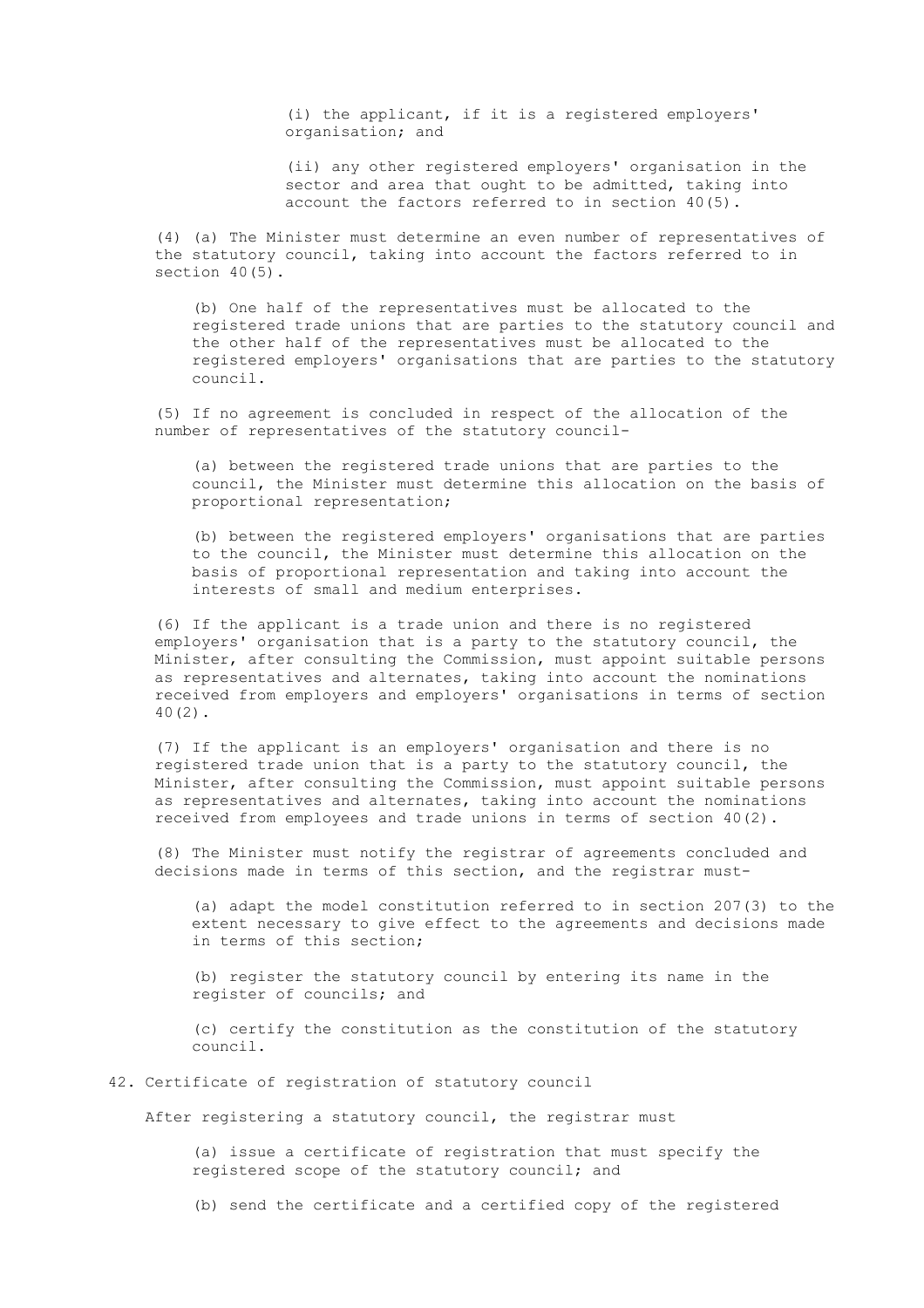constitution to all the parties to the statutory council and any representatives appointed to the statutory council.

## 43. Powers and functions of statutory councils

(1) The powers and functions of a statutory council are-

 (a) to perform the dispute resolution functions referred to in section 51;

(b) to promote and establish training and education schemes; and

 (c) to establish and administer pension, provident, medical aid, sick pay, holiday, unemployment schemes or funds or any similar schemes or funds for the benefit of one or more of the parties to the statutory council or their members; and

 (d) to conclude collective agreements to give effect to the matters mentioned in paragraphs (a), (b), and (c).

 (2) A statutory council, in terms of its constitution, may agree to the inclusion of any of the other functions of a bargaining council referred to in section 28.

 (3) If a statutory council concludes a collective agreement in terms of subsection (1)(d), the provisions of sections 31 and 32 apply, read with the changes required by the context.

44. Ministerial determinations

 (1) A statutory council that is not sufficiently representative within its registered scope may submit a collective agreement on any of the matters mentioned in section  $43(1)(a)$ , (b) or (c) to the Minister. The Minister must treat the collective agreement as a recommendation made by the wage board in terms of the Wage Act.

 (2) The Minister may promulgate the statutory council's recommendations as a determination under the Wage Act if satisfied that the statutory council has complied with sections 7 and 9 of the Wage Act. For that purpose the provisions of sections 7 and 9 to 12 of the Wage Act, read with the changes required by the context, apply to the statutory council as if it was the wage board.

(3) The determination must provide for

 (a) exemptions to be considered by an independent body appointed by the Minister; and

 (b) criteria for exemption that are fair and promote the primary objects of this Act.

 (4) The Minister may in a determination impose a levy on all employers and employees in the registered scope of the statutory council to defray the operational costs of the statutory council.

 (5) A statutory council may submit a proposal to the Minister to amend or extend the period of any determination and the Minister may make the amendment to the determination or extend the period by notice in the Government Gazette.

## 45. Disputes about determinations

 (1) If there is a dispute about the interpretation or application of a determination promulgated in terms of section  $44(2)$ , any party to the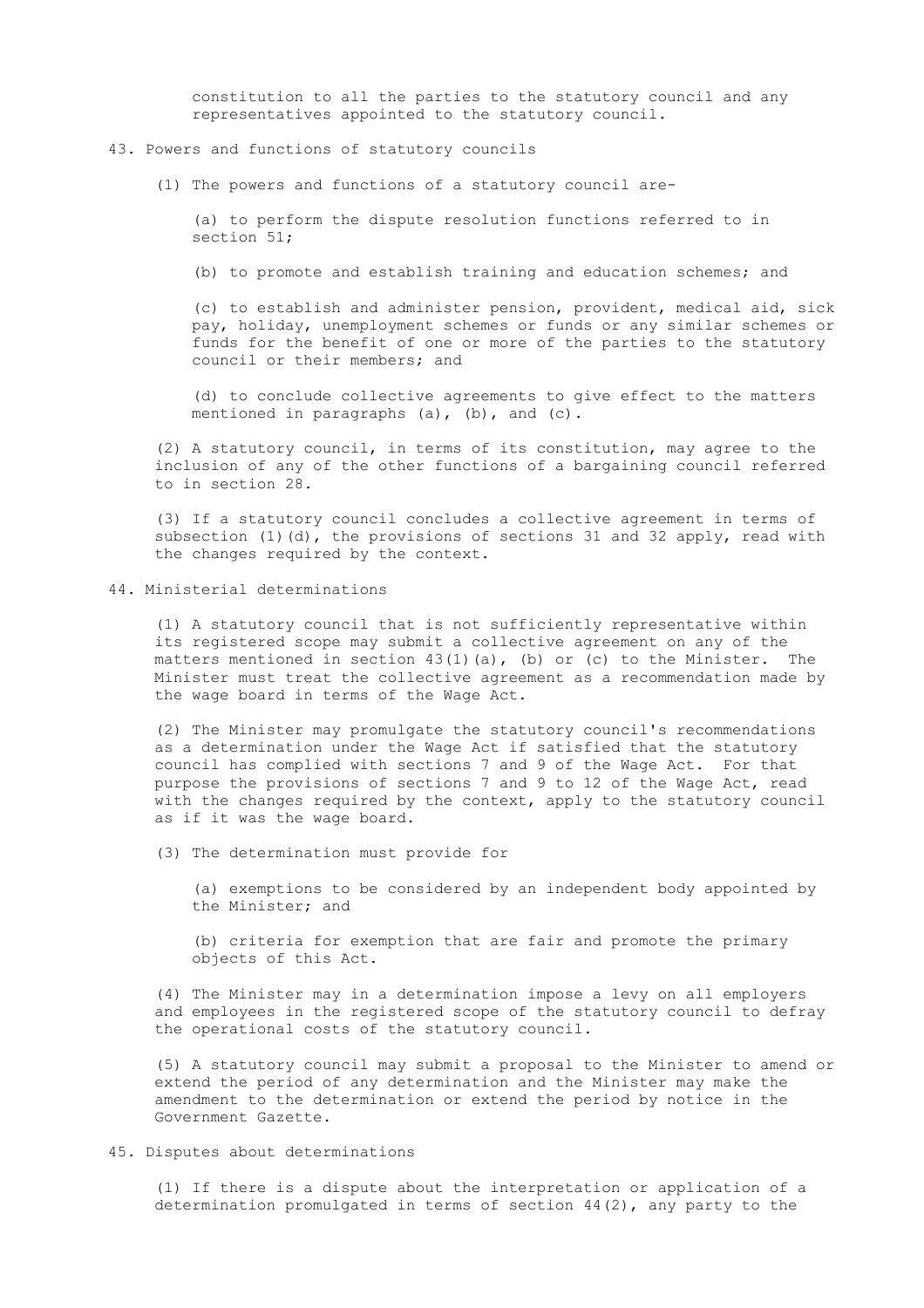dispute may refer the dispute in writing to the Commission.

 (2) The party who refers the dispute to the Commission must satisfy it that a copy of the referral has been served on all the other parties to the dispute.

 (3) The Commission must attempt to resolve the dispute through conciliation.

 (4) If the dispute remains unresolved, any party to the dispute may request that the dispute be resolved through arbitration.

46. Withdrawal of party from statutory council

 (1) If a registered trade union or registered employers' organisation that is a party to a statutory council withdraws from that statutory council, the Minister may request the Commission to convene a meeting of the remaining registered trade unions or registered employers' organisations in the sector and area, in order to facilitate the conclusion of an agreement on the registered trade unions or the registered employers' organisations to be parties and the allocation of representatives to the statutory council.

 (2) If no agreement is concluded, the provisions of section 41 apply, read with the changes required by the context.

47. Appointment of new representative of statutory council

 (1) If a representative appointed in terms of section 41(6) or (7) for any reason no longer holds office, the Minister must publish a notice in the Government Gazette inviting interested parties within the registered scope of the statutory council to nominate a new representative.

 (2) The provisions of section 41(6) or (7) apply, read with the changes required by the context, in respect of the appointment of a new representative.

## 48. Change of status of statutory council

 (1) A statutory council may resolve to apply to register as a bargaining council.

 (2) The registrar must deal with the application as if it were an application in terms of section 29,10 except for section 29(4)(b),  $(7)$  to (10) and (15).

 (3) If the registrar has registered the statutory council as a bargaining council, the registrar must alter the register of councils and its certificate to reflect its change of status.

 (4) Any determination in force at the time of the registration of the bargaining council or any agreement extended by the Minister in terms of section  $43(3)$  -

 (a) continues to have force for the period of its operation unless superseded by a collective agreement; and

(b) may be extended for a further period.

 (5) The bargaining council must perform any function or duty of the statutory council in terms of a determination during the period in which the determination is still in effect.

(6) If any dispute in terms of a determination is unresolved at the time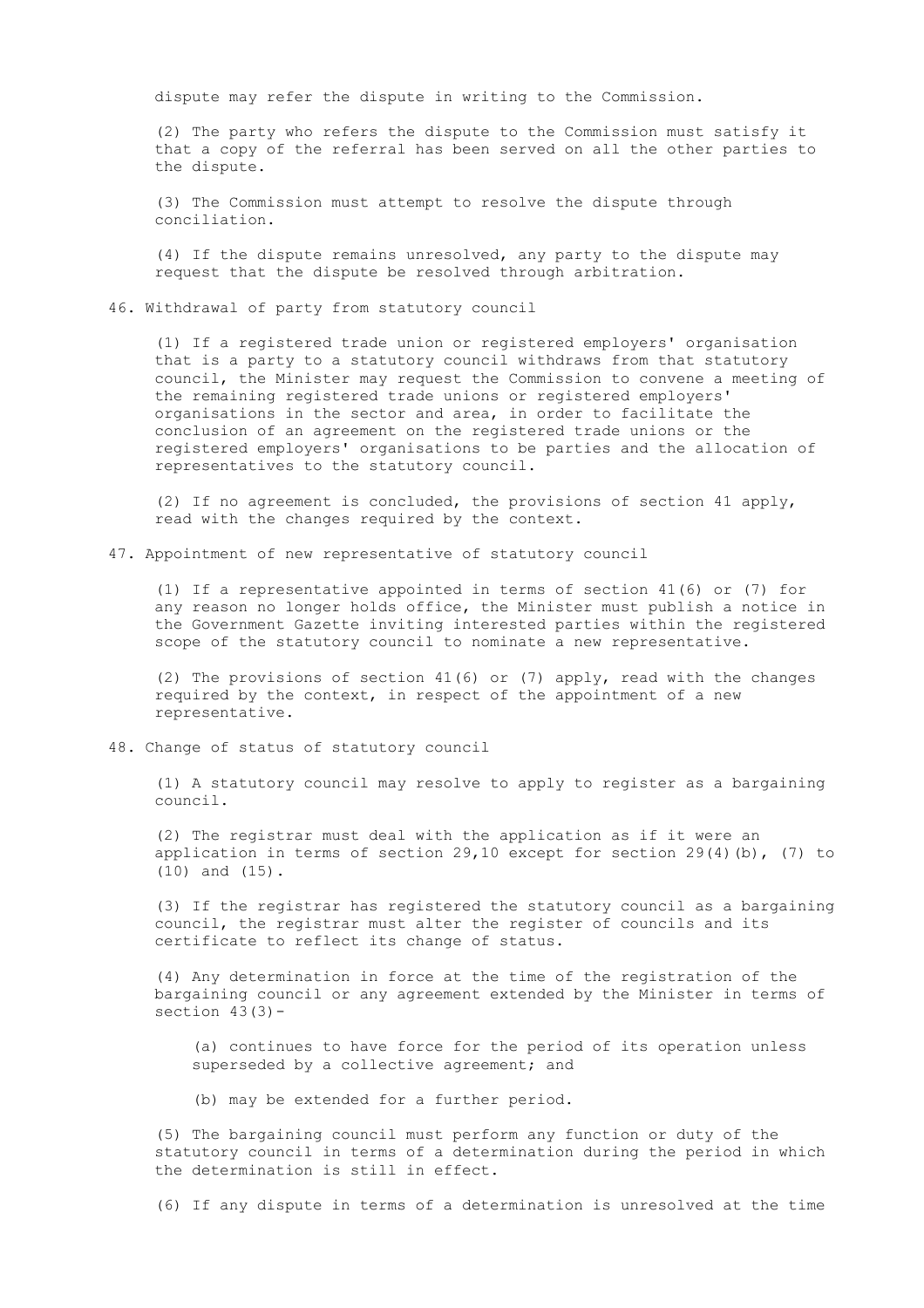the determination ceases to have effect, the dispute must be dealt with as if the determination was still in effect.

PART F-GENERAL PROVISIONS CONCERNING COUNCILS

49. Representativeness of council

 (1) When considering the representativeness of the parties to a council, or parties seeking registration of a council, the registrar, having regard to the nature of the sector and the situation of the area in respect of which registration is sought, may regard the parties to a council as representative in respect of the whole area, even if a trade union or employers' organisation that is a party to the council has no members in part of that area.

(2) The registrar-

 (a) after consultation with a council, must fix a date for an annual review of the representativeness of the council;

(b) must conduct that review once every year by that date; and

 (c) if satisfied that the council remains representative, must issue a certificate of representativeness that must include the following particulars-

> (i) the number of employees employed within the registered scope of the council;

 (ii) the number of those employees who are members of the trade unions that are party to the council; and

 (iii) the number of employees employed within the registered scope of the council by the members of the employers' organisations that are party to the council.

 (3) A certificate of representativeness issued in terms of subsection (2) is sufficient proof of the representativeness of the council for the following year.

50. Effect of registration of council

 (1) A certificate of registration is sufficient proof that a registered council is a body corporate.

 (2) A council has all the powers, functions and duties that are conferred or imposed on it by or in terms of this Act, and it has jurisdiction to exercise and perform those powers, functions and duties within its registered scope.

 (3) A party to a council is not liable for any of the obligations or liabilities of the council by virtue of it being a party to the council.

 (4) A party to, or office-bearer or official of, a council is not personally liable for any loss suffered by any person as a result of an act performed or omitted in good faith by a party to, or office-bearer or official of, a council while performing their functions for the council.

 (5) Service of any document directed to a council at the address most recently provided to the registrar will be for all purposes service of that document on that council.

51. Dispute resolution functions of council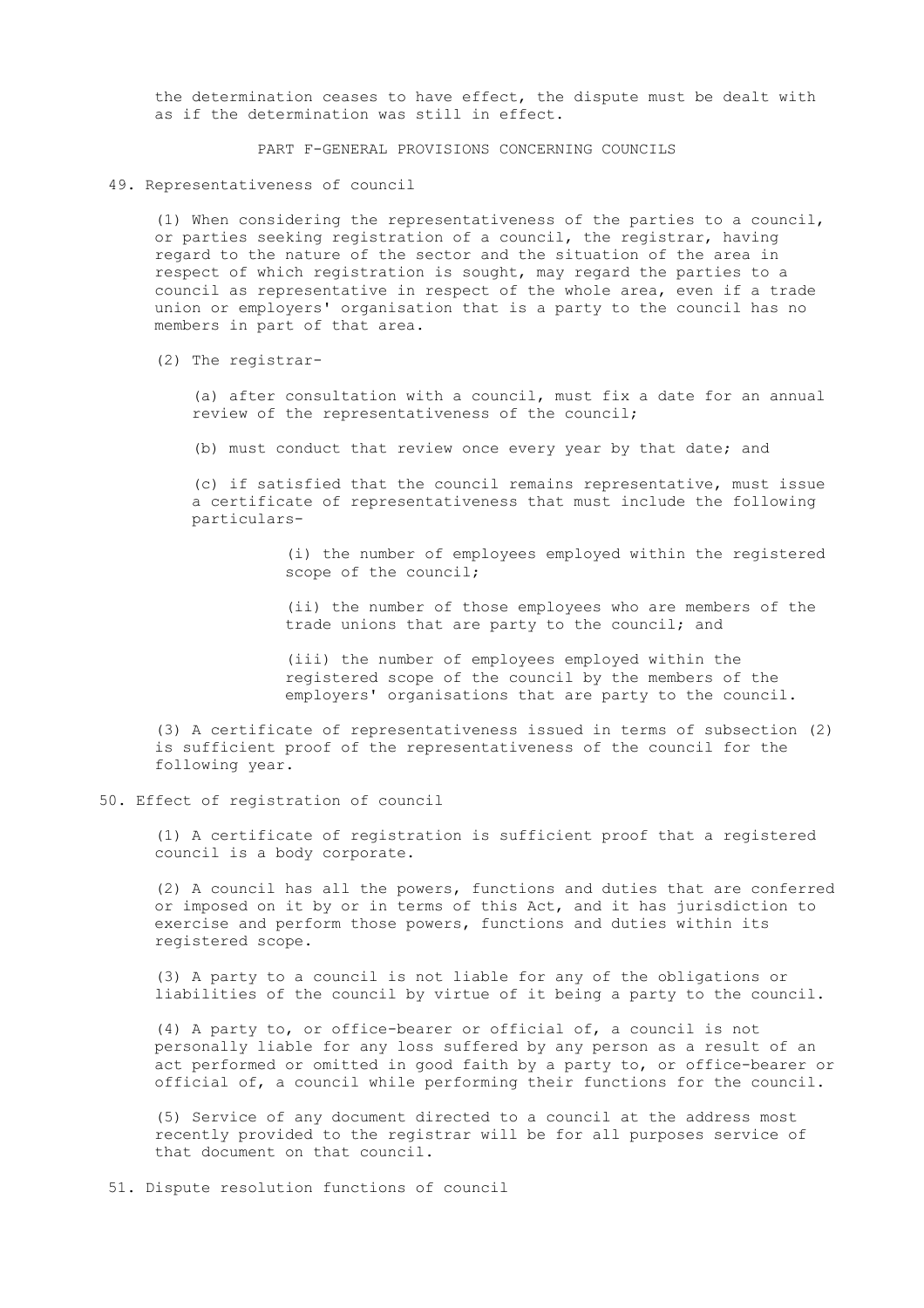(1) In this section, dispute means any dispute about a matter of mutual interest between-

 (a) on the one side(i) one or more trade unions; one or more employees; or one or more trade unions and one or more employees; and

(b) on the other side-

(i) one or more employers' organisations;

(ii) one or more employers; or

 (iii) one or more employers' organisations and one or more employers.

 (2) (a) The parties to a council must attempt to resolve any dispute between themselves in accordance with the constitution of the council.

 (b) Any party to a dispute who is not a party to a council but who falls within the registered scope of the council may refer the dispute to the council in writing.

 (c) The party who refers the dispute to the council must satisfy it that a copy of the referral has been served on all the other parties to the dispute.

 (3) If a dispute is referred to a council in terms of this Act" and any party to that dispute is not a party to that council, the council must attempt to resolve the dispute (a) through conciliation; and

 (b) if the dispute remains unresolved after conciliation, the council must arbitrate the dispute if-

> (i) this Act requires arbitration and any party to the dispute has requested that it be resolved through arbitration; or

 (ii) all the parties to the dispute consent to arbitration under the auspices of the council.

 (4) If one or more of the parties to a dispute that has been referred to the council do not fall within the registered scope of that council, it must refer the dispute to the Commission.

 (5) The date on which the referral in terms of subsection (4) was received by a council is, for all purposes, the date on which the council referred the dispute to the Commission.

 52. Accreditation of council or appointment of accredited agency Every council must-

> (a) apply to the Commission for accreditation to perform any of the functions referred to in section 51; or

 (b) appoint an accredited agency to perform any of the functions referred to in section 51.

# 53. Accounting records and audits

 (1) Every council must, to the standards of generally accepted accounting practice, principles and procedures (a) keep books and records of its income, expenditure, assets and liabilities; and

(b) within six months after the end of each financial year, prepare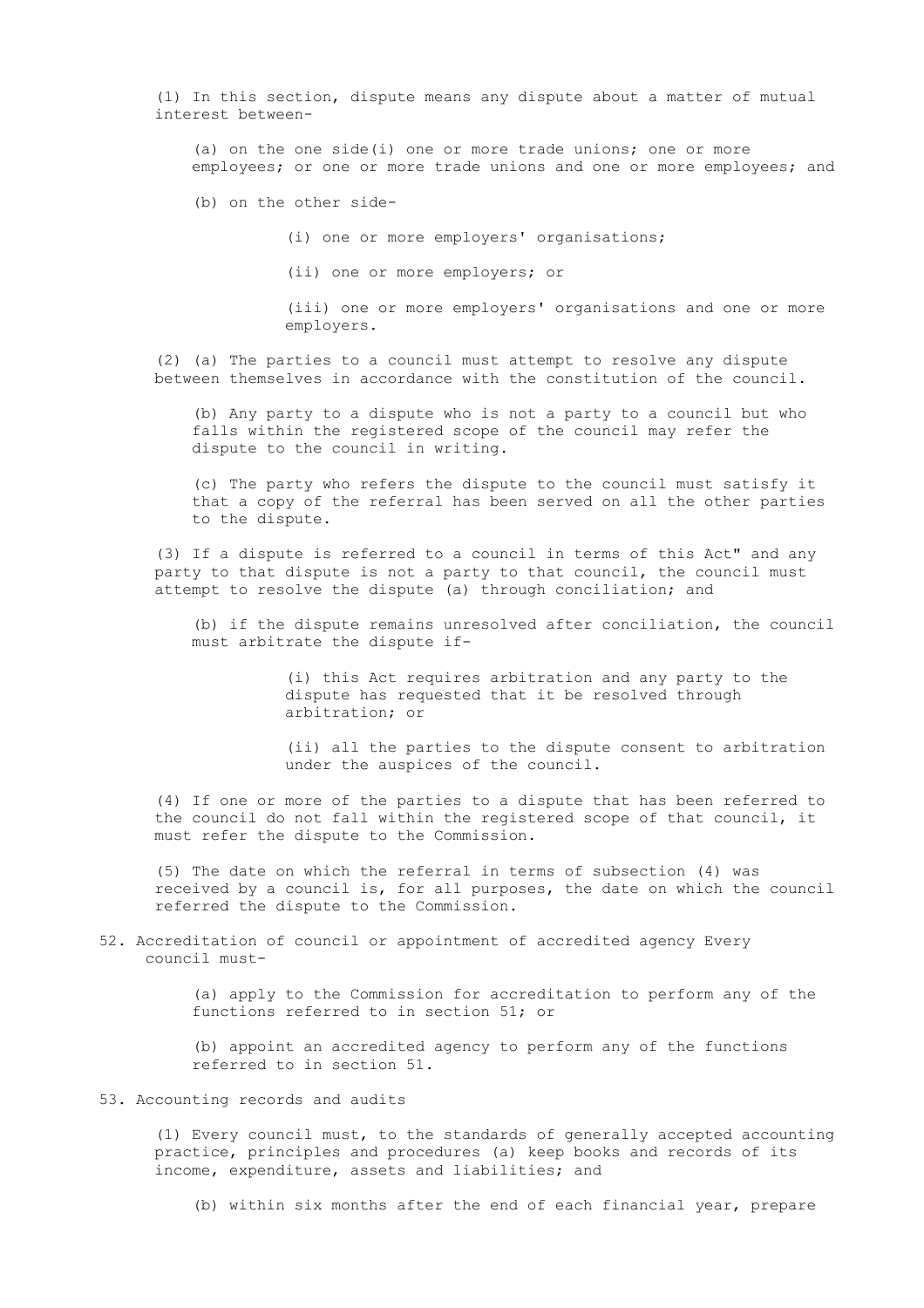financial statements, including at least-

 (i) a statement of income and expenditure for the previous financial year; and

 (ii) a balance sheet showing its assets, liabilities and financial position as at the end of the previous financial year.

 (2) Each council must arrange for an annual audit of its books and records of account and its financial statements by an auditor who must-

 (a) conduct the audit in accordance with generally accepted auditing standards; and

 (b) report in writing to the council and in that report express an opinion as to whether or not the council has complied with those provisions of its constitution relating to financial matters.

(3) Every council must-

 (a) make the financial statements and the auditor's report available to the parties to the council or their representatives for inspection; and

 (b) submit those statements and the auditor's report to a meeting of the council as provided for in its constitution.

 (4) Every council must preserve each of its books of account, supporting vouchers, income and expenditure statements, balance sheets, and auditor's reports, in an original or reproduced form, for a period of three years from the end of the financial year to which they relate.

 (5) The money of a bargaining council or of any fund established by a bargaining council that is surplus to its requirements or the expenses of the fund may be invested only in-

 (a) savings accounts, permanent shares or fixed deposits in any registered bank or financial institution;

 (b) internal registered stock as contemplated in section 21 of the Exchequer Act, 1975 (Act No. 66 of 1975);

(c) a registered unit trust; or

(d) any other manner approved by the registrar.

54. Duty to keep records and provide information to registrar

 (1) In addition to the records required by section 53(4), every council must keep minutes of its meetings, in an original or reproduced form, for a period of three years from the end of the financial year to which they relate.

(2) Every council must provide to the registrar-

 (a) within 30 days of receipt of its auditor's report, a certified copy of that report and of the financial statements;

 (b) within 30 days of receipt of a written request by the registrar, an explanation of anything relating to the auditor's report or the financial statements;

(c) upon registration, an address within the Republic at which it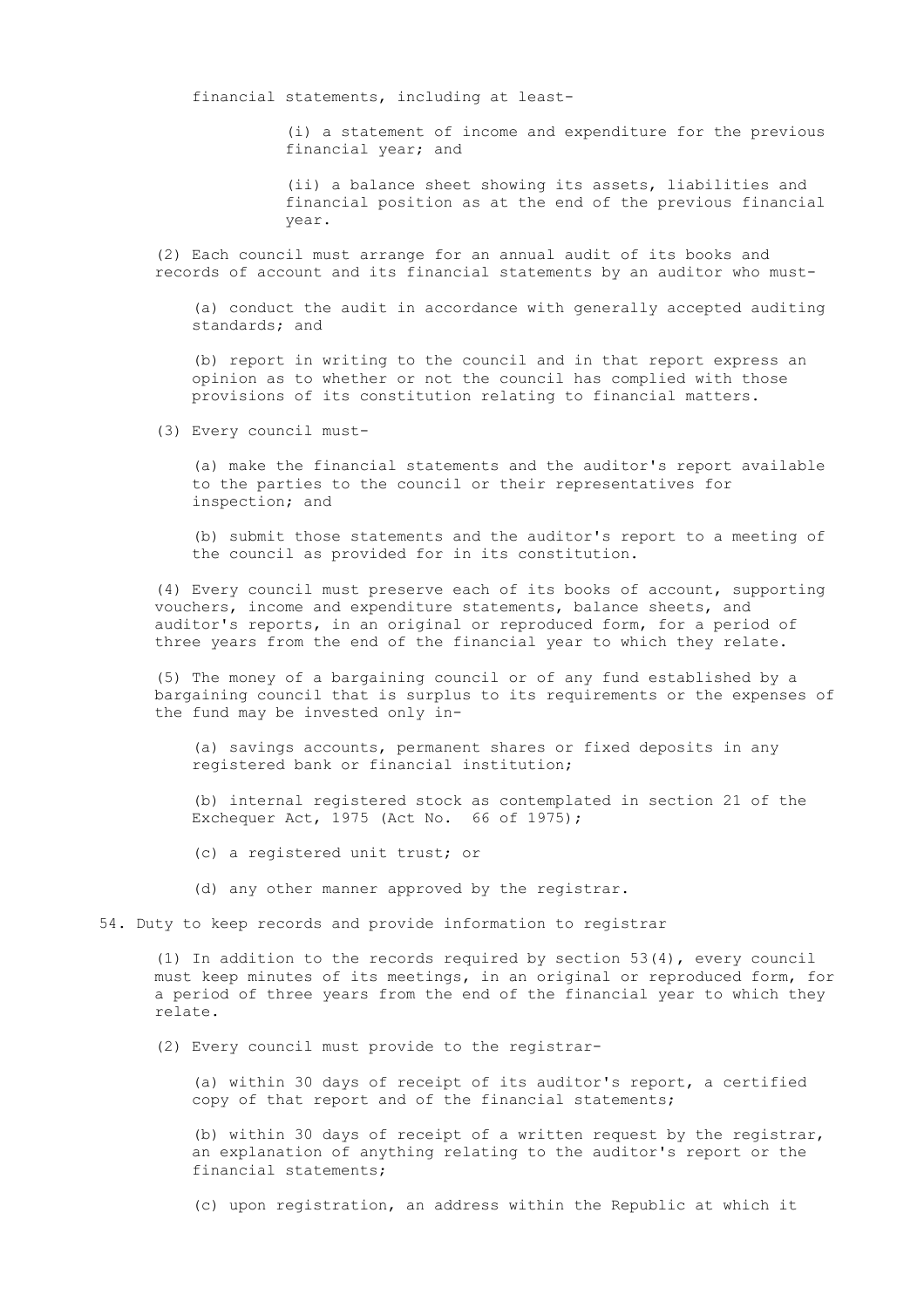will accept service of any document that is directed to it;

 (d) within 30 days of any appointment or election of its national office bearers, the names and work addresses of those office-bearers, even if their appointment or election did not result in any changes to its office-bearers; and

 (e) 30 days before a new address for service of documents will take effect, notice of that change of address.

(3) Every council must provide to the Commission-

 (a) certified copies of every collective agreement concluded by the parties to the council, within 30 days of the signing of that collective agreement; and

 (b) the details of the admission and resignation of parties to the council, within 30 days of their admission or resignation.

55. Delegation of functions to committee of council

 (1) A council may delegate any of its functions to a committee on any conditions, but any decision of a committee may be amended or set aside by the council.

 (2) A committee contemplated by subsection (1) must consist of equal numbers of representatives of employees and employers.

 (3) The council, by delegating any function, is not divested of any of its powers nor is it relieved of any function or duty that it may have delegated.

56. Admission of parties to council 12

 (1) Any registered trade union or registered employers' organisation may apply in writing to a council for admission as a party to that council.

 (2) The application must be accompanied by a certified copy of the applicant's registered constitution and certificate of registration and must include-

 (a) details of the applicant's membership within the registered scope of the council and, if the applicant is a registered employers' organisation, the number of employees that its members employ within that registered scope;

 (b) the reasons why the applicant ought to be admitted as a party to the council; and

 (c) any other information on which the applicant relies in support of the application.

 (3) A council, within 90 days of receiving an application for admission, must decide whether to grant or refuse an applicant admission, and must advise the applicant of its decision, failing which the council is deemed to have refused the applicant admission.

 (4) If the council refuses to admit an applicant it must within 30 days of the date of the refusal, advise the applicant in writing of its decision and the reasons for that decision.

12. See flow diagram No. 5 in Schedule 4.

(5) The applicant may apply to the Labour Court for an order admitting it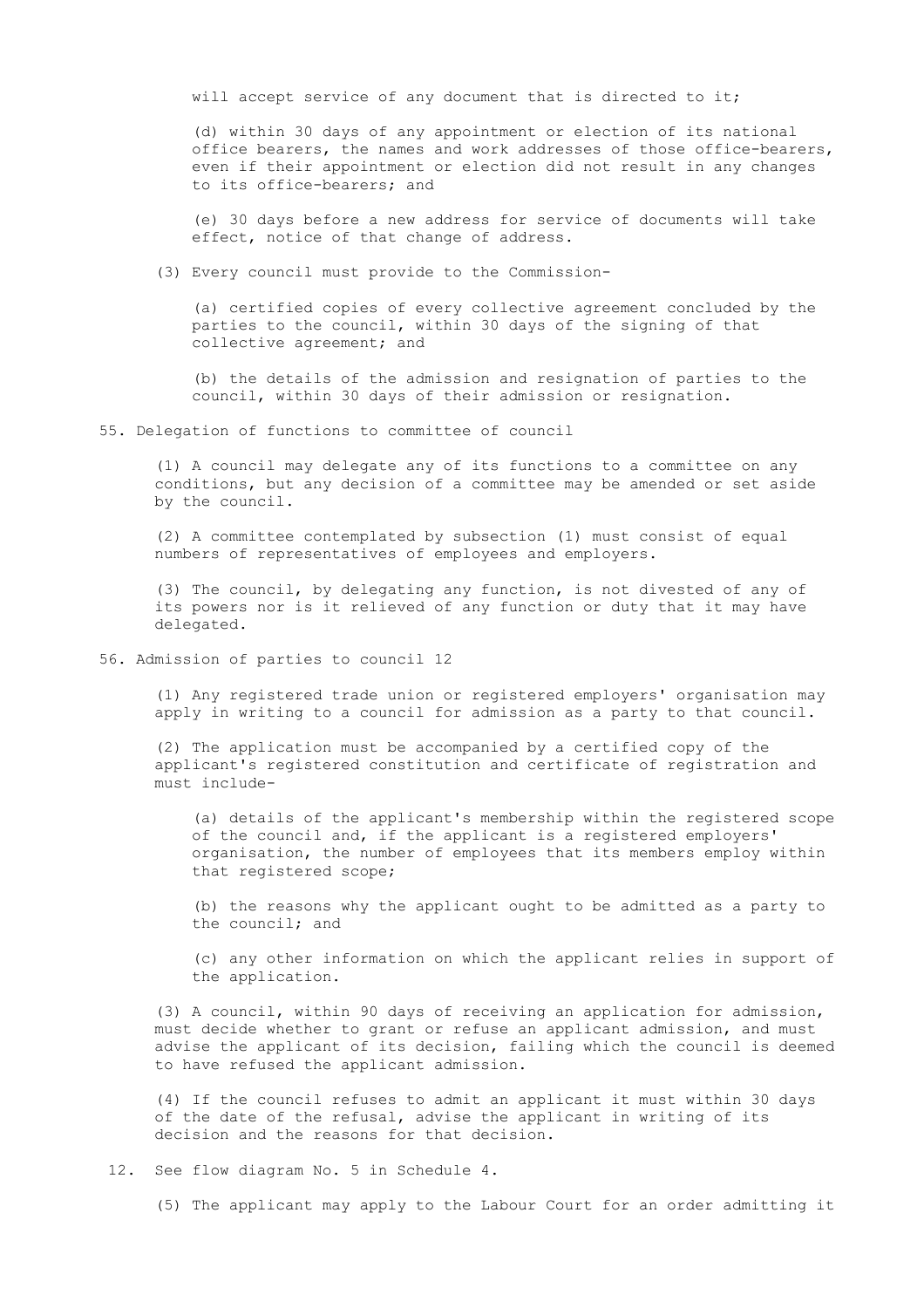as a party to the council.

 (6) The Labour Court may admit the applicant as a party to the council, adapt the constitution of the council and make any other appropriate order.

57. Changing constitution or name of council

(1) Any council may resolve to change or replace its constitution.

 (2) The council must send the registrar a copy of the resolution and a certificate signed by its secretary stating that the resolution complies with its constitution.

(3) The registrar must-

 (a) register the changed or new constitution of a council if it meets the requirements of section 30 or if it is a statutory council established in terms of section 41 if it meets the requirements of the model constitution referred to in section  $207(3)$ ; and

 (b) send the council a copy of the resolution endorsed by the registrar, certifying that the change or replacement has been registered.

 (4) The changed or new constitution takes effect from the date of the registrar's certification.

(5) Any council may resolve to change its name.

 (6) The council must send the registrar a copy of the resolution and the original of its current certificate of registration.

(7) The registrar must-

 (a) enter the new name in the register of councils, and issue a certificate of registration in the new name of the council;

 (b) remove the old name from that register and cancel the earlier certificate of registration; and

(c) send the new certificate to the council.

 (8) The new name takes effect from the date that the registrar enters it in the register of councils.

58. Variation of registered scope of council

 (1) If the registrar is satisfied that the sector and area within which a council is representative does not coincide with the registered scope of the council, the registrar, acting independently or in response to an application from the council or NEDLAC, may vary the registered scope of the council.

 (2) The provisions of section 29 apply, read with the changes required by the context, to a variation in terms of this section.

59. Winding-up of council

(1) The Labour Court may order a council to be wound up if-

 (a) the council has resolved to wind up its affairs and has applied to the Court for an order giving effect to that resolution; or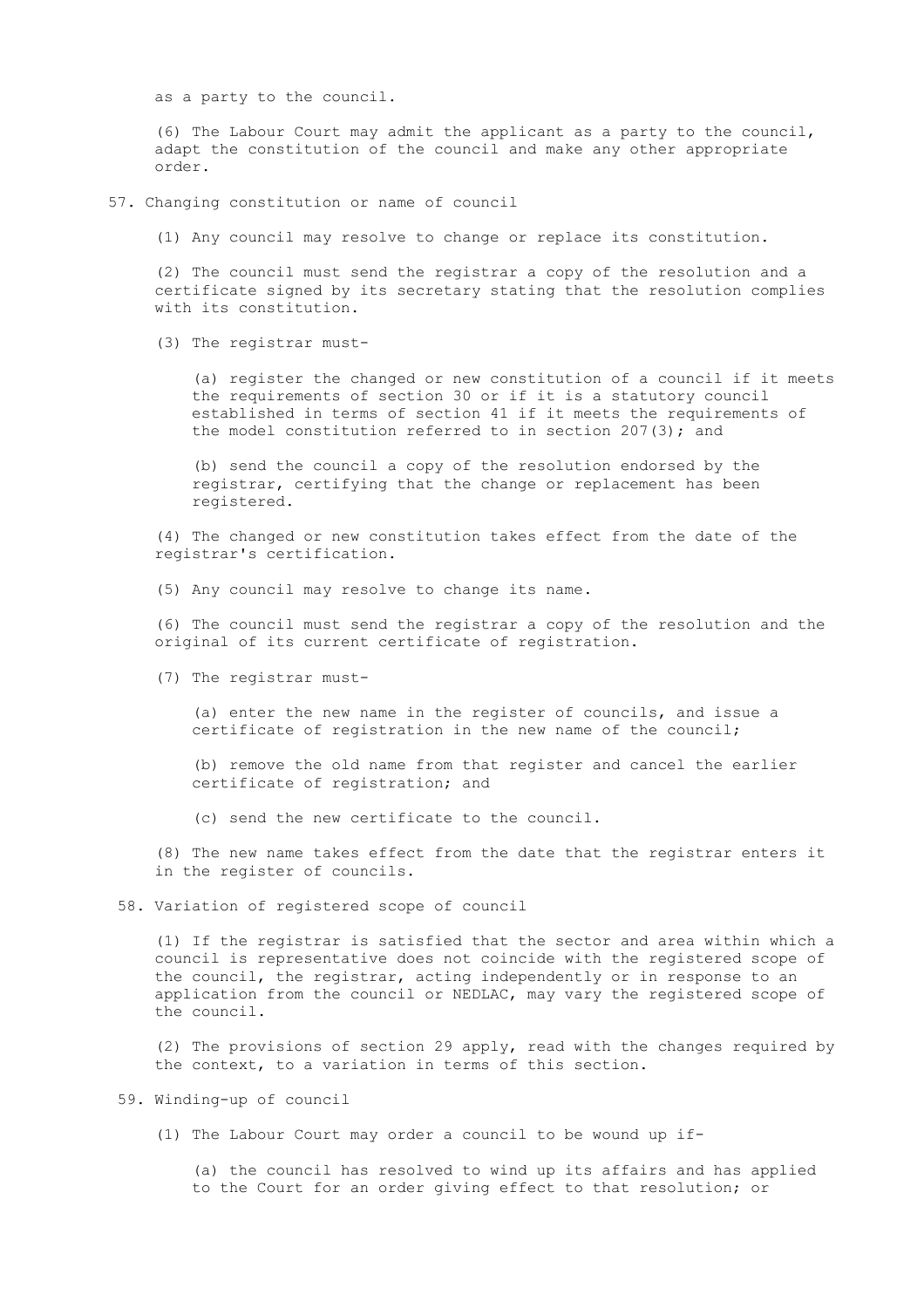(b) the registrar of labour relations or any party to the council has applied to the Court and the Court is satisfied that the council is unable to continue to function for any reason that cannot be remedied.

 (2) If there are any persons not represented before the Labour Court whose interests may be affected by an order in terms of subsection  $(1)$ , the Court must-

 (a) consider those interests before deciding whether or not to grant the order; and

 (b) if it grants the order, include provisions in the order disposing of each of those interests.

 (3) If it makes an order in terms of subsection (1), the Labour Court may appoint a suitable person as liquidator, on appropriate conditions.

 (4) (a) The registrar of the Labour Court must determine the liquidator's fees.

 (b) The Labour Court, in chambers, may review the determination of the registrar of the Labour Court.

 (c) The liquidator's fees are a first charge against the assets of the council.

 (5) If, after all the liabilities of the council have been discharged, any assets remain that cannot be disposed of in accordance with the constitution of that council, the liquidator must realise those assets and pay the proceeds to the Commission for its own use.

60. Winding-up of council by reason of insolvency

 Any person who seeks to wind-up a council by reason of insolvency must comply with the Insolvency Act, 1936 (Act No. 24 of 1936), and, for the purposes of this section, any reference to the court in that Act must be interpreted as referring to the Labour Court.

61. Cancellation of registration of council

 (1) The registrar of the Labour Court must notify the registrar of labour relations if the Court has ordered a council to be wound up.

 (2) When the registrar receives a notice from the Labour Court in terms of subsection (1), the registrar must cancel the registration of the council by removing its name from the register of councils.

 (3) The registrar may notify a council and every party to the council that the registrar is considering cancelling the council's registration, if the registrar believes that-

 (a) the council has ceased to perform its functions in terms of this Act for a period longer than 90 days before the date of the notice; or

 (b) the council has ceased to be representative in terms of the provisions of the relevant Part, for a period longer than 90 days prior to the date of the notice.

 (4) In a notice in terms of subsection (3), the registrar must state the reasons for the notice and inform the council and every party to the council that they have 60 days to show cause why the council's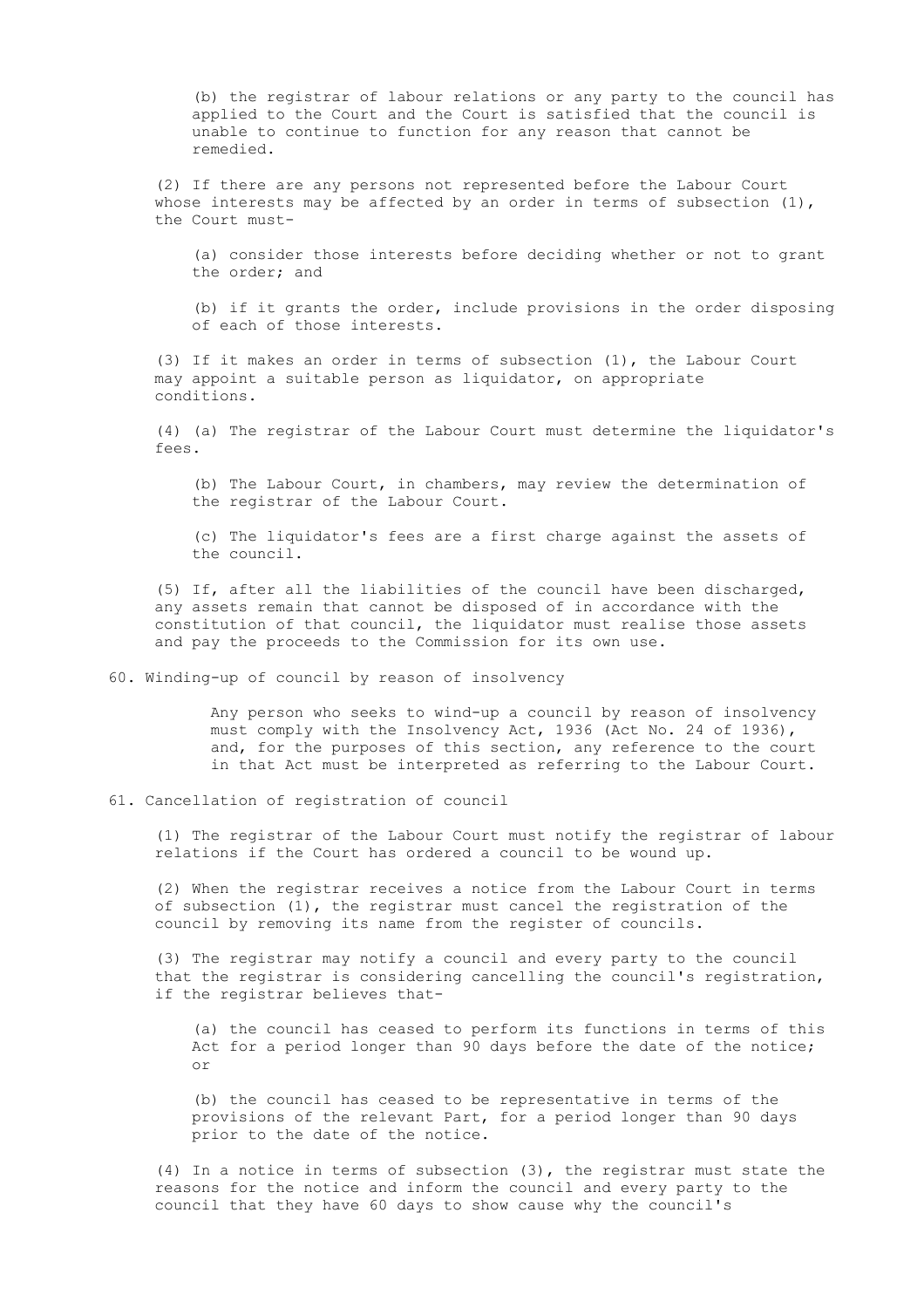registration should not be cancelled.

 (5) After the expiry of the 60-day period, the registrar, unless cause has been shown why the council's registration should not be cancelled, must notify the council and every party to the council that the registration will be cancelled unless an appeal to the Labour Court is noted and the Court reverses the decision.

(6) The cancellation takes effect-

 (a) if no appeal to the Labour Court is noted within the time contemplated in section III (3), on the expiry of that period; or

 (b) if the council or any party has appealed and the Labour Court has confirmed the decision of the registrar, on the date of the Labour Court's decision.

 (7) If either event contemplated in subsection (6) occurs, the registrar must cancel the council' s registration by removing the name of the council from the register of councils.

 (8) Any collective agreement concluded by parties to a council whose registration has been cancelled, whether or not the collective agreement has been extended to non-parties by the Minister in terms of section 32, lapses 60 days after the council's registration has been cancelled.

 (9) Despite subsection (8), the provisions of a collective agreement that regulates terms and conditions of employment remain in force for one year after the date that the council' s registration was cancelled, or until the expiry of the agreement, if earlier.

 (10) Any party to a dispute about the interpretation or application of a collective agreement that regulates terms and conditions of employment referred to in subsection (8) may refer the dispute in writing to the Commission.

 (11) The party who refers the dispute to the Commission must satisfy it that a copy of the referral has been served on all the other parties to the dispute.

 (12) The Commission must attempt to resolve the dispute through conciliation.

 (13) If the dispute remains unresolved, any party to the dispute may request that the dispute be resolved through arbitration.

62. Disputes about demarcation between sectors and areas

 (1) Any registered trade union, employer, registered employers' organisation or council that has a direct or indirect interest in the application contemplated in this section may apply to the Commission in the prescribed form and manner for a determination as to-

 (a) whether any employee, employer, class of employees or class of employers, is or was employed or engaged in a sector or area;

 (b) whether any provision in any arbitration award, collective agreement or wage determination made in terms of the Wage Act is or was binding on any employee, employer, class of employees or class of employers.

 (2) If two or more councils settle a dispute about a question contemplated in subsection (1)(a) or (b), the councils must inform the Minister of the provisions of their agreement and the Minister may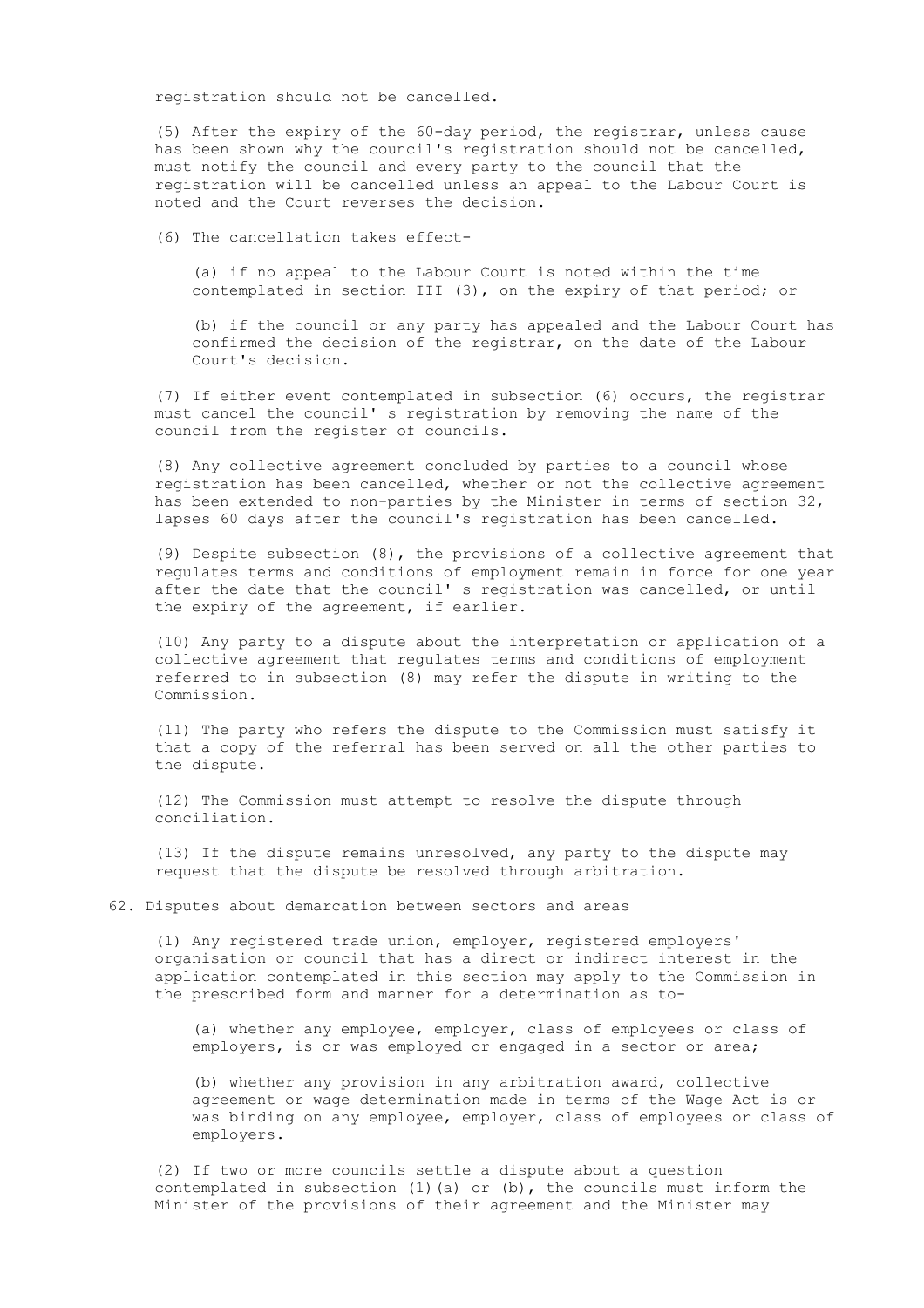publish a notice in the Government Gazette stating the particulars of the agreement.

 (3) In any proceedings in terms of this Act before the Labour Court, if a question contemplated in subsection (1)(a) or (b) is raised, the Labour Court must adjourn those proceedings and refer the question to the Commission for determination if the Court is satisfied that-

(a) the question raised-

 (i) has not previously been determined by arbitration in terms of this section; and

 (ii) is not the subject of an agreement in terms of subsection (2); and

 (b) the determination of the question raised is necessary for the purposes of the proceedings.

 (4) When the Commission receives an application in terms of subsection (1) or a referral in terms of subsection (3), it must appoint a commissioner to hear the application or determine the question, and the provisions of section 138 apply, read with the changes required by the context.

 (5) In any proceedings in terms of this Act before a commissioner, if a question contemplated in subsection (1)(a) or (b) is raised, the commissioner must adjourn the proceedings and consult the director, if the commissioner is satisfied that-

(a) the question raised-

 (i) has not previously been determined by arbitration in terms of this section; and

 (ii) is not the subject of an agreement in terms of subsection (2); and

 (b) the determination of the question raised is necessary for the purposes of the proceedings.

 (6) The director must either order the commissioner concerned to determine the question or appoint another commissioner to do so, and the provisions of section 138 apply, read with the changes required by the context.

 (7) If the Commission believes that the question is of substantial importance, the Commission must publish a notice in the Government Gazette stating the particulars of the application or referral and stating the period within which written representations may be made and the address to which they must be directed.

 (8) If a notice contemplated in subsection (7) has been published, the commissioner may not commence the arbitration until the period stated in the notice has expired.

 (9) Before making an award, the commissioner must consider any written representations that are made, and must consult NEDLAC.

 (10) The commissioner must send the award, together with brief reasons, to the Labour Court and to the Commission.

 (11) If the Commission believes that the nature of the award is substantially important, it may publish notice of the award in the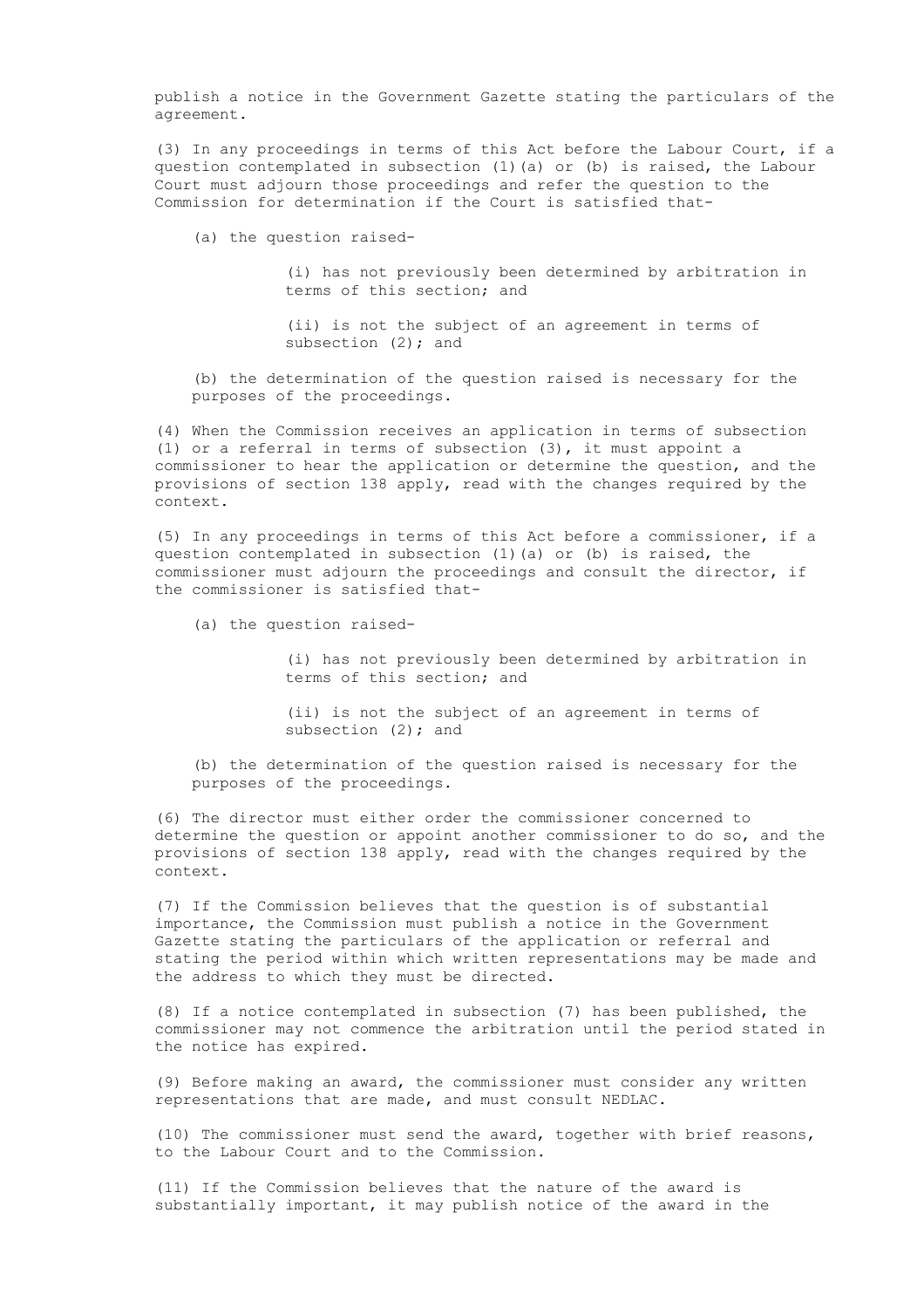Government Gazette.

 (12) The registrar must amend the certificate of registration of a council in so far as is necessary in light of the award.

63. Disputes about Parts A and C to F

 (1) Any party to a dispute about the interpretation or application of Parts A and C to F of this Chapter, may refer the dispute in writing to the Commission unless-

 (a) the dispute did not arise in the course of arbitration proceedings or proceedings in the Labour Court; or

 (b) the dispute is otherwise to be dealt with in terms of Parts A and C to F.

 (2) The party who refers the dispute to the Commission must satisfy it that a copy of the referral has been served on all the other parties to the dispute.

 (3) The Commission must attempt to resolve the dispute through conciliation.

 (4) If the dispute remains unresolved, any party to the dispute may refer it to the Labour Court for adjudication.

CHAPTER IV

## STRIKES AND LOCK-OUTS

64. Right to strike and recourse to lock-out

 (1) Every employee has the right to strike and every employer has recourse to lock-out if-

 (a) the issue in dispute has been referred to a council or to the Commission as required by this Act, and-

> (i) a certificate stating that the dispute remains unresolved has been issued; or

 (ii) a period of 30 days, or any extension of that period agreed to between the parties to the dispute, has elapsed since the referral was received by the council or the Commission; and after that-

 (b) in the case of a proposed strike, at least 48 hours' notice of the commencement of the strike, in writing, has been given to the employer, unless-

> (i) the issue in dispute relates to a collective agreement to be concluded in a council, in which case, notice must have been given to that council; or

 (ii) the employer is a member of an employers' organisation that is a party to the dispute, in which case, notice must have been given to that employers' organisation; or

 (c) in the case of a proposed lock-out, at least 48 hours' notice of the commencement of the lock-out, in writing, has been given to any trade union that is a party to the dispute, or, if there is no such trade union, to the employees, unless the issue in dispute relates to a collective agreement to be concluded in a council, in which case,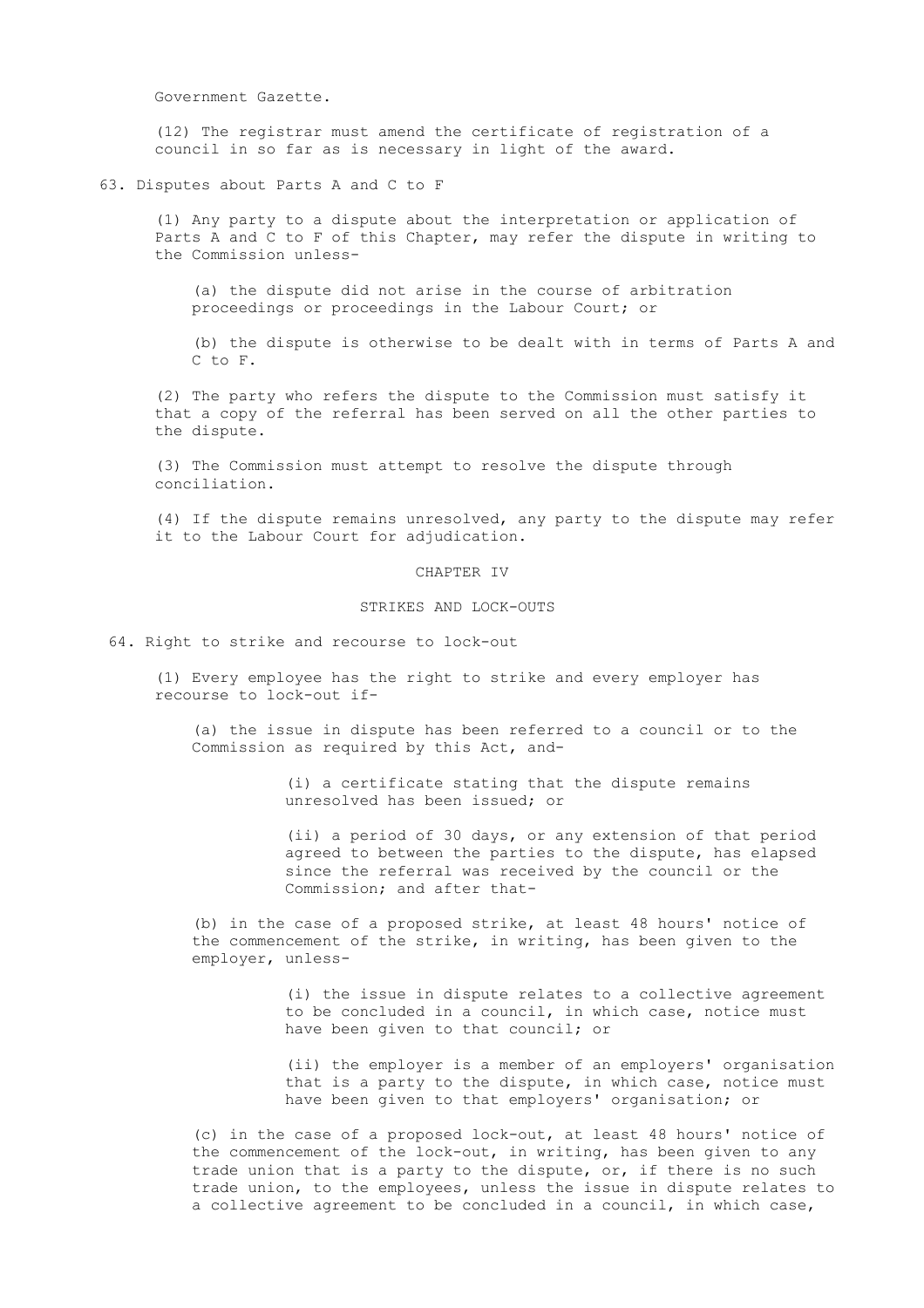notice must have been given to that council; or

 (d) the case of a proposed strike or lock-out where the State is the employer, at least seven days' notice of the commencement of the strike or lock-out has been given to the parties contemplated in paragraphs (b) and (c).

 (2) If the issue in dispute concerns a refusal to bargain, an advisory award must have been made in terms of section 135(3)(c) before notice is given in terms of subsection (1)(b) or (c). A refusal to bargain includes-

(a) a refusal-

 (i) to recognise a trade union as a collective bargaining agent; or

- (ii) to agree to establish a bargaining council;
- (b) a withdrawal of recognition of a collective bargaining agent; and
- (c) a resignation of a party from a bargaining council;
- (d) a dispute about-
	- (i) appropriate bargaining units;
	- (ii) appropriate bargaining levels; or
	- (iii) bargaining subjects.

 (3) The requirements of subsection (1) do not apply to a strike or a lock-out if-

 (a) the parties to the dispute are members of a council, and the dispute has been dealt with by that council in accordance with its constitution;

 (b) the strike or lock-out conforms with the procedures in a collective agreement;

 (c) the employees strike in response to a lock-out by their employer that does not comply with the provisions of this Chapter;

 (d) the employer locks out its employees in response to their taking part in a strike that does not conform with the provisions of this Chapter; or

 (e) the employer fails to comply with the requirements of subsections (4) and (5).

 (4) Any employee who or any trade union that refers a dispute about a unilateral change to terms and conditions of employment to a council or the Commission in terms of subsection  $(1)$  (a) may, in the referral, and for the period referred to in subsection  $(1)(a)$ -

 (a) require the employer not to implement unilaterally the change to terms and conditions of employment; or

 (b) if the employer has already implemented the change unilaterally, require the employer to restore the terms and conditions of employment that applied before the change.

(5) The employer must comply with a requirement in terms of subsection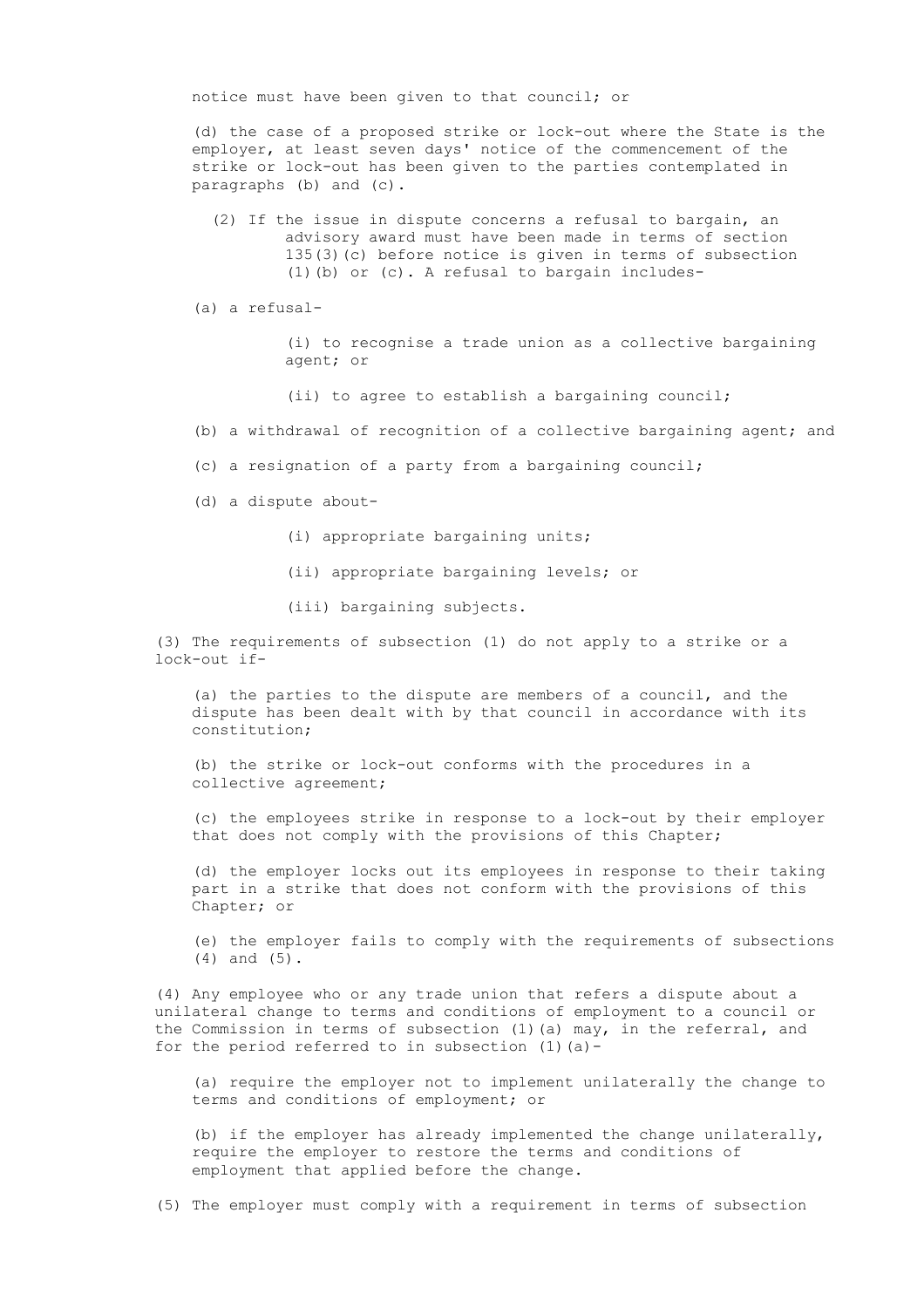(4) within 48 hours of service of the referral on the employer.

65. Limitations on right to strike or recourse to lock-out

 (1) No person may take part in a strike or a lock-out or in any conduct in contemplation or furtherance of a strike or a lock-out if-

 (a) that person is bound by a collective agreement that prohibits a strike or lock-out in respect of the issue in dispute;

 (b) that person is bound by an agreement that requires the issue in dispute to be referred to arbitration;

 (c) the issue in dispute is one that a party has the right to refer to arbitration or to the Labour Court in terms of this Act;

(d) that person is engaged in-

(i) an essential service; or

(ii) a maintenance service. 13

(2) (a) Despite section  $65(1)(c)$ , a person may take part in a strike or a lock-out or in any conduct in contemplation or in furtherance of a strike or lock-out if the issue in dispute is about any matter dealt with in sections 12 to 15. 14

 (b) If the registered trade union has given notice of the proposed strike in terms of section 64(l) in respect of an issue in dispute referred to in paragraph (a), it may not exercise the right to refer the dispute to arbitration in terms of section 21 for a period of 12 months from the date of the notice.

 (3) Subject to a collective agreement, no person may take part in a strike or a lock-out or in any conduct in contemplation or furtherance of a strike or lock-out-

 13. Essential services, agreed minimum services and maintenance services are regulated in sections 71 to 75.

14. These sections deal with organisational rights.

(a) if that person is bound by-

 (i) any arbitration award or collective agreement that regulates the issue in dispute; or

 (ii) any determination made in terms of section 44 by the Minister that regulates the issue in dispute; or

 (b) any determination made in terms of the Wage Act and that regulates the issue in dispute, during the first year of that determination.

# 66. Secondary strikes

 (1) In this section "secondary strike" means a strike, or conduct in contemplation or furtherance of a strike, that is in support of a strike by other employees against their employer but does not include a strike in pursuit of a demand and referred to a council if the striking employees, employed within the registered scope of that council, have a material interest in that demand.

(2) No person may take part in a secondary strike unless-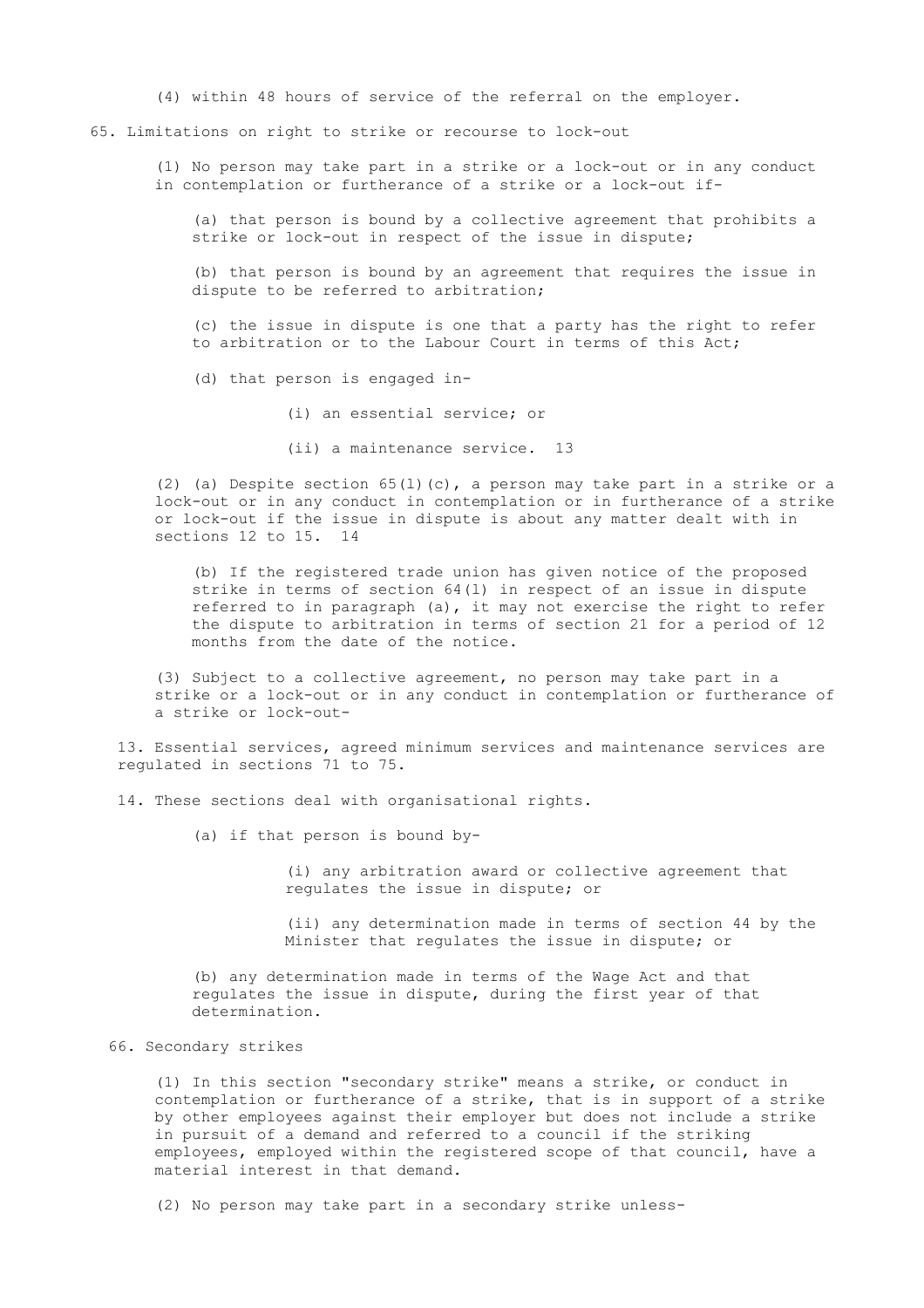(a) the strike that is to be supported complies with the provisions of sections 64 and 65;

 (b) the employer of the employees taking part in the secondary strike or, where appropriate, the employers' organisation of which that employer is a member, has received written notice of the proposed secondary strike at least seven days prior to its commencement; and

 (c) the nature and extent of the secondary strike is reasonable in relation to the possible direct or indirect effect that the secondary strike may have on the business of the primary employer.

 (3) Subject to section 68(2) and (3), a secondary employer may apply to the Labour Court for an interdict to prohibit or limit a secondary strike that contravenes subsection (2).

(4) Any person who is a party to proceedings in terms of subsection  $(3)$ , or the Labour Court, may request the Commission to conduct an urgent investigation to assist the Court to determine whether the requirements of subsection (2)(c) have been met.

 (5) On receipt of a request made in terms of subsection (4), the Commission must appoint a suitably qualified person to conduct the investigation, and then submit, as soon as possible, a report to the Labour Court.

 (6) The Labour Court must take account of the Commission's report in terms of subsection (5) before making an order.

67. Strike or lock-out in compliance with this Act

 (1) In this Chapter, "protected strike" means a strike that complies with the provisions of this Chapter and "protected lock-out" means a lock-out that complies with the provisions of this Chapter.

 (2) A person does not commit a defect or a breach of contract by taking part in-

(a) a protected strike or a protected lock-out; or

 (b) any conduct in contemplation or in furtherance of a protected strike or a protected lock-out.

 (3) Despite subsection (2), an employer is not obliged to remunerate an employee for services that the employee does not render during a protected strike or a protected lock-out, however-

 (a) if the employee's remuneration includes payment in kind in respect of accommodation, the provision of food and other basic amenities of life, the employer, at the request of the employee, must not discontinue payment in kind during the strike or lock-out; and

 (b) after the end of the strike or lock-out, the employer may recover the monetary value of the payment in kind made at the request of the employee during the strike or lock-out from the employee by way of civil proceedings instituted in the Labour Court.

 (4) An employer may not dismiss an employee for participating in a protected strike or for any conduct in contemplation or in furtherance of a protected strike.

 (5) Subsection (4) does not preclude an employer from fairly dismissing an employee in accordance with the provisions of Chapter VIII for a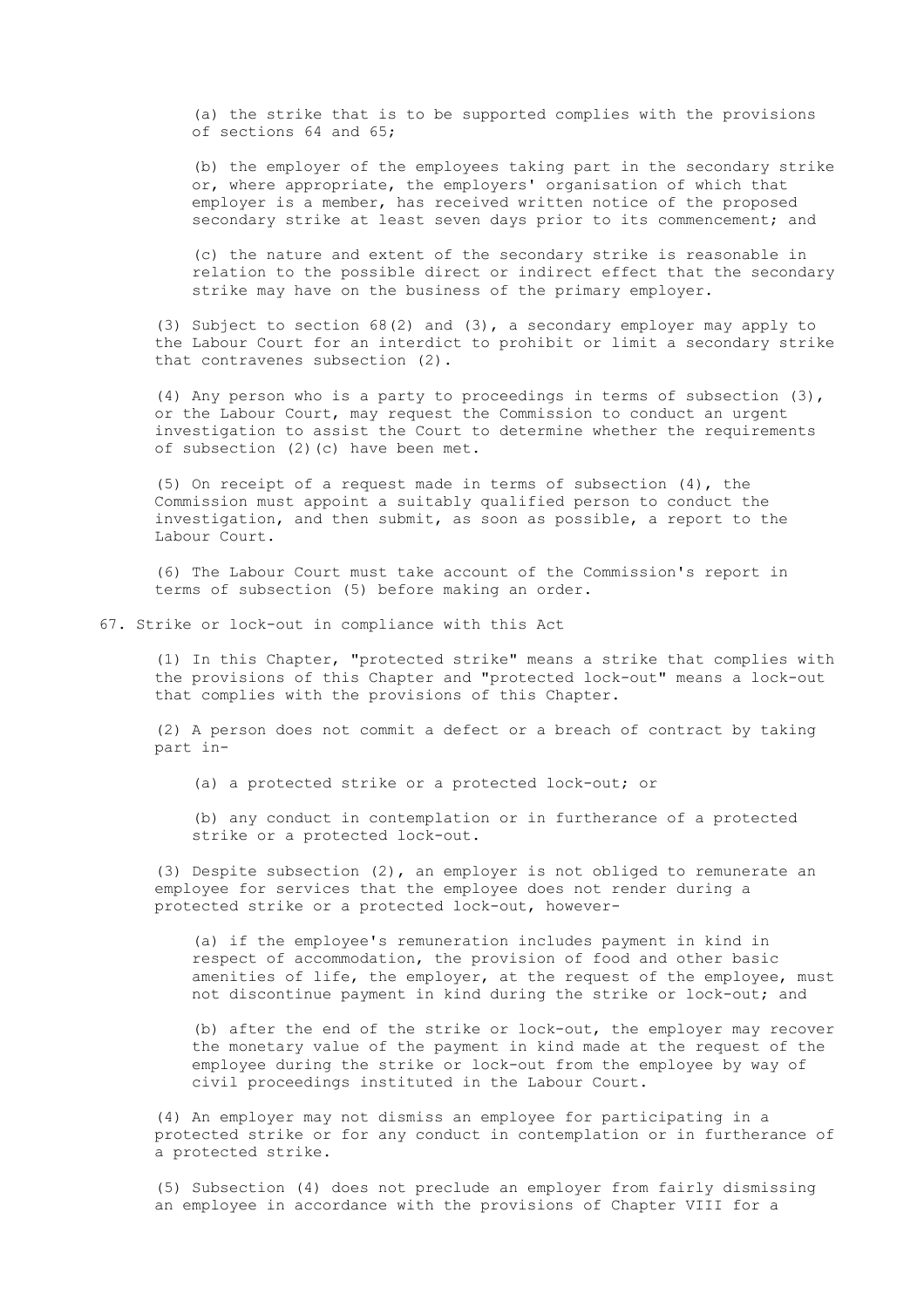reason related to the employee's conduct during the strike, or for a reason based on the employer's operational requirements.

(6) Civil legal proceedings may not be instituted against any person for-

(a) participating in a protected strike or a protected lock-out; or

 (b) any conduct in contemplation or in furtherance of a protected strike or a protected lock-out.

 (7) The failure by a registered trade union or a registered employers' organisation to comply with a provision in its constitution requiring it to conduct a ballot of those of its members in respect of whom it intends to call a strike or lock-out may not give rise to, or constitute a ground for, any litigation that will affect the legality of, and the protection conferred by this section on, the strike or lock-out.

 (8) The provisions of subsections (2) and (6) do not apply to any act in contemplation or in furtherance of a strike or a lock-out, if that act is an offence.

 (9) Any act in contemplation or in furtherance of a protected strike or a protected lock-out that is a contravention of the Basic Conditions of Employment Act or the Wage Act does not constitute an offence.

68. Strike or lock-out not in compliance with this Act

 (1) In the case of any strike or lock-out, or any conduct in contemplation or in furtherance of a strike or lock-out, that does not comply with the provisions of this Chapter, the Labour Court has exclusive jurisdiction-

(a) to grant an interdict or order to restrain-15

 (i) any person from participating in a strike or any conduct in contemplation or in furtherance of a strike; or

 (ii) any person from participating in a lock-out or any conduct in contemplation or in furtherance of a lock-out;

 (b) to order the payment of just and equitable compensation for any loss attributable to the strike or lock-out, having regard to-

(i) whether -

 (aa) attempts were made to comply with the provisions of this Chapter and the extent of those attempts;

(bb) the strike or lock-out was premeditated;

 (cc) the strike or lock-out was in response to unjustified conduct by another party to the dispute; and

 (dd) there was compliance with an order granted in terms of paragraph (a);

(ii) the interests of orderly collective bargaining;

(iii) the duration of the strike or lock-out; and

 (iv) the financial position of the employer, trade union or employees respectively.

(2) The Labour Court may not grant any order in terms of subsection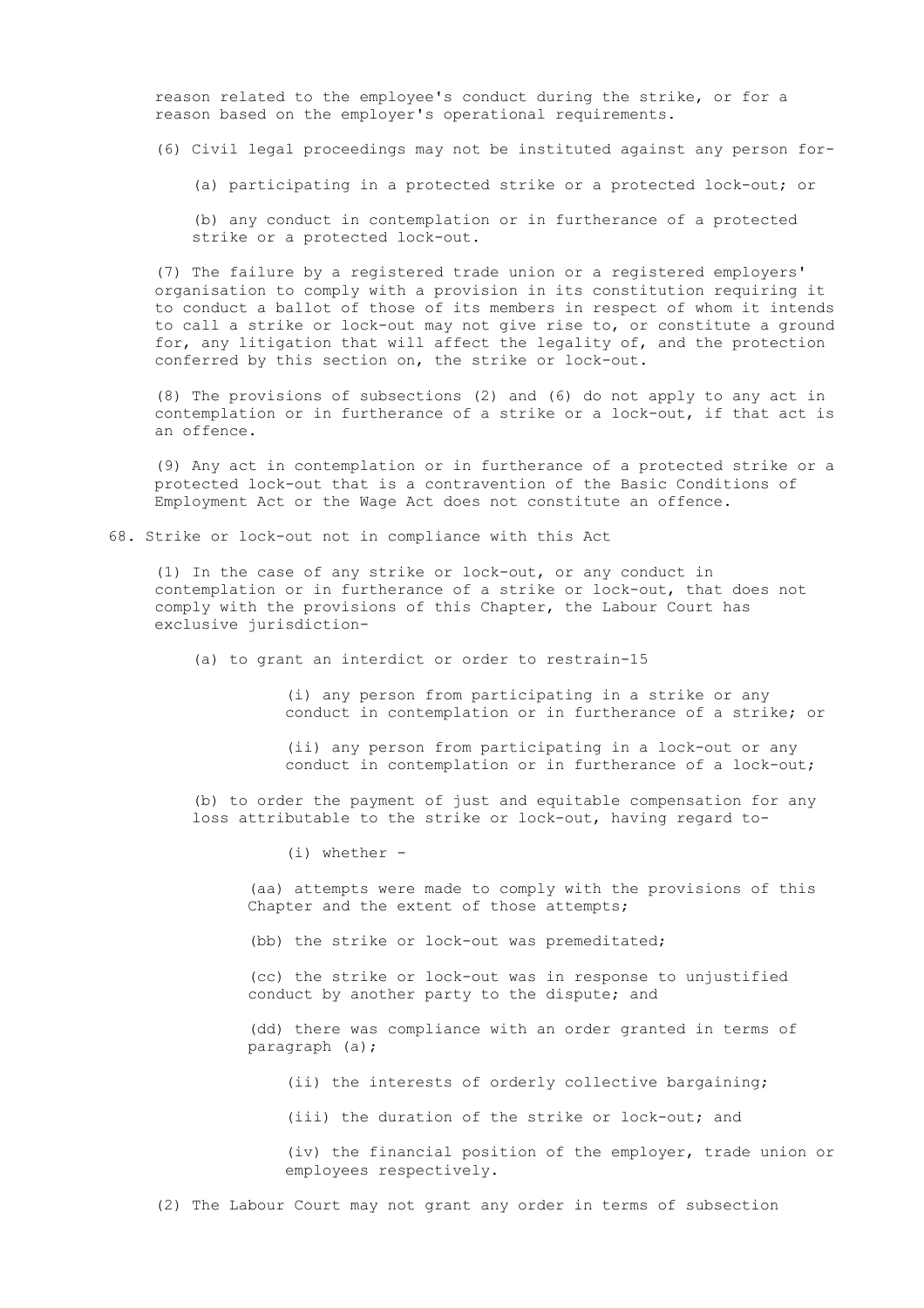(1)(a) unless 48 hours' notice of the application has been given to the respondent: However, the Court may permit a shorter period of notice if-

 (a) the applicant has given written notice to the respondent of the applicant's intention to apply for the granting of an order;

 (b) the respondent has been given a reasonable opportunity to be heard before a decision concerning that application is taken; and

 (c) the applicant has shown good cause why a period shorter than 48 hours should be permitted.

 (3) Despite subsection (2), if written notice of the commencement of the proposed strike or lock-out was given to the applicant at least 10 days before the commencement of the proposed strike or lock-out, the applicant must give at least five days' notice to the respondent of an application for an order in terms of subsection (1)(a).

 (4) Subsections (2) and (3) do not apply to an employer or an employee engaged in an essential service or a maintenance service.

 (5) Participation in a strike that does not comply with the provisions of this Chapter, or conduct in contemplation or in furtherance of that strike, may constitute a fair reason for dismissal. In determining whether or not the dismissal is fair, the Code of Good Practice: Dismissal in Schedule 8 must be taken into account.

69. Picketing 16

 (1) A registered trade union may authorise a picket by its members and supporters for the purposes of peacefully demonstrating-

(a) in support of any protected strike; or

16. See flow diagram No. 7 in Schedule 4.

(b) in opposition to any lockout.

 (2) Despite any law regulating the right of assembly, a picket authorised terms of I subsection (1), may be-

 (a) in any place to which the public has access but outside the premises of an employer; or

 (b) with the permission of the employer, inside the employer's premises.

 (3) The permission referred to in subsection (2)(b) may not be unreasonably withheld.

 (4) If requested to do so by the registered trade union or the employer, the Commission must attempt to secure an agreement between the parties to the dispute on rules that should apply to any picket in relation to that strike or lock-out.

 (5) If there is no agreement, the Commission must establish picketing rules, and in doing so must take account of-

 (a) the particular circumstances of the workplace or other premises where it is intended that the right to picket is to be exercised; and

(b) any relevant code of good practice.

(6) The rules established by the Commission may provide for picketing by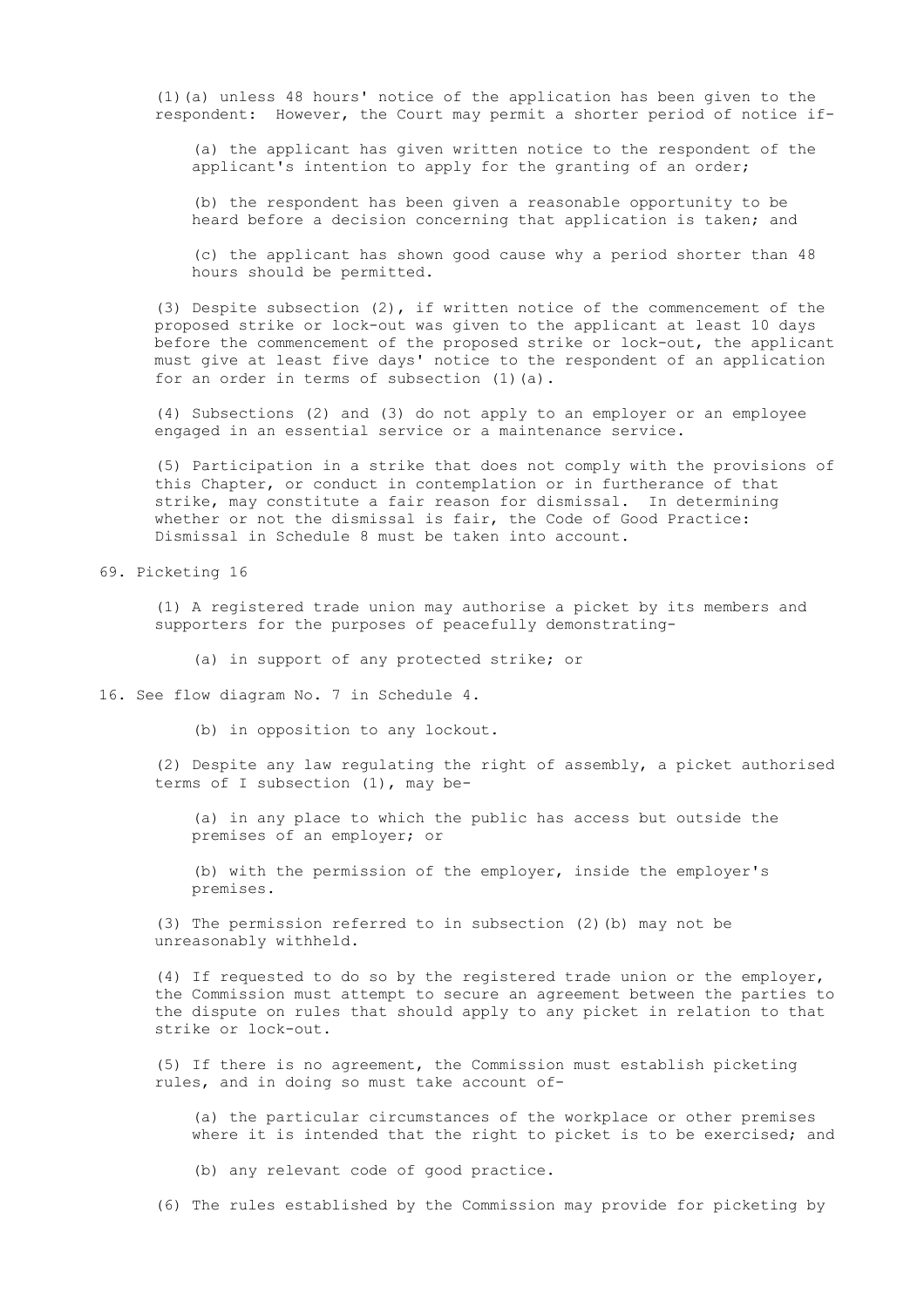employees on their employer's premises if the Commission is satisfied that the employer's permission has been unreasonably withheld.

 (7) The provisions of section 67, read with the changes required by the context, apply to the call for, organisation of, or participation in a picket that complies I with the provisions of this section.

 (8) Any party to a dispute about any of the following issues may refer the dispute in writing to the Commission-

 (a) an allegation that the effective use of the right to picket is being undermined;

(b) an alleged material contravention of subsection (1) or  $(2)$ ;

 (c) an alleged material breach of an agreement concluded in terms of subsection (4); or

 (d) an alleged material breach of a rule established in terms of subsection (5).

 (9) The party who refers the dispute to the Commission must satisfy it that a copy of the referral has been served on all the other parties to the dispute.

 (10) The Commission must attempt to resolve the dispute through conciliation.

 (11) If the dispute remains unresolved, any party to the dispute may refer it to the Labour Court for adjudication.

70. Essential services committee

 (1) The Minister, after consulting NEDLAC, and in consultation with the Minister for the Public Service and Administration, must establish an essential services committee under the auspices of the Commission and appoint to that committee, on any terms, persons who have knowledge and experience of labour law and labour relations.

(2) The functions of the essential services committee are-

 (a) to conduct investigations as to whether or not the whole or a part of any service is an essential service, and then to decide whether or not to designate the whole or a part of that service as an essential service;

 (b) to determine disputes as to whether or not the whole or a part of any service is an essential service; and

 (c) to determine whether or not the whole or a part of any service is a maintenance service. 17

 (3) At the request of a bargaining council, the essential services committee must conduct an investigation in terms of subsection (2)(a).

71. Designating a service as an essential service

 (1) The essential services committee must give notice in the Government Gazette of any investigation that it is to conduct as to whether the whole or a part of a service is an essential service.

 (2) The notice must indicate the service or the part of a service that is to be the subject of the investigation and must invite interested parties, within a period stated in the notice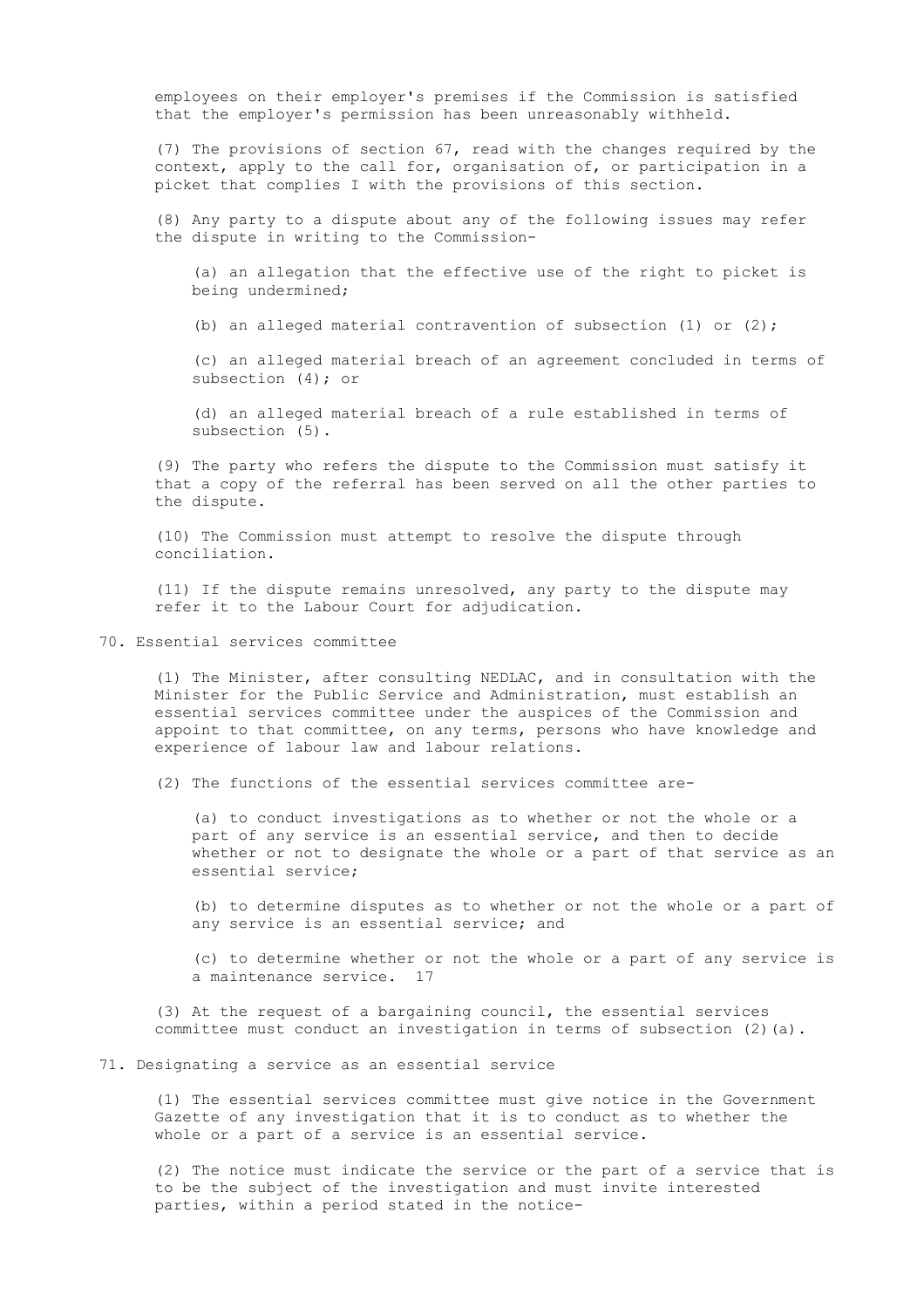(a) to submit written representations; and

 (b) to indicate whether or not they require an opportunity to make oral representations.

 (3) Any interested party may inspect any written representations made pursuant to the notice, at the Commission's offices.

 (4) The Commission must provide a certified copy of, or extract from, any written representations to any person who has paid the prescribed fee.

 (5) The essential services committee must advise parties who wish to make oral representations of the place and time at which they may be made.

(6) Oral representations must be made in public.

 (7) After having considered any written and oral representations, the essential services committee must decide whether or not to designate the whole or a part of the service that was the subject of the investigation as an essential service.

 (8) If the essential services committee designates the whole or a part of a service as an essential service, the committee must publish a notice to that effect in the Government Gazette.

 (9) The essential services committee may vary or cancel the designation of the whole or a part of a service as an essential service, by following the provisions set out in subsections (1) to  $(8)$ , read with the changes required by the context.

 (10) The Parliamentary service and the South African Police Service are deemed to have been designated an essential service in terms of this section.

 72. Minimum services The essential services committee may ratify any collective agreement that provides for the maintenance of minimum services in a service designated as an essential service, in which case-

> (a) the agreed minimum services are to be regarded as an essential service in respect of the employer and its employees; and

(b) the provisions of section 74 do not apply.

73. Disputes about whether a service is an essential service

 (1) Any party to a dispute about either of the following issues may refer the dispute in writing to the essential services committee-

(a) whether or not a service is an essential service; or

 (b) whether or not an employee or employer is engaged in a service designated as an essential service.

 (2) The party who refers the dispute to the essential services committee must satisfy it that a copy of the referral has been served on all the other parties to the dispute.

 (3) The essential services committee must determine the dispute as soon as possible.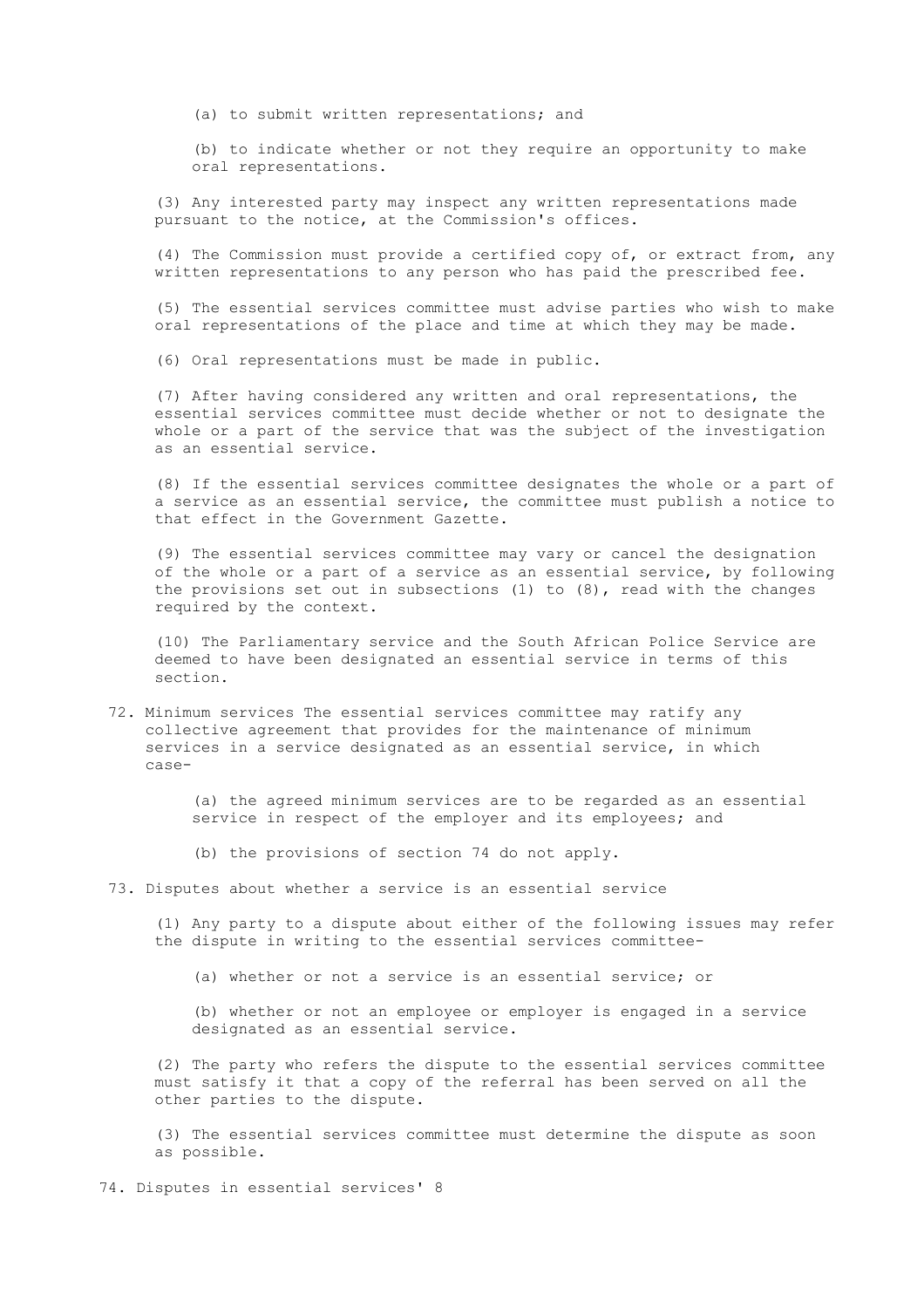(1) Any party to a dispute that is precluded from participating in a strike or a lock-out because that party is engaged in an essential service may refer the dispute in writing to

 (a) a council, if the parties to the dispute fall within the registered scope of that council; or

(b) the Commission, if no council has

 (2) The party who refers the dispute must satisfy the council or the Commission that a copy of the referral has been served on all the other parties to the dispute.

 (3) The council or the Commission must attempt to resolve the dispute through conciliation.

 (4) If the dispute remains unresolved, any party to the dispute may request that the dispute be resolved through arbitration by the council or the Commission.

 (5) Any arbitration award in terms of subsection (4) made in respect of the State and that has financial implications for the State becomes binding-

 (a) 14 days after the date of the award, unless a Minister has tabled the award in Parliament within that period; or

 (b) 14 days after the date of tabling the award, unless Parliament has passed a resolution that the award is not binding.

 (6) If Parliament passes a resolution that the award is not binding, the dispute must be referred back to the Commission for further conciliation between the parties to the dispute and if that fails, any party to the dispute may request the Commission to arbitrate.

 (7) If Parliament is not in session on the expiry of (a) the period referred to in subsection  $(5)(a)$ , that period or the balance of that period will run from the beginning of the next session of Parliament; and

 (b) the period referred to in subsection (5)(b), that period will run from the expiry of the period referred to in subsection (a) or from the beginning of the next session of Parliament.

## 75. Maintenance services

- (1) A service is a maintenance service if the interruption of that service has the effect of material physical destruction to any working area, plant or machinery.
- (2) If there is no collective agreement relating to the provision of a maintenance service, an employer may apply in writing to the essential services committee for a determination that the whole or a part of the employer's business is a maintenance service.
- (3) The employer must satisfy the essential services committee that a copy of the application has been served on all interested parties.
- (4) The essential services committee must determine, as soon as possible, whether or not the whole or a part of the service is a maintenance service.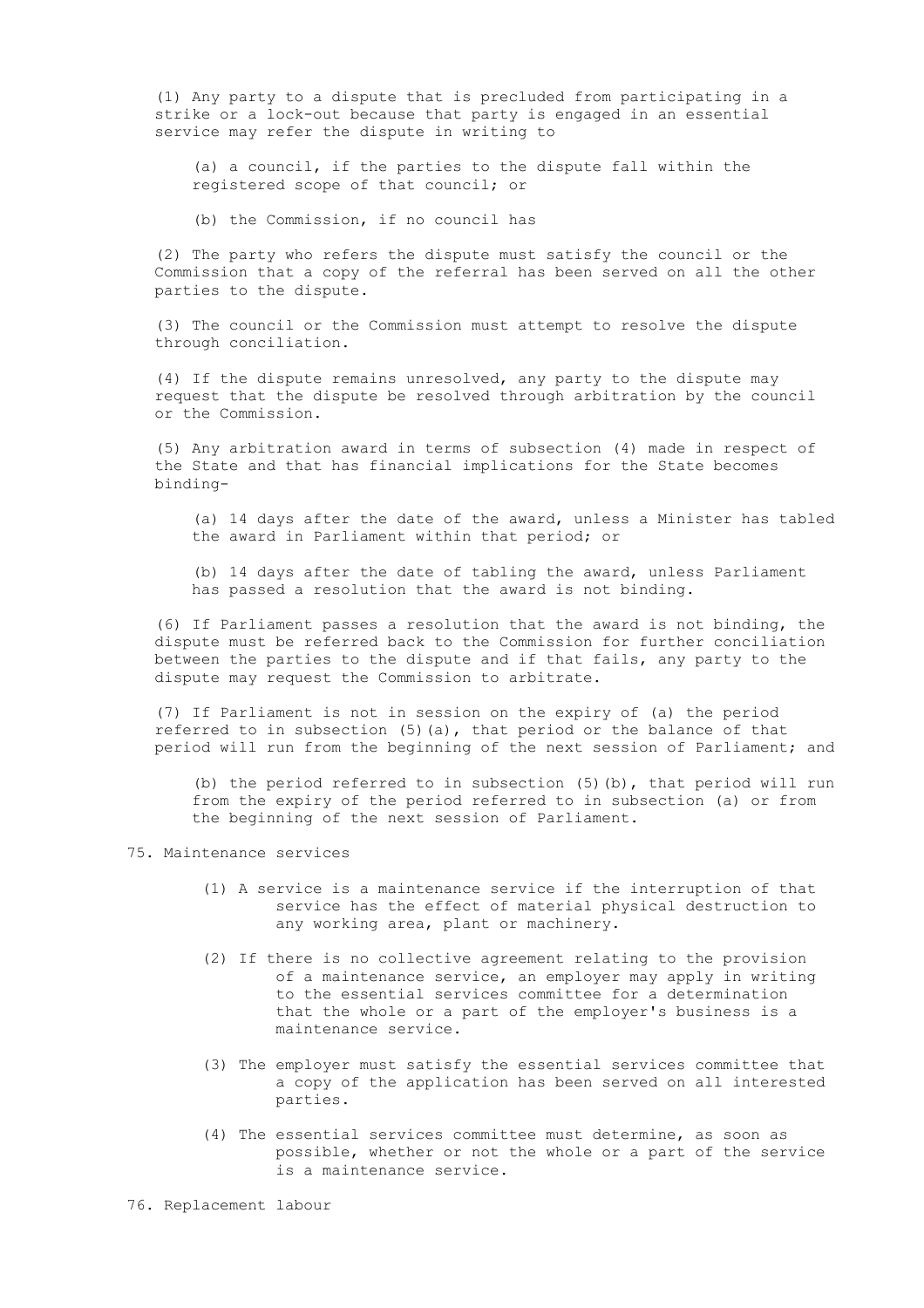(1) An employer may not take into employment any person-

 (a) to continue or maintain production during a protected strike if the whole or a part of the employer's service has been designated a maintenance service; or

 (b) for the purpose of performing the work of any employee who is locked out, unless the lock-out is in response to a strike.

 (2) For the purpose of this section, "take into employment" includes engaging the I services of a temporary employment service or an independent contractor.

 77. Protest action to promote or defend socioeconomic interests of workers

 (1) Every employee who is not engaged in an essential service or a maintenance service has the right to take part in protest action if-

 (a) the protest action has been called by a registered trade union or federation of trade unions;

 (b) the registered trade union or federation of trade unions has served a notice on NEDLAC stating-

- (i) the reasons for the protest action; and
- (ii) the nature of the protest action;

 (c) the matter giving rise to the intended protest action has been considered by NEDLAC or any other appropriate forum in which the parties concerned are able to participate in order to resolve the matter; and

 (d) at least 14 days before the commencement of the protest action, the registered trade union or federation of trade unions has served a notice on NEDLAC of its intention to proceed with the protest action.

(2) The Labour Court has exclusive jurisdiction-

 (a) to grant any order to restrain any person from taking part in protest action or in any conduct in contemplation or in furtherance of protest action that does not comply with subsection (1);

(b) in respect of protest action that complies with subsection  $(1)$ , to grant a declaratory order contemplated by subsection (4), after having considered-

(i) the nature and duration of the protest action;

 (ii) the steps taken by the registered trade union or federation of trade unions to minimise the harm caused by the protest action; and

 (iii) the conduct of the participants in the protest action.

 (3) A person who takes part in protest action or in any conduct in contemplation or in furtherance of protest action that complies with subsection (1), enjoys the protections conferred by section 67.

 (4) Despite the provisions of subsection (3), an employee forfeits the protection against dismissal conferred by that subsection, if the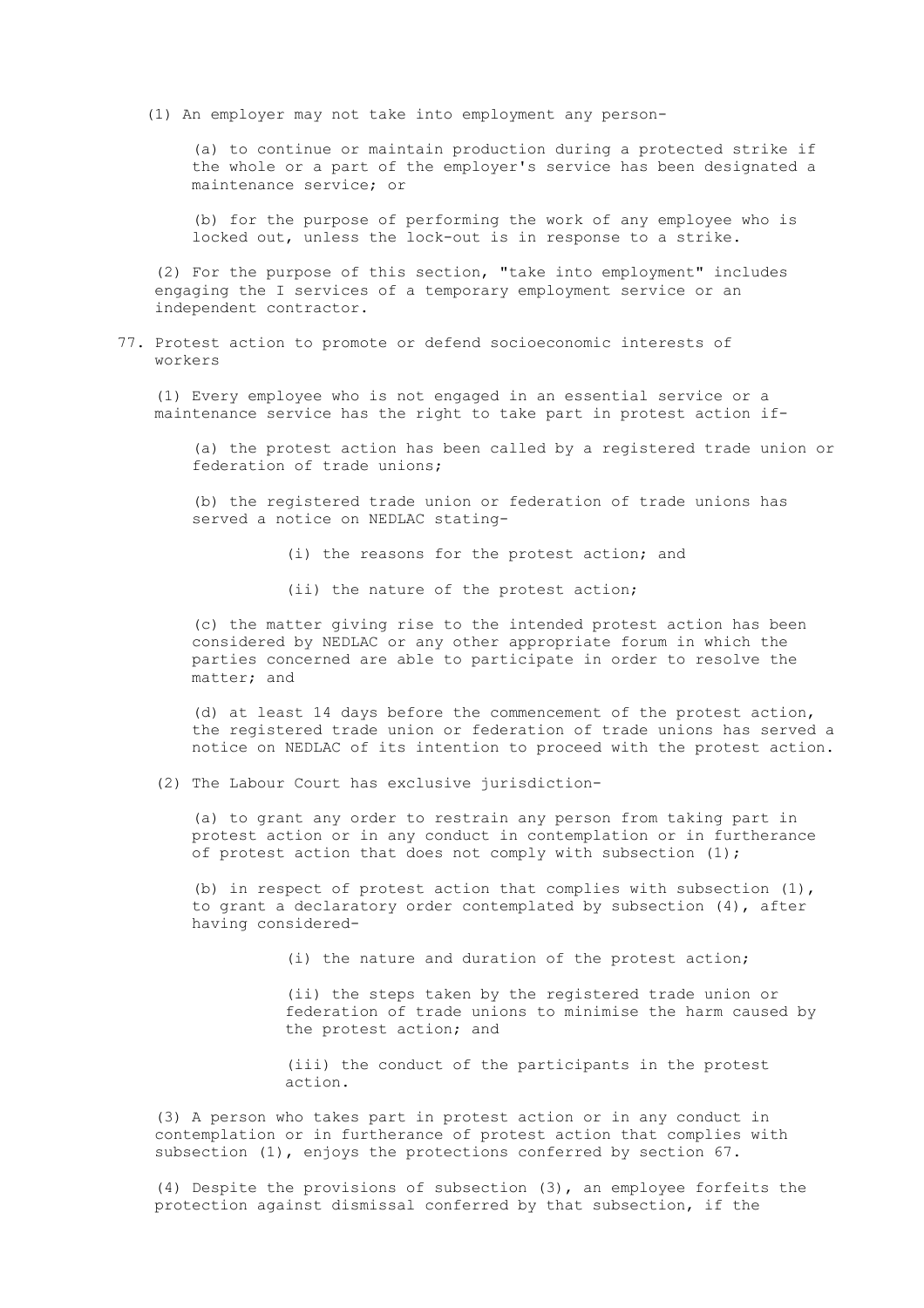(a) takes part in protest action or any conduct in contemplation or in furtherance of protest action in breach of an order of the Labour Court; or

> (b) otherwise acts in contempt of an order of the Labour Court made in terms of this section.

### CHAPTER V

## WORKPLACE FORUMS

### 78. Definitions in this Chapter

In this Chapter-

 (a) "employee" means any person who is employed in a workplace, except a senior managerial employee whose contract of employment or status confers the authority to do any of the following in the workplace-

(i) employ and dismiss employees on behalf of the employer;

 (ii) represent the employer in dealings with the workplace forum; or

 (iii) determine policy and take decisions on behalf of the employer that may be in conflict with the representation of employees in the workplace; and

 (b) "representative trade union" means a registered trade union, or two or more registered trade unions acting jointly, that have as members the majority of the employees employed by an employer in a workplace.

# 79. General functions of workplace forum

A workplace, forum established in terms of this Chapter-

 (a) must seek to promote the interests of all employees in the workplace, whether or not they are trade union members;

(b) must seek to enhance efficiency in the workplace;

 (c) is entitled to be consulted by the employer, with a view to reaching consensus, about the matters referred to in section 84; and

 (d) is entitled to participate in joint decision-making about the matters referred to in section 86.

# 80. Establishment of workplace forum

 (1) A workplace forum may be established in any workplace in which an employer employs more than 100 employees.

 (2) Any representative trade union may apply to the Commission in the prescribed form for the establishment of a workplace, forum.

 (3) The applicant must satisfy the Commission that a copy of the application has been served on the employer.

 (4) The Commission may require further information in support of the application.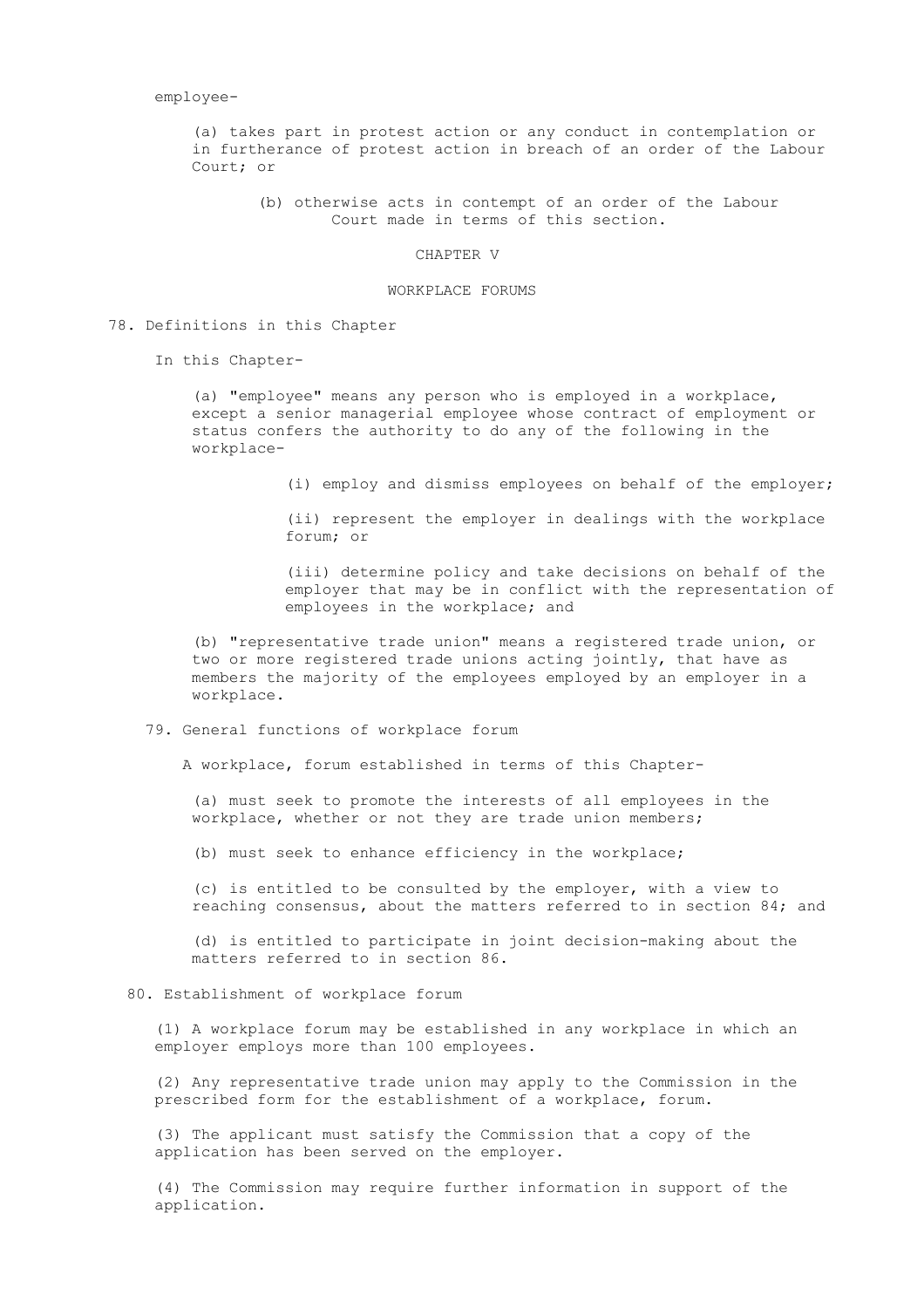(5) The Commission must-

 (a) consider the application and any further information provided by the applicant; and

 (b) consider whether, in the workplace in respect of which the application has been made-

(i) the employer employs 100 or more employees;

(ii) the applicant is a representative trade union; and

 (iii) there is no functioning workplace forum established in terms of this Chapter.

 (6) If satisfied that the requirements of subsection (5) are met, the Commission must appoint a commissioner to assist the parties to establish a workplace forum by collective agreement or, failing that, to establish a workplace forum in terms of this Chapter.

 (7) The commissioner must convene a meeting with the applicant, the employer and any registered trade union that has members employed in the workplace, in order to facilitate the conclusion of a collective agreement between those parties, or at least between the applicant and the employer.

 (8) If a collective agreement is concluded, the remaining provisions of this Chapter do not apply.

 (9) If a collective agreement is not concluded, the commissioner must meet the parties referred to in subsection (7) in order to facilitate agreement between them, or at least between the applicant and the employer, on the provisions of a constitution for a workplace forum in accordance with this Chapter, taking into account the guidelines in Schedule 2.

 (10) If no agreement is reached on any of the provisions of a constitution, the commissioner must establish a workplace forum and determine the provisions of the constitution in accordance with this Chapter, taking into account the guidelines in Schedule 2.

 (11) After the workplace forum has been established, the commissioner must set a date for the election of the first members of the workplace forum and appoint an election officer to conduct the election.

 (12) The provisions of this section do not apply to the public service. The establishment of workplace forums in the public service will be regulated in a Schedule promulgated by the Minister for the Public Service and Administration in terms of section 207(4).

81. Trade union based workplace forum

 (1) If a representative trade union is recognised in terms of a collective agreement by an employer for the purposes of collective bargaining in respect of a] I employees in a workplace, that trade union may apply to the Commission in the prescribed form for the establishment of a workplace forum.

 (2) The applicant may choose the members of the workplace forum from among its elected representatives in the workplace.

 (3) If the applicant makes this choice, the provisions of this Chapter apply, except for section  $80(1\ 1)$  and section  $82(1)(b)$  to  $(m)$ .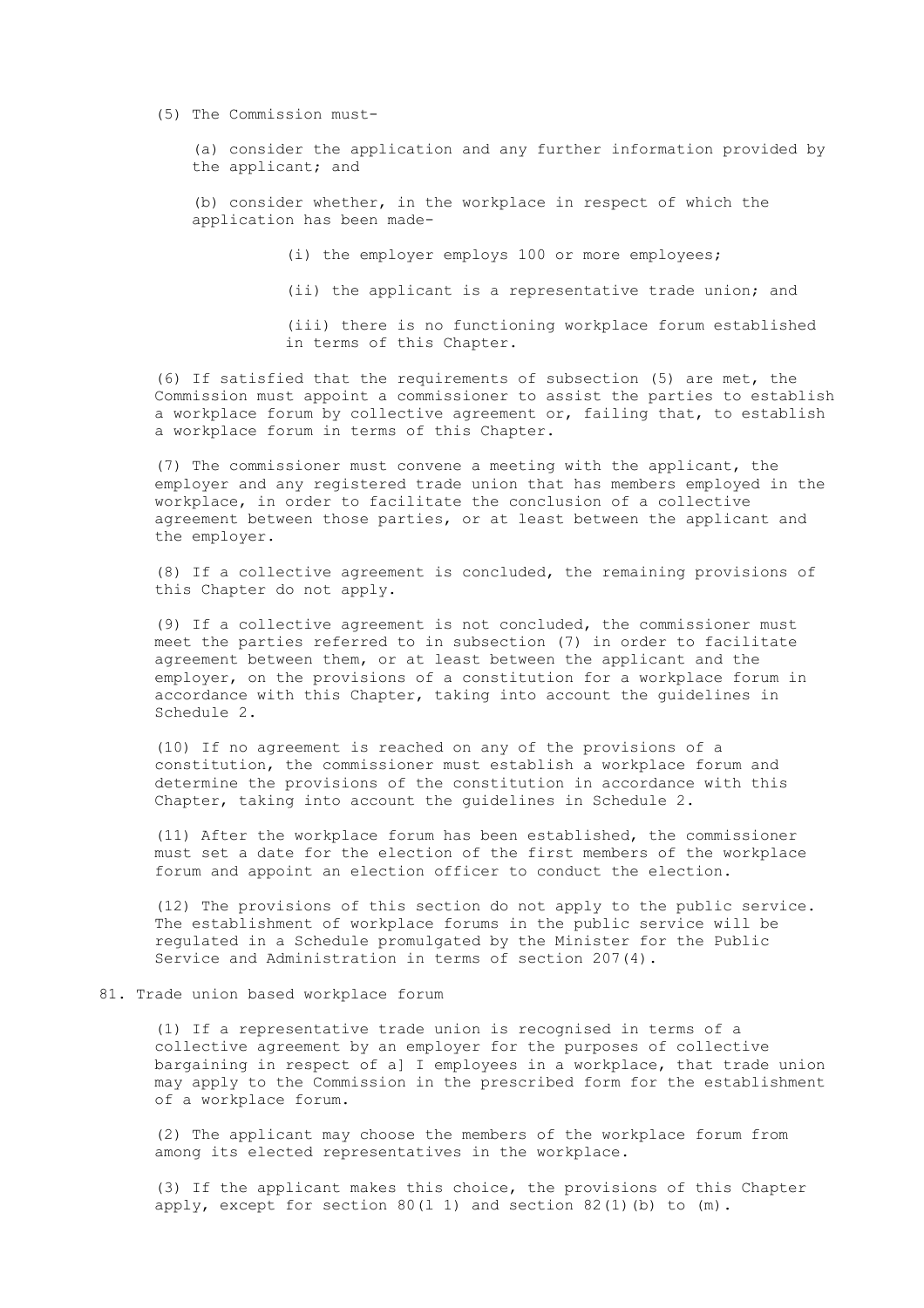(4) The constitution of the applicant governs the nomination, election and removal from office of elected representatives of the applicant in the workplace.

 (5) A workplace forum constituted in terms of this section will be dissolved if-

 (a) the collective agreement referred to in subsection (1) is terminated;

(b) the applicant is no longer a representative trade union.

(6) The provisions of this section do not apply to the public service.

82. Requirements for constitution of workplace forum

(1) The constitution of every workplace forum must-

 (a) establish a formula for determining the number of seats in the workplace forum;

 (b) establish a formula for the distribution of seats in the workplace forum so as to reflect the occupational structure of the workplace;

 (c) provide for the direct election of members of the workplace forum by the employees in the workplace;

 (d) provide for the appointment of an employee as an election officer to conduct elections and define that officer's functions and powers;

 (e) provide that an election of members of the workplace forum must be held not later than 24 months after each preceding election; provide that if another registered trade union becomes representative, it may demand a new election at any time within 21 months after each preceding election;

 (g) provide for the procedure and manner in which elections and ballots must be conducted;

 (h) provide that any employee, including any former or current member of the workplace forum, may be nominated as a candidate for election as a member of the workplace forum by-

> (i) any registered trade union with members employed in the work- place; or

 (ii) a petition signed by not less than 20 per cent of the employees in the workplace or 100 employees, whichever number of employees is the smaller;

(i) provide that in any ballot every employee is entitled-

(i) to vote by secret ballot; and

 (ii) to vote during working hours at the employer's premises;

 (j) provide that in an election for members of the workplace forum every employee is entitled, unless the constitution provides otherwise-

(i) to cast a number of votes equal to the number of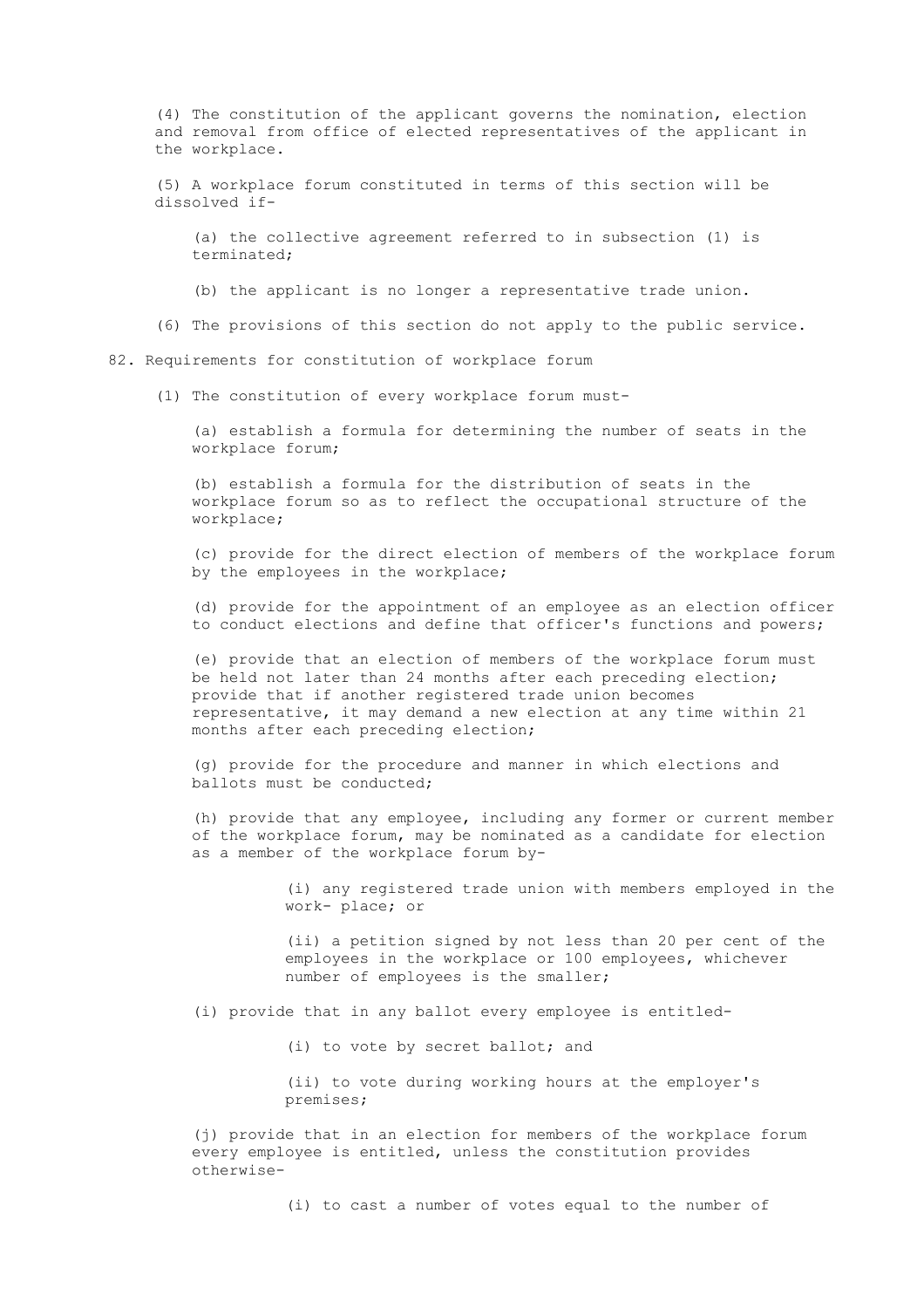members to be elected; and

 (ii) to cast one or more of those votes in favour of any candidate;

 (k) establish the terms of office of members of the workplace forum f and the circumstances in which a member must vacate that office;

 (l) establish the circumstances and manner in which members of the workplace forum may be removed from office, including the right of an representative trade union that nominated a member for election to remove that member at any time;

 (m) establish the manner in which vacancies in the workplace forum ma be filled, including the rules for holding by-elections;

 (n) establish the circumstances and manner in which the meetings referred to in section 83 must be held;

 (o) provide that the employer must allow the election officer reasonable time off with pay during working hours to prepare for and conduct elections;

 (p) provide that the employer must allow each member of the workplace forum reasonable time off with pay during working hours to perform the functions of a member of the workplace, forum and to receive training relevant to the performance of those functions;

 (q) require the employer to take any steps that are reasonably necessary to assist the election officer to conduct elections;

 (r) require the employer to provide facilities to enable the workplace forum to perform its functions;

 (s) provide for full-time members of the workplace forum where there are more than 1000 employees in a workplace;

 (t) provide that the forum may invite any expert to attend meetings of the workplace forum, including meetings with the employer or the employees, and that an expert is entitled to any information to which the workplace forum is entitled and to inspect and copy any document that members of the workplace forum is entitled to inspect and copy;

 (u) provide that office-bearers or officials of the representative trade union may attend meetings of the workplace forum, including meetings with the employer or the employees; and

 (v) provide that the representative trade union and the employer, by agreement, may change the constitution of the workplace forum.

(2) The constitution of a workplace forum may-

 (a) establish a procedure that provides for the conciliation and arbitration of proposals in respect of which the employer and the workplace forum do not reach consensus;

 (b) establish a coordinating workplace forum to perform any of the general functions of a workplace forum and one or more subsidiary workplace forums to perform any of the specific functions of a workplace forum; and

(c) include provisions that depart from sections 83 to 92.

(3) The constitution of a workplace forum binds the employer.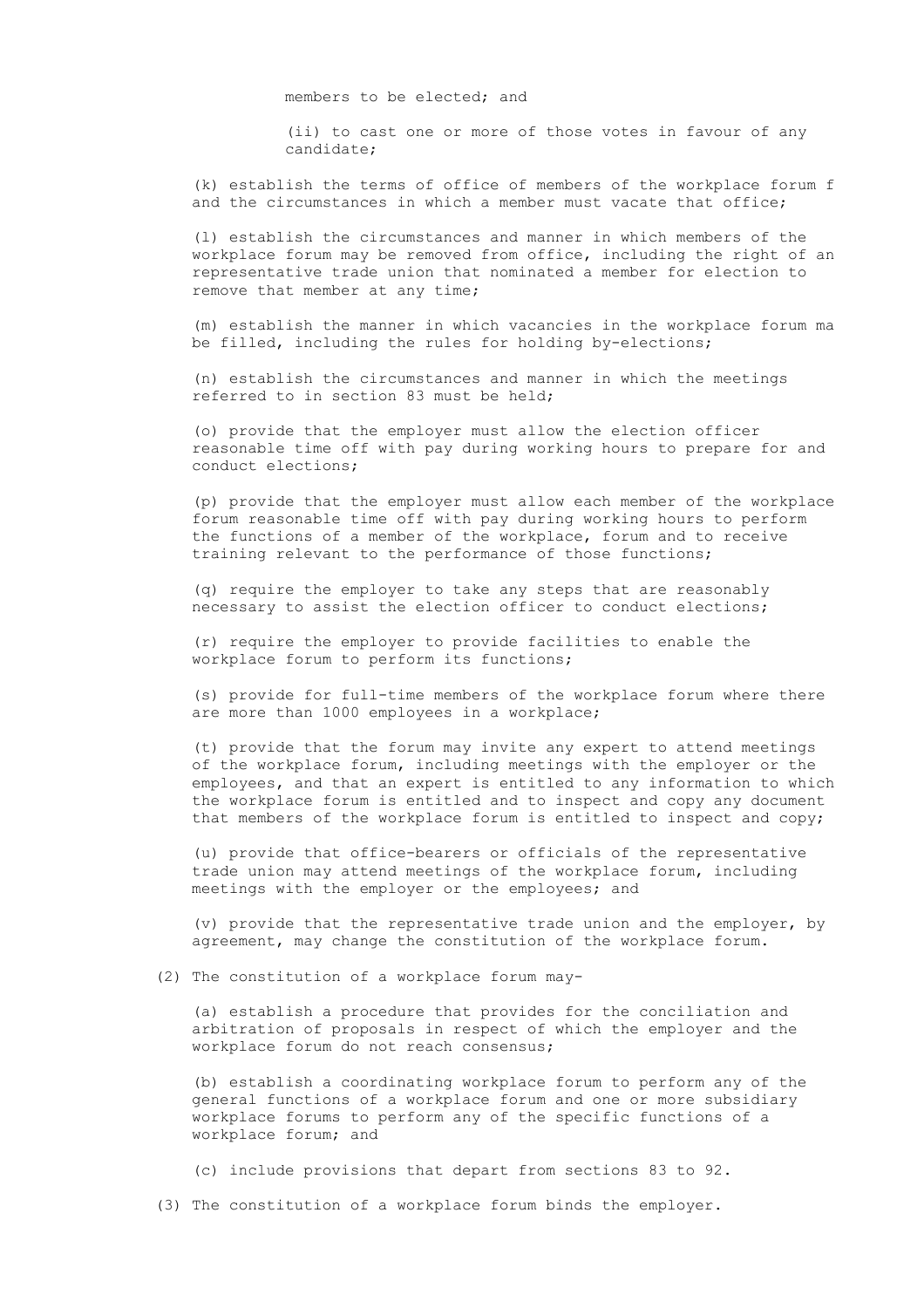(4) The Minister for the Public Service and Administration may amend the requirements for a constitution in terms of this section for workplace forums in the public service by a Schedule promulgated in terms of section 207(4).

83. Meetings of workplace forum

(1) There must be regular meetings of the workplace forum.

 (2) There must be regular meetings between the workplace forum and the employer, at which the employer must-

 (a) present a report on its financial and employment situation, its performance since the last report and its anticipated performance in the short term and in the long term; and

 (b) consult the workplace forum on any matter arising from the report that may affect employees in the workplace.

 (3) (a) There must be meetings between members of the workplace forum and the employees employed in the workplace at regular and appropriate intervals. At the meetings with employees, the workplace forum must report on-

(i) its activities generally;

 (ii) matters in respect of which it has been consulted by the employer; and

 (iii) matters in respect of which it has participated in joint decision-making with the employer.

 (b) Each calendar year, at one of the meetings with the employees, the employer must present an annual report of its financial and employment situation, its performance generally and its future prospects and plans.

 (c) The meetings of employees must be held during working hours at a time and place agreed upon by the workplace forum and the employer without loss of pay on the part of the employees.

### 84. Specific matters for consultation

 (1) Unless the matters for consultation are regulated by a collective agreement with the representative trade union, a workplace forum is entitled to be consulted by the employer about proposals relating to any of the following matters-

 (a) restructuring the workplace, including the introduction of new technology and new work methods;

(b) changes in the organisation of work;

(c) partial or total plant closures;

 (d) mergers and transfers of ownership in so far as they have an impact on the employees;

 (e) the dismissal of employees for reasons based on operational requirements; exemptions from any collective agreement or any law;

(g) job grading;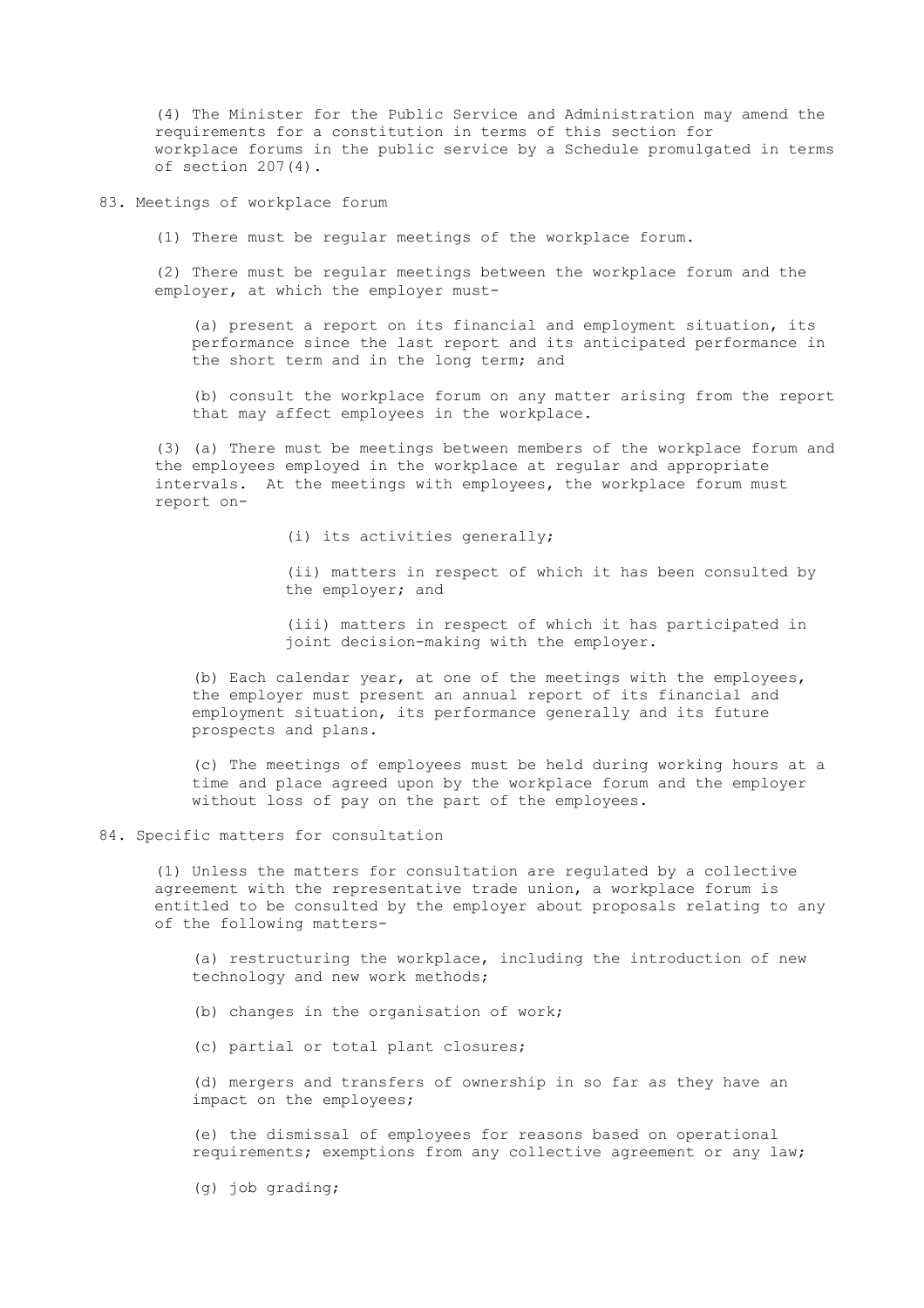(h) criteria for merit increases or the payment of discretionary bonuses;

- (i) education and training;
- (j) product development plans; and
- (k) export promotion.

 (2) A bargaining council may confer on a workplace forum the right to be consulted about additional matters in workplaces that fall within the registered scope of the bargaining council.

 (3) A representative trade union and an employer may conclude a collective agreement conferring on the workplace forum the right to be consulted about any additional matters in that workplace.

 (4) Any other law may confer on a workplace forum the right to be consulted about additional matters.

 (5) Subject to any applicable occupational health and safety legislation, a representative trade union and an employer may agree-

 (a) that the employer must consult with the workplace forum with a view to initiating, developing, promoting, monitoring and reviewing measures to ensure health and safety at work;

 (b) that a meeting between the workplace forum and the employer constitutes a meeting of a health and safety committee required to be established in the workplace by that legislation; and

 (c) that one or more members of the workplace forum are health and safety representatives for the purposes of that legislation.

(6) For the purposes of workplace forums in the public service-

 (a) the collective agreement referred to in subsection (1) is a collective agreement concluded in a bargaining council;

 (b) a bargaining council may remove any matter from the list of matters referred to in subsection (1) in respect of workplaces that fall within its registered scope; and

(c) subsection (3) does not apply.

# 85. Consultation

 (1) Before an employer may implement a proposal in relation to any matter referred to in section  $84(1)$ , the employer must consult the workplace forum and attempt to reach consensus with it.

 (2) The employer must allow the workplace forum an opportunity during the consultation to make representations and to advance alternative proposals.

 (3) The employer must consider and respond to the representations or alternative proposals made by the workplace forum and, if the employer does not agree with them, the employer must state the reasons for disagreeing.

 (4) If the employer and the workplace forum do not reach consensus, the employer must invoke any agreed procedure to resolve any differences before implementing the employer's proposal.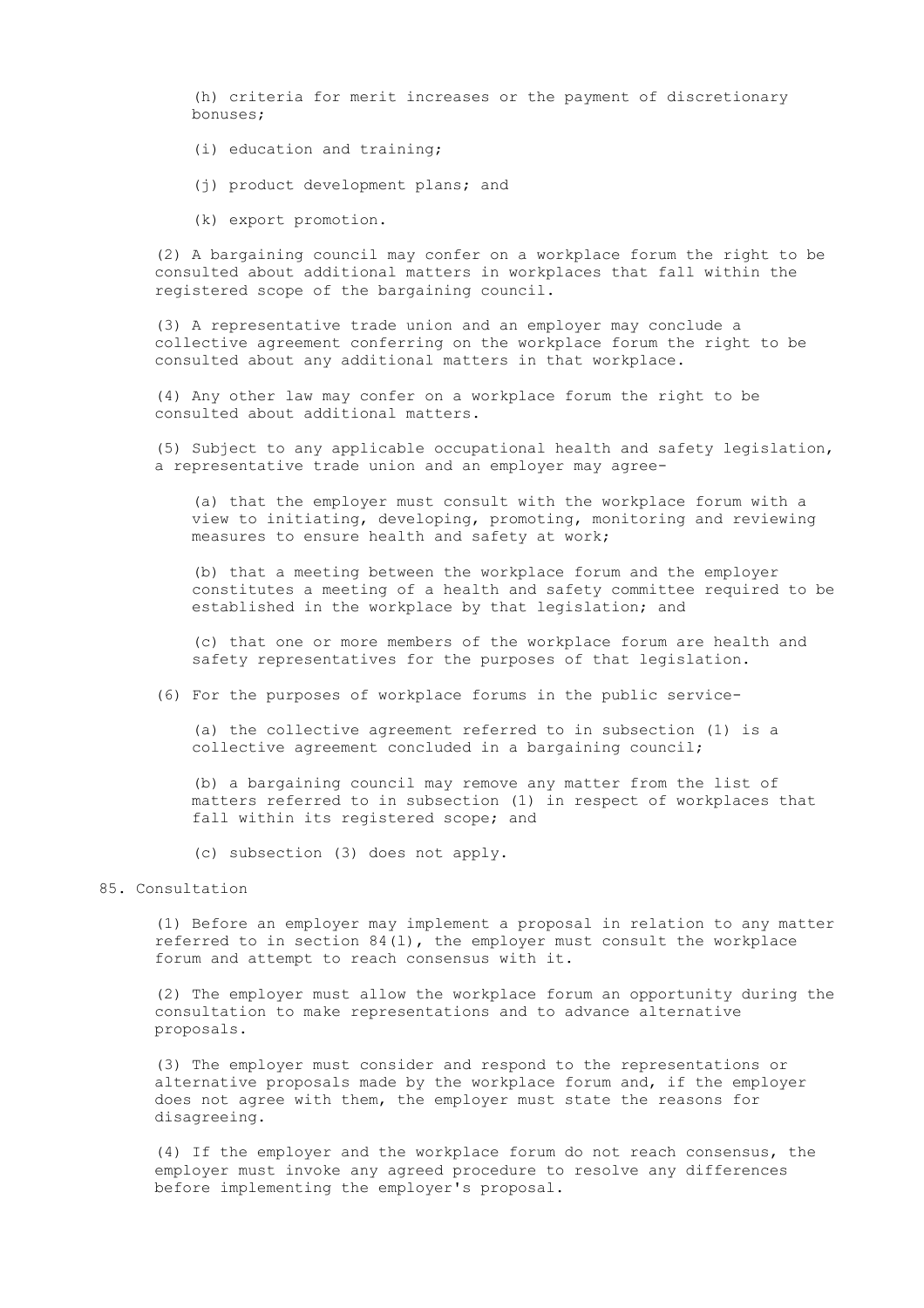# 86. Joint decision-making

 (1) Unless the matters for joint decision-making are regulated by a collective agreement with the representative trade union, an employer must consult and reach consensus with a workplace forum before implementing any proposal concerning-

(a) disciplinary codes and procedures;

 (b) rules relating to the proper regulation of the workplace in so far as they apply to conduct not related to the work performance of employees;

 (c) measures designed to protect and advance persons disadvantaged by unfair discrimination; and

 (d) changes by the employer or by employer-appointed representatives on trusts or boards of employer-controlled schemes, to the rules regulating social benefit schemes.

 (2) A representative trade union and an employer may conclude a collective agreement-

 (a) conferring on the workplace forum the right to joint decision-making in respect of additional matters in that workplace;

 (b) removing any matter referred to in subsection (1)(a) to (d) from the list of matters requiring joint decision-making.

 (3) Any other law may confer on a workplace forum the right to participate in joint decision-making about additional matters.

 (4) If the employer does not reach consensus with the workplace forum, the employer may-

 (a) refer the dispute to arbitration in terms of any agreed procedure; or

 (b) if there is no agreed procedure, refer the dispute to the Commission.

 (5) The employer must satisfy the Commission that a copy of the referral has been served on the chairperson of the workplace forum.

 (6) The Commission must attempt to resolve the dispute through conciliation.

 (7) If the dispute remains unresolved, the employer may request that the dispute be resolved through arbitration. 19

 (8) (a) An arbitration award is about a proposal referred to in subsection (1)(d) takes effect 30 days after the date of the award.

 (b) Any representative on the trust or board may apply to the Labour Court for an order declaring that the implementation of the award constitutes a breach of a fiduciary duty on the part of that representative.

 (c) Despite paragraph (a), the award will not take effect pending the determination by the Labour Court of an application made in terms of paragraph (b).

 (9) For the purposes of workplace forums in the public service, a collective agreement referred to in subsections (1) and (2) is a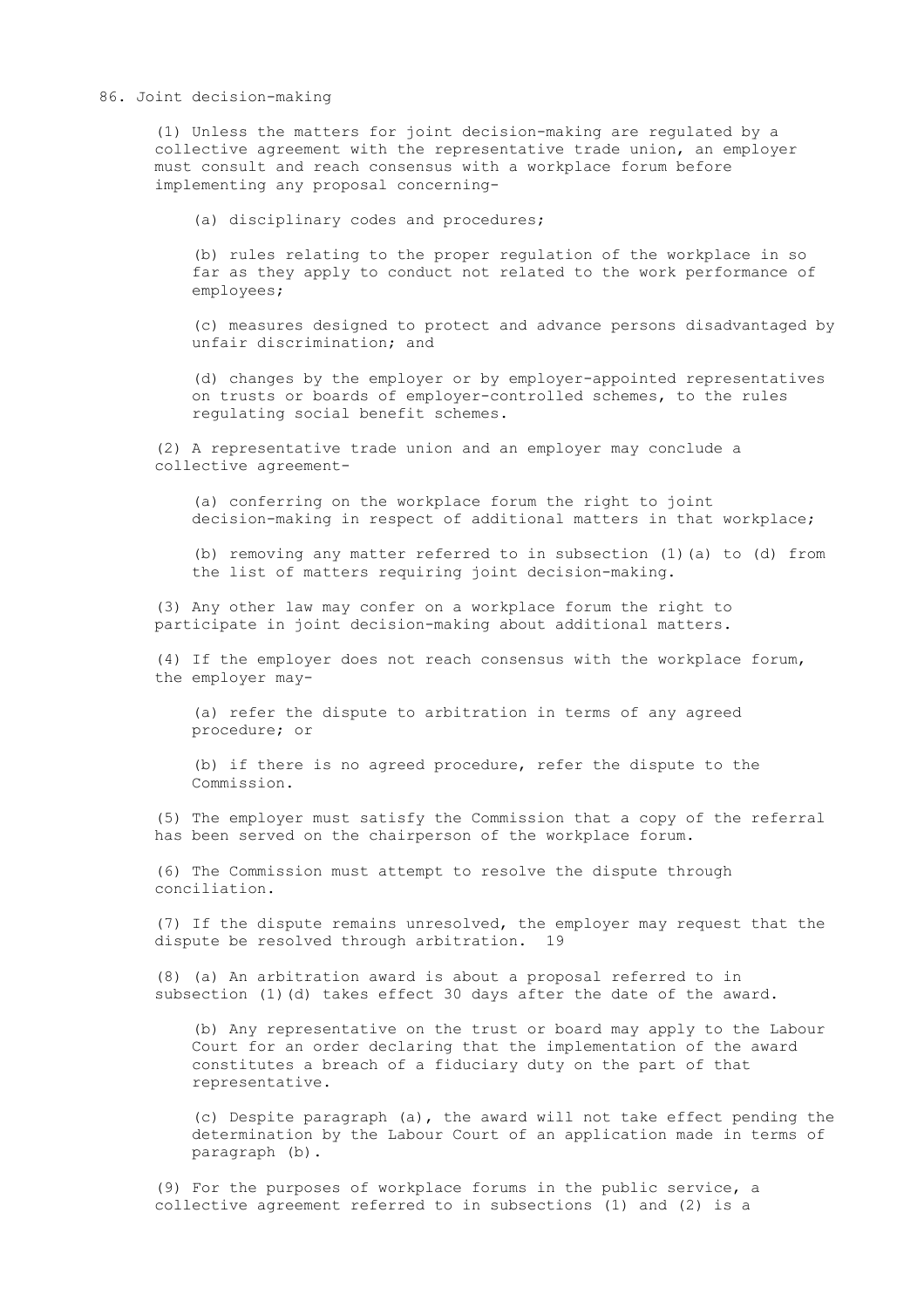collective agreement concluded in a bargaining council.

87. Review at request of newly established workplace forum

 (1) After the establishment of a workplace forum, the workplace forum may request a meeting with the employer to review-

 (a) criteria for merit increases or the payment of discretionary bonuses;

(b) disciplinary codes and procedures; and

 (c) rules relating to the proper regulation of the workplace in so far as they apply to conduct not related to work performance of employees in the workplace.

 (2) The employer must submit its criteria, disciplinary codes and procedures, and rules, referred to in subsection (1), if any, in writing to the workplace forum for its consideration.

 (3) A review of the criteria must be conducted in accordance with the provisions of section 85.

 (4) A review of the disciplinary codes and procedures, and rules, must be conducted in accordance with the provisions of section 86(2) to (7).

88. Matters affecting more than one workplace forum in an employer's operation

 (1) If the employer operates more than one workplace and separate workplace forums have been established in two or more of those workplaces, and if a matter has been referred to arbitration in terms of section  $86(4)$  (a) or (b), the employer may give notice in writing to the chairpersons of all the workplace forums that no other workplace forum ma refer a matter that is substantially the same as the matter referred to arbitration.

(2) If the employer gives notice in terms of subsection (1)-

 (a) each workplace forum is entitled to make representations and participate in the arbitration proceedings; and

 (b) the arbitration award is binding on the employer and the employees in each workplace.

## 89. Disclosure of information

 (1) An employer must disclose to the workplace forum all relevant information that will allow the workplace forum to engage effectively in consultation and joint decision-making.

(2) An employer is not required to disclose information-

(a) that is legally privileged;

 (b) that the employer cannot disclose without contravening a prohibition imposed on the employer by any law or order of any court;

 (c) that is confidential and, if disclosed, may cause substantial harm to an employee or the employer; or

 (d) that is private personal information relating to an employee, unless that employee consents to the disclosure of that information.

(3) If there is a dispute about the disclosure of information, any party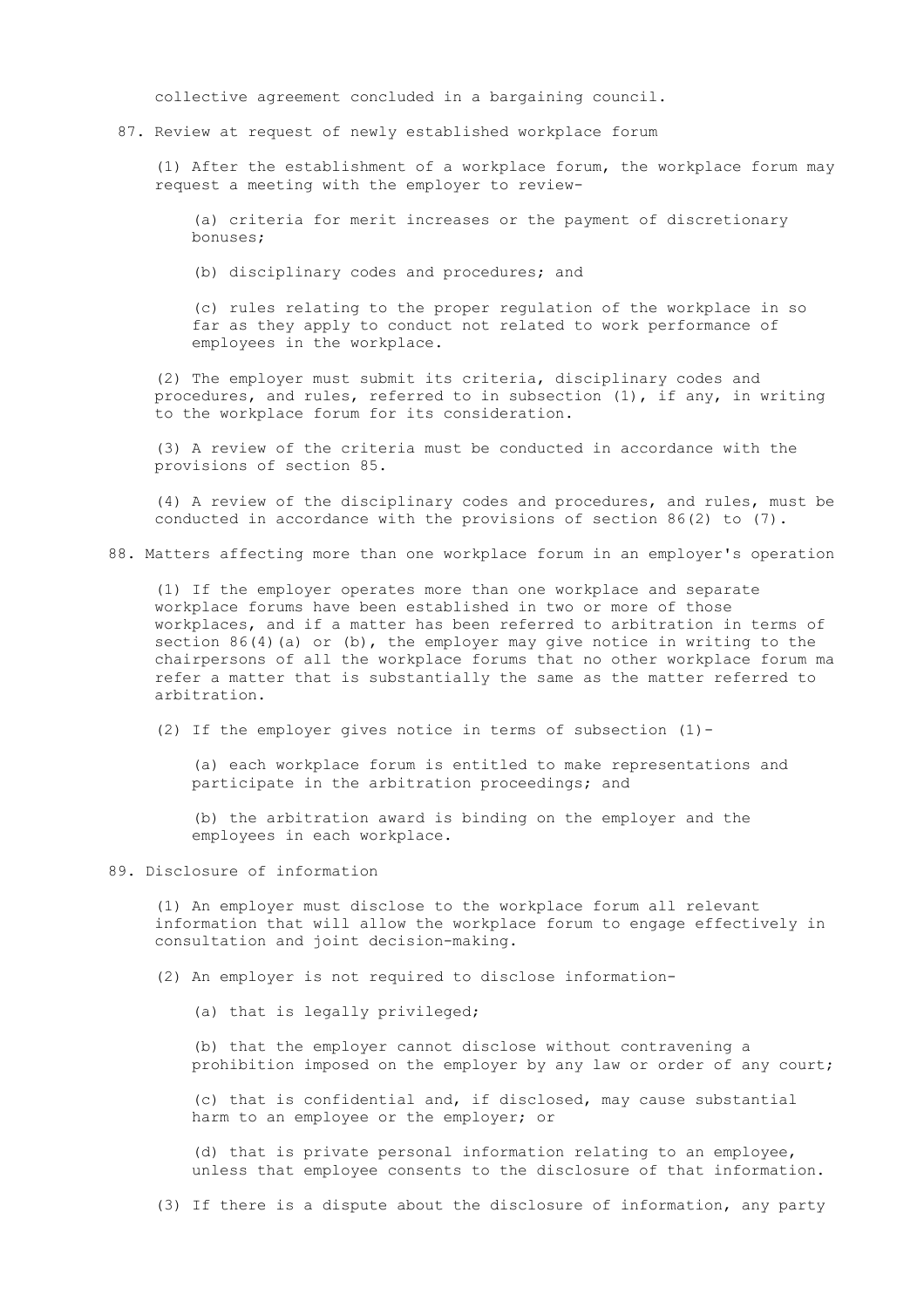to the dispute may refer the dispute in writing to the Commission.

 (4) The party who refers the dispute to the Commission must satisfy it that a copy of the referral has been served on all the other parties to the dispute.

 (5) The Commission must attempt to resolve the dispute through conciliation.

 (6) If the dispute remains unresolved, any party to the dispute may request that the dispute be resolved through arbitration.

 (7) In any dispute about the disclosure of information contemplated in subsection (3), the commissioner must first decide whether or not the information is relevant.

 (8) If the commissioner decides that the information is relevant and if it is information contemplated in subsection (2)(c) or (d), the commissioner must balance the harm that the disclosure is likely to cause to an employee or employer against the harm that the failure to disclose the information is likely to cause to the ability of the workplace forum to engage effectively in consultation and joint decision-making.

 (9) If the commissioner decides that the balance of harm favours the disclosure of the information, the commissioner may order the disclosure of the information on terms designed to limit the harm likely to be caused to the employee or employer.

 (10) When making an order in terms of subsection (9), the commissioner must take into account any breach of confidentiality in respect of information disclosed in terms of this section at that workplace and may refuse to order the disclosure of the information or any other confidential information, that might otherwise be disclosed, for a period specified in the arbitration award.

90. Inspection and copies of documents

 (1) Any documented information that is required to be disclosed by the employer in terms of section 89 must be made available on request to the members of the workplace forum for inspection.

 (2) The employer must provide copies of the documentation on request to the members of the workplace forum.

#### 91. Breach of confidentiality

 In any dispute about an alleged breach of confidentiality, the commissioner may order that the right to disclosure of information in that workplace be withdrawn for a period specified in the arbitration award.

# 92. Full-time members of workplace forum

 (1) In a workplace in which 1000 or more employees are employed, the members of the workplace forum may designate from their number one full-time member.

 (2) (a) The employer must pay a full-time member of the workplace forum the same remuneration that the member would have earned in the position the member held immediately before being designated as a full-time member.

 (b) When a person ceases to be a full-time member of a workplace forum, the employer must reinstate that person to the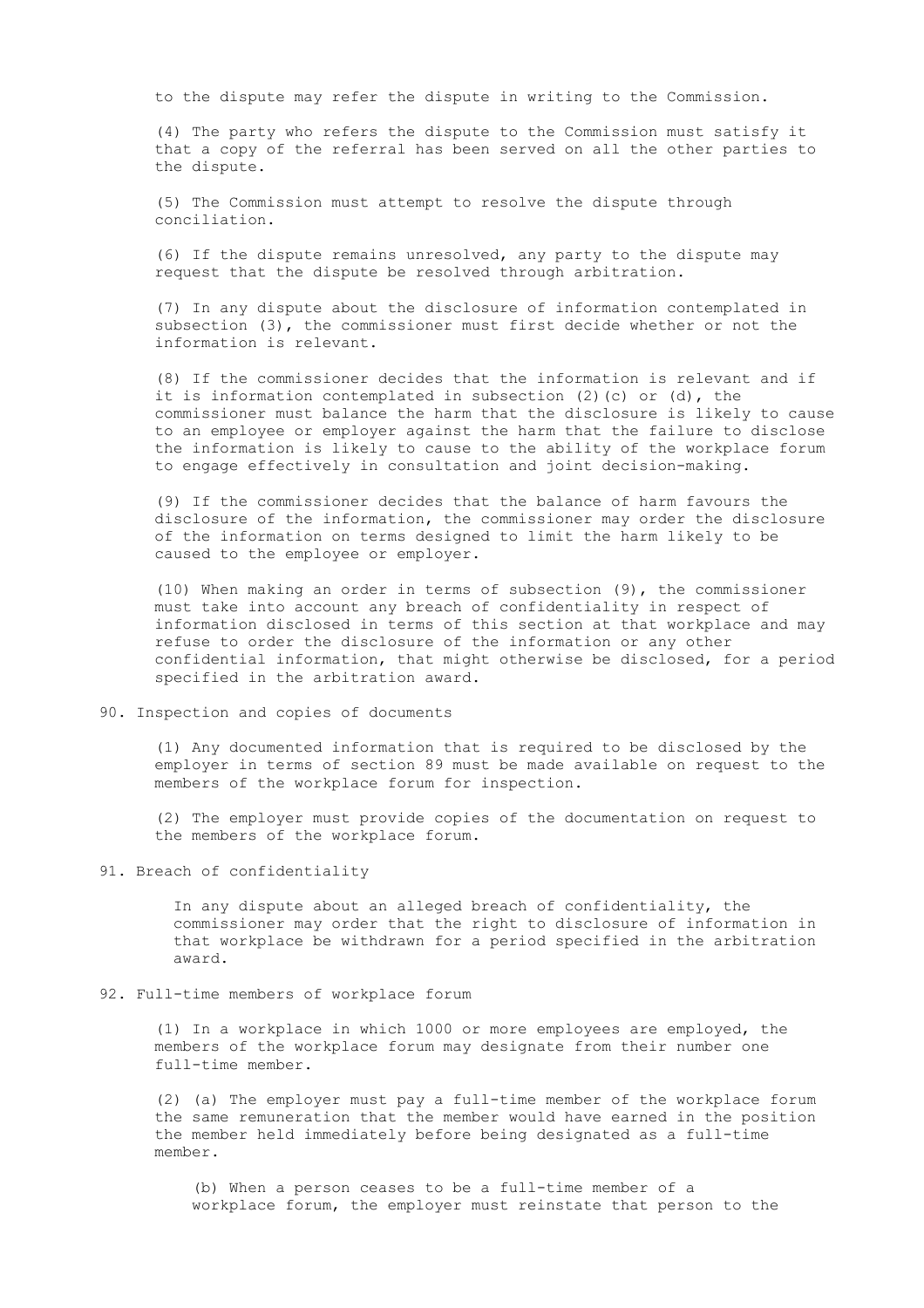position that person held immediately before election or appoint that person to any higher position to which, but for the election, that person would have advanced.

# 93. Dissolution of workplace forum

 (1) A representative trade union in a workplace may request a ballot to dissolve a workplace forum.

 (2) If a ballot to dissolve a workplace forum has been requested, an election officer must be appointed in terms of the constitution of the workplace forum.

 (3) Within 30 days of the request for a ballot to dissolve the workplace forum, the election officer must prepare and conduct the ballot.

 (4) If more than 50 per cent of the employees who have voted in the ballot support the dissolution of the workplace forum, the workplace forum must be dissolved.

94. Disputes about workplace forums

 (1) Unless a collective agreement or this Chapter provides otherwise, any party to a dispute about the interpretation or application of this Chapter may refer that dispute to the Commission in writing, if that party is-

- (a) one or more employees employed in the workplace;
- (b) a registered trade union with members employed in the workplace;
- (c) the representative trade union; or
- (d) the employer.

 (2) The party who refers the dispute to the Commission must satisfy it that a copy of the referral has been served on all the other parties to the dispute.

 (3) The Commission must attempt to resolve the dispute through conciliation.

 (4) If the dispute remains unresolved, any party to the dispute may request that the dispute be resolved through arbitration.

#### CHAPTER VI

#### TRADE UNIONS AND EMPLOYERS' ORGANISATIONS

## PART A-REGISTRATION AND REGULATION OF TRADE UNIONS AND EMPLOYERS' ORGANISATIONS

95. Requirements for registration of trade unions or employers' organisations

- (1) Any trade union may apply to the registrar for registration if-
	- (a) it has adopted a name that meets the requirements of subsection  $(4);$

 (b) it has adopted a constitution that meets the requirements of subsections  $(5)$  and  $(6)$ ;

(c) it has an address in the Republic; and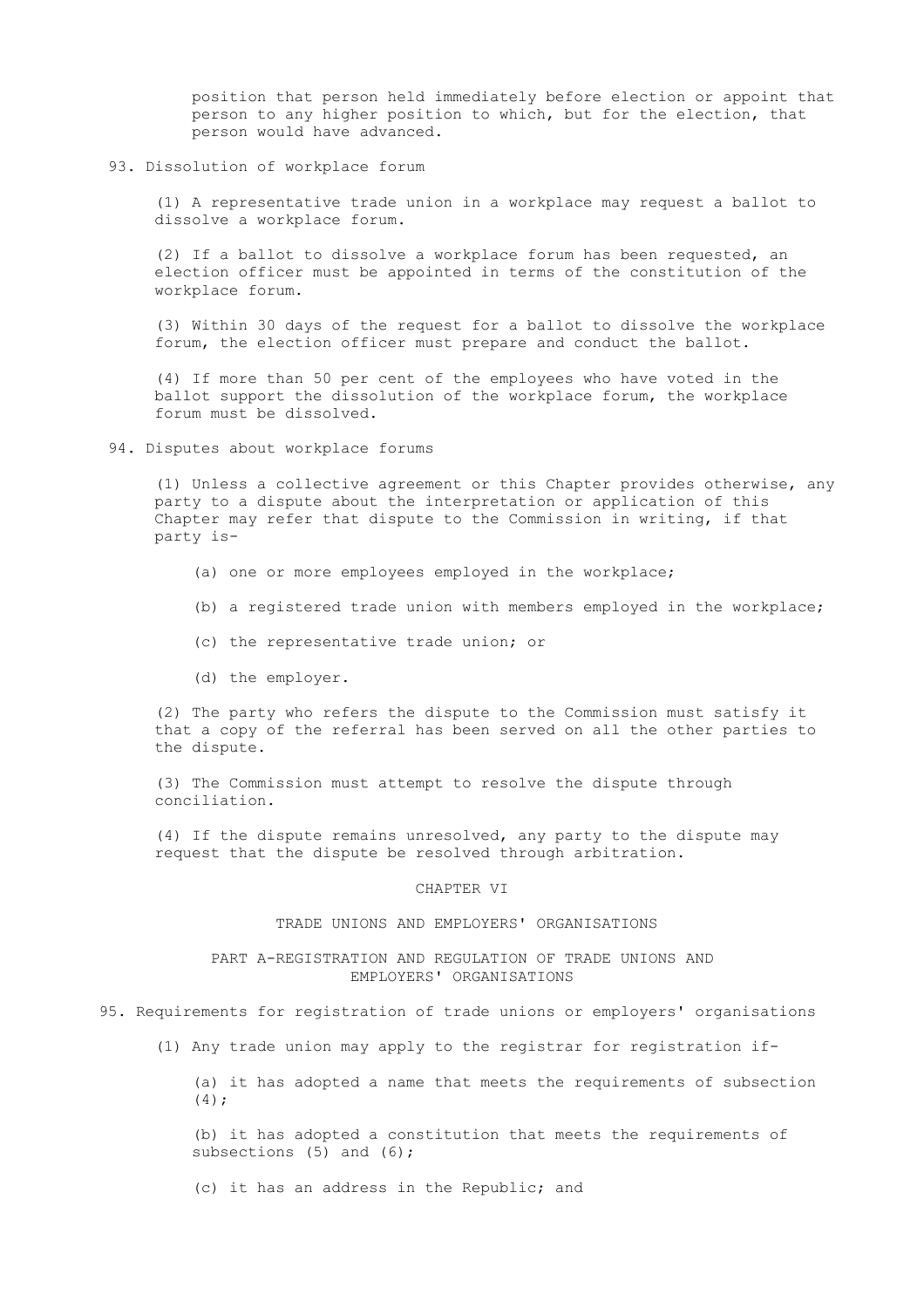(d) it is independent.

(2) A trade union is independent if-

 (a) it is not under the direct or indirect control of any employer or employers' organisation; and

 (b) it is free of any interference or influence of any kind from any employer or employers' organisation.

 (3) Any employers' organisation may apply to the registrar for registration if-

 (a) it has adopted a name that meets the requirements of subsection  $(4);$ 

 (b) it has adopted a constitution that meets the requirements of subsections (5) and (6), and

(c) it has an address in the Republic.

 (4) Any trade union or employers' organisation that intends to register may not have a name or shortened form of the name that so closely resembles the name or shortened form of the name of another trade union or employers' organisation that it is likely to mislead or cause confusion.

 (5) The constitution of any trade union or employers' organisation that intends to register must-

 (a) state that the trade union or employers' organisation is an association not for gain;

(b) prescribe qualifications for, and admission to, membership;

 (c) establish the circumstances in which a member will no longer be entitled to the benefits of membership;

(d) provide for the termination of membership;

 (e) provide for appeals against loss of the benefits of membership or against termination of membership, prescribe a procedure for those appeals and determine the body to which those appeals may be made; provide for membership fees and the method for determining member ship fees and other payments by members;

 (g) prescribe rules for the convening and conducting of meetings of members and meetings of representatives of members, including the quorum required for, and the minutes to be kept of, those meetings;

(h) establish the manner in which decisions are to be made;

(i) establish the office of secretary and define its functions;

 (j) provide for other office-bearers, officials and, in the case of a trade union, trade union representatives, and define their respective functions;

 (k) prescribe a procedure for nominating or electing office-bearers and, in the case of a trade union, trade union representatives;

 (l) prescribe a procedure for appointing, or nominating and electing, officials;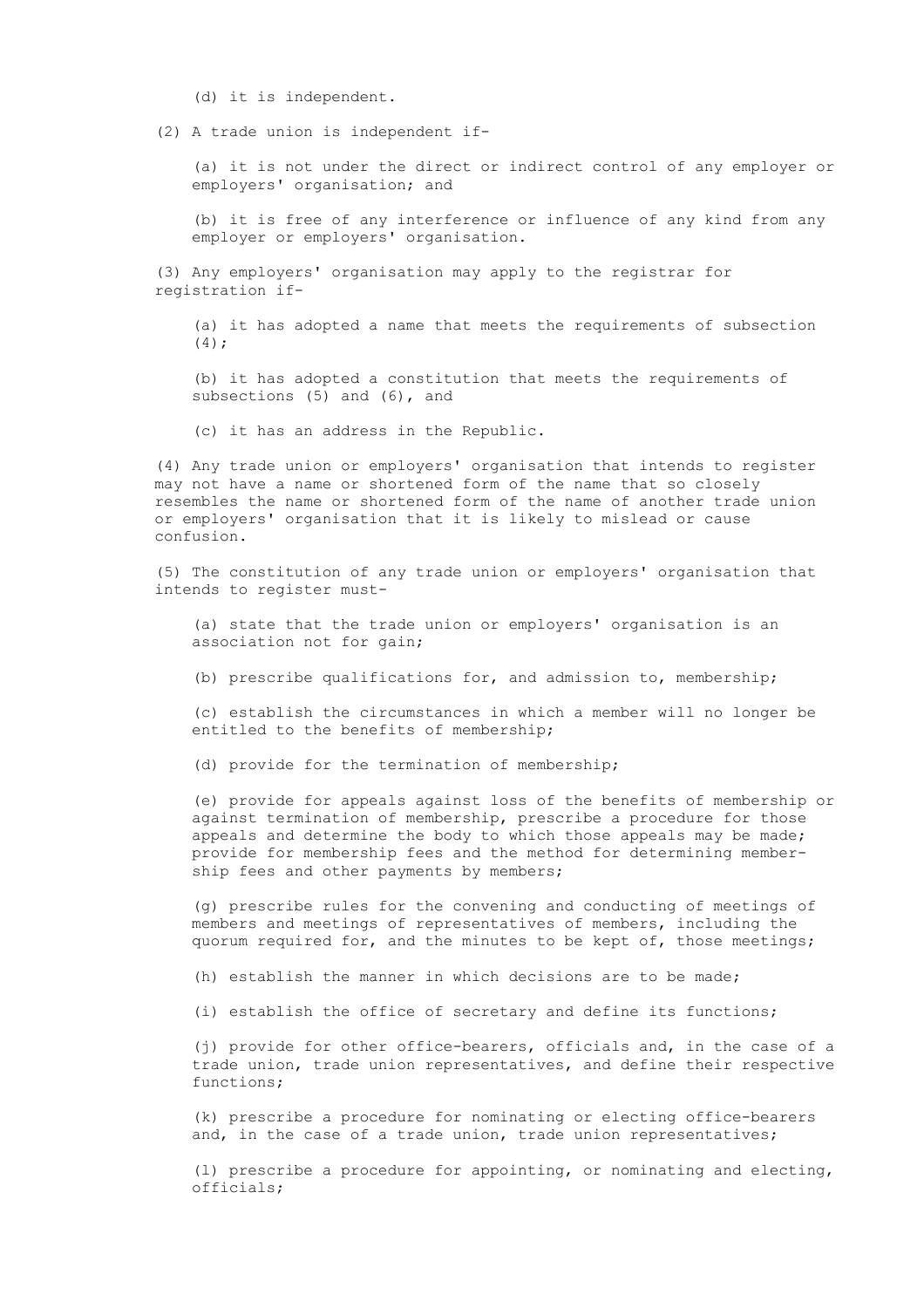(m) establish the circumstances and manner in which office-bearers, officials and, in the case of a trade union, trade union representatives, may be removed from office;

 (n) provide for appeals against removal from office of office-bearers, officials and, in the case of a trade union, trade union representatives, prescribe a procedure for those appeals and determine the body to which those appeals may be made;

 (o) establish the circumstances and manner in which a ballot must be conducted;

 (p) provide that the trade union or employers' organisation, before calling a strike or lock-out, must conduct a ballot of those of its members in respect of whom it intends to call the strike or lock-out;

 (q) provide that members of the trade union or employers' organisation may not be disciplined or have their membership terminated for failure or refusal to participate in a strike or lock-out if-

(i) no ballot was held about the strike or lock-out;

- (ii) a ballot was held but a majority of the members who voted did not vote in favour of the strike or lock-out;
	- (r) provide for banking and investing its money;
	- (s) establish the purposes for which its money may be used;
	- (t) provide for acquiring and controlling property;
	- (u) determine a date for the end of its financial year;
	- (v) prescribe a procedure for changing its constitution; and
	- (w) prescribe a procedure by which it may resolve to wind up.

 (6) The constitution of any trade union or employers' organisation which intends to register may not include any provision that discriminates directly or indirectly against any person on the grounds of race or sex.

96. Registration of trade unions or employers' organisations

 (1) Any trade union or employers' organisation may apply for registration by submitting to the registrar-

- (a) a prescribed form that has been properly completed;
- (b) a copy of its constitution; and

 (c) any other information that may assist the registrar to determine whether or not the trade union or employers' organisation meets the requirements for registration.

 (2) The registrar may require further information in support of the application.

(3) The registrar-

or

 (a) must consider the application and any further information provided by the applicant; and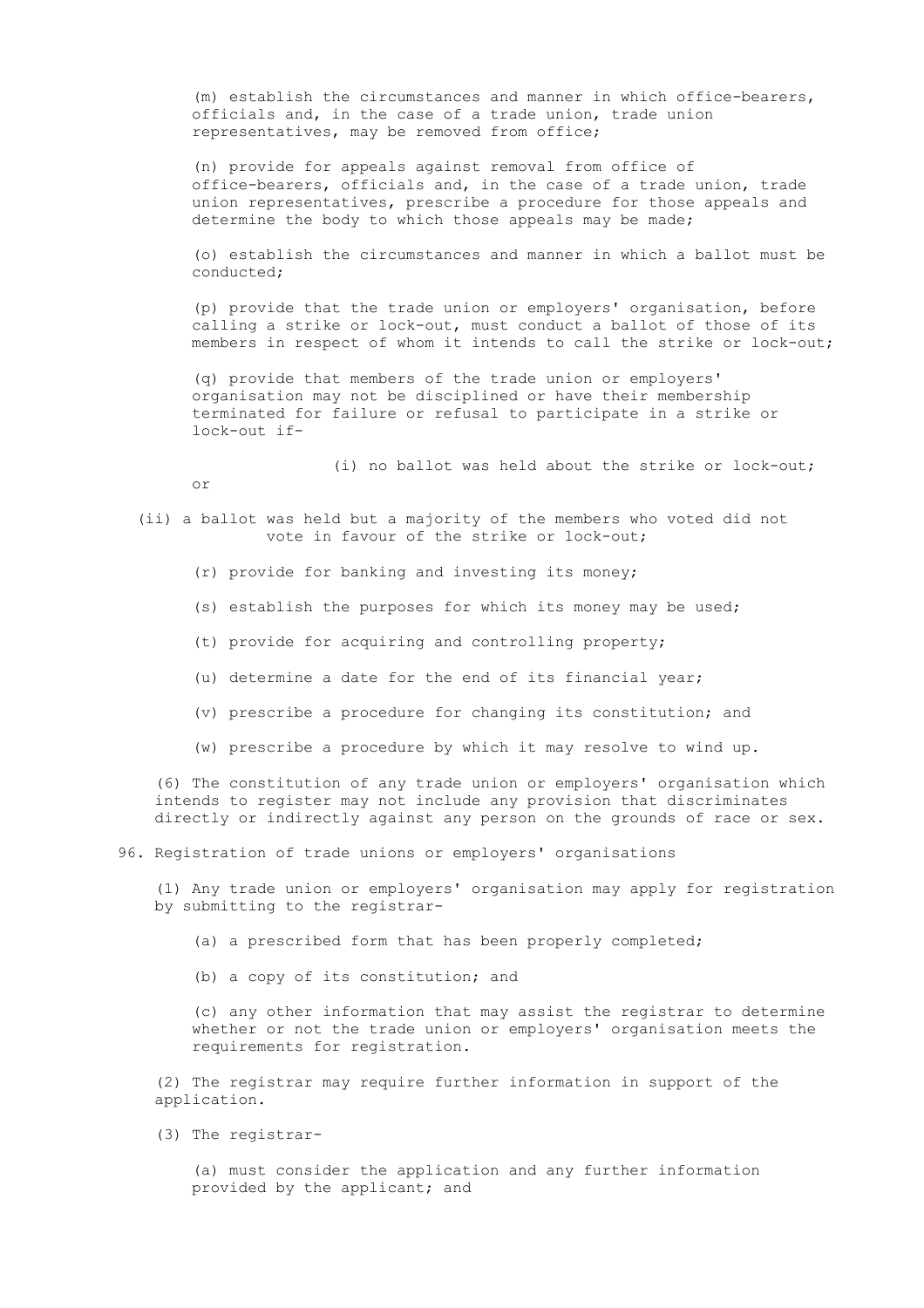(b) if satisfied that the applicant meets the requirements for registration, must register the applicant by entering the applicant's name in the register of trade unions or the register of employers' organisations.

 (4) If the registrar is not satisfied that the applicant meets the requirements for registration, the registrar-

 (a) must send the applicant a written notice of the decision and the reasons for that decision; and

 (b) in that notice, must inform the applicant that it has 30 days from the date of the notice to meet those requirements.

 (5) If, within that 30-day period, the applicant meets the requirements for registration, the registrar must register the applicant by entering the applicant's name in the appropriate register.

 (6) If, within that 30-day period, an applicant has attempted to meet the requirements for registration but the registrar concludes that the applicant has failed to do so, the registrar must-

(a) refuse to register the applicant; and

(b) notify the applicant in writing of that decision.

(7) After registering the applicant, the registrar must-

(a) issue a certificate of registration in the applicant's name; and

 (b) send the certificate and a certified copy of the registered constitution to the applicant.

97. Effect of registration of trade union or employers' organisation

 (1) A certificate of registration is sufficient proof that a registered trade union or registered employers' organisation is a body corporate.

 (2) The fact that a person is a member of a registered trade union or a registered employers' organisation does not make that person liable for any of the obligations or liabilities of the trade union or employers' organisation.

 (3) A member, office-bearer or official of a registered trade union or a registered employers' organisation or, in the case of a trade union, a trade union representative is not personally liable for any loss suffered by any person as a result of an act performed or omitted in good faith by the member, office-bearer, official or trade union representative while performing their functions for or on behalf of the trade union or employers' organisation.

 (4) Service of any document directed to a registered trade union or employers' organisation at the address most recently provided to the registrar will be for all purposes service of that document on that trade union or employers' organisation.

98. Accounting records and audits

 (1) Every registered trade union and every registered employers' organisation must, to the standards of generally accepted accounting practice, principles and procedures-

 (a) keep books and records of its income, expenditure, assets and liabilities; and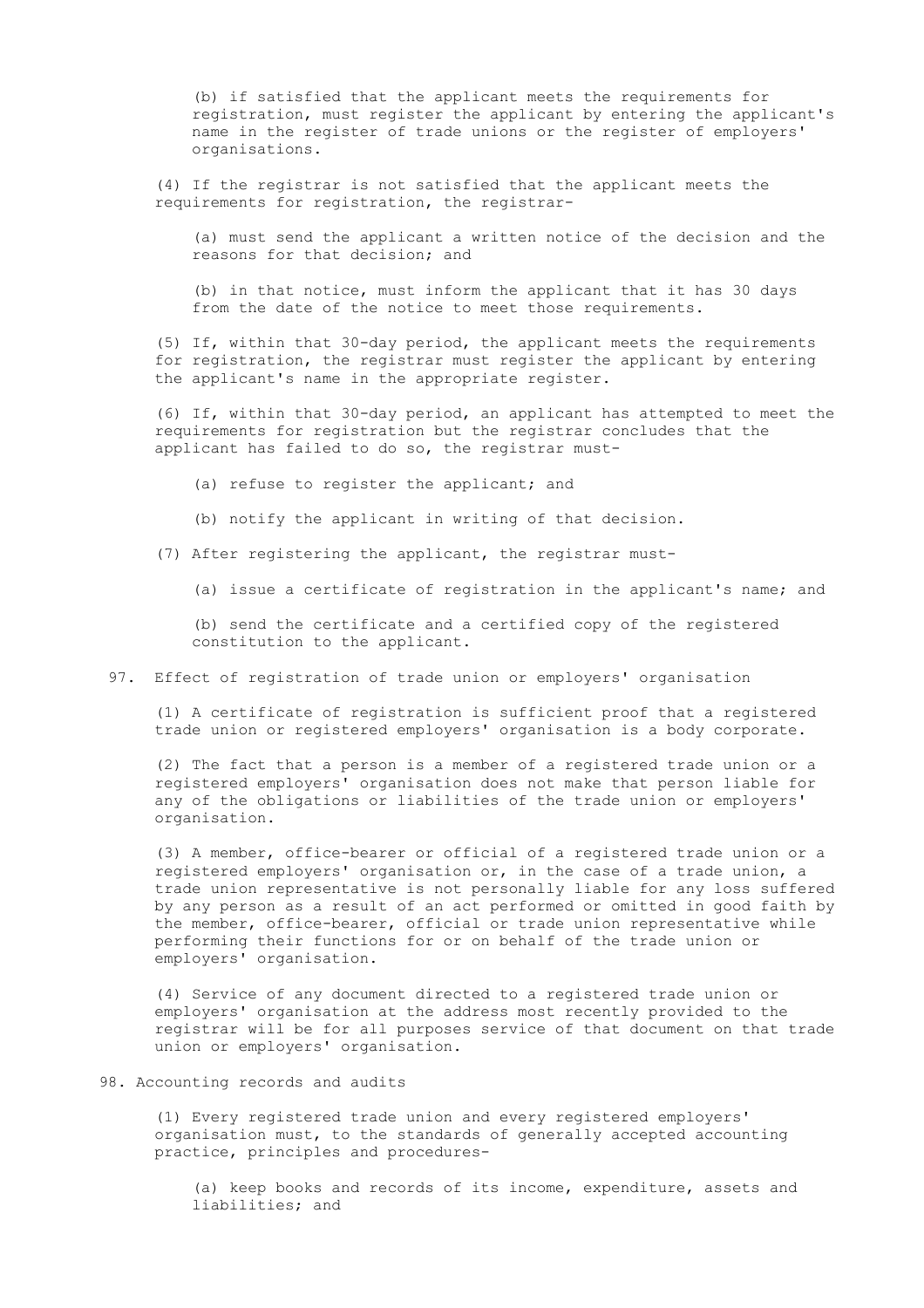(b) within six months after the end of each financial year, prepare financial statements, including at least-

> (i) a statement of income and expenditure for the previous financial year; and

> (ii) a balance sheet showing its assets, liabilities and financial position as at the end of the previous financial year.

 (2) Every registered trade union and every registered employers' organisation must arrange for an annual audit of its books and records of account and its financial statements by an auditor who must-

 (a) conduct the audit in accordance with generally accepted auditing standards; and

 (b) report in writing to the trade union or employers' organisation and in that report-

> (i) express an opinion as to whether or not the trade union or employers' organisation has complied with those provisions of its constitution relating to financial matters; and

 (ii) if the trade union is a party to an agency shop agreement referred to in section 25 or a closed shop agreement referred to in section 26 express an opinion as to whether or not the trade union has complied with the provisions of those sections.

 (3) Every registered trade union and every registered employers' organisation must-

 (a) make the financial statements and the auditor's report available to its members for inspection; and

 (b) submit those statements and the auditor's report to a meeting or meetings of its members or their representatives as provided for in its constitution.

 (4) Every registered trade union and every registered employers' organisation must preserve each of its books of account, supporting vouchers, records of subscriptions or levies paid by its members, income and expenditure statements, balance sheets, and auditor's reports, in an original or reproduced form, for a period of three years from the end of the financial year to which they relate.

 99. Duty to keep records In addition to the records required by section 98, every registered trade union and every registered employers' organisation must keep-

(a) a list of its members;

 (b) the minutes of its meetings, in an original or reproduced form, for a period of three years from the end of the financial, year to which they relate; and

 (c) the ballot papers for a period of three years from the date of every ballot.

 100. Duty to provide information to registrar Every registered trade union and every registered employers' organisation must provide to the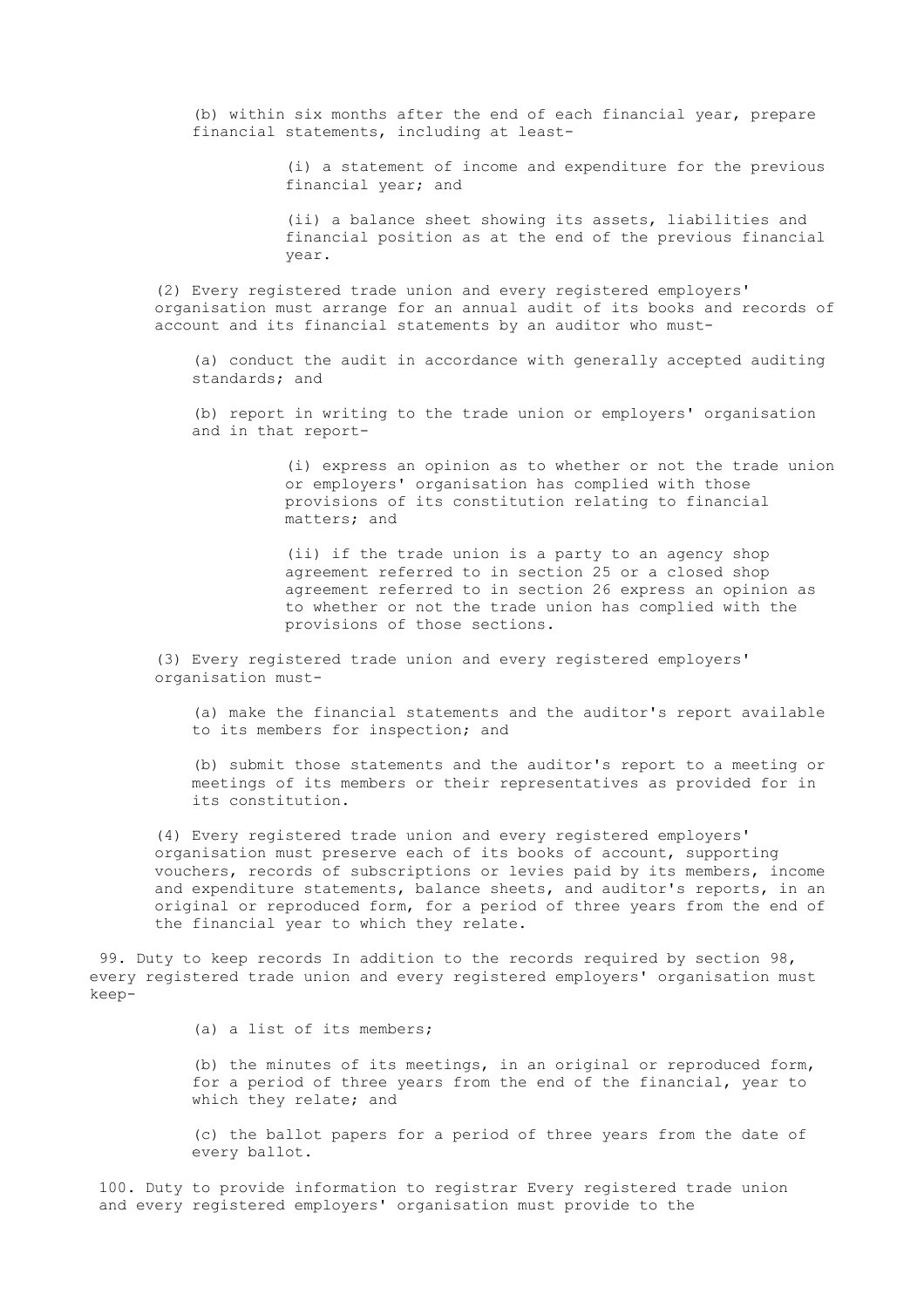(a) by 31 March each year, a statement, certified by the secretary that it accords with its records, showing the number of members as at 31 December of the previous year and any other related details that may be required by the registrar;

 (b) within 30 days of receipt of its auditor's report, a certified copy of that report and of the financial statements;

 (c) within 30 days of receipt of a written request by the registrar, an explanation of anything relating to the statement of membership, the auditor's report or the financial statements;

 (d) within 30 days of any appointment or election of its national office-bearers, the names and work addresses of those office-bearers, even if their appointment or election did not result in any changes to its office-bearers; and

 (e) 30 days before a new address for service of documents will take effect, notice of that change of address.

101. Changing constitution or name of registered trade unions or employers' organisations

 (1) A registered trade union or a registered employers' organisation may resolve to change or replace its constitution.

 (2) The registered trade union or the registered employers' organisation must send the registrar a copy of the resolution and a certificate signed by its secretary stating that the resolution complies with its constitution.

(3) The registrar must-

 (a) register the changed or new constitution if it meets the requirements for registration; and

 (b) send the registered trade union or registered employers' organisation a copy of the resolution endorsed by the registrar, certifying that the change or replacement has been registered.

 (4) The changed or new constitution takes effect from the date of the registrar's certification.

 (5) A registered trade union or registered employers' organisation may resolve to change its name.

 (6) The registered trade union or registered employers' organisation must send the registrar a copy of the resolution and the original of its current certificate of registration.

 (7) If the new name of the trade union or employers' organisation meets the requirements of section 95(4),20 the registrar must-

 (a) enter the new name in the appropriate register and issue a certificate of registration in the new name of the trade union or employers' organisation;

 (b) remove the old name from that register and cancel the earlier certificate of registration; and

 (c) send the new certificate to the trade union or employers' organisation.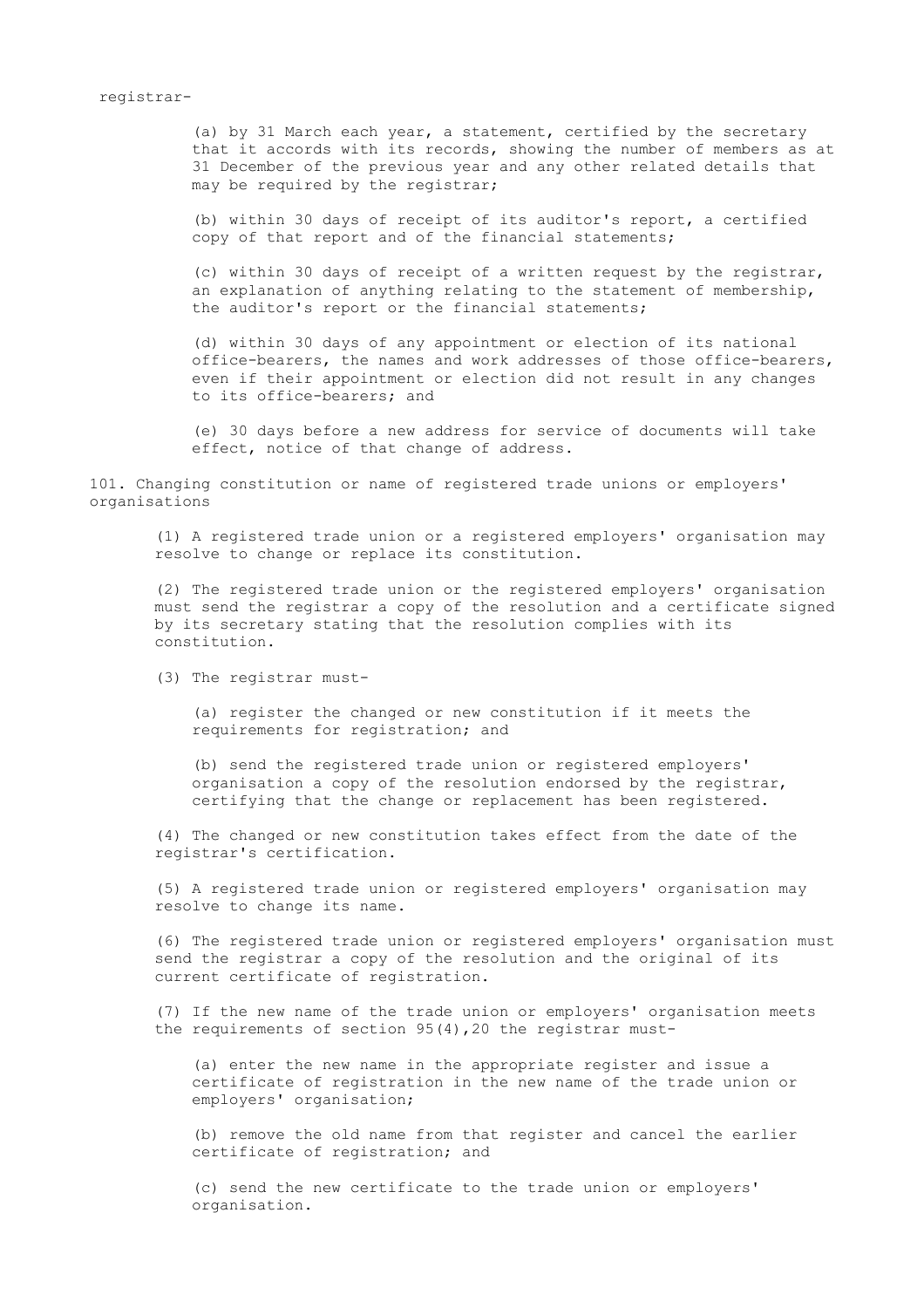(8) The new name takes effect from the date that the registrar enters it in the appropriate register.

102. Amalgamation of trade unions or employers' organisations

(1) Any registered-

 (a) trade union may resolve to amalgamate with one or more other trade unions, whether or not those other trade unions are registered; and

 (b) employers' organisation may resolve to amalgamate with one or more other employers' organisations, whether or not those other employers' organisations are registered.

 (2) The amalgamating trade unions or amalgamating employers' organisations

 may apply to the registrar for registration of the amalgamated trade union or

20. These are the requirements relating to the name of a trade union or employers' organisation to be registered. amalgamated employers' organisation, even if any of the amalgamating trade unions or amalgamating employers' organisations is itself already registered, and the registrar must treat the application as an application in terms of section 96.

 (3) After the registrar has registered the amalgamated trade union or amalgamated employers' organisation, the registrar must cancel the registration of each of the amalgamating trade unions or amalgamating employers' organisations by removing their names from the appropriate register.

 (4) The registration of an amalgamated trade union or an amalgamated employers' organisation takes effect from the date that the registrar enters its name in the appropriate register.

 (5) When the registrar has registered an amalgamated trade union or amalgamated employers' organisation-

 (a) all the assets, rights, obligations and liabilities of the amalgamating trade unions or the amalgamating employers' organisations devolve upon and vest in the amalgamated trade union or amalgamated employers' organisation; and

 (b) the amalgamated trade union or amalgamated employers' organisation succeeds the amalgamating trade unions or the amalgamating employers' organisations in respect of-

> (i) any right that the amalgamating trade unions or the amalgamating employers' organisations enjoyed;

 (ii) any fund established in terms of this Act or any other law;

(iii) any arbitration award or court order;

(iv) any collective agreement or other agreement;

(v) membership of any council; and

 (vi) any written authorisation by a member for the periodic deduction of levies or subscriptions due to the amalgamating trade unions or amalgamating employers'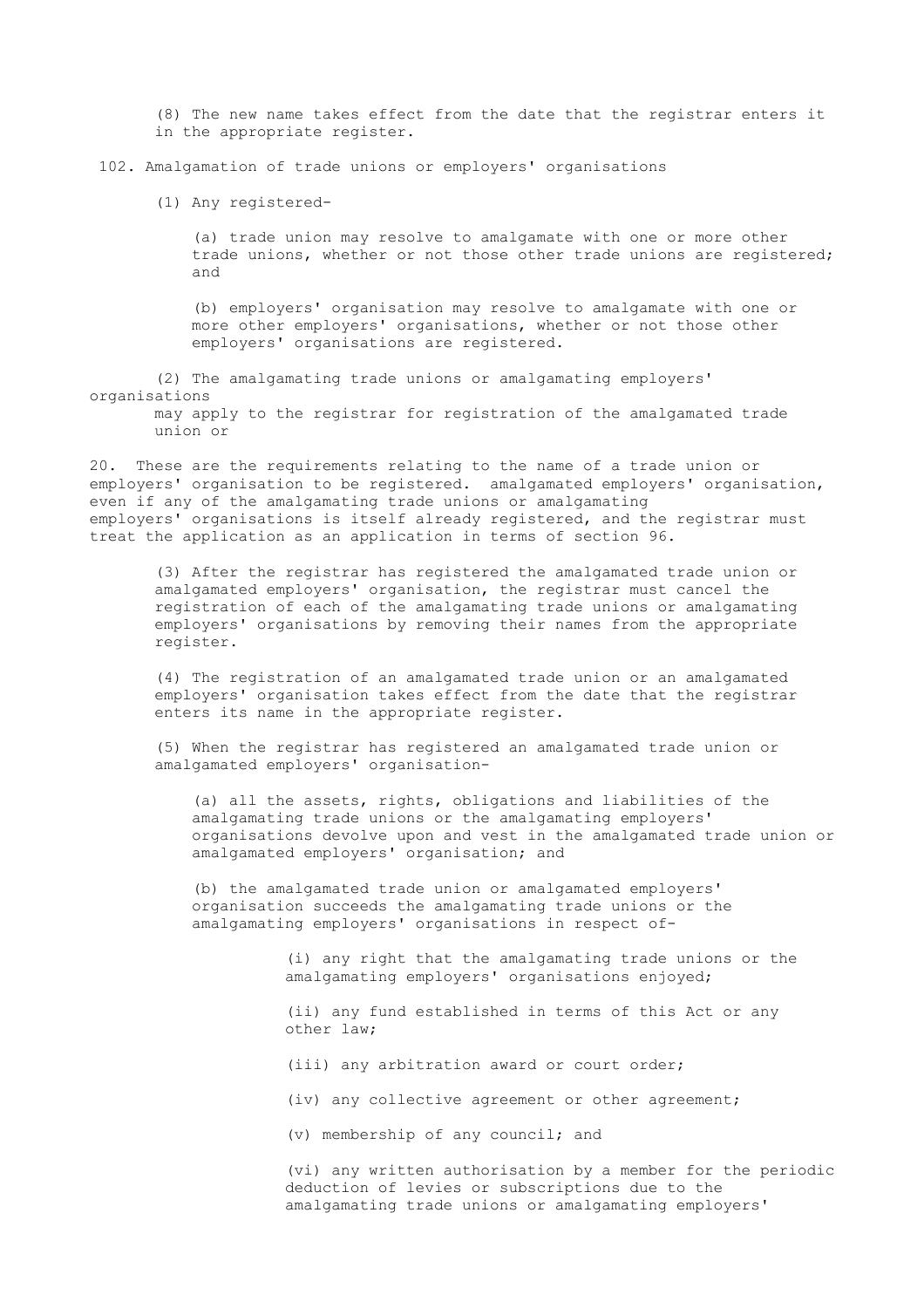#### organisations.

103. Winding-up of registered trade unions or registered employers' organisations

> (1) The Labour Court may order a registered trade union or registered employers' organisation to be wound up if-

 (a) the trade union or employers' organisation has resolved to wind-up its affairs and has applied to the Court for an order giving effect to that resolution; or

 (b) the registrar of labour relations or any member of the trade union or employers' organisation has applied to the Court for its winding up and the Court is satisfied that the trade union or employers' organisation, for some reason that cannot be remedied is unable to continue to function.

 (2) If there are any persons not represented before the Labour Court whose interests may be affected by an order in terms of subsection  $(1)$ , the Court must-

 (a) consider those interests before deciding whether or not to grant the order applied for; and

 (b) if it grants the order applied for, include provisions in the order disposing of each of those interests.

 (3) In granting order in terms of subsection (1), the Labour Court may appoint a suitable person as liquidator, on appropriate conditions.

 (4) (a) The registrar of the Labour Court must determine the liquidator's fees.

 (b) The Labour Court, in chambers, may review the determination of the registrar of the Labour Court.

 (c) The liquidator's fees are a first charge against the assets of the trade union or employers' organisation.

 (5) If, after all the liabilities of the registered trade union or registered employers' organisation have been discharged, any assets remain that cannot be disposed of in accordance with the constitution of that trade union or employers' organisation, the liquidator must realise those assets and pay the proceeds to the Commission for its own use.

104. Winding-up of trade unions or employers' organisations by reason of insolvency

> Any person who seeks to wind-up a trade union or employers' organisation by reason of insolvency must comply with the Insolvency Act, 1936 (Act No. 24 of 1936), and, for the purposes of this section, any reference to the court in that Act must be interpreted as referring to the Labour Court.

105. Cancellation of registration of trade union that is no longer independent

 (1) Any registered trade union may apply to the Labour Court for an order declaring that another trade union is no longer independent.

 (2) If the Labour Court is satisfied that a trade union is not independent, the Court must make a declaratory order to that effect.

106. Cancellation of registration of trade unions or employers' organisations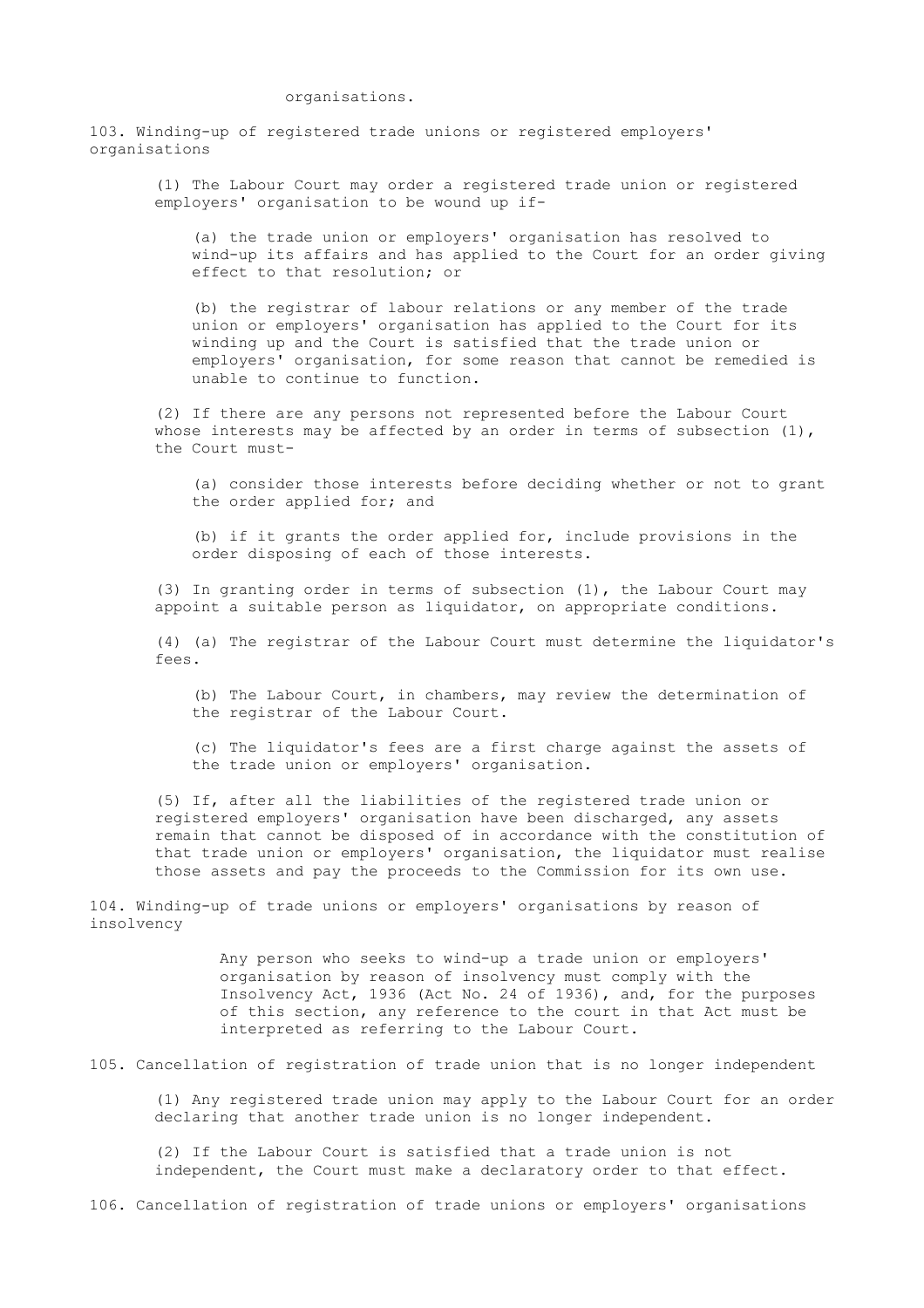(1) The registrar of the Labour Court must notify the registrar of labour relations if the Court

 (a) in terms of section 103 has ordered a registered trade union or a registered employers' organisation to be wound up; or

 (b) in terms of section 105 has declared that a registered trade union is not independent.

 (2) When the registrar receives a notice from the Labour Court in terms of subsection (1), the registrar must cancel the registration of the trade union or employers' organisation by removing its name from the appropriate register.

 (3) When a trade union's or employers' organisation' s registration is cancelled, all the rights it enjoyed as a result of being registered will end.

 PART B-REGULATION OF FEDERATIONS OF TRADE UNIONS AND EMPLOYERS' ORGANISATIONS

 107. Regulation of federations of trade unions or employers' organisations

 (1) Any federation of trade unions that has the promotion of the interests of employees as a primary object, and any federation of employers' organisations that has the promotion of the interests of employers as a primary object, must provide to the registrar-

 (a) within three months of its formation, and after that by 31 March each year, the names and addresses of its members and the number of persons each member in the federation represents;

 (b) within three months of its formation, and after that within 30 days of any appointment or election of its national office-bearers, the names and work addresses of those office-bearers, even if their appointment or election did not result in any changes to its office-bearers;

 (c) within three months of its formation, a certified copy of its constitution and an address in the Republic at which it will accept service of any document that is directed to it;

 (d) within 30 days of any change to its constitution, or of the address provided to the registrar as required in paragraph  $(c)$ , notice of that change; and

 (e) within 14 days after it has resolved to wind up, a copy of that resolution.

 (2) Service of any document directed to a federation of trade unions or a federation of employers' organisations at the address most recently provided to the registrar will be, for all purposes, service of that document on that federation.

 (3) The registrar must remove from the appropriate register the name of any federation that the registrar believes has been wound up or sequestrated.

# PART C-REGISTRAR OF LABOUR RELATIONS

108. Appointment of registrar of labour relations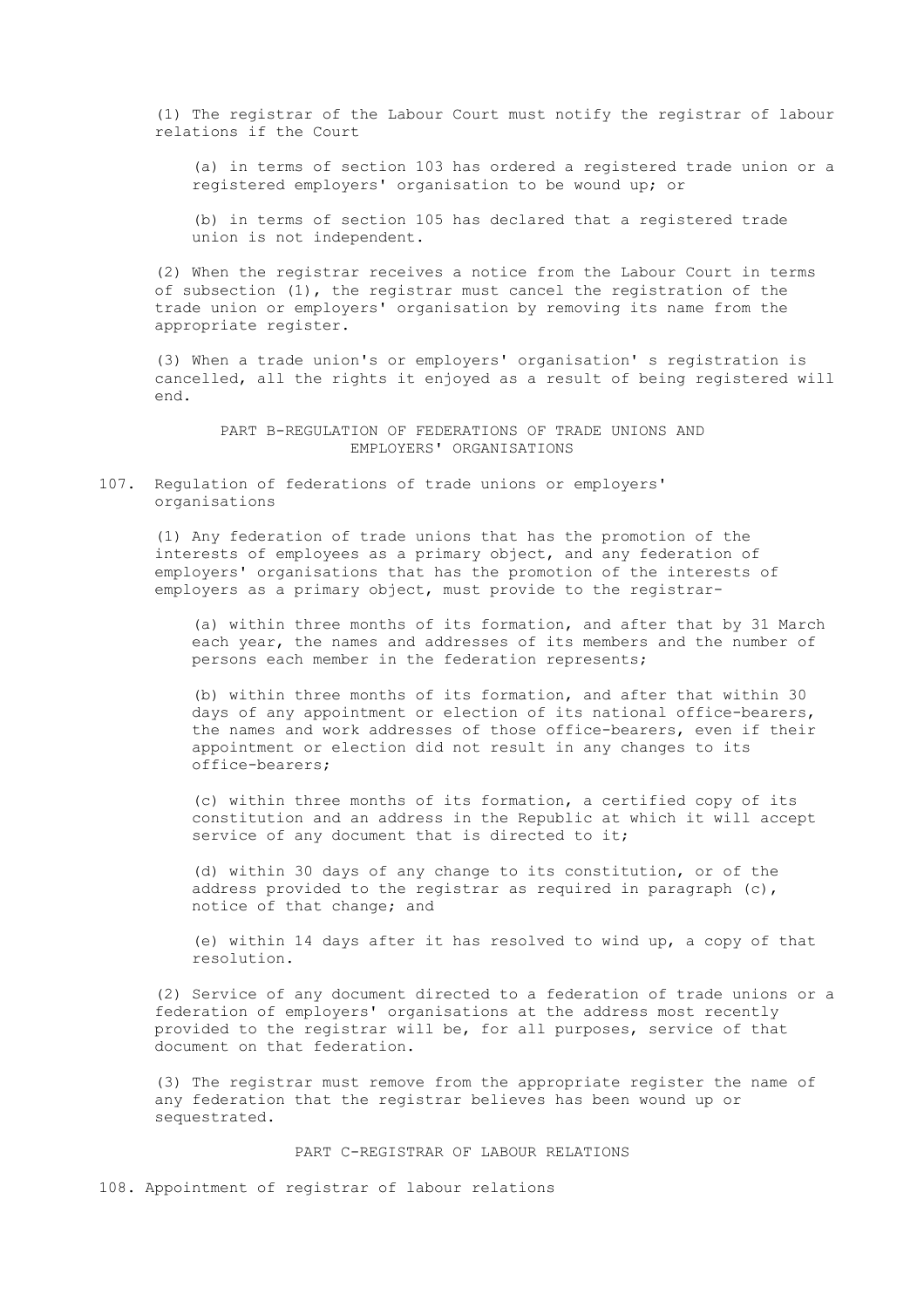(1) The Minister must designate an officer of the Department of Labour as the registrar of labour relations to perform the functions conferred on the registrar by or in terms of this Act.

 (2) (a) The Minister may designate any number of officers in the Department as deputy registrars of labour relations to assist the registrar to perform the functions of registrar in terms of this Act.

 (b) A deputy registrar may exercise any of the functions of the registrar that have been generally or specifically delegated to the deputy.

 (3) The deputy registrar of labour relations or if there is more than one, the most senior of them, will act as registrar whenever-

 (a) the registrar is absent from the Republic or from duty, or for any reason is temporarily unable to perform the functions of registrar; or

(b) the office of registrar is vacant.

### 109. Functions of registrar

(1) The registrar must keep-

(a) a register of registered trade unions;

(b) a register of registered employers' organisations;

 (c) a register of federations of trade unions containing the names of the federations whose constitutions have been submitted to the registrar;

 (d) a register of federations of employers' organisations containing the names of the federations whose constitutions have been submitted to the registrar; and

(e) a register of councils.

 (2) Within 30 days of making an entry in, or deletion from, a register, the registrar must give notice of that entry or deletion in the Government Gazette.

 (3) The registrar, on good cause shown, may extend or condone late compliance with any of the time periods established in this Chapter, except the period within which a person may note an appeal against a decision of the registrar.

 (4) The registrar must perform all the other functions conferred on the registrar by or in terms of this Act.

### 110. Access to information

 (1) Any person may inspect any of the following documents in the registrar's office-

 (a) the registers of registered trade unions, registered employers organisations, federations of trade unions, federations of employers' organisations and councils;

 (b) the certificates of registration and the registered constitutions of registered trade unions, registered employers' organisations, and councils, and the constitutions of federations of trade unions and federations of employers' organisations; and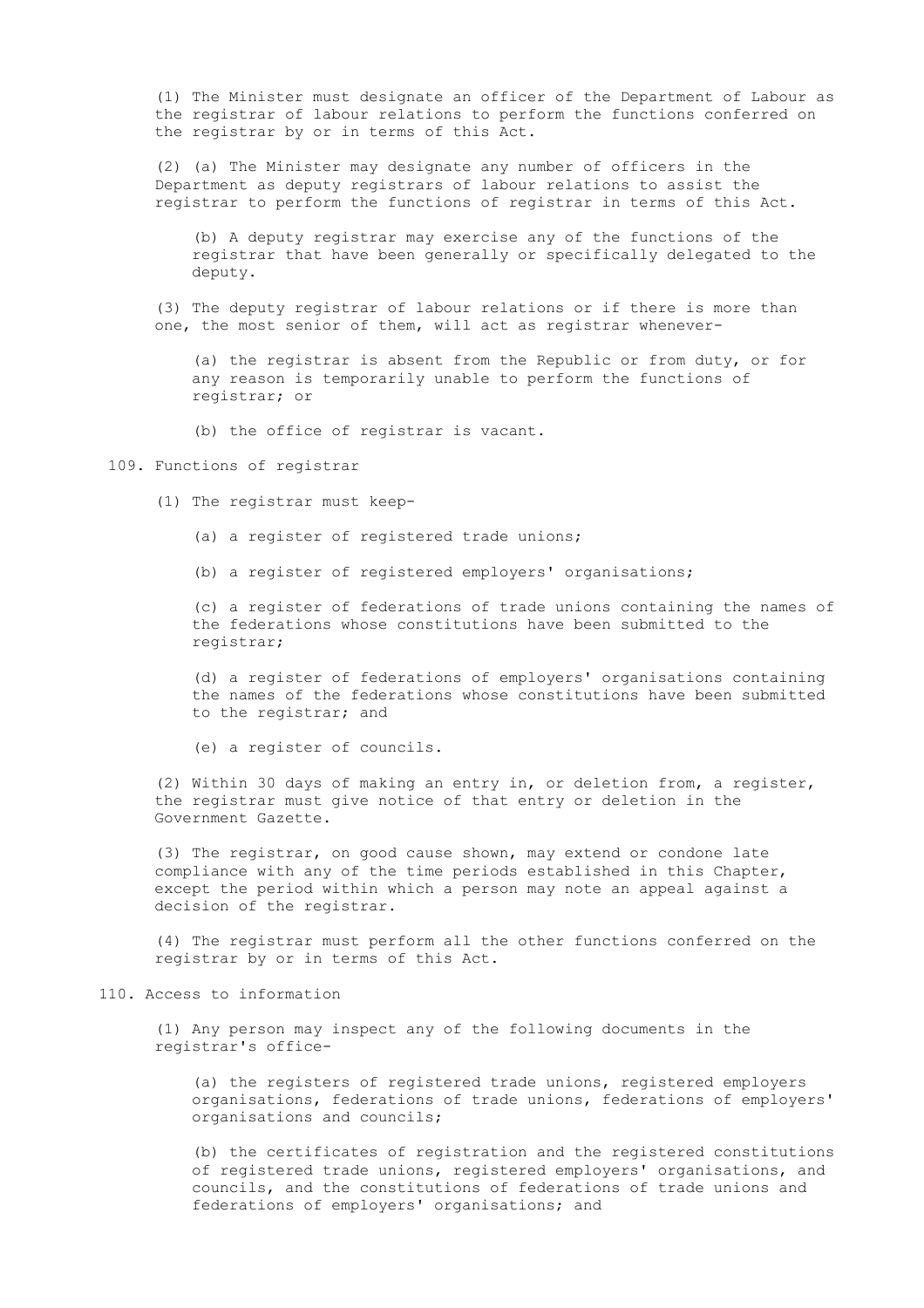(c) the auditor's report in so far as it expresses an opinion on the matters referred to in section 98(2)(b)(ii).

 (2) The registrar must provide a certified copy of, or extract from, any of the documents referred to in subsection (1) to any person who has paid the prescribed fee.

 (3) Any person who is a member, office-bearer or official of a registered trade union or of a registered employers' organisation, or is a member of a party to a council, may inspect any document that has been provided to the registrar in compliance with this Act by that person's registered trade union, registered employers' organisation or council.

 (4) The registrar must provide a certified copy of, or extract from, any document referred to in subsection (3) to any person who has a right in terms of that subsection to inspect that document and who has paid the prescribed fee.

 (5) The registrar must provide any of the following information to any person free of charge(a) the names and work addresses of persons who are national office-bearers of any registered trade union, registered employers' organisation, federation or council;

 (b) the address in the Republic at which any registered trade union, registered employers' organisation, federation or council will accept service of any document that is directed to it; and

 (c) any of the details of a federation of trade unions or a federation of employers' organisations referred to in section  $107(1)(a)$ , (c), and (e).

PART D-APPEALS FROM REGISTRAR'S DECISION

Appeals from registrar's decision

 (1) Within 30 days of the written notice of a decision of the registrar, any person who is aggrieved by the decision may demand in writing that the registrar provide written reasons for the decision.

 (2) The registrar must give the applicant written reasons for the decision within 30 days of receiving a demand in terms of subsection (1).

 (3) Any person who is aggrieved by a decision of the registrar may appeal to the Labour Court against that decision, within 60 days of-

(a) the date of the registrar's decision; or

 (b) if written reasons for the decision are demanded, the date of those reasons.

 (4) The Labour Court, on good cause shown, may extend the period within which a person may note an appeal against a decision of the registrar.

# CHAPTER VII

### DISPUTE RESOLUTION

## PART A-COMMISSION FOR CONCILIATION, MEDIATION AND ARBITRATION

 112. Establishment of Commission for Conciliation, Mediation and Arbitration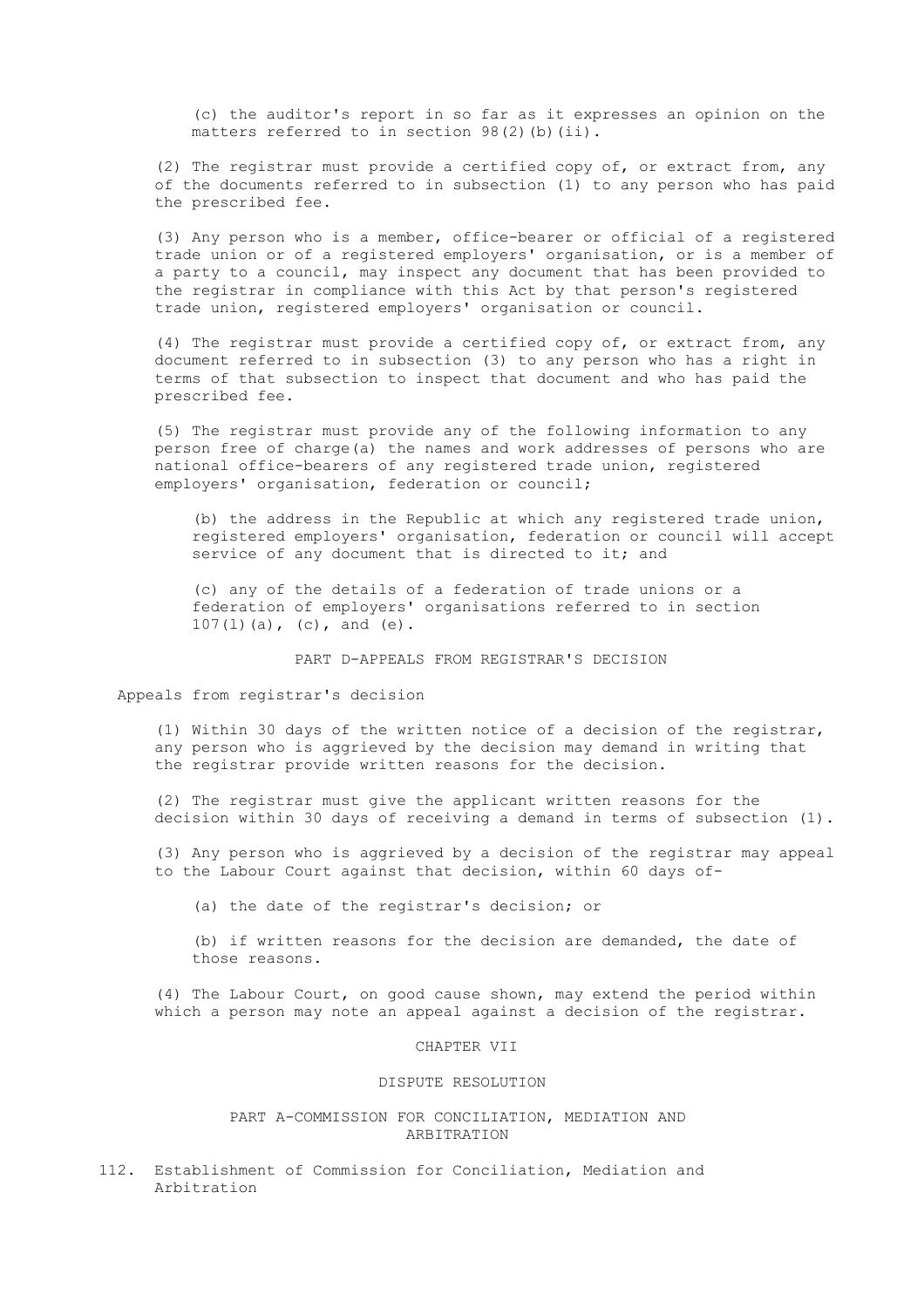The Commission for Conciliation, Mediation and Arbitration is hereby established as a juristic person.

113. Independence of Commission

 The Commission is independent of the State, any political party, trade union, employer,

 employers' organisation, federation of trade unions or federation of employers' organisations.

114. Area of jurisdiction and offices of Commission

(1) The Commission has jurisdiction in all the provinces of the Republic.

 (2) The Minister, after consulting the governing body, must determine the location for the Commission's head office.

 (3) The Commission must maintain an office in each province of the Republic and as many local offices as it considers necessary.

# 115. Functions of Commission

(1) The Commission must-

 (a) attempt to resolve, through conciliation, any dispute referred to it in terms of this Act;

 (b) if a dispute that has been referred to it remains unresolved after conciliation, arbitrate the dispute if-

> (i) this Act requires arbitration and any party to the dispute has requested that the dispute be resolved through arbitration; or

> (ii) all the parties to a dispute in respect of which the Labour Court has jurisdiction consent to arbitration under the auspices of the Commission;

 (c) assist in the establishment of workplace forums in the manner contemplated in Chapter V; and

 (d) compile and publish information and statistics about its activities.

(2) The Commission may-

 (a) if asked, advise a party to a dispute about the procedure to follow in terms of this Act; 21

 (b) if asked, assist a party to a dispute to obtain legal advice, assistance or 22 representation;

 (c) offer to resolve a dispute that has not been referred to the Commission through conciliation; 23

 (d) accredit councils or private agencies; 24 (e) subsidise accredited

councils or accredited agencies; 25 conduct, oversee or scrutinise

any

 election or ballot of a registered trade union or registered employers' organisation if asked to do so by that trade union or employers' organisation;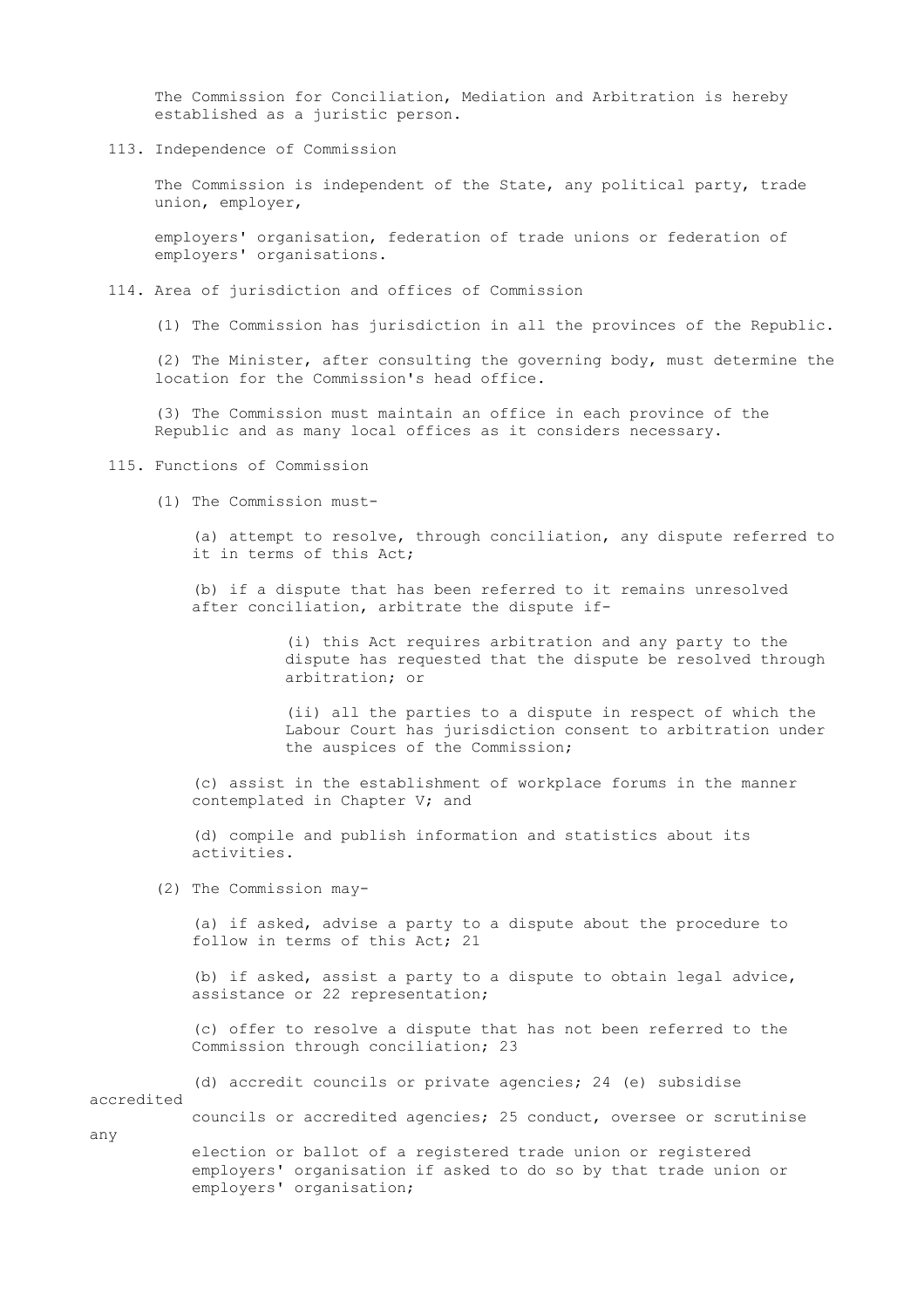(g) publish guidelines in relation to any matter dealt with in this Act;

 (h) conduct and publish research into matters relevant to its functions; and

(i) sexual harassment in the workplace.

 (3) If asked, the Commission may provide employees, employers, registered trade unions, registered employers' organisations, federations of trade unions, federations of employers' organisations or councils with advice or training relating to the primary objects of this Act, including but not limited to(a) establishing collective bargaining structures;

 (b) designing, establishing and electing workplace forums and creating deadlock-breaking mechanisms;

- (c) the functioning of workplace forums;
- (d) preventing and resolving disputes and employees' grievances;
- (e) disciplinary procedures;
- (f) procedures in relation to dismissals;
- (g) the process of restructuring the workplace;
- (h) affirmative action and equal opportunity programmes; and

(i) sexual harassment in the workplace.

 (4) The Commission must perform any other duties imposed, and may exercise any other powers conferred, on it by or in terms of this Act and is competent to perform any other function entrusted to it by any other law.

 (5) The governing body's rules of procedure, the terms of appointment of its members and other administrative matters are dealt with in Schedule 3.

116. Governing body of Commission

 (1) The Commission will be governed by the governing body, whose acts are acts of the Commission.26

 (2) The governing body consists of(a) a chairperson and nine other members, each nominated by NEDLAC and appointed 27 by the Minister to

hold

office for a period of three years; and

(b) the director of the Commission, who-

 (i) is a member of the governing body only by virtue of having been appointed director; and

(ii) may not vote at meetings of the governing body.

 (3) NEDLAC must nominate(a) one independent person for the office of chairperson;

 26. See item 4 of Schedule 3 for the governing body's rules of procedure.

27. See items 1 to 3 of Schedule 3 for the terms of appointment of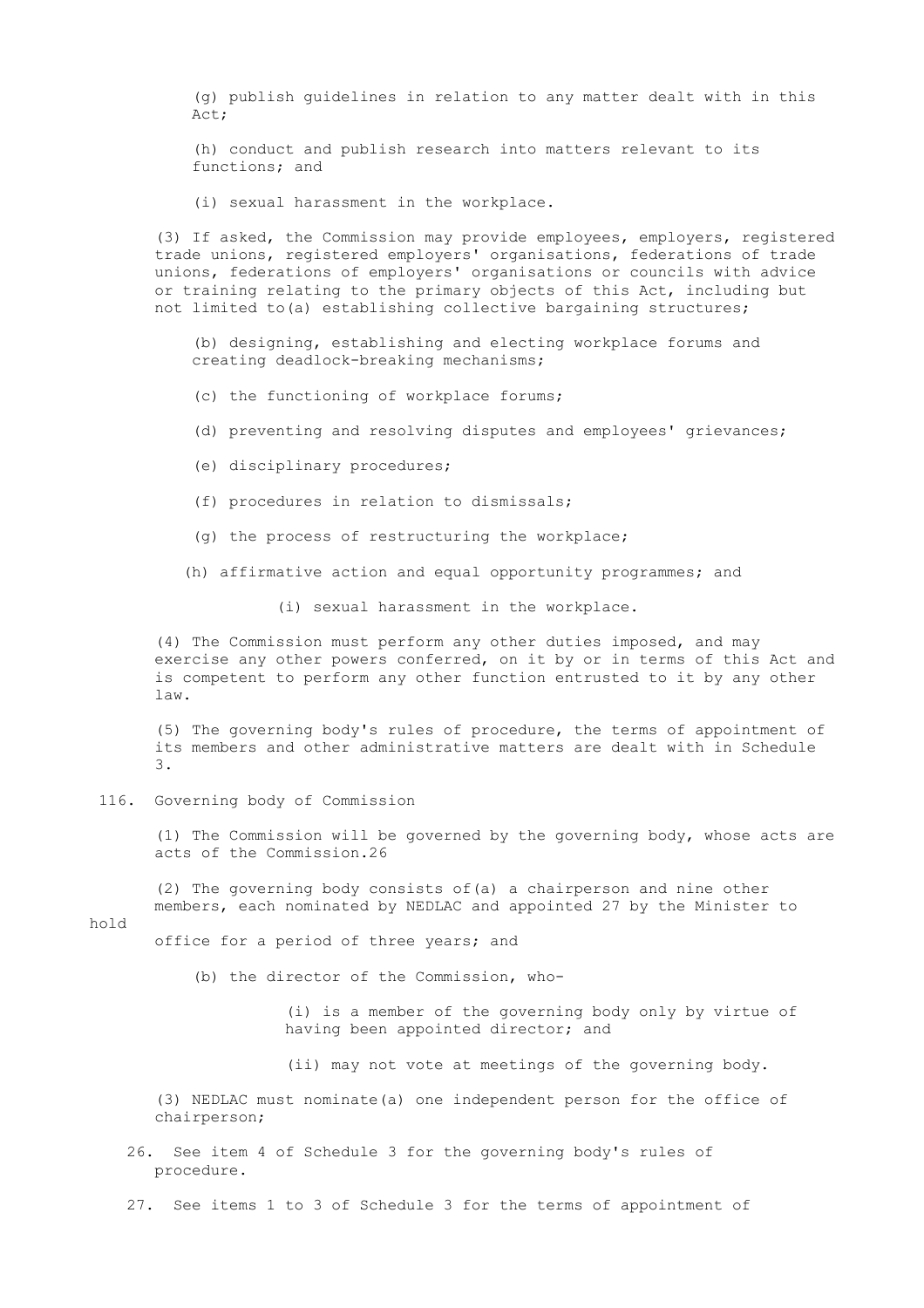members of the governing body.

 (b) three persons proposed by those voting members of NEDLAC who represent organised labour; and

 (c) three persons proposed by those voting members of NEDLAC who represent organised business;

 (d) three persons proposed by those voting members of NEDLAC who represent the State.

### 117. Commissioners of Commission

 (1) The governing body must appoint as Commissioners as many adequately qualified persons as it considers necessary to perform the functions of commissioners by or in terms of this Act or any other law.

- (2) The governing body-
	- (a) may appoint each commissioner-
		- (i) on either a full-time or a part-time basis; and

(ii) to be either a commissioner or a senior commissioner;

 (b) must appoint each commissioner for a fixed term determined by the governing body at the time of appointment;

 (c) may appoint a commissioner, who is not a senior commissioner, for a probationary period; and

 (d) when making appointments, must have due regard to the need to constitute a Commission that is independent and competent and representative in respect of race and gender.

 (3) Any reference in this Act to a commissioner must be interpreted also to mean a senior commissioner, unless otherwise indicated.

 (4) The governing body must determine the commissioners' remuneration, allowances and any other terms and conditions of appointment not contained in this section.

 (5) A commissioner may resign by giving written notice to the governing body.

 (6) The governing body must prepare a code of conduct for the commissioners and ensure that they comply with the code of conduct in performing their functions.

(7) The governing body may remove a commissioner from office for-

- (a) serious misconduct;
- (b) incapacity; or

(c) a material violation of the Commission's code of conduct.

 (8) Each commissioner is responsible to the director for the performance of the commissioner's functions.

118. Director of Commission

 (1) The governing body must appoint, as director of the Commission, a person who (a) is skilled and experienced in labour relations and dispute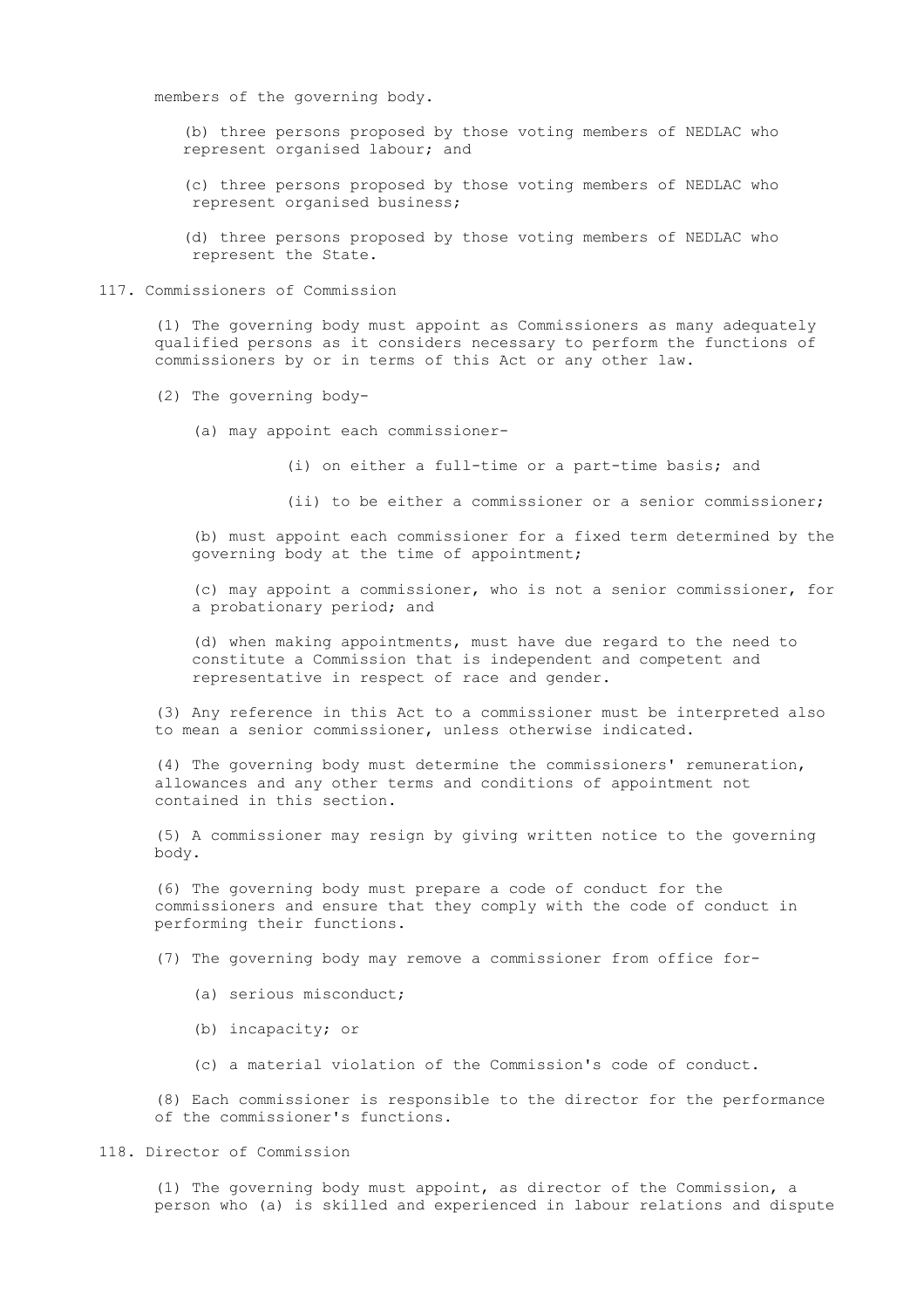resolution; and

(b) has not been convicted of any offence involving dishonesty.

(2) The director must(a) perform the functions that are

 (i) conferred on the director by or in terms of this Act or by any other law;

(ii) delegated to the director by the governing body;

(b) manage and direct the activities of the Commission; and

(c) supervise the Commission's staff.

 (3) The governing body must determine the director's remuneration, allowances and any other terms and conditions of appointment not contained in Schedule 3.

 (4) A person appointed director automatically holds the office of a senior commissioner.

 (5) Despite subsection (4), the provisions of section 117, with the exception of section 117(6), do not apply to the director.

 119. Acting director of Commission (1) The chairperson of the governing body may appoint any suitable person to act as director whenever

> (a) the director is absent from the Republic or from duty, or for any reason is temporarily unable to perform the functions of director; or

(b) the office of director is vacant.

- (2) Only a senior commissioner may be appointed as acting director.
- (3) An acting director is competent to exercise and perform any of the powers and functions of the director.

120. Staff of Commission

(1) The director may appoint staff after consulting the governing body.

 (2) The governing body must determine the remuneration and allowances and any other terms and conditions of appointment of staff members.

121. Establishment of committees of Commission

- (1) The governing body may establish committees to assist the Commission.
- (2) A committee may consist of any combination of the following persons-
	- (a) a member of the governing body;
	- (b) the director;
	- (c) a commissioner;
	- (d) a staff member of the Commission; and
	- (e) any other person.

 (3) The governing body must determine the remuneration and allowances and any other terms and conditions of appointment of committee members referred to in subsection (2)(e).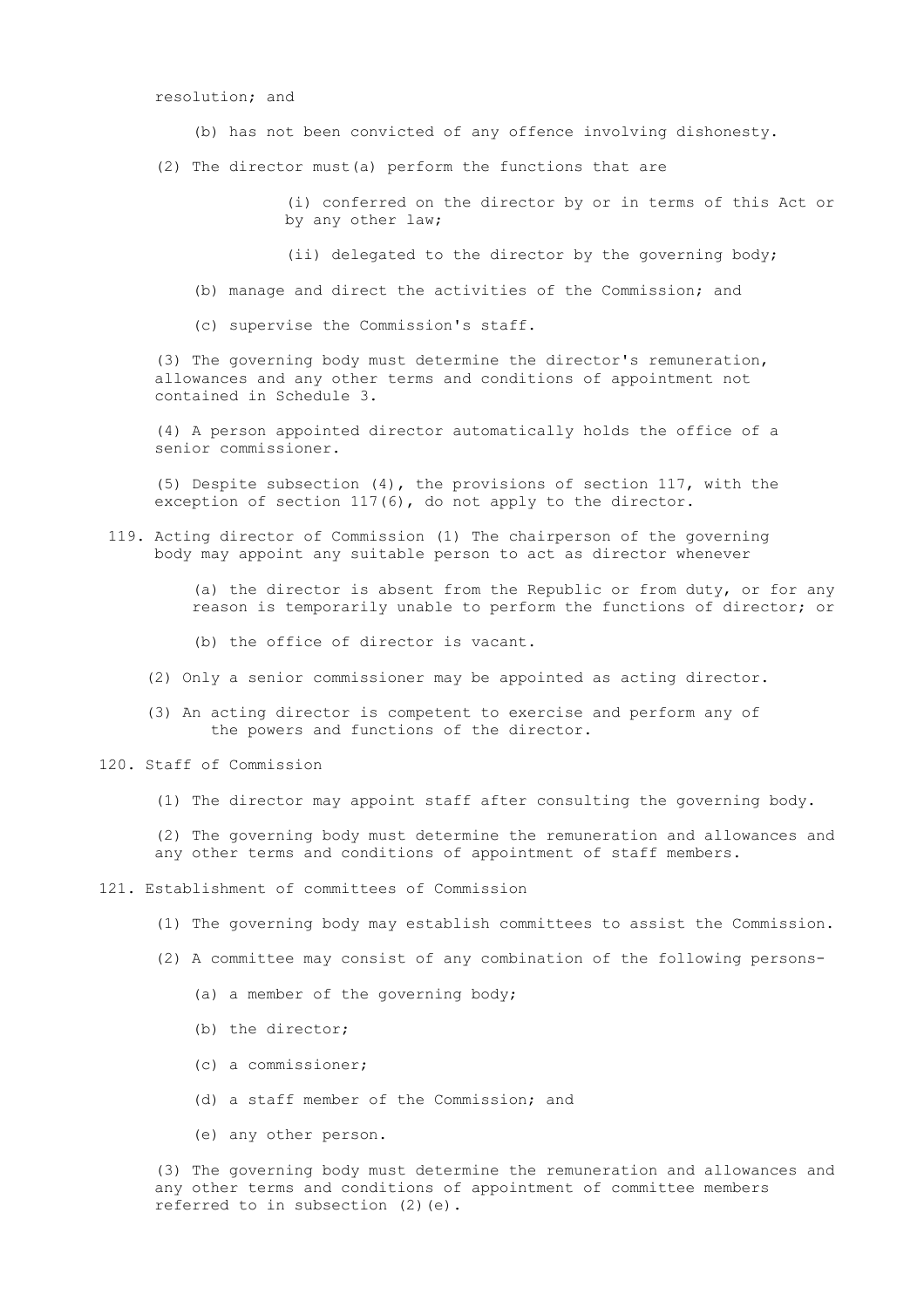(4) The governing body may at any time vary or set aside a decision of a committee.

(5) The governing body may dissolve any committee.

#### 122. Finances of Commission

 (1) The Commission will be financed and provided with working capital from-

 (a) the moneys that the Minister, with the agreement of the Minister of Finance, must allocate to the Commission from public funds at the commencement of this Act;

 (b) the moneys that Parliament may appropriate to the Commission from time to time;

- (c) fees payable to the Commission in terms of this Act;
- (d) grants, donations and bequests made to it; and
- (e) income earned on the surplus moneys deposited or invested.

 (2) The financial year of the Commission begins on I April in each year and ends on 31 March of the following year, except the first financial year which begins on the day this Act commences and ends on the first following 31 March.

 (3) In each financial year, at a time determined by the Minister, the Commission must submit to the Minister a statement of the Commission's estimated income and expenditure, and requested appropriation from Parliament, for the following financial year.

- 123. Circumstances in which Commission may charge fees
	- (1) The Commission may charge a fee only for-

 (a) resolving disputes which are referred to it, In circumstances in which this Act allows the Commission, or a commissioner, to charge a fee;

 (b) conducting, overseeing or scrutinising any election or ballot at the request of a registered trade union or employers' organisation; and

- (c) providing advice or training in terms of section 115(3).
- (2) The Commission may not charge a fee unless-
	- (a) the governing body has established a tariff of fees; and
	- (b) the fee that is charged is in accordance with that tariff.
- (3) The Commission must publish the tariff in the Government Gazette.
- 124. Contracting by Commission, and Commission working in association with any person
	- (1) The governing body may-
		- (a) contract with any person to do work for the Commission; and
		- (b) perform any function of the Commission in association with any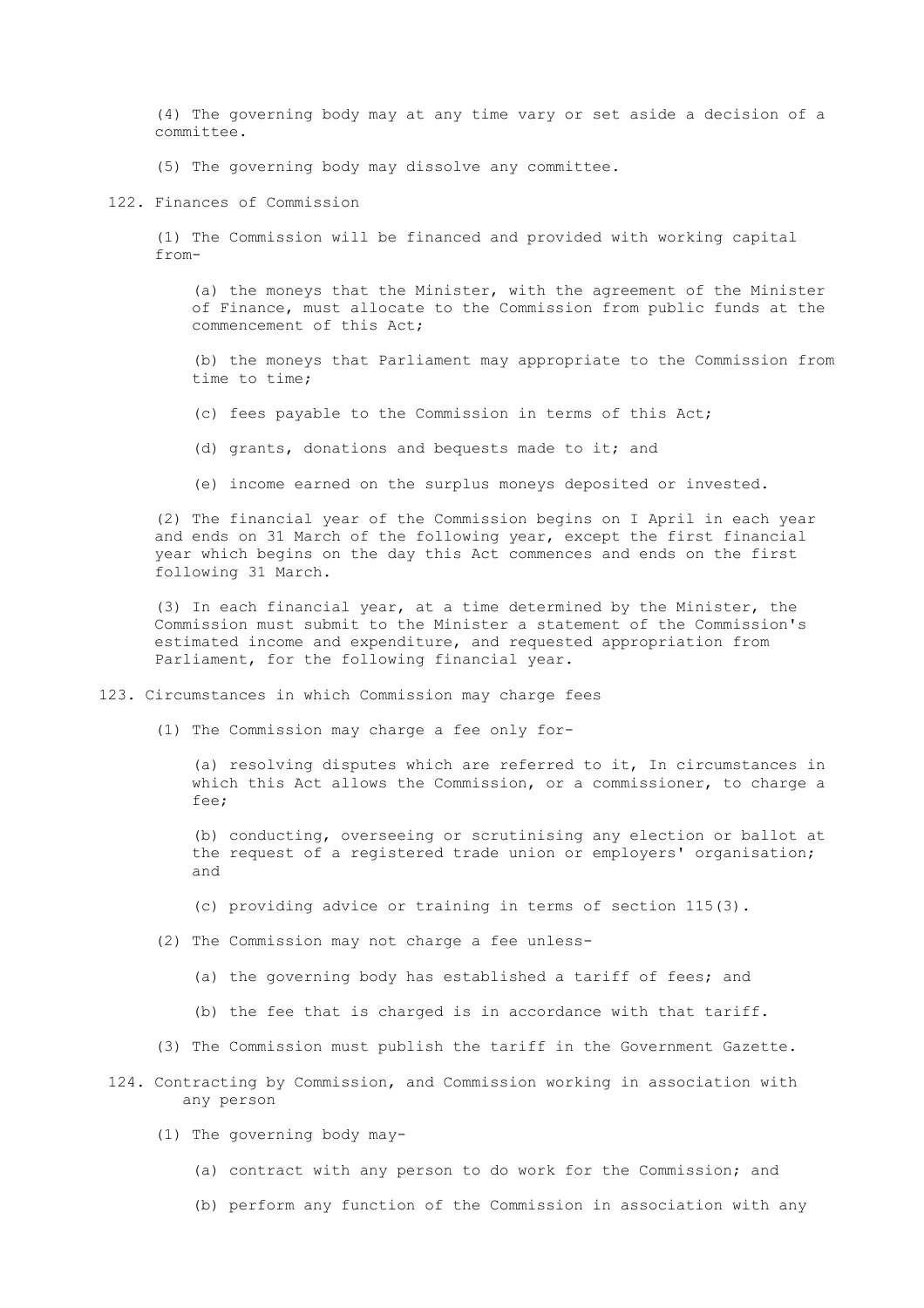person.

 (2) Every person with whom the Commission contracts or associates is bound by the requirement of independence that binds the Commission.

125. Delegation of governing body's powers, functions and duties

 (1) The governing body may delegate in writing any of its functions, other than the functions listed below, to any member of the governing body, the director, a commissioner, or any committee established by the Commission. The functions that the governing body may not delegate are-

- (a) appointing the director;
- (b) appointing commissioners, or removing a commissioner from office;
- (c) depositing or investing surplus money;

 (d) accrediting councils or private agencies, or amending, withdrawing or renewing their accreditation; or

(e) subsidising accredited councils or accredited agencies.

 (2) The governing body may attach conditions to a delegation and may amend or revoke a delegation at any time.

 (3) A function delegated to the director may be performed by any commissioner or staff member of the Commission authorised by the director, unless the terms of that delegation prevent the director from doing so.

 (4) The governing body may vary or set aside any decision made by a person acting in terms of any delegation made in terms of subsection (1).

 (5) The governing body, by delegating any function, is not divested of any of its powers, nor is it relieved of any function or duty that it may have delegated. This rule also applies if the director sub-delegates the performance of a function in terms of subsection (3).

126. Limitation of liability and limitation on disclosure of information

- (1) In this section, "the Commission" means-
	- (a) the governing body;
	- (b) a member of the governing body;
	- (c) the director;
	- (d) a commissioner;
	- (e) a staff member of the Commission;
	- (f) a member of any committee established by the governing body; and

 (g) any person with whom the governing body has contracted to do work for, or in association with whom it performs a function of, the Commission.

 (2) The Commission is not liable for any loss suffered by any person as a result of any act performed or omitted in good faith in the course of exercising the functions of the Commission.

(3) The Commission may not disclose to any person or in any court any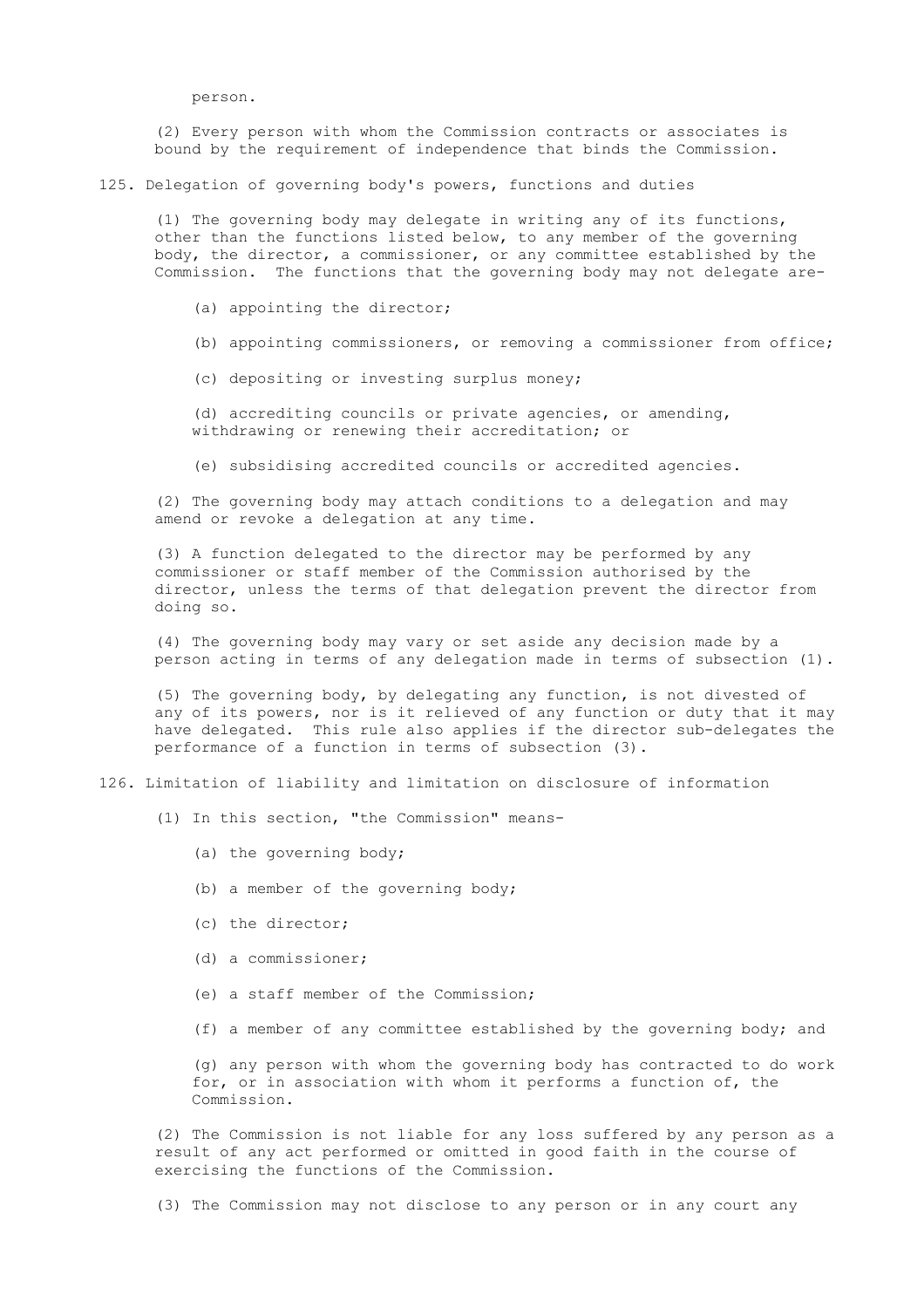information, knowledge or document that it acquired on a confidential basis or without prejudice in the course of performing its functions except on the order of a court.

 PART B-ACCREDITATION OF AND SUBSIDY TO COUNCILS AND PRIVATE AGENCIES

### 127. Accreditation of councils and private agencies

 (1) Any council or private agency may apply to the governing body in the prescribed form for accreditation to perform any of the following functions-

(a) resolving disputes through conciliation; and

 (b) arbitrating disputes that remain unresolved after conciliation, if this Act requires arbitration.

 (2) For the purposes of this section, the reference to disputes must be interpreted to exclude disputes as contemplated in-

- (a) sections 16, 21 and 22;28
- (b) section  $24(2)$  to  $(5);29$
- (c) section  $24(6)$  and  $(7)$  and section  $26(11);30$
- (d) section  $45:31$
- (e) section 61(5) to (8) ;32
- (f) section 62;33

28. These sections deal with disputes about organisational rights.

 29. These subsections deal with disputes about collective agreements where the agreement does not provide for a procedure, the procedure is inoperative or any party frustrates the resolution of the dispute.

 30. These subsections deal with disputes about agency shops and closed shops.

 31. This section deals with disputes about determinations made by the Minister in respect of proposals made by a statutory council.

These subsections deal with disputes about the interpretation or application of collective agreements of a council whose registration has been cancelled.

 33. This section deals with disputes about the demarcation of sectors and areas of councils.

- (g) section  $63$  ; 34
- (h) section 69(8) to (10);35
- (i) section 86; 36
- $(i)$  section 89;37
- (k) section 94.38

 (3) The governing body may require further information in support and, for that purpose, may require the applicant to attend one or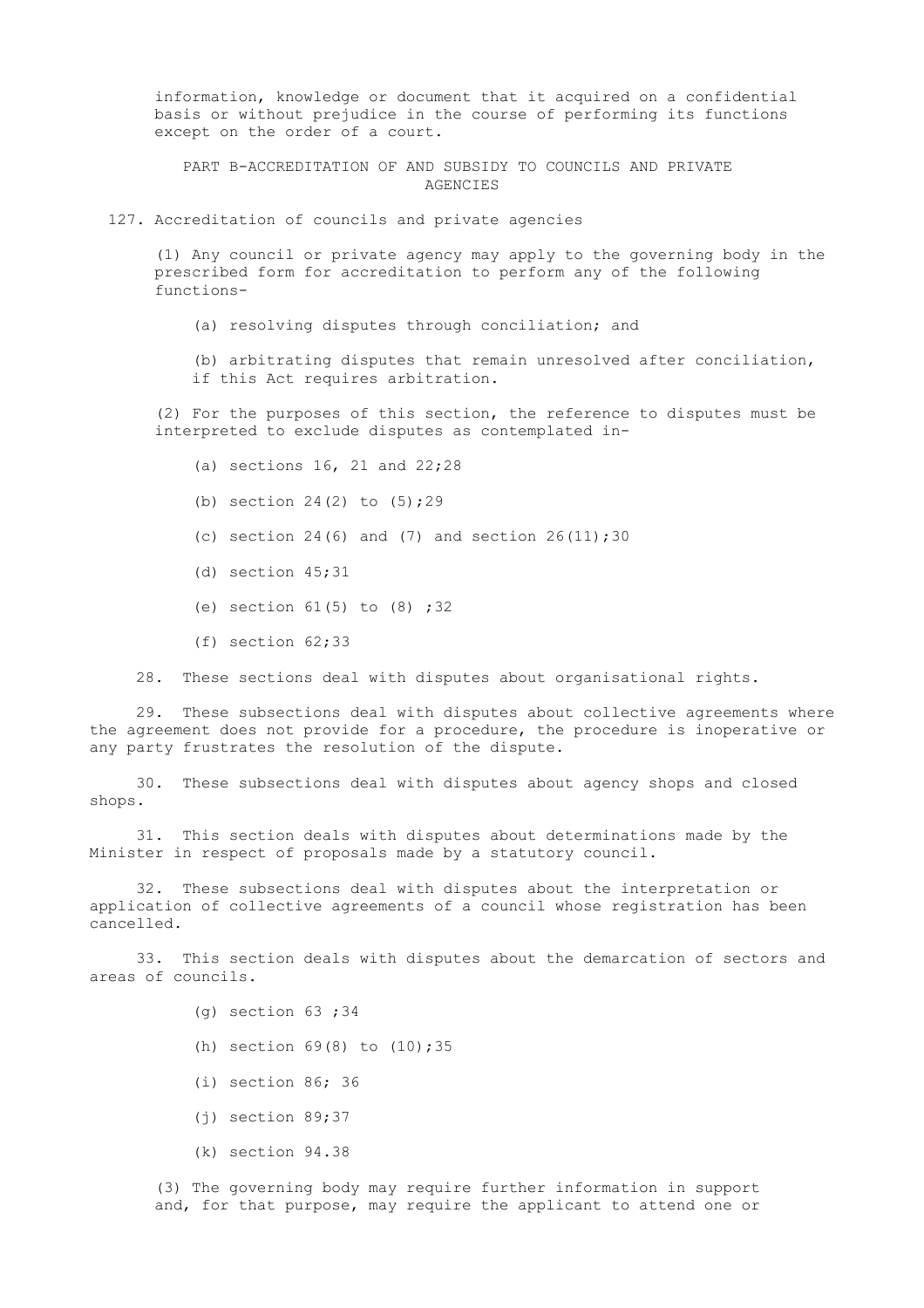more meetings of the governing body.

 (4) The governing body may accredit an applicant to perform any function for which it seeks accreditation, after considering the application, any further information provided by the applicant and whether-

> (a) the services provided by the applicant meet the Commission's standards;

> (b) the applicant is able to conduct its activities effectively;

 (c) the persons appointed by the applicant to perform those functions will do so in a manner independent of the State, any political party, trade union,

 34. This section deals with disputes about the interpretation or application of Parts C to IF of Chapter Ill. Part C deals with bargaining councils, Part D with bargaining councils in the public service, Part E with statutory councils and Part IF with general provisions concerning councils.

35. This section concerns disputes about pickets during strikes and lock-outs.

 36. This section deals with disputes about proposals that are the subject of joint decision-making.

 37. This section deals with disputes about the disclosure of information to workplace forums.

 38. This section deals with disputes about the interpretation or application of Chapter V which deals with workplace forums. employer, employers' organisation, federation of trade unions or federation of employers' organisations;

> (d) the persons appointed by the applicant to perform those functions will be competent to perform those functions and exercise any associated powers;

> (e) the applicant has an acceptable code of conduct to govern the persons whom it appoints to perform those functions; the applicant uses acceptable disciplinary procedures to ensure that each person it appoints to perform those functions will subscribe, and adhere, to the code of conduct;

 (g) the applicant promotes a service that is broadly representative of South African society; and

 (h) if the applicant charges a fee to the users of its services, the fee is reasonable.

- (5) If the governing body decides-
	- (a) to accredit the applicant, the governing body must-

 (i) enter the applicant's name in the register of accredited councils or the register of accredited agencies;

 (ii) issue a certificate of accreditation in the applicant's name stating the period and other terms of accreditation;

- (iii) send the certificate to the applicant; and
- (iv) as soon as practicable after the decision, publish the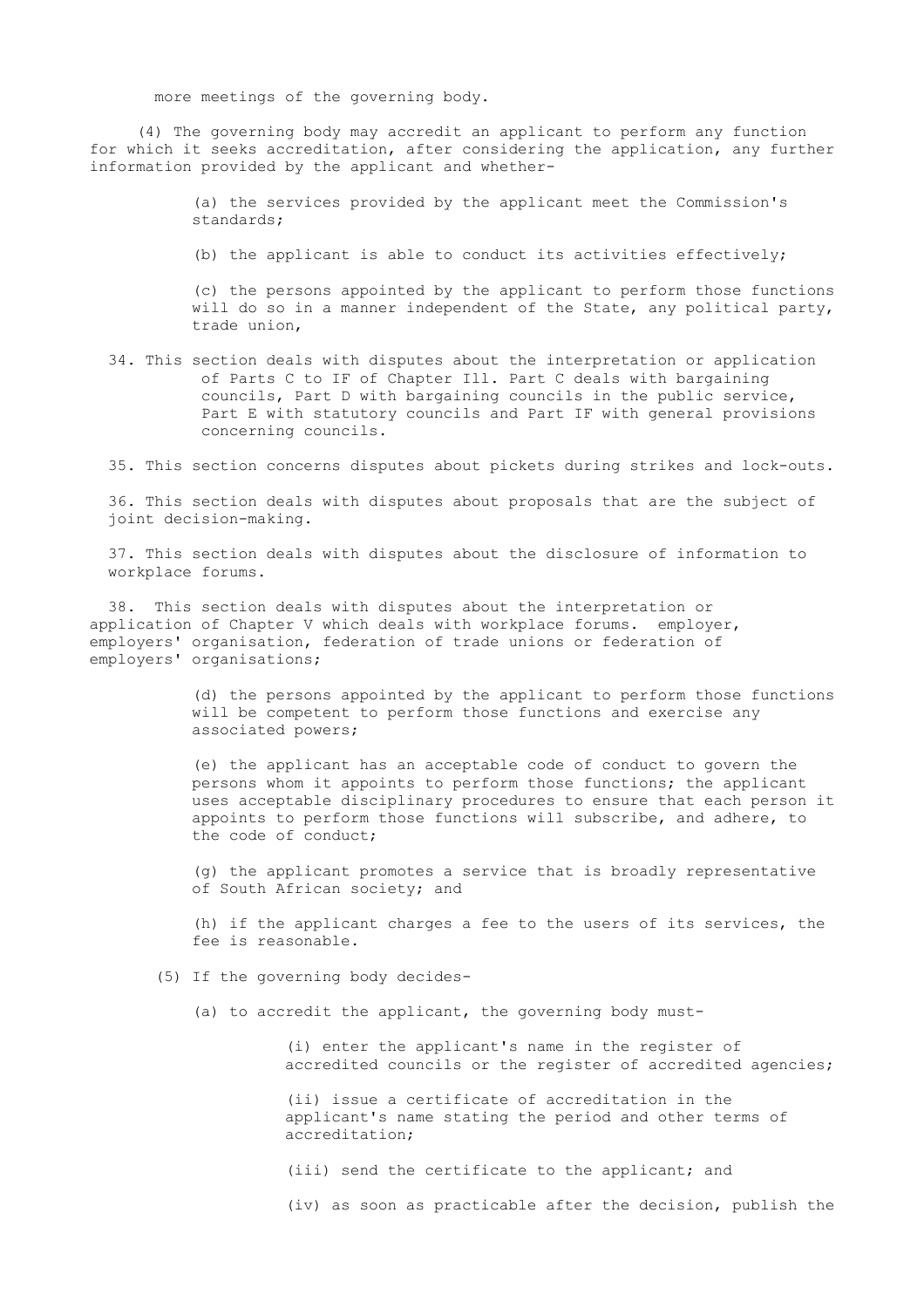(b) not to accredit the applicant, the governing body must advise the unsuccessful applicant in writing of its decision.

 (6) The terms of accreditation must state the extent to which the provisions of each section in Part C of this Chapter apply to the accredited council or accredited agency.

 (7) (a) Any person may inspect the registers and certificates of accredited councils and accredited agencies kept in the Commission's offices.

 (b) The Commission must provide a certified copy of, or extract from, any of the documents referred to in paragraph (a) to any person who has paid the prescribed fee.

#### 128. General provisions relating to accreditation

 (1) (a) An accredited council or accredited agency may charge a fee for performing any of the functions for which it is accredited in circumstances in which this Act allows the Commission, or a commissioner, to charge a fee.

 (b) A fee charged in terms of paragraph (a) must be in accordance with the tariff of fees determined by the Commission.

 (2) (a) An accredited council, accredited agency, or any person engaged by either of them to perform the functions for which it has been accredited, is not liable for any loss suffered by any person as a result of any act performed or omitted in good faith in the course of exercising those functions.

 (b) An accredited council, accredited agency, or any person engaged by either of them to perform the functions for which it has been accredited, may not disclose to any person or in any court any information, knowledge or document that it or that person acquired on a confidential basis or without prejudice in the course of performing those functions except on the order of a court.

# 129. Amendment of accreditation

 (1) An accredited council or accredited agency may apply to the governing body in the prescribed form to amend its accreditation.

 (2) The governing body must treat the application as an application in terms of section 127.

- 130. Withdrawal of accreditation If an accredited council or accredited agency fails to comply to a material extent with the terms of its accreditation, the governing body may withdraw its accreditation after having given reasonable notice of the withdrawal to that council or accredited agency.
- 131. Application to renew accreditation

 (1) An accredited council or accredited agency may apply to the governing body in the prescribed form to renew its accreditation either in the current or in an amended form.

 (2) The governing body must treat the application for renewal as an application in terms of section 127.

132. Subsidy to council or private agency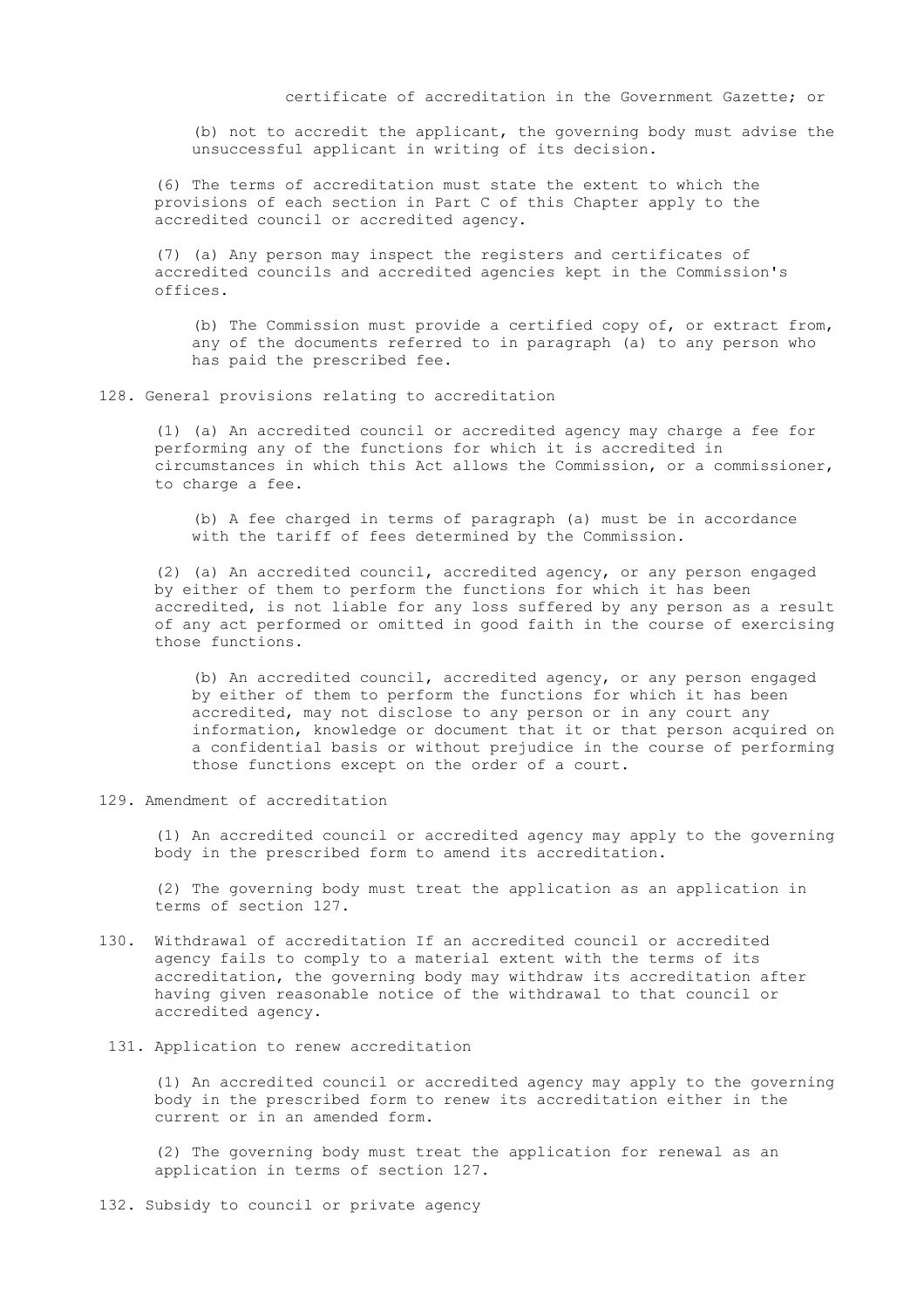(1) Any accredited council or accredited agency, or council or private agency that has applied for accreditation, may apply to the governing body the prescribed form for a subsidy-

 (a) for performing any function for which the council or private agency is accredited or for which it has applied for accreditation; and

(b) for training persons to perform those functions.

 (2) The governing body may require further information in support of the application and, for that purpose, may require the applicant to attend one or more meetings of the governing body.

 (3) The governing body may grant a subsidy to the applicant after considering the application, any further information provided by the applicant and-

 (a) the need for the performance by the applicant of the functions for which it is accredited;

 (b) the extent to which the public uses the applicant to perform the functions for which it is accredited;

 (c) the cost to users for the performance by the applicant of the functions for which it is accredited;

(d) the reasons for seeking the subsidy;

 (e) the amount requested; and the applicant's ability to manage its financial affairs in accordance with established accounting practice, principles and procedures.

(4) If the governing body decides-

(a) to grant a subsidy to the applicant, the governing body must-

 (i) notify the applicant in writing of the amount, duration and the terms of the subsidy; and

 (ii) as soon as practicable after the decision, publish the written notice in the Government Gazette; or

 (b) not to grant a subsidy to the applicant, the governing body must advise the unsuccessful applicant in writing of its decision.

(5) A subsidy granted in terms of subsection  $(4)(a)$ -

 (a) may not be paid to a council or private agency unless it has been accredited; and

 (b) lapses at the end of the Commission's financial year within which it was granted.

 (6) (a) Any person may inspect a written notice referred to in subsection (4)(a) in the Commission's offices.

 (b) The Commission must provide a certified copy of, or extract from, any written notice referred to in paragraph (a) to any person who has paid the prescribed fee.

 (7) If an accredited council or accredited agency fails to comply to a material extent with the terms of its subsidy, the governing body may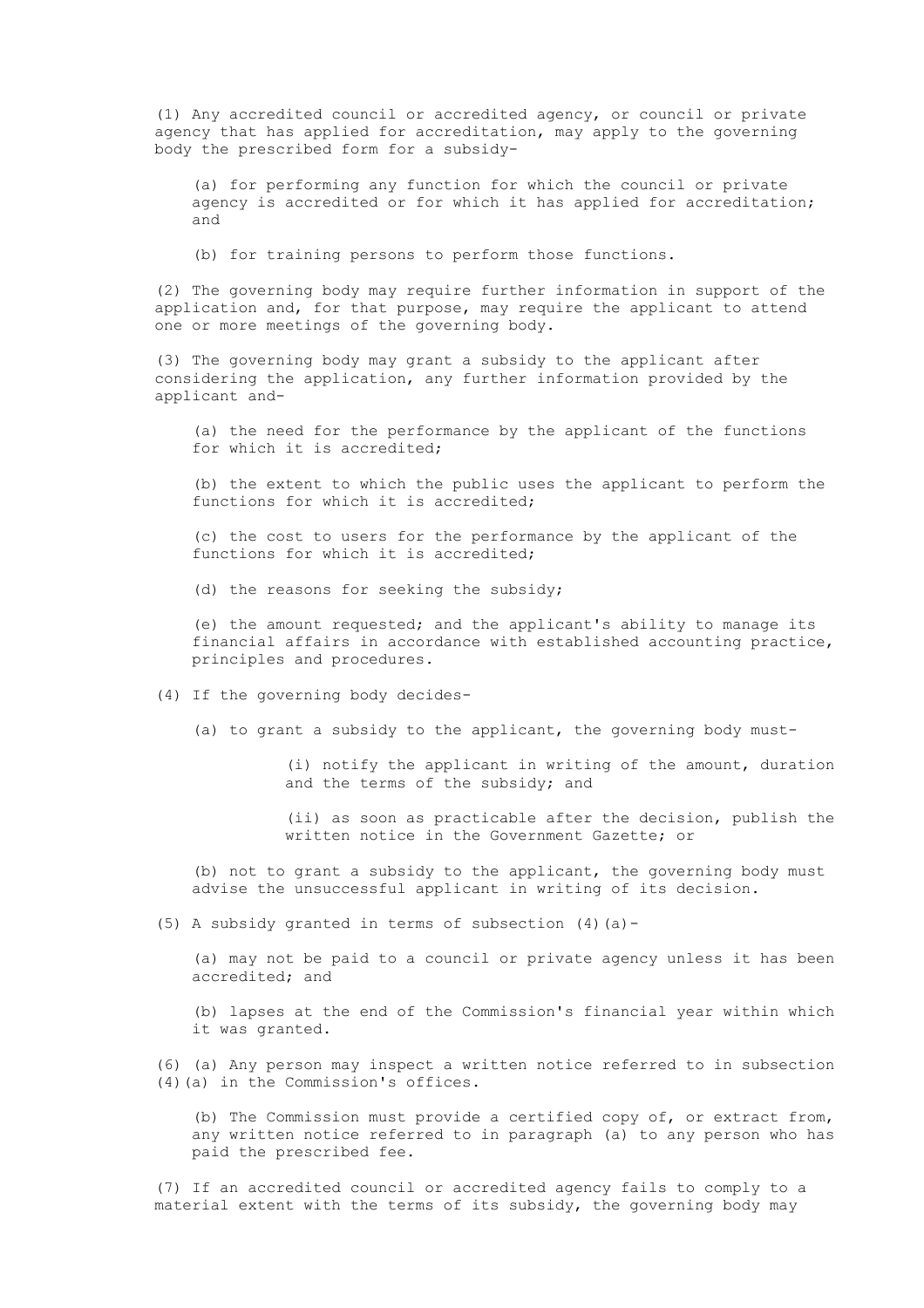withdraw the subsidy after having given reasonable notice of the withdrawal to that council or agency.

 (8) (a) An accredited council or accredited agency that has been granted a subsidy may apply to the governing body in the prescribed form to renew its subsidy, either in the current or in an amended form and amount.

 (b) The governing body must treat the application for renewal as an application in terms of subsections (1) to (4).

PART C-RESOLUTION OF DISPUTES UNDER AUSPICES OF COMMISSION

133. Resolution of disputes under auspices of Commission

 (1) The Commission must appoint a commissioner to attempt to resolve through conciliation-

(a) any dispute referred to it in terms of section 134; and

 (b) any other dispute that has been referred to it in terms of this Act.

 (2) If a dispute remains unresolved after conciliation, the Commission must arbitrate the dispute if- I

 (a) this Act requires that dispute to be arbitrated and any party to the dispute has requested that the dispute be resolved through arbitration; or

 (b) all the parties to the dispute in respect of which the Labour Court has jurisdiction consent to arbitration under the auspices of the Commission.

134. Disputes about matters of mutual interest

 (1) Any party to a dispute about a matter of mutual interest may refer the dispute in writing to the Commission, if the parties to the dispute are-

(a) on the one side-

(i) one or more trade unions;

 (ii) one or more employees; or 2 one or more trade unions and one or more employees; and

(b) on the other side(i) one or more employers' organisations;

(ii) one or more employers; or

 (iii) one or more employers' organisations and one or more employers.

 (2) The party who refers the dispute to the Commission must satisfy it that a copy of the referral has been served on all the other parties to the dispute.

 135. Resolution of disputes through conciliation (1) When a dispute has been referred to the Commission, the Commission must appoint a commissioner to attempt to resolve it through conciliation.

 (2) The appointed commissioner must attempt to resolve the dispute through conciliation within 30 days of the date the Commission received the referral: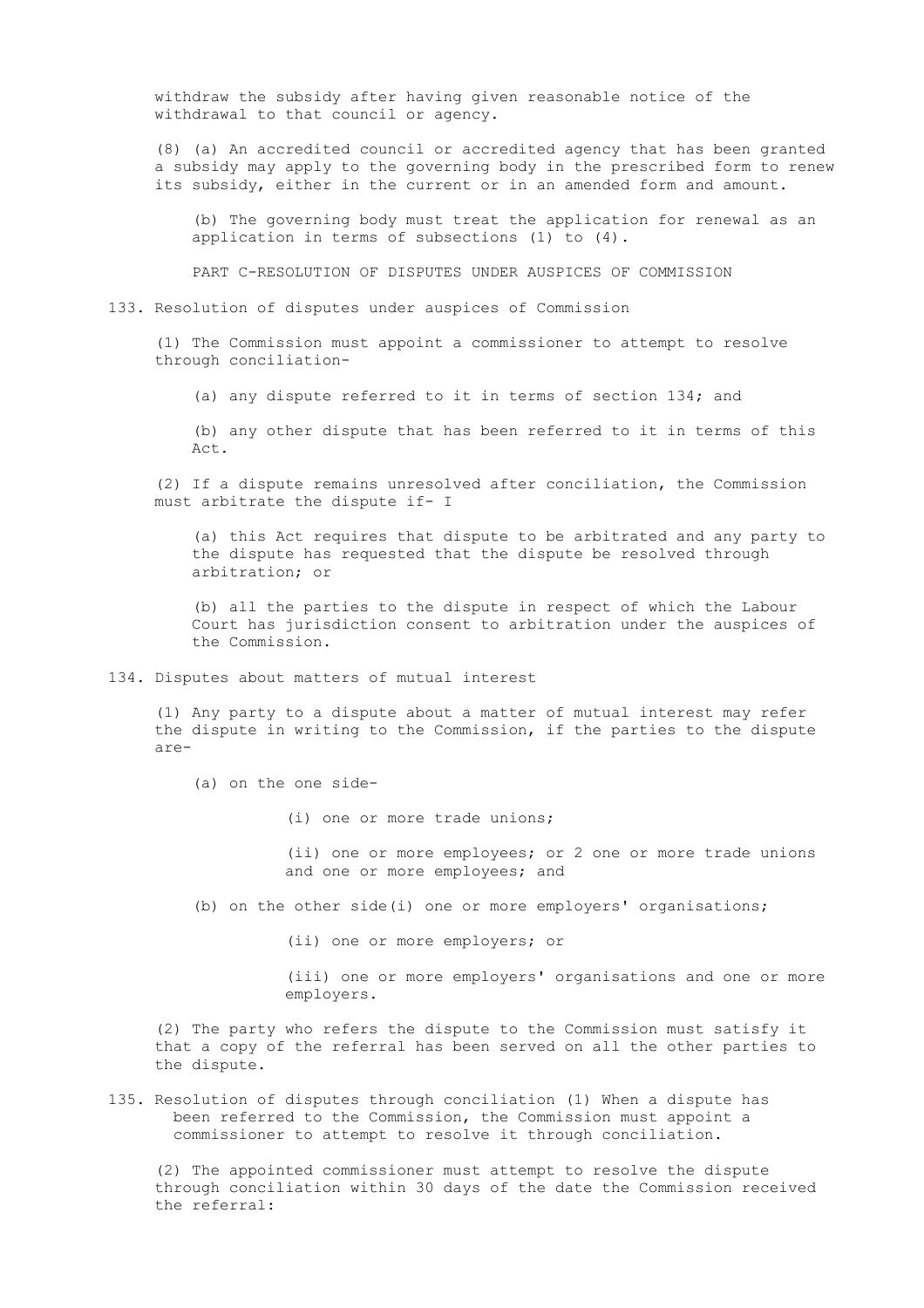However the parties may agree to extend the 30-day period.

 (3) The commissioner must determine a process to attempt to resolve the dispute, which may include(a) mediating the dispute;

(b) conducting a fact-finding exercise; and

 (c) making a recommendation to the parties, which may be in the form of an advisory arbitration award.

 (4) In the conciliation proceedings a party to the dispute may appear in person or be represented only by a co-employee or by a member, an office-bearer or official of that party's trade union or employers' organisation and, if the party is a juristic person, by a director or an employee.

 (5) At the end of the 30-day period or any further period agreed between the parties-

 (a) the commissioner must issue a certificate stating whether or not the dispute has been resolved;

 (b) the Commission must serve a copy of that certificate on each party to the dispute or the person who represented a party in the conciliation proceedings; and

 (c) the commissioner must file the original of that certificate with the Commission.

 (6) (a) If a dispute about a matter of mutual interest has been referred to the Commission and the parties to the dispute are engaged in an essential service then, despite subsection (1), the parties may consent within seven days of the date the Commission received the referral-

> (i) to the appointment of a specific commissioner by the Commission to attempt to resolve the dispute through conciliation; and

(ii) to that commissioner's terms of reference.

 (b) If the parties do not consent to either of those matters within the seven-day period, the Commission must as soon as possible-

> (i) appoint a commissioner to attempt to resolve the dispute; and

(ii) determine the commissioner's terms of reference.

136. Appointment of commissioner to resolve dispute through arbitration

 (1) If this Act requires a dispute to be resolved through arbitration, the Commission must appoint a commissioner to arbitrate that dispute, if-

 (a) a commissioner has issued a certificate stating that the dispute remains unresolved; and

 (b) any party to the dispute has requested that the dispute be resolved through arbitration.

 (2) A commissioner appointed in terms of subsection (1) may be the same commissioner who attempted to resolve the dispute through conciliation.

(3) Any party to the dispute, who objects to the arbitration being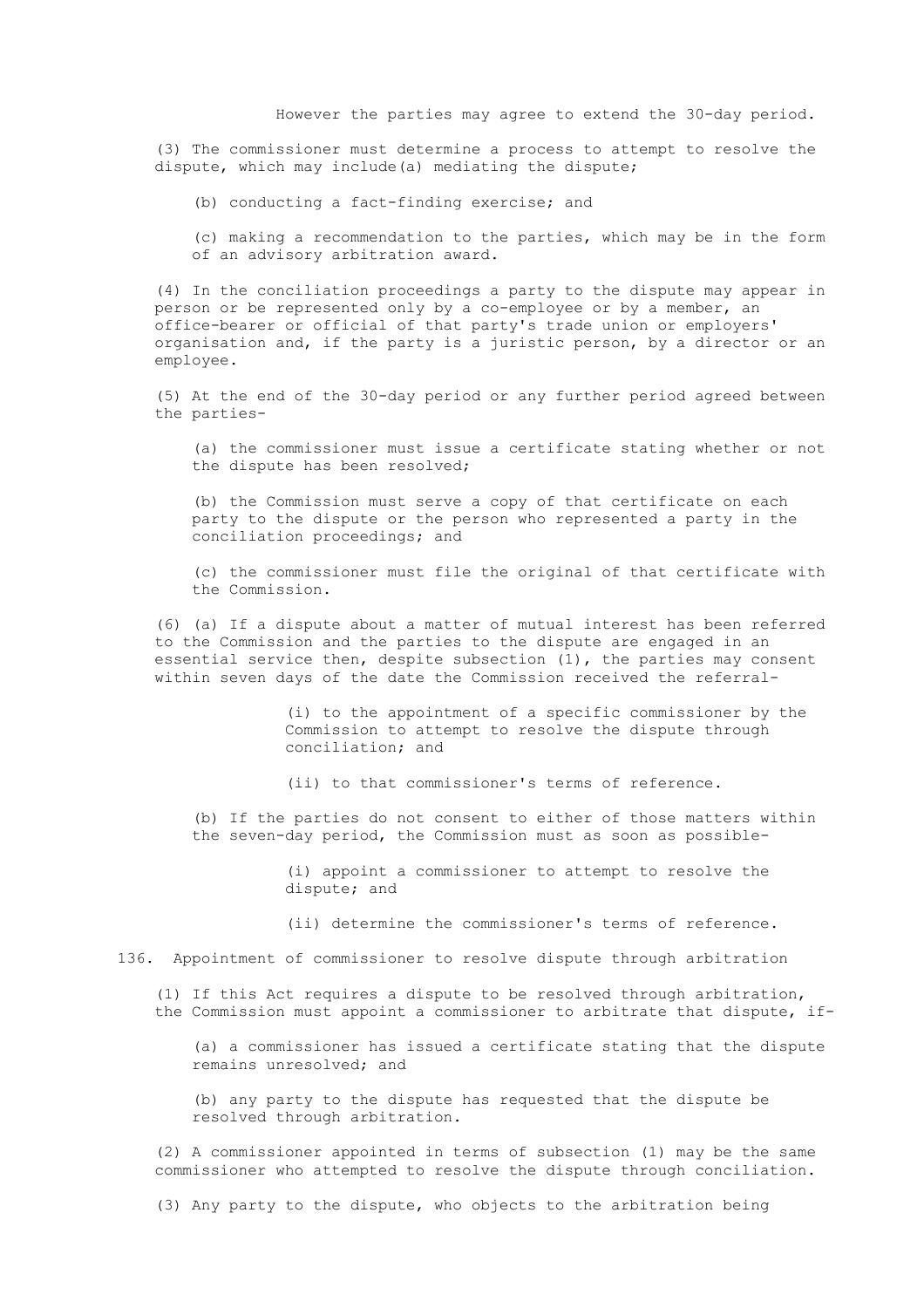conducted by the same commissioner who conciliated the dispute, may file an objection with the Commission and must satisfy the Commission that a copy of the objection has been served on all the other parties to the dispute.

 (4) When the Commission receives an objection it must appoint another commissioner to resolve the dispute by arbitration.

 (5) (a) The parties to a dispute may request the Commission, in appointing a commissioner in terms of subsection (1) or (4), to take into account their stated preference, to the extent that this is reasonably practicable in all the circumstances.

- (b) The stated preference contemplated in paragraph (a) must-
	- (i) be in writing;
	- (ii) list no more than five commissioners;

 (iii) state that the request is made with the agreement of all the parties to the dispute; and

 (iv) be submitted within 48 hours of the date of the certificate referred to in subsection (1)(a).

 (6) If the circumstances contemplated in subsection (1) exist and the parties to the dispute are engaged in an essential service, then the provisions of section 135 (6) apply, read with the changes required by the context, to the appointment of a commissioner to resolve the dispute through arbitration.

 137. Appointment of senior commissioner to resolve dispute through arbitration

 (1) In the circumstances contemplated in section 136(l), any party to the dispute may apply to the director to appoint a senior commissioner to attempt to resolve the dispute through arbitration.

 (2) When considering whether the dispute should be referred to a senior commissioner, the director must hear the party making the application, any other party to the dispute and the commissioner who conciliated the dispute.

 (3) The director may appoint a senior commissioner to resolve the dispute through arbitration, after having considered-

(a) the nature of the questions of law raised by the dispute;

(b) the complexity of the dispute;

 (c) whether there are conflicting arbitration awards that are relevant to the dispute; and

(d) the public interest.

 (4) The director must notify the parties to the dispute of the decision and-

 (a) if the application has been granted, appoint a senior commissioner to arbitrate the dispute; or

 (b) if the application has been refused, confirm the appointment of the commissioner initially appointed.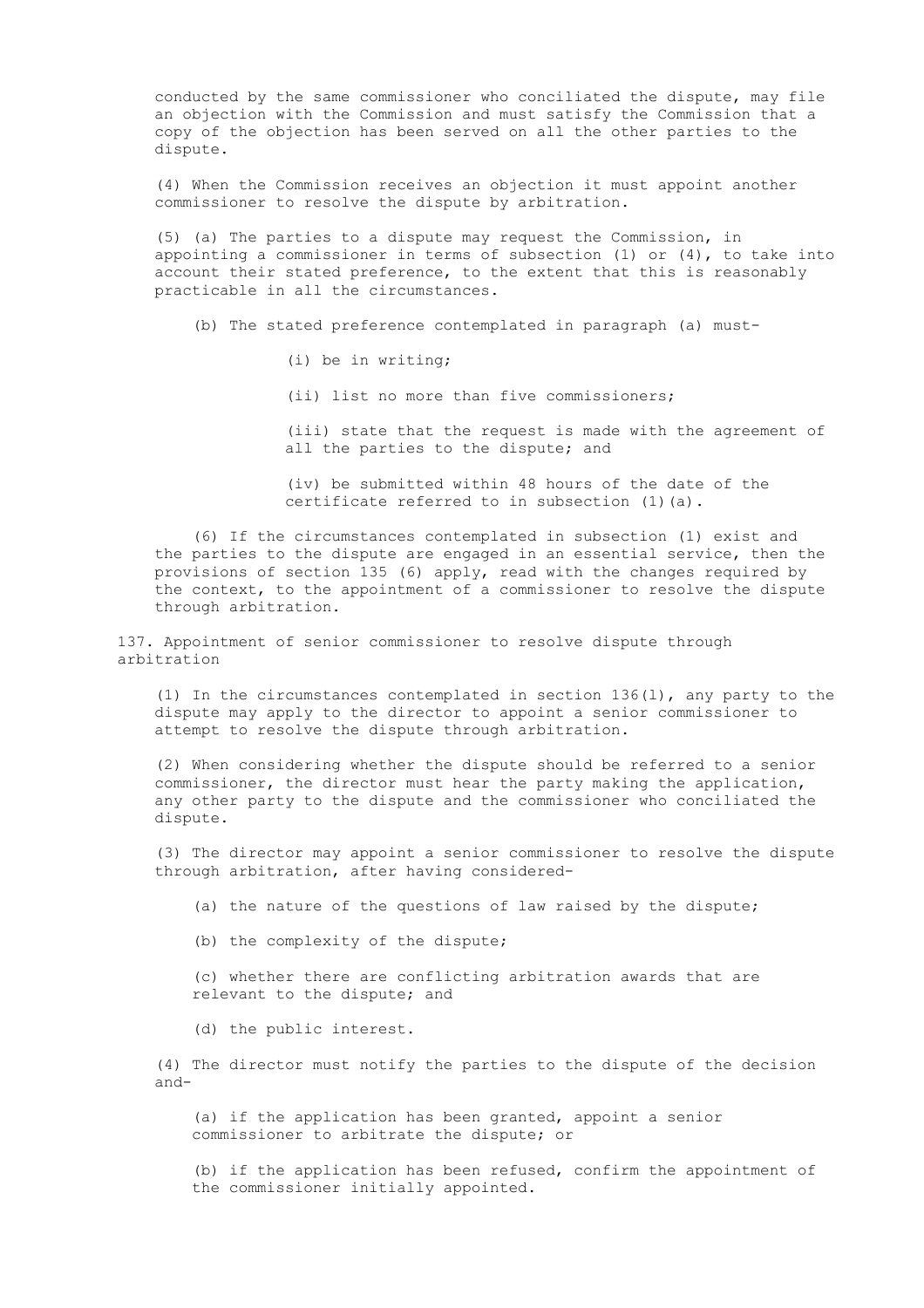(5) The director's decision is final and binding.

 (6) No person may apply to any court of law to review the director's decision until the dispute has been arbitrated.

138. General provisions for arbitration proceedings

 (1) The commissioner may conduct the arbitration in a manner that the commissioner considers appropriate in order to determine the dispute fairly and quickly, but must deal with the substantial merits of the dispute with the minimum of legal formalities.

 (2) Subject to the discretion of the commissioner as to the appropriate form of the proceedings, a party to the dispute may give evidence, call witnesses, question the witnesses of any other party, and address concluding arguments to the commissioner.

 (3) If all the parties consent, the commissioner may suspend the arbitration proceedings and attempt to resolve the dispute through conciliation.

 (4) In any arbitration proceedings, a party to the dispute may appear in person or be represented only by a legal practitioner, a co-employee or by a member, office-bearer or official of that party's trade union or employers' organisation and, if the party is a person, by a director or an employee.

 If a party to the dispute fails to appear in person or to be represented at the arbitration proceedings, and that party-

 (a) had referred the dispute to the Commission, the commissioner may dismiss the matter; or

 (b) had not referred the dispute to the Commission, the commissioner may-

> (i) continue with the arbitration proceedings in the absence of that party; or

(ii) adjourn the arbitration proceedings to a later date.

 (6) The commissioner must take into account any code of good practice that has been issued by NEDLAC or guidelines published by the Commission in accordance with the provisions of this Act that is relevant to a matter being considered in the arbitration proceedings.

(7) Within 14 days of the conclusion of the arbitration proceedings-

 (a) the commissioner must issue an arbitration award with brief reasons, signed by that commissioner;

 (b) the Commission must serve a copy of that award on each party to the dispute or the person who represented a party in the arbitration proceedings; and

 (c) the Commission must file the original of that award with the registrar of the Labour Court.

 (8) On good cause shown, the director may extend the period within which the arbitration award and the reasons are to be served and filed.

 (9) The commissioner may make any appropriate arbitration award in terms of this Act, including, but not limited to, an award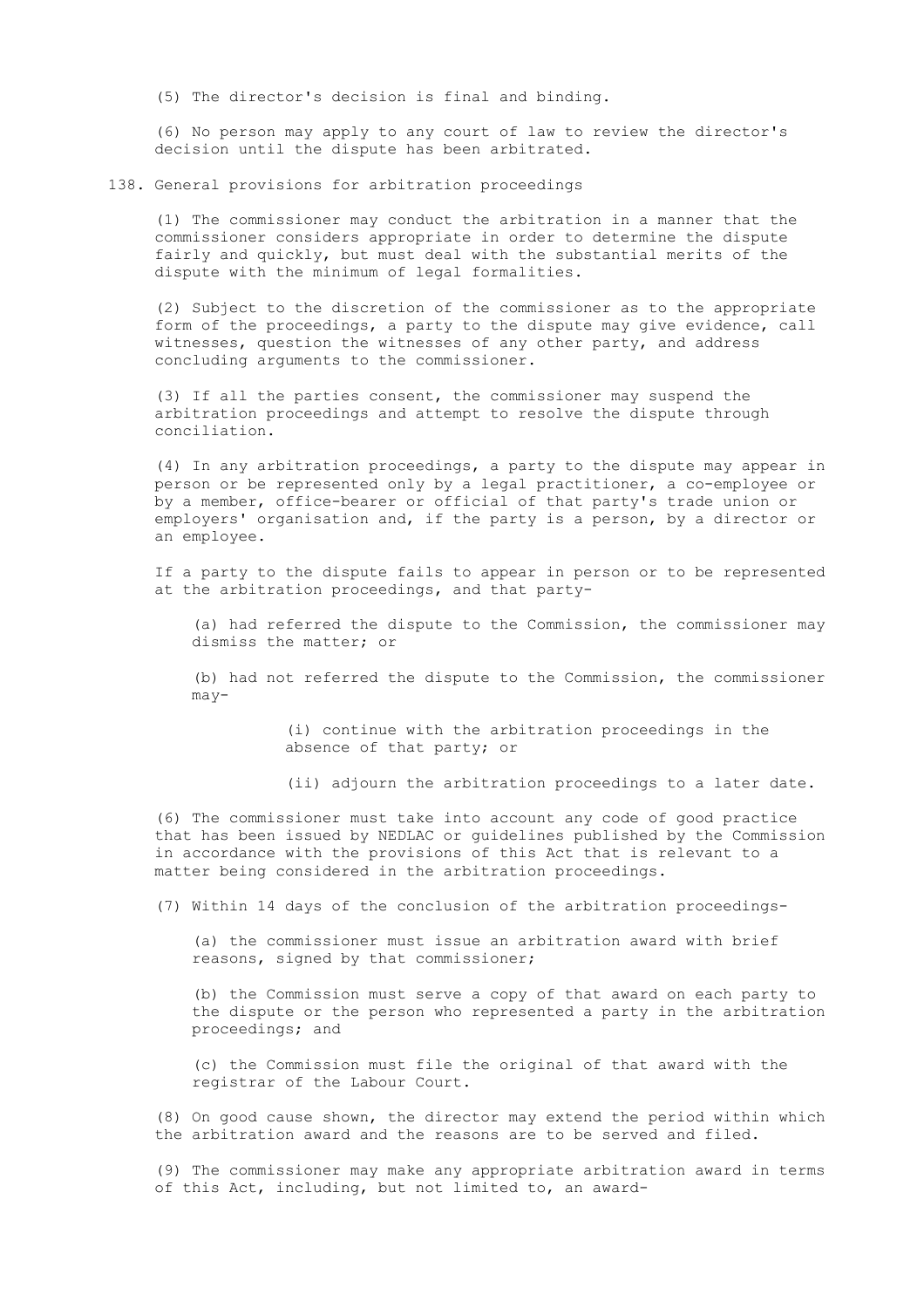(a) that gives effect to any collective agreement;

 (b) that gives effect to the provisions and primary objects of this Act;

(c) that includes, or is in the form of, a declaratory order.

 (10) The commissioner may not include an order for costs in the arbitration award unless a party, or the person who represented that party in the arbitration proceedings, acted in a frivolous or vexatious manner-

 (a) by proceeding with or defending the dispute in the arbitration proceedings;

(b) in its conduct during the arbitration proceedings.

139. Special provisions for arbitrating disputes in essential services

 (1) If a dispute about a matter of mutual interest proceeds to arbitration and any party is engaged in an essential service-

 (a) within 30 days of the date of the certificate referred to in section  $136(1)(a)$ , or within a further period agreed between the parties to the dispute, the commissioner must complete the arbitration and issue an arbitration award with brief reasons signed by that commissioner;

 (b) the Commission must serve a copy of that award on each party to the dispute or the person who represented a party in the arbitration proceedings; and

 (c) the Commission must file the original of that award with the registrar of the Labour Court.

 (2) The commissioner may not include an order for costs in the arbitration award unless a party, or the person who represented the party in the arbitration proceedings, acted in a frivolous or vexatious manner in its conduct during the arbitration proceedings.

 140. Special provisions for arbitrations about dismissals for reasons related to conduct or capacity

 (1) If the dispute being arbitrated is about the fairness of a dismissal and a party has alleged that the reason for the dismissal relates to the employee's conduct or capacity, the parties, despite section 138 (4), are not entitled to be represented by a legal practitioner in the arbitration proceedings unless-

(a) the commissioner and all the other parties consent; or

 (b) the commissioner concludes that it is unreasonable to expect a party to deal with the dispute without legal representation, after considering-

> (i) the nature of the questions of law raised by the dispute;

(ii) the complexity of the dispute;

(iii) the public interest; and

 (iv) the comparative ability of the opposing parties or their representatives to deal with the arbitration of the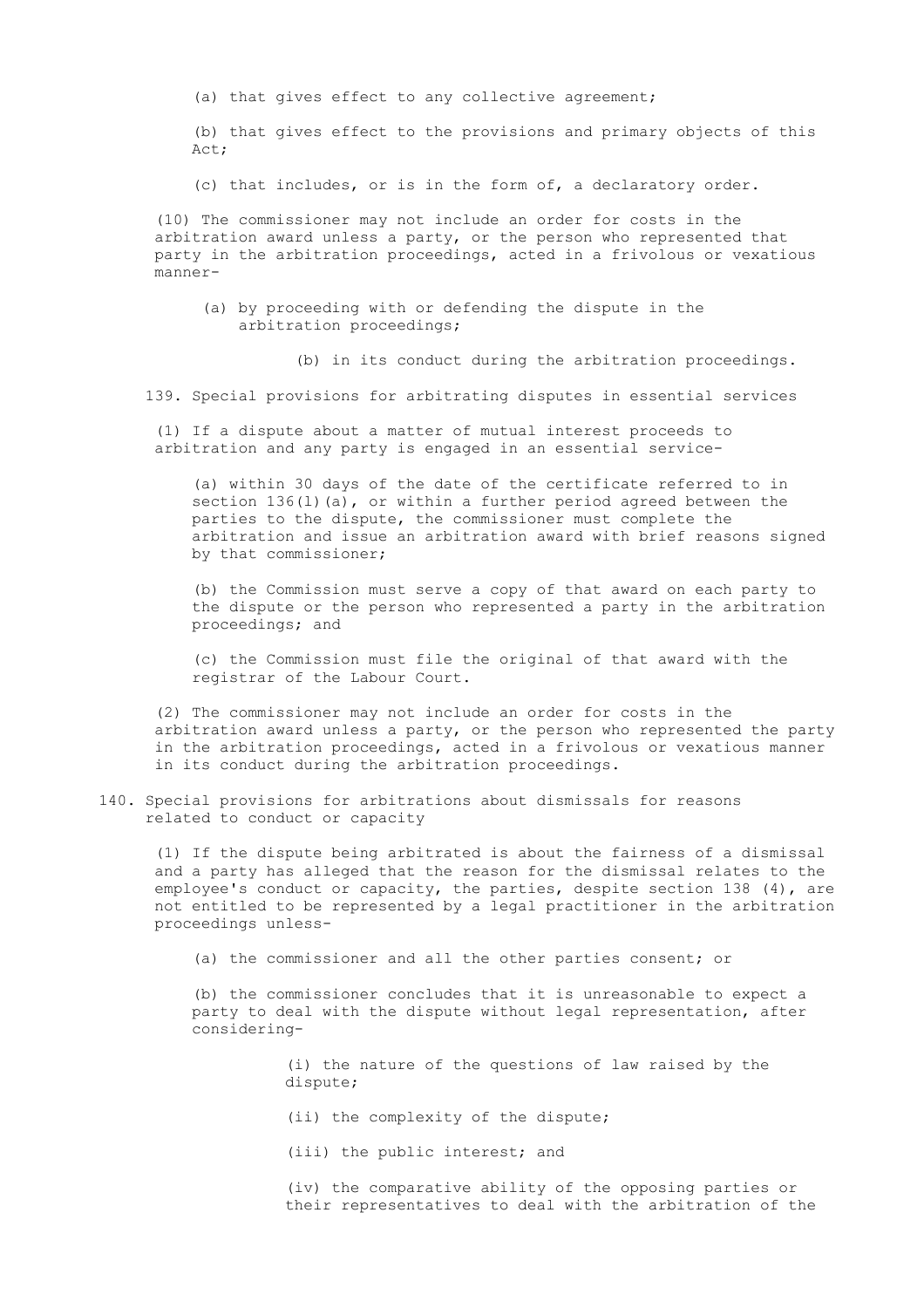#### dispute.

 (2) If, in terms of section 194(l), the commissioner finds that the dismissal is procedurally unfair, the commissioner may charge the employer an arbitration fee.

 141. Resolution of disputes if parties consent to arbitration under auspices of Commission

 (1) If a dispute remains unresolved after conciliation, the Commission must arbitrate the dispute if a party to the dispute would otherwise be entitled to refer the dispute to the Labour Court for adjudication and, instead, all the parties agree to arbitration under the auspices of the Commission.

 (2) The arbitration proceedings must be conducted in accordance with the provisions of sections 136, 137 and 138, read with the changes required by the context.

 (3) The arbitration agreement contemplated in subsection (1) may be terminated only with the consent of all the parties to that agreement, unless the agreement itself provides otherwise.

 (4) Any party to the arbitration agreement may apply to the Labour Court at any time to vary or set aside that agreement, which the Court may do on good cause.

 (5) (a) If any party to an arbitration agreement commences proceedings in the Labour Court against any other party to that agreement about any matter that the parties agreed to refer to arbitration, any party to those proceedings may ask the Court-

> (i) to stay those proceedings and refer the dispute to arbitration; or

 (ii) with the consent of the parties and where it is expedient to do so, continue with the proceedings with the Court acting as arbitrator, in which case the Court may only make an order corresponding to the award that an arbitrator could have made.

 (b) If the Court is satisfied that there is sufficient reason for the dispute to be referred to arbitration in accordance with the arbitration agreement, the Court may stay those proceedings, on any conditions.

 (6) If the provisions of subsection (1)(a) apply, the commissioner may make an award that the Labour Court could have made.

142. Powers of commissioner when attempting to resolve disputes

 (1) A commissioner who has been appointed to attempt to resolve a dispute may-

 (a) subpoena for questioning any person who may be able to give information or whose presence at the conciliation or arbitration proceedings may help to resolve the dispute;

 (b) subpoena any person who is believed to have possession or control of any book, document or object relevant to the resolution of the dispute, to appear before the commissioner to be questioned or to produce that book, document or object;

(c) call, and if necessary subpoena, any expert to appear before the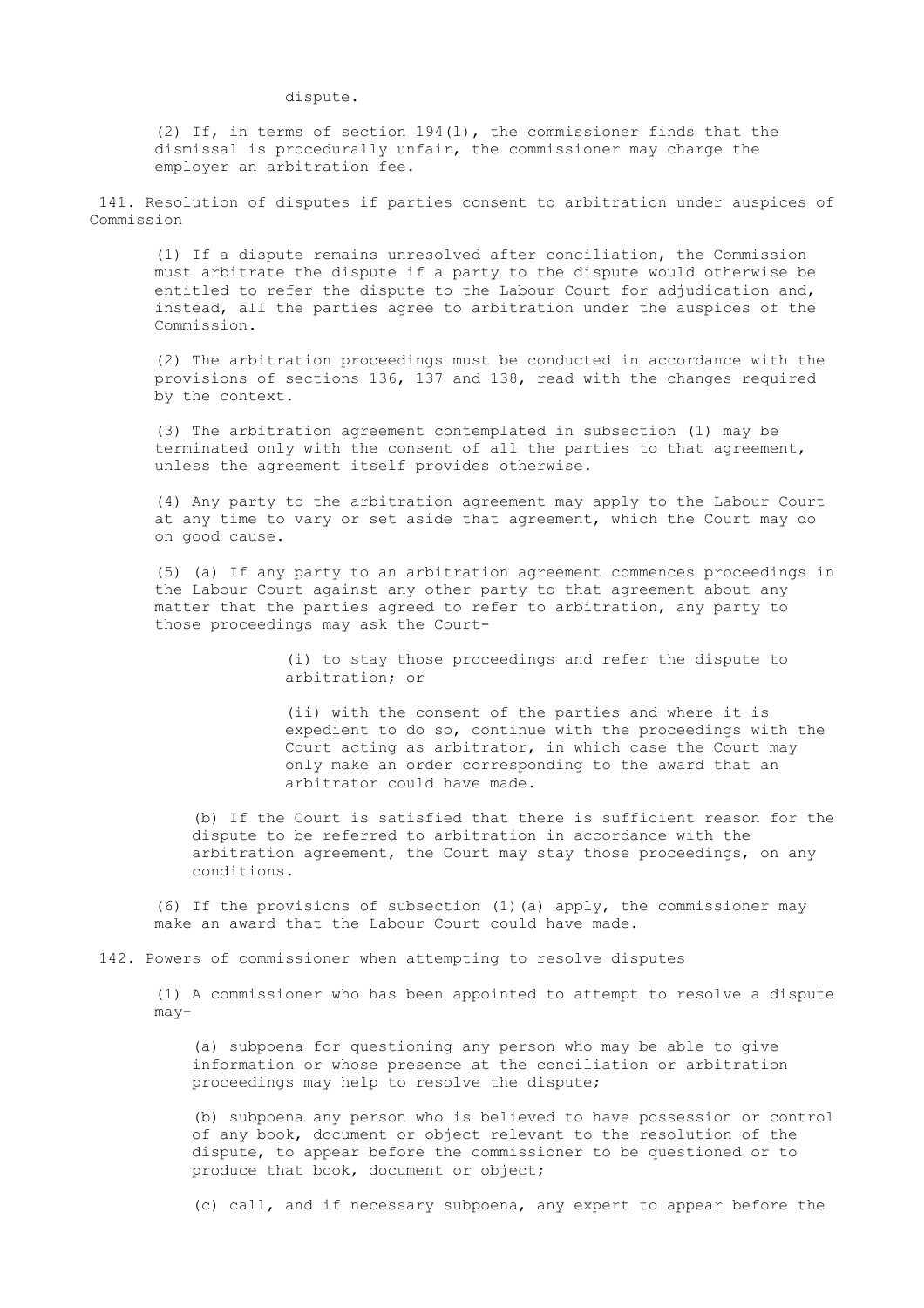commissioner to give evidence relevant to the resolution of the dispute;

 (d) call any person present at the conciliation or arbitration proceedings or who was or could have been subpoenaed for any purpose set out in this section, to be questioned about any matter relevant to the dispute;

 (e) administer an oath or accept an affirmation from any person called to give evidence or be questioned; at any reasonable time, but only after obtaining the necessary written authorisation-

> (i) enter and inspect any premises on or in which any book, document or object, relevant to the resolution of the dispute is to be found or is suspected on reasonable grounds of being found there; and

> (ii) examine, demand the production of, and seize any book, document or object that is on or in those premises and that is relevant to the resolution of the dispute; and

 (g) inspect, and retain for a reasonable period, any of the books, documents or objects that have been produced to, or seized by, the Commission.

 (2) A subpoena issued for any purpose in terms of subsection (1) must be signed by the director and must-

 (a) specifically require the person named in it to appear before the commissioner;

 (b) sufficiently identify the book, document or object to be produced; and

(c) state the date, time and place at which the person is to appear.

(3) The written authorisation referred to in subsection (1)(f) -

 (a) if it relates to residential premises, may be given only by a judge of the Labour Court and with due regard to section 13 of the Constitution, and then only on the application of the commissioner setting out under oath or affirmation the following information-

(i) the nature of the dispute;

 (ii) the relevance of any book, document or object to the resolution of the dispute;

 (iii) the presence of any book, document or object on the premises; and

 (iv) the need to enter, inspect or seize the book, document or object; and

(b) in all other cases, may be given by the director.

 (4) The owner or occupier of any premises that a commissioner is authorised to enter and inspect, and every person employed by that owner or occupier, must provide any facilities that a commissioner requires to enter those premises and to carry out the inspection or seizure.

 (5) The commissioner must issue a receipt for any book, document or object seized in terms of subsection (4).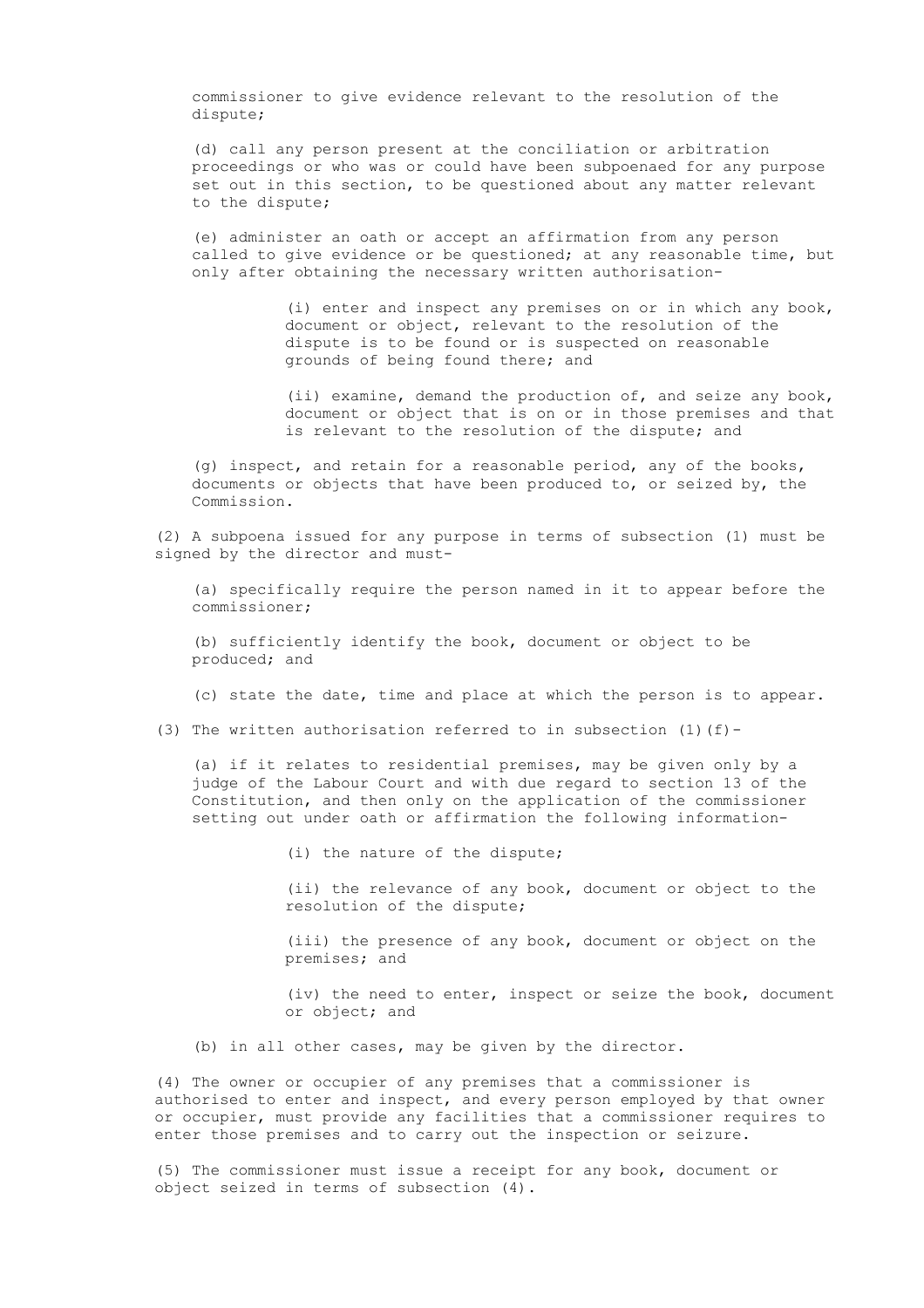(6) The law relating to privilege, as it applies to a witness subpoenaed to give evidence or to produce any book, document or object before a court of law, applies equally to the questioning of any person or the production or seizure of any book, document or object in terms of this section.

 (7) The Commission must pay the prescribed witness fee to each person who appears before a commissioner in response to a subpoena issued by the commissioner.

(8) A person commits contempt of the Commission-

 (a) if, after having been subpoenaed to appear before the commissioner, the person without good cause does not attend at the time and place stated in the subpoena;

 (b) if, after having appeared in response to a subpoena, that person fails to remain in attendance until excused by the commissioner;

 (c) by refusing to take the oath or to make an affirmation as a witness when a commissioner so requires;

 (d) by refusing to answer any question fully and to the best of that person's knowledge and belief subject to subsection (6);

 (e) if the person, without good cause, fails to produce any book, document or object specified in a subpoena to a commissioner; if the person willfully hinders a commissioner in performing any function conferred by or in terms of this Act;

 (g) if the person insults, disparages or belittles a commissioner, or prejudices or improperly influences the proceedings or improperly anticipates the commissioner's award;

 (h) by willfully interrupting the conciliation or arbitration proceedings or misbehaving in any other manner during those proceedings;

 (i) by doing anything ease in relation to the Commission which, if done in relation to a court of law, would have been contempt of court.

 (9) The Commission may refer any contempt to the Labour Court for an appropriate order.

143. Effect of arbitration awards

 (1) An arbitration award issued by a commissioner is final and binding and may be made an order of the Labour Court in terms of section 158(1)(c), unless it is an advisory arbitration award.

 (2) If an arbitration award orders a party to pay a sum of money, the amount earns interest from the date of the award at the same rate as the rate prescribed from time to time in respect of a judgment debt in terms of section 2 of the Prescribed Rate of Interest Act, 1975 (Act No. 55 of 1975), unless the award provides otherwise.

 144. Variation and rescission of arbitration awards Any commissioner who has issued an arbitration award, acting of the commissioner's own accord or, on the application of any affected party, may vary or rescind an arbitration award-

> (a) erroneously sought or erroneously made in the absence of any party affected by that award;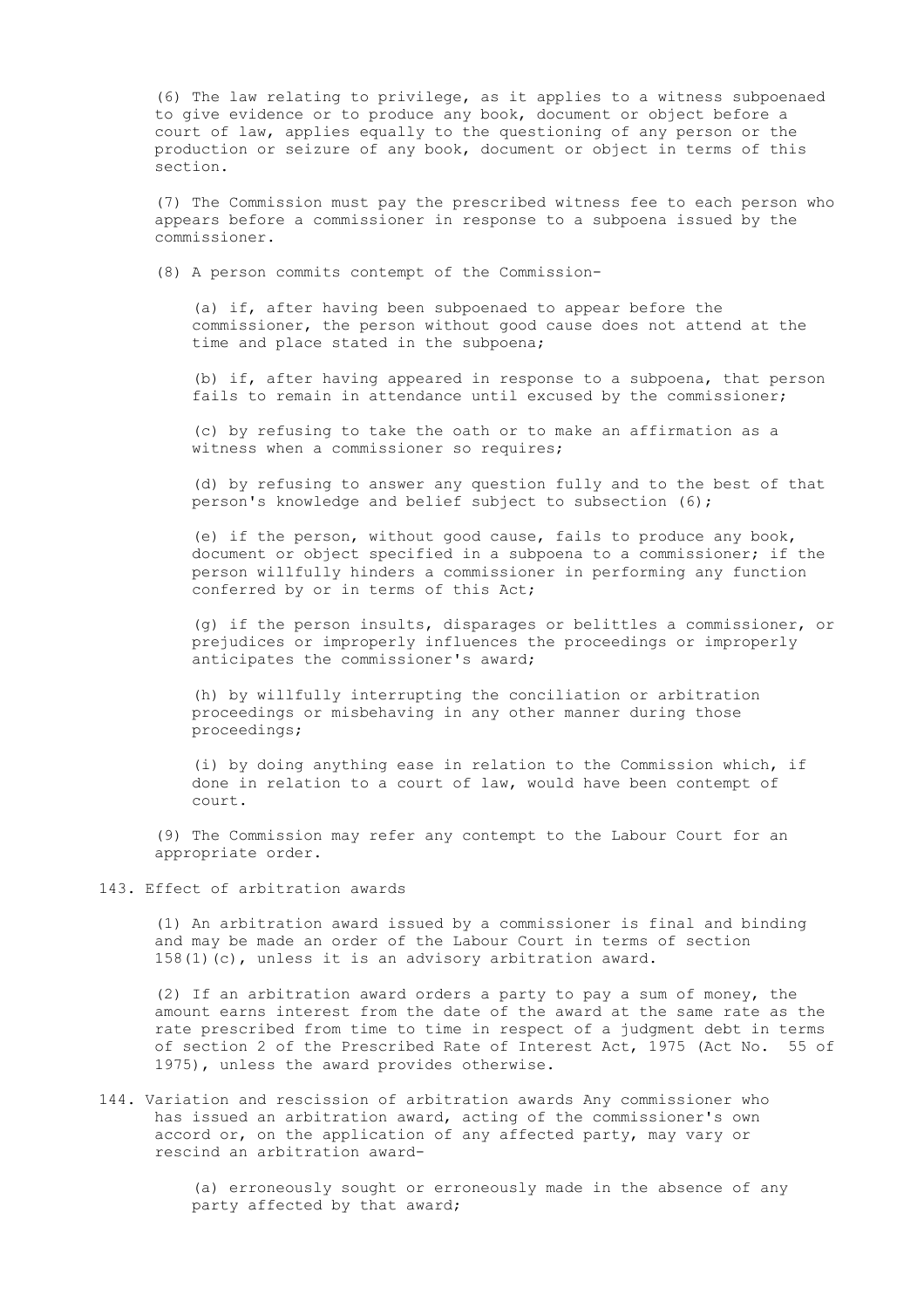(b) in which there is an ambiguity, or an obvious error or omission, but only to the extent of that ambiguity, error or omission; or

 (c) granted as a result of a mistake common to the parties to the proceedings.

# 145. Review of arbitration awards

 (1) Any party to a dispute who alleges a defect in any arbitration proceedings under the auspices of the Commission may apply to the Labour Court for an order setting aside the arbitration award-

 (a) within six weeks of the date that the award was served on the applicant, unless the alleged defect involves corruption; or

 (b) if the alleged defect involves corruption, within six weeks of the date that the applicant discovers the corruption.

(2) A defect referred to in subsection (1), means-

(a) that the commissioner-

 (i) committed misconduct in relation to the duties of the commissioner as an arbitrator;

 (ii) committed a gross irregularity in the conduct of the arbitration proceedings; or

(iii) exceeded the commissioner's powers; or

(b) that an award has been improperly obtained.

 (3) The Labour Court may stay the enforcement of the award pending its decision.

(4) If the award is set aside, the Labour Court may-

(a) determine the dispute in the manner it considers appropriate; or

 (b) make any order it considers appropriate about the procedures to be followed to determine the dispute.

 146. Exclusion of Arbitration Act The Arbitration Act, 1965 (Act No. 42 of 1965), does not apply to any arbitration under the auspices of the Commission.

 147. Performance of dispute resolution functions by Commission in exceptional circumstances

 (1) (a) If at any stage after a dispute has been referred to the Commission, it becomes apparent that the dispute is about the interpretation or application of a collective agreement, the Commission may-

> (i) refer the dispute for resolution in terms of the procedures provided for in that collective agreement; or

 (ii) appoint a commissioner or, if one has been appointed, confirm the appointment of the commissioner, to resolve the dispute in terms of this Act.

 (b) The Commission may charge the parties to a collective agreement a fee for performing the dispute resolution functions if-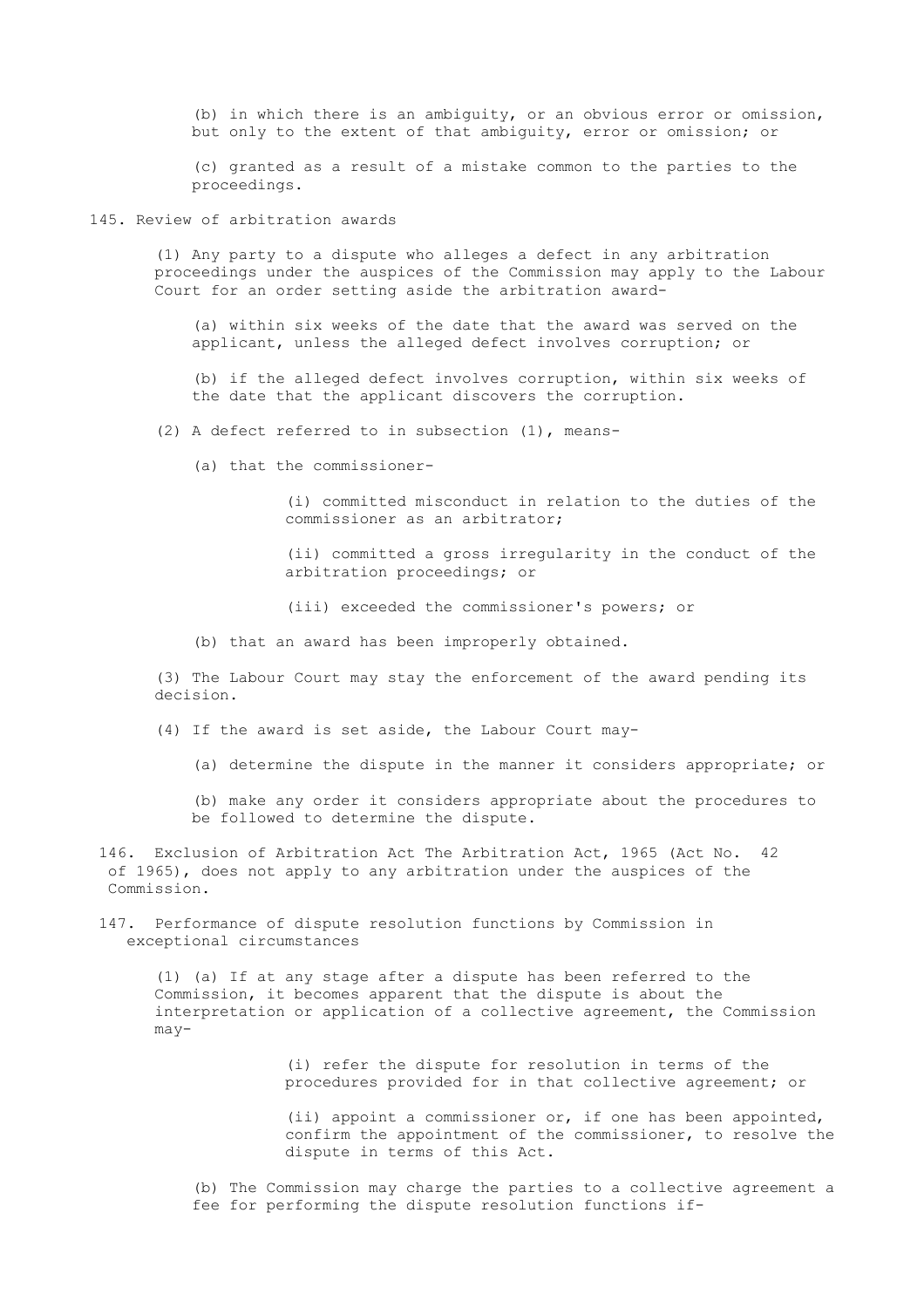(i) their collective agreement does not provide a procedure as required by section 24(1); 39 or

 (ii) the procedure provided in the collective agreement is not operative.

 (c) The Commission may charge a party to a collective agreement a fee if that party has frustrated the resolution of the dispute.

 (2) (a) If at any stage after a dispute has been referred to the Commission, it becomes apparent that the parties to the dispute are parties to a council, the Commission may-

(i) refer the dispute to the council for resolution; or

 (ii) appoint a commissioner or, if one has been appointed, confirm the appointment of the commissioner, to resolve the dispute in terms of this Act.

 (b) The Commission may charge the parties to a council a fee for performing the dispute resolution functions if the council's dispute resolution procedures are not operative.

 (3) (a) If at any stage after a dispute has been referred to the Commission, it becomes apparent that the parties to the dispute fall within the registered scope of a council and that one or more parties to the dispute are not parties to the council, the Commission may-

(i) refer the dispute to the council for resolution; or

 39. Section 24(l) states that every collective agreement must provide for a procedure to resolve any dispute about the interpretation or application of the collective agreement.

> (ii) appoint a commissioner or, if one has been appointed, confirm the appointment of the commissioner, to resolve the dispute in terms of this Act.

 (b) The Commission may charge the parties to a council a fee for performing the dispute resolution functions if the council's dispute resolution procedures are not operative.

 (4) (a) If a dispute has been referred to the Commission and not all the parties to the dispute fall within the registered scope of a council or fall within the registered scope of two or more councils, the Commission must resolve the dispute in terms of this Act.

 (b) In the circumstances contemplated in paragraph (a), the Commission has exclusive Jurisdiction to resolve that dispute.

 (5) (a) If at any stage after a dispute has been referred to the Commission, it becomes apparent that the dispute ought to have been referred to an accredited agency in terms of a collective agreement between the parties to the dispute, the Commission may-

> (i) refer the dispute to the accredited agency for resolution; or

 (ii) appoint a commissioner to resolve the dispute in terms of this Act.

(b) The Commission may-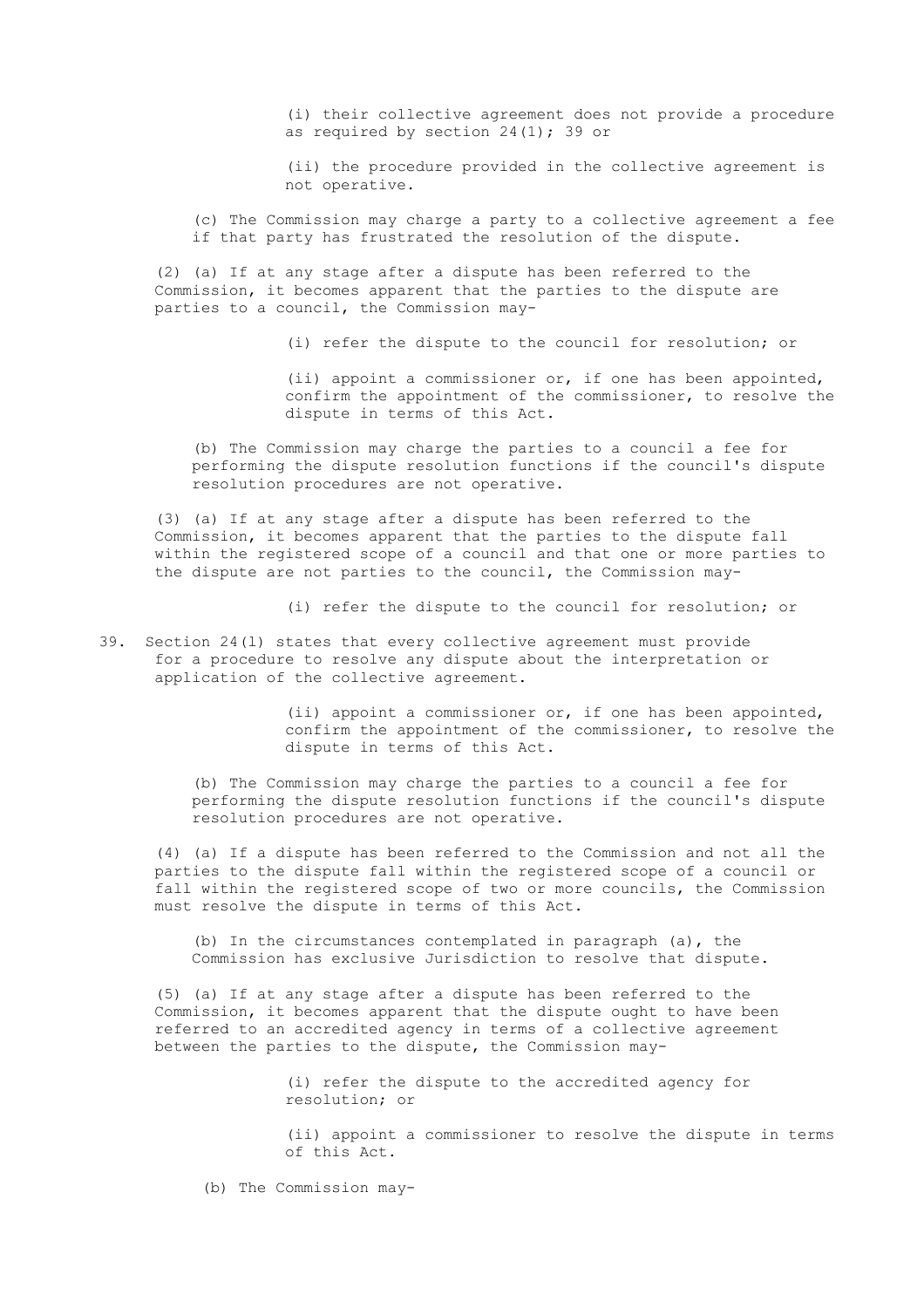(i) charge the accredited agency a fee for performing the dispute resolution functions if the accredited agency's dispute resolution procedures are not operative; and

(ii) review the continued accreditation of that agency.

 (6) (a) If at any stage after a dispute has been referred to the Commission, it becomes apparent that the dispute ought to have been resolved through private dispute resolution in terms of a private agreement between the parties to the dispute, the Commission may-

 (i) refer the dispute to the appropriate person or body for resolution through private dispute resolution procedures; or

> (ii) appoint a commissioner to resolve the dispute in terms of this Act.

 (7) Where the Commission refers the dispute in terms of this section to a person or body other than a commissioner the date of the Commission's initial receipt of the dispute will be deemed to be the date on which the Commission referred the dispute elsewhere.

148. Commission may provide advice

 (1) If asked, the Commission may advise any party to a dispute in terms of this Act about the procedure to be followed for the resolution of that dispute.

 (2) In response to a request for advice, the Commission may provide the advice that it considers appropriate.

# 149. Commission may provide assistance

 (1) If asked, the Commission may assist an employee or employer who is a party to a dispute (a) together with the Legal Aid Bard to arrange for advice or assistance by a legal practitioner;

 (b) together with the Legal Aid Board, to arrange for a legal practitioner-

> (i) to attempt to avoid or settle any proceedings being instituted against an employee or employer in terms of this Act;

 (ii) to attempt to settle any proceedings instituted against an employee or employer in terms of this Act;

 (iii) to institute on behalf of the employee or employer any proceedings in terms of this Act;

 (iv) to defend or oppose on behalf of the employee or employer any proceedings instituted against the employee or employer in terms of this Act; or

 (c) by providing any other form of assistance that the Commission considers appropriate.

 (2) The Commission may provide the assistance referred to in subsection (1) after having considered-

- (a) the nature of the questions of law raised by the dispute;
- (b) the complexity of the dispute;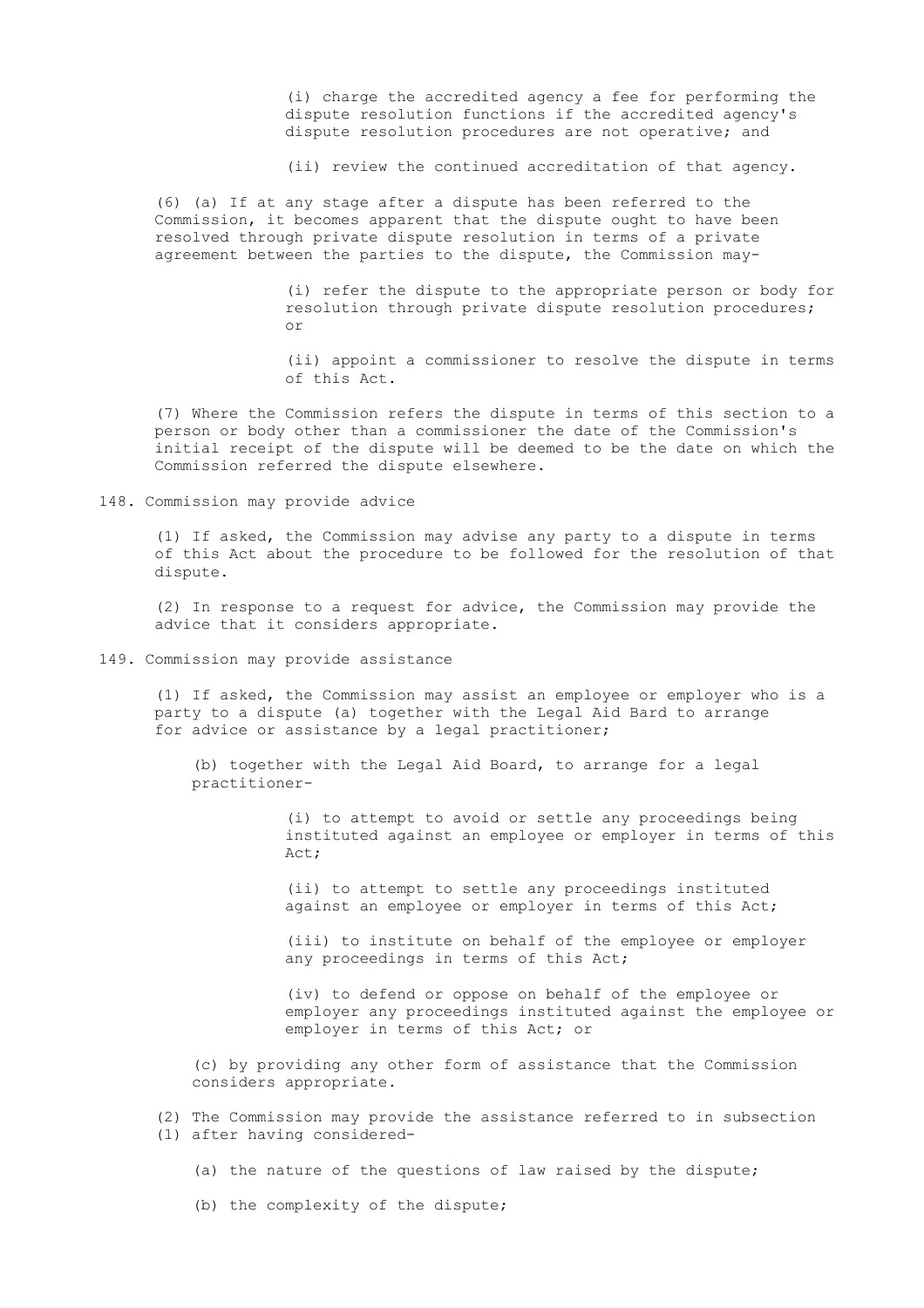(c) whether there are conflicting arbitration awards that are relevant to the dispute; and

40. The Legal Aid Board is established in terms of section 2 of the Legal Aid Act, 1969 (Act No. 22 of 1969).

(d) the public interest.

 (3) As soon as practicable after having received a request in terms of subsection (1), but not later than 30 days of the date the Commission received the request, the Commission must advise the applicant in writing whether or not it will assist the applicant and, if so, the form that the assistance will take.

150. Commission may offer to resolve dispute through conciliation

 (1) If the Commission is aware of a dispute that has not been referred to it, and if resolution of the dispute would be in the public interest, the Commission may offer to appoint a commissioner to attempt to resolve the dispute through conciliation.

 (2) The Commission may appoint a commissioner only if all the parties to the dispute consent to that appointment.

#### PART D - LABOUR COURT

151. Establishment and status of Labour Court

(1) The Labour Court is hereby established as a court of law.

 (2) The Labour Court is a superior court that has authority, inherent powers and standing, in relation to matters under its jurisdiction, equal to that which a court of a provincial division of the Supreme Court has in relation to the matters under its jurisdiction.

(3) The Labour Court is a court of record.

152. Composition of Labour Court

- (1) The Labour Court consists of-
	- (a) a Judge President;
	- (b) a Deputy Judge President; and

 (c) as many judges as the President may consider necessary, acting on the advice of NEDLAC and in consultation with the Minister of Justice and the Judge President of the Labour Court.

(2) The Labour Court is constituted before a single judge.

 (3) The Labour Court may sit in as many separate courts as the available judges may allow.

153. Appointment of judges of Labour Court

 (1) (a) The President, acting on the advice of NEDLAC and the Judicial Service Commission as defined in section 105 of the Constitution, and after consultation with the Minister of Justice must appoint a Judge President of the Labour Court.

 (b) The President, acting on the advice of NEDLAC and the Judicial Service Commission as defined in section 105 of the Constitution, and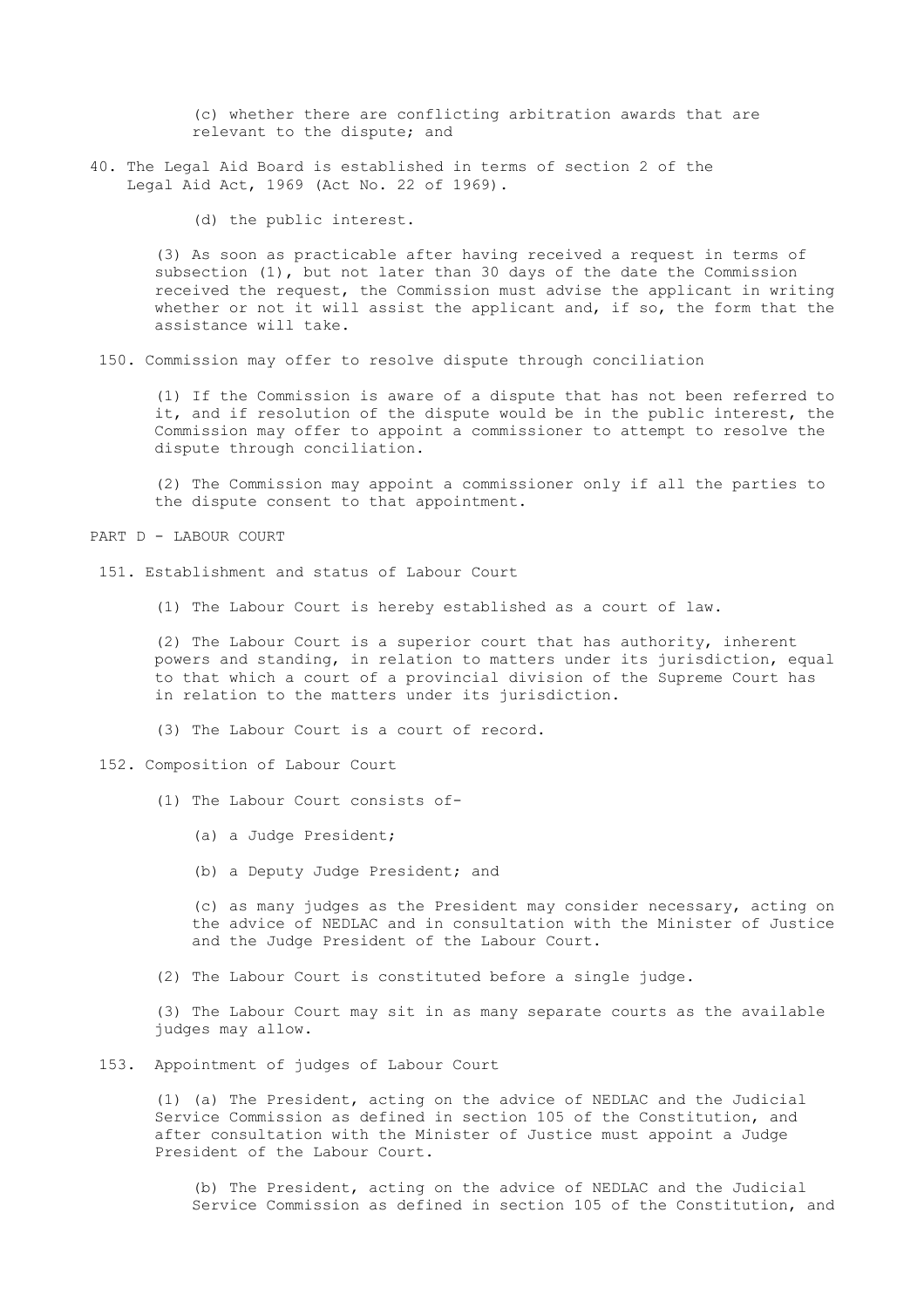after consultation with the Minister of Justice and the Judge President of the Labour Court must appoint the Deputy Judge President of the Labour Court.

 (2) The Judge President and the Deputy Judge President of the Labour Court-

(a) must be judges of the Supreme Court; and

(b) must have knowledge, experience and expertise in labour law.

 (3) The Deputy Judge President must act as Judge President of the Labour Court whenever the Judge President is unable to do so for any reason.

 (4) The President, acting on the advice of NEDLAC and the Judicial Service Commission as defined in section 105 of the Constitution, and after consultation with the Minister of Justice and the Judge President of the Labour Court may appoint one or more persons who meet the requirements of subsection (6) as judges of the Labour Court.

 (5) The President, acting on the advice of NEDLAC and the Judicial Service Commission as defined in section 105 of the Constitution, and after consultation with the Minister of Justice and the Judge President of the Labour Court may appoint one or more persons who meet the requirements of subsection (6) to serve as acting judges of the Labour Court.

- (6) A judge of the Labour Court must-
	- (a) (i) be a judge of the Supreme Court; or
- (ii) be a person who has been a legal practitioner for a cumulative period of at least 10 years before that person's appointment; and
	- (b) have knowledge, experience and expertise in labour law.
- 154. Tenure, remuneration and terms and conditions of appointment of Labour Court judges

 (1) A judge of the Labour Court must be appointed for a period determined by the President at the time of appointment.

 (2) A judge of the Labour Court may resign by giving written in the office to the President.

 (3) (a) Any judge of the Labour Court who is also a judge of the Supreme Court holds office until-

- (i) the judge's period of office in the Labour Court ends;
- (ii) the judge's resignation takes effect;
- (iii) the judge is removed from office;
- (iv) the judge ceases to be a judge of the Supreme Court; or
	- (v) the judge dies.
	- (b) Any other judge of the Labour Court holds office until-
		- (i) the judge's period of office ends;
		- (ii) the judge's resignation takes effect;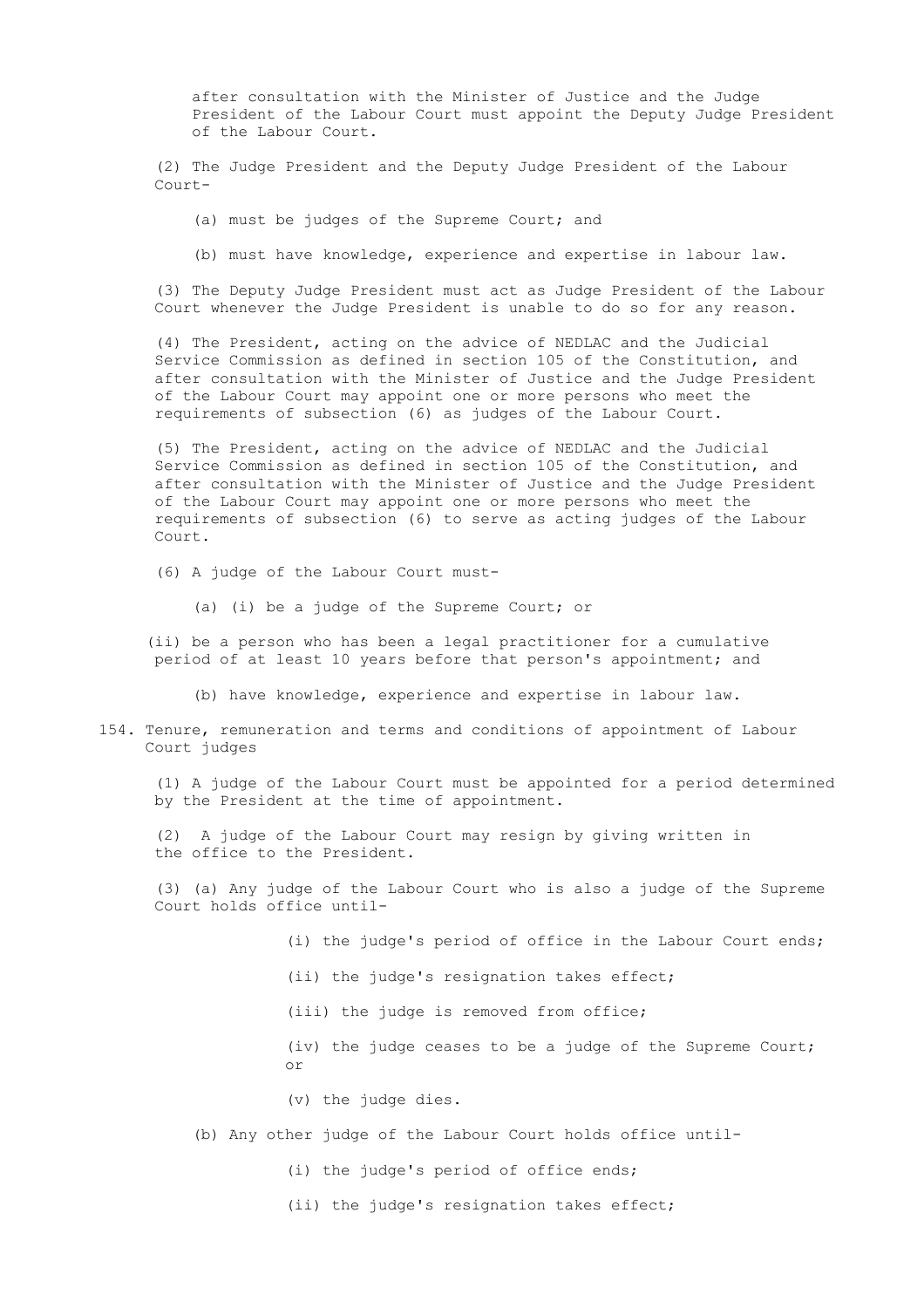(iii) the judge is removed from office; or

(iv) the judge dies.

 (4) Neither the tenure of office nor the remuneration and terms and conditions of appointment applicable to a judge of the Supreme Court in terms of the Judges' Remuneration and Conditions of Employment Act, 1989 (Act No. 88 of 1989), is affected by that judge's appointment and concurrent tenure of office as a judge of the Labour Court.

 (5) (a) The remuneration payable to a judge of the Labour Court appointed in terms of section 153(6) must be the same as that payable to a judge of the Supreme Court.

 (b) The terms and conditions of appointment of a judge of the Labour Court refer-red to in paragraph (a) must be similar to those of a judge of the Supreme Court.

 (6) A person who has been appointed a judge of the Labour Court and who is not a judge of the Supreme Court may perform the functions of a judge of the Labour Court only after having taken an oath or made a solemn affirmation in the prescribed form before the Judge President of the Labour Court.

 (7) (a) A judge of the Labour Court who is also a judge of the Supreme Court-

> (i) may be removed from the office of judge of the Labour Court only if that person has first been removed from the office of a judge of the Supreme Court; and

 (ii) upon having been removed as judge of the Supreme Court must be removed from office as a judge of the Labour Court.

 (b) The President, acting on the advice of NEDLAC, and in consultation with the Minister of Justice and the Judge President of the Labour Court, may remove any other judge of the Labour Court from office for misbehaviour or incapacity.

155. Officers of Labour Court

 (1) The Minister of Justice, subject to the laws governing the public service, must appoint the following officers of the Labour Court-

 (a) a person who has experience and expertise in labour law and administration to be the registrar of the Labour Court; and

 (b) one or more deputy registrars and so many other officers of the Labour Court as the administration of justice requires.

 (2) (a) The officers of the Labour Court, under the supervision and control of the registrar of that Court must perform the administrative functions of the Labour Court.

 (b) A deputy registrar of the Labour Court may perform any of the functions of the registrar of that Court that have been delegated generally or specifically to the deputy registrar.

 (3) The deputy registrar of the Labour Court or, if there is more than one, the most senior will act as registrar of the Labour Court whenever-

 (a) the registrar is absent from the Republic or from duty, or for any reason is temporarily unable to perform the functions of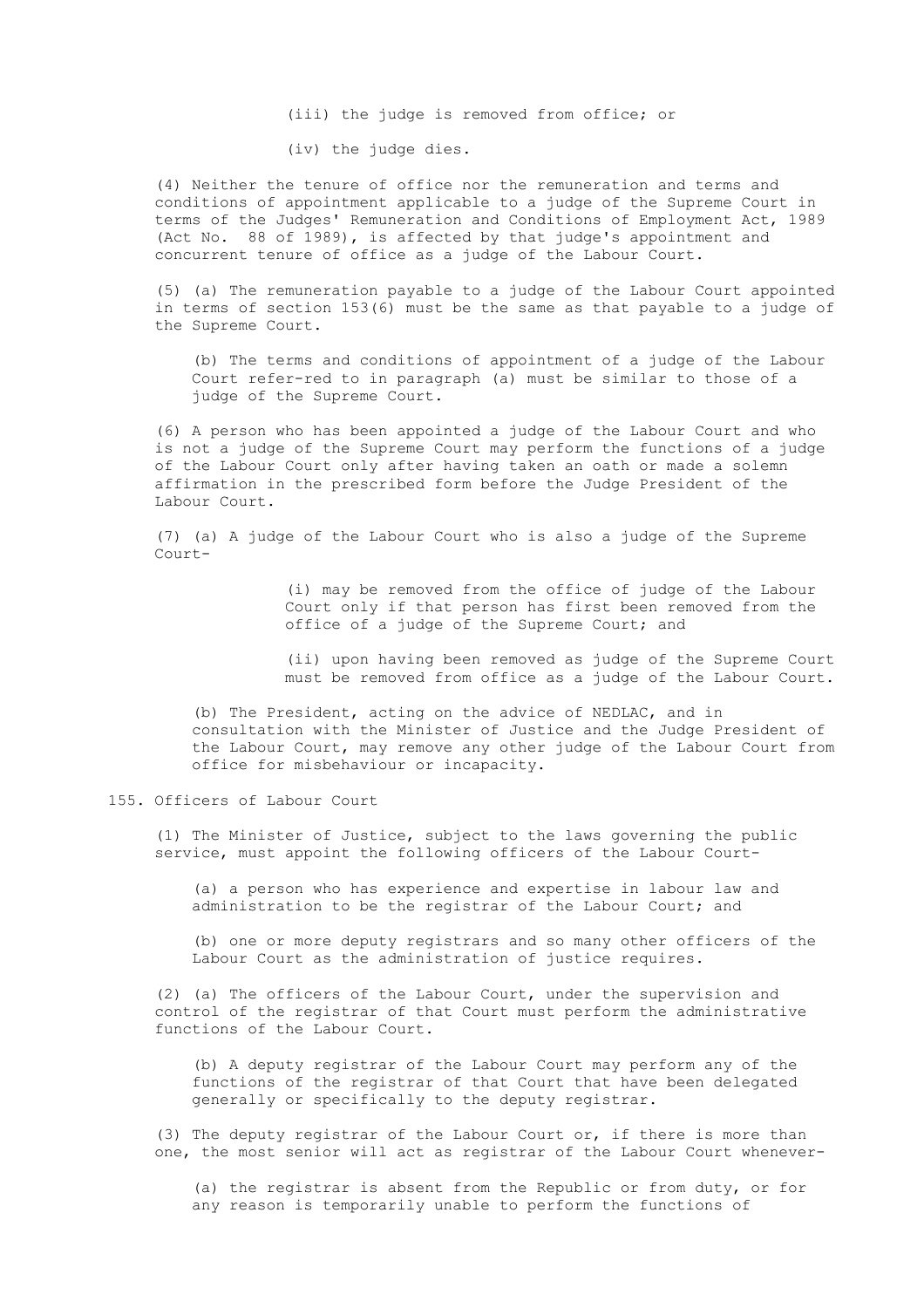registrar; or

(b) the office of registrar is vacant.

 (4) The officers of the Labour Court must provide secretarial and administrative assistance to the Rules Board for Labour Courts.

156. Area of jurisdiction and seat of Labour Court

 (1) The Labour Court has jurisdiction 'in all the provinces of the Republic.

 (2) The Minister of Justice, acting on the advice of NEDLAC, must determine the seat of the Labour Court.

 (3) The functions of the Labour Court may be performed at any place in the Republic.

157. Jurisdiction of Labour Court

 (1) Subject to the Constitution and section 173, and except where this Act provides otherwise, the Labour Court has exclusive jurisdiction in respect of all matters that elsewhere in terms of this Act or in terms of any other law are to be determined by the Labour Court.

(2) The Labour Court has concurrent jurisdiction with the Supreme Court-

 (a) In respect of any alleged violation or threatened violation, by the State in its capacity as employer of any fundamental right entrenched in Chapter 3 of the Constitution; and

 (b) in respect of any dispute over the constitutionally of any executive or administrative act or conduct, or any threatened executive or administrative act or conduct, by the State in its capacity as employer.

 (3) Any reference to the court in the Arbitration Act, 1965 (Act No. 42 of 1965), must be interpreted as referring to the Labour Court when an arbitration is conducted under that Act in respect of any dispute that may be referred to arbitration in terms of this Act.

 (4) (a) The Labour Court may refuse to determine any dispute, other than an appeal or review before the Court, if the Court is not satisfied that an attempt has been made to resolve the dispute through conciliation.

 (b) A certificate issued by a commissioner or a council stating that a dispute remains unresolved is sufficient proof that an attempt has been made to resolve that dispute through conciliation.

 (5) Except as provided in section 158(2), the Labour Court does not have jurisdiction to adjudicate an unresolved dispute if this Act requires the dispute to be resolved through arbitration.

# 158. Powers of Labour Court

- (1) The Labour Court may-
	- (a) make any appropriate order, including
		- (i) the grant of urgent interim relief;
		- (ii) an interdict;
		- (iii) an order directing the performance of any particular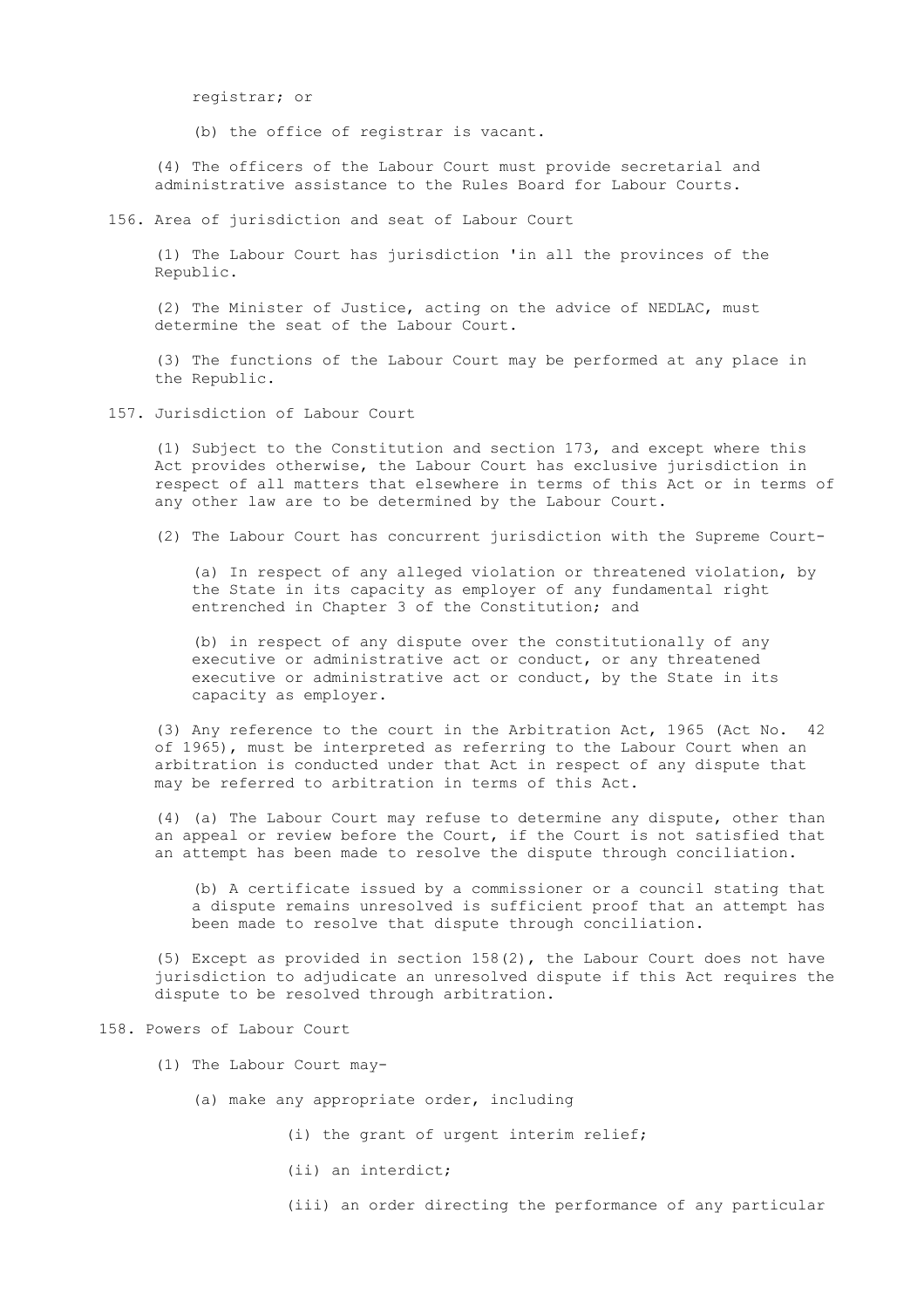act which order, when implemented, will remedy a wrong and give effect to the primary objects of this Act;

(iv) a declaratory order;

 (v) an award of compensation in any circumstances contemplated in this Act;

 (vi) an award of damages in any circumstances contemplated in this Act; and

(vii) an order for costs;

(b) order compliance with any provision of this Act;

 (c) make any arbitration award or any settlement agreement, other than a collective agreement, an order of the Court;

 (d) request the Commission to conduct an investigation to assist the Court and to submit a report to the Court;

 (e) determine a dispute between a registered trade union, a registered employers' organisation, and one of its members about any alleged non-compliance with the constitution of that trade union or employers' organisation;

 (f) subject to the provisions of this Act, condone the late filing of any document with, or the late referral of any dispute to, the Court;

 (g) despite section 145, review the performance or purported performance of any function provided for in this Act or any act or omission of any person or body in terms of this Act on any grounds that are permissible in law;

 (h) review any decision taken or any act performed by the State in its capacity as employer, on such grounds as are permissible in law;

 (i) hear and determine any appeal in terms of section 35 of the Occupational Health and Safety Act, 1993 (Act No. 85 of 1993); and

 (j) deal with all matters necessary or incidental to performing its functions in terms of this Act or any other law.

 (2) If at any stage after a dispute has been referred to the Labour Court, it becomes apparent that the dispute ought to have been referred to arbitration, the Court may-

(a) stay the proceedings and refer the dispute to arbitration; or

 (b) with the consent of the parties and if it is expedient to do so, continue with the proceedings with the Court sitting as an arbitrator, in which case the Court may only make any order that a commissioner or arbitrator would have been entitled to make.

 (3) The reference to "arbitration" in subsection (2) must be interpreted to include arbitration-

- (a) under the auspices of the Commission;
- (b) under the auspices of an accredited council;
- (c) under the auspices of an accredited agency;
- (d) in accordance with a private dispute resolution procedure; or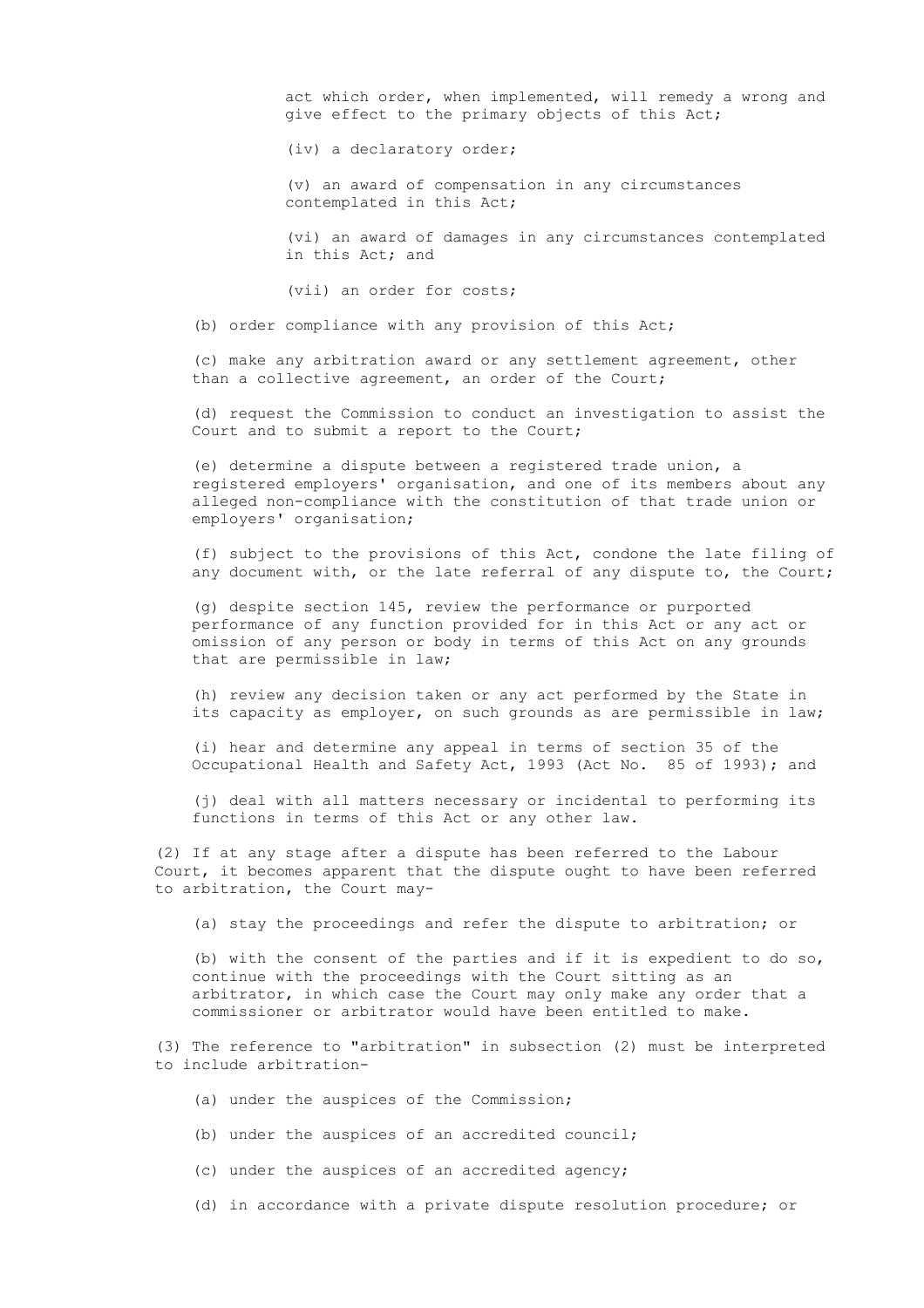(e) if the dispute is about the interpretation or application of a collective agreement.

 (4) (a) The Labour Court, on its own accord or, at the request of any party to the proceedings before it may reserve for the decision of the Labour Appeal Court any question of law that arises in those proceedings.

 (b) A question may be reserved only if it is decisive for the proper adjudication of the dispute.

 (c) Pending the decision of the Labour Appeal Court on any question of law reserved in terms of paragraph (a), the Labour Court may make any interim order.

159. Rules Board for Labour Courts and rules for Labour Court

- (1) The Rules Board for Labour Courts is hereby established.
- (2) The Board consists of-
	- (a) the Judge President of the Labour Court, who is the chairperson;
	- (b) the Deputy Judge President of the Labour Court; and

 (c) the following persons, to be appointed for a period of three years by the Minister of Justice, acting on the advice of NEDLAC-

> (i) a practising advocate with knowledge, experience and expertise in labour law;

 (ii) a practising attorney with knowledge, experience and expertise in labour law;

(iii) a person who represents the interests of employees;

 (iv) a person who represents the interests of employers; and

(v) a person who represents the interests of the State.

 (3) The Board may make rules to regulate the conduct of proceedings in the Labour Court, including, but not limited to-

 (a) the process by which proceedings are brought before the Court, and the form and content of that process;

- (b) the period and process for noting appeals;
- (c) the taxation of bills of costs;

 (d) after consulting with the Minister of Finance, the fees payable and the costs and expenses allowable in respect of the service or execution of any process of the Labour Court, and the tariff of costs and expenses that may be allowed in respect of that service or execution; and

 (e) all other matters incidental to performing the functions of the Court, including any matters not expressly mentioned in this subsection that are similar to matters about which the Rules Board for Courts of Law may make rules in terms of section 8 of the Rules Board for Courts of Law Act, 1985 (Act No. 107 of 1985).

(4) The Board may alter or repeal any rule that it makes.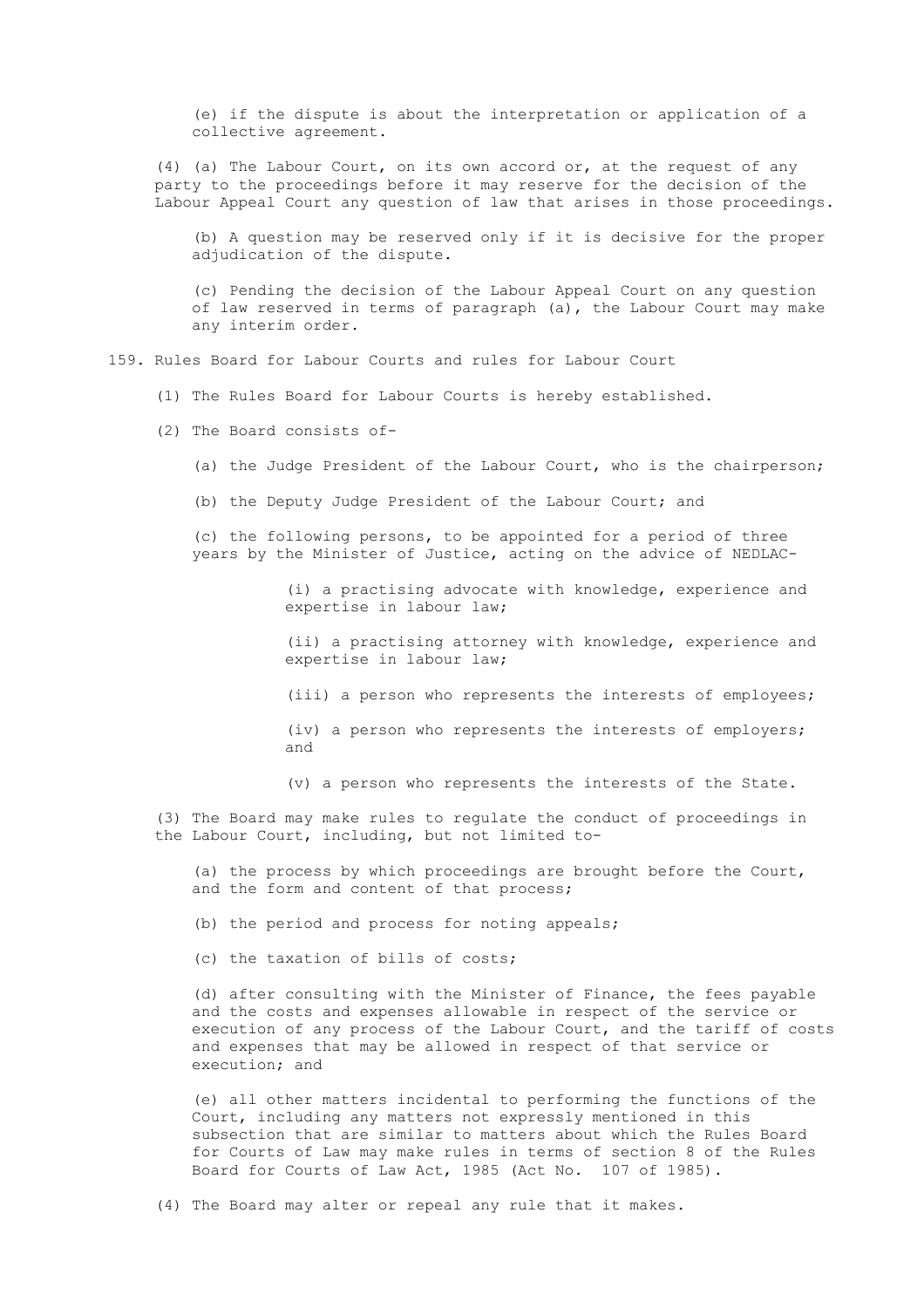(5) Five members of the Board are a quorum at any meeting of the Board.

 (6) The Board must publish any rules that it makes, alters or repeals in the Government Gazette.

160. Proceedings of Labour Court to be carried on in open court

(1) The proceedings in the Labour Court must be carried on in open court.

 (2) Despite subsection (1), the Labour Court may exclude the members of the general public, or specific persons, or categories of persons from the proceedings in any case where a court of a provincial division of the Supreme Court could have done so.

 161. Representation before Labour Court In any proceedings before the Labour Court, a party to the proceedings may appear in person or be represented only by a legal practitioner, a co-employee or by a member, an office-bearer or official of that party's trade union or employers' organisation and, if the party is a juristic person, by a director or an employee.

162. Costs

 (1) The Labour Court may make an order for the payment of costs, according to the requirements of the law and fairness.

 (2) When deciding whether or not to order the payment of costs, the Labour Court may take into account-

 (a) whether the matter referred to the Court ought to have been referred to arbitration in terms of this Act and, if so, the extra costs incurred in referring the matter to the Court; and

(b) the conduct of the parties-

 (i) in proceeding with or defending the matter before the Court; and

(ii) during the proceedings before the Court.

 (3) The Labour Court may order costs against a party to the dispute or against any person who represented that party in those proceedings before the Court.

 163. Service and enforcement of orders of Labour Court Any decision, judgment or order of the Labour Court may be served and executed as if it were a decision, judgment or order of the Supreme Court.

164. Seal of Labour Court

 (1) The Labour Court for use as occasion may require will have an official seal of a design prescribed by the President by proclamation in the Government Gazette.

 (2) The registrar of the Labour Court must keep custody of the official seal of the Labour Court.

 165. Variation and rescission of orders of Labour Court The Labour Court, acting of its own accord or on the application of any affected party may vary or rescind a decision, judgment or order(a) erroneously sought or erroneously granted in the absence of any party affected by that judgment or order;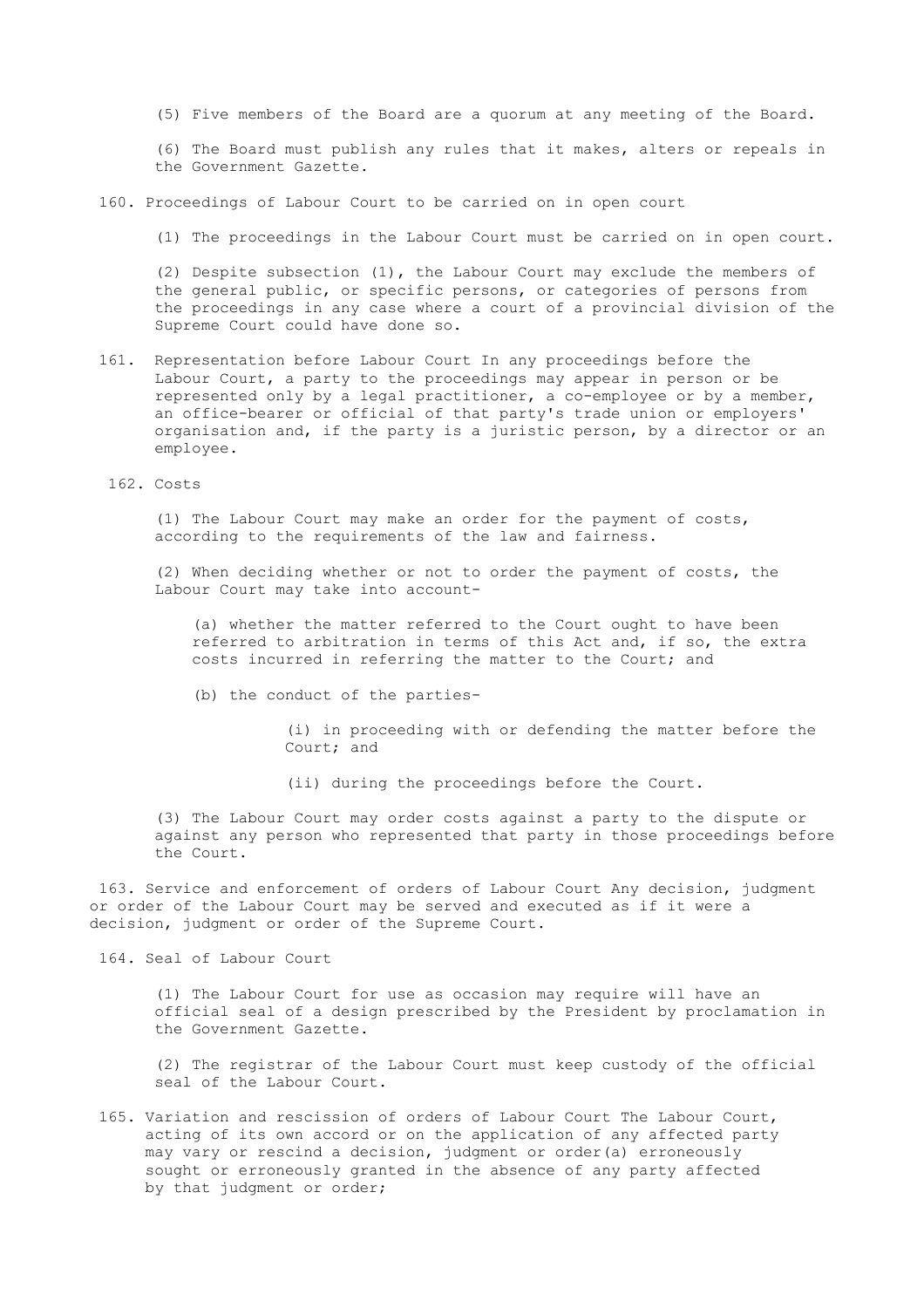(b) in which there is an ambiguity, or an obvious error or omission, but only to the extent of that ambiguity, error or omission; or

 (c) granted as a result of a mistake common to the parties to the proceedings.

166. Appeals against judgment or order of Labour Court

 (1) Any party to any proceedings before the Labour Court may apply to the Labour Court for leave to appeal to the Labour Appeal Court against any final judgment or final order of the Labour Court.

 (2) If the application for leave to appeal is refused, the applicant may petition the Labour Appeal Court for leave to appeal.

 (3) Leave to appeal may be granted subject to any conditions that the Court concerned may determine.

 (4) Subject to the Constitution and despite any other law, an appeal against any final judgment or final order of the Labour Court in any matter in respect of which the Labour Court has exclusive jurisdiction may be brought only to the Labour Appeal Court.

PART E - LABOUR APPEAL COURT

167. Establishment and status of Labour Appeal Court

 (1) The Labour Appeal Court is hereby established as a court of law and equity.

 (2) The Labour Appeal Court is the final court of appeal in respect of all judgments and orders made by the Labour Court in respect of the matters within its exclusive jurisdiction.

 (3) The Labour Appeal Court is a superior court that has authority, inherent powers and standing, in relation to matters under its equal to that which the Appellate Division of the Supreme Court has in relation to matters under its jurisdiction.

(4) The Labour Appeal Court is a court of record.

168. Composition of Labour Appeal Court

(1) The Labour Appeal Court consists of-

 (a) the Judge President of the Labour Court, who by virtue of that office is Judge President of the Labour Appeal Court;

 (b) the Deputy Judge President, who by virtue of that office is Deputy Judge President of the Labour Appeal Court; and

(c) three other judges of the Supreme Court.

 (2) The Labour Appeal Court is constituted before any three judges whom the Judge President designates from the panel of judges contemplated in subsection (1).

 (3) No judge of the Labour Appeal Court may sit in the hearing of an appeal against a judgment or an order given in a case that was heard before that judge.

169. Appointment of judges of Labour Appeal Court

The President, acting on the advice of NEDLAC-AC and the Judicial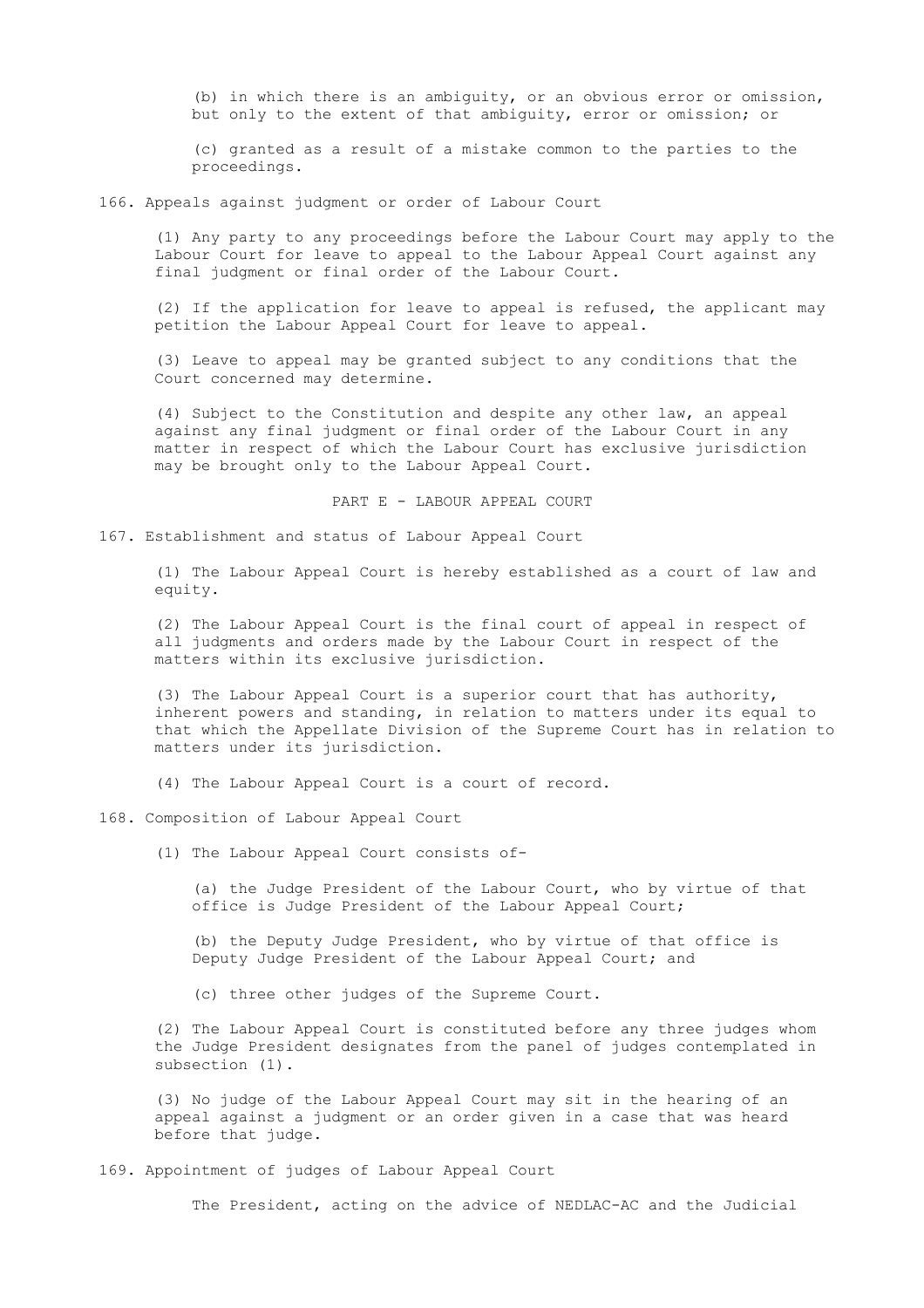Service Commission as defined in section 105 of the Constitution, after consultation with the Minister of Justice and the Judge President of the Labour Appeal Court, must appoint the three judges of the Labour Appeal Court referred to in section 168(l)(c).

 170. Tenure, remuneration and terms and conditions of appointment of Labour Appeal Court judges

 (1) A judge of the Labour Appeal Court must be appointed for a fixed term determined by the President at the time of appointment.

 (2) A judge of the Labour Appeal Court may resign by giving written notice to the President.

(3) (a) A judge of the Labour Appeal Court holds office until-

 (i) the judge's term of office in the Labour Appeal Court ends;

(ii) the judge's resignation takes effect;

(iii) the judge is removed from office;

 (iv) the judge ceases to be a judge of the Supreme Court; or

(v) the judge dies.

 (b) The Judge President and the Deputy Judge President of the Labour Appeal Court hold their offices for as long as they hold their respective offices of Judge President and Deputy Judge President of the Labour Court.

 (4) Neither the tenure of office nor the remuneration and terms and conditions of appointment applicable to a judge of the Supreme Court in terms of the Judges' Remuneration and Conditions of Employment Act, 1989 (Act No. 88 of 1989), is affected by that judge's appointment and concurrent tenure of office as a judge of the Labour Appeal Court.

(5) A judge of the Labour Appeal Court-

 (a) may be removed from the office of judge of the Labour Appeal Court only if that person has first been removed from the office of a judge of the Supreme Court; and

 (b) upon having been removed as judge of the Supreme Court must be removed from office as a judge of the Labour Appeal Court.

### 171. Officers of Labour Appeal Court

 (1) The registrar of the Labour Court is also the registrar of the Labour Appeal Court.

 (2) Each of the deputy registrars and other officers of the Labour Court also holds the corresponding office in relation to the Labour Appeal Court.

 (3) (a) The officers of the Labour Appeal Court, under the supervision and control of the registrar of that Court must perform the administrative functions of the Labour Appeal Court.

 (b) A deputy registrar of the Labour Appeal Court may perform any of the functions of the registrar of that Court that have been delegated generally or specifically to the deputy registrar.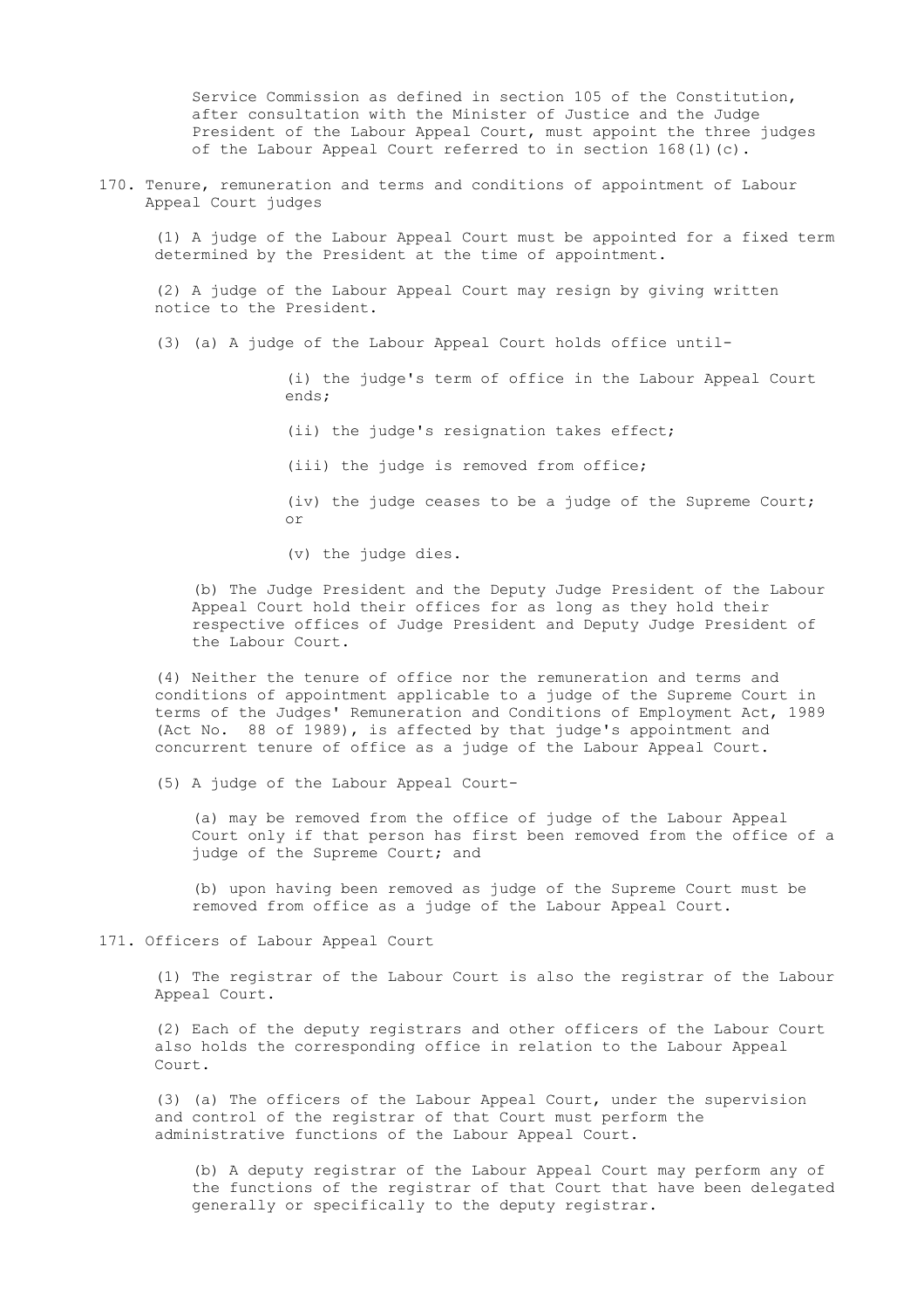(4) The deputy registrar of the Labour Appeal Court or, if there is more than one, the most senior will act as registrar of the Labour Appeal Court whenever-

 (a) the registrar is absent from the Republic or from duty, or for any reason is temporarily unable to perform the functions of registrar; or

(b) the office of registrar is vacant.

#### 172. Area of jurisdiction and seat of Labour Appeal Court

 (1) The Labour Appeal Court has jurisdiction in all the provinces of the Republic.

 (2) The seat of the Labour Court is also the seat of the Labour Appeal Court.

 (3) The functions of the Labour Appeal Court may be performed at any place in the Republic.

173. Jurisdiction of Labour Appeal Court

 (1) Subject to the Constitution and despite any other law, the Labour Appeal Court has exclusive jurisdiction-

 (a) to hear and determine all appeals against the final judgments and the final orders of the Labour Court; and (b) to decide any question of law reserved in terms of section 158 (4).

 (2) If, in any proceedings before the Labour Appeal Court, circumstances arise such as those contemplated in-

 (a) section 102(l) or (2) of the Constitution, the Labour Appeal Court must act in the manner provided for in that section; or

 (b) section 102(8) of the Constitution, the Labour Appeal Court may act in the manner provided for in that section.

 (3) An appeal to the Labour Appeal Court must be noted and prosecuted as if it were an appeal to the Appellate Division of the Supreme Court in civil proceedings, except that the appeal must be noted within 21 days after the date on which leave to appeal has been granted.

 (4) A decision to which any two judges of the Labour Appeal Court agree is the decision of the Court.

 174. Powers of Labour Appeal Court on hearing of appeals The Labour Appeal Court has the power-

> (a) on the hearing of an appeal to receive further evidence, either orally or by deposition before a person appointed by the Labour Appeal Court, or to remit the case to the Labour Court for further hearing, with such instructions as regards the taking of further evidence or otherwise as the Labour Appeal Court considers necessary; and

> (b) to confirm, amend or set aside the judgment or order that is the subject of the appeal and to give any judgment or make any order that the circumstances may require.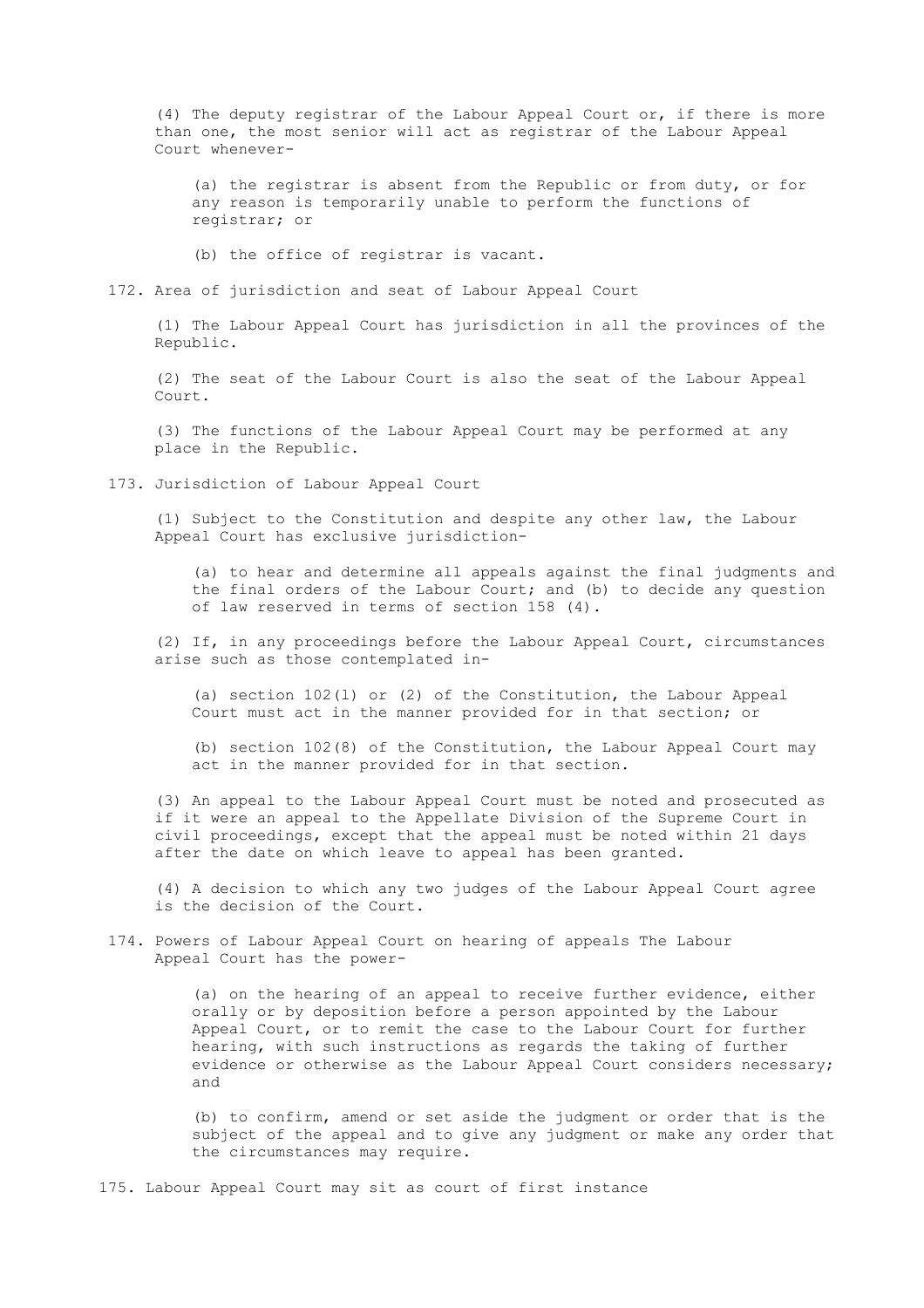Despite the provisions of this Part, the Judge President may direct that any matter before the Labour Court be heard by the Labour Appeal Court sitting as a court of first instance, in which case the Labour Appeal Court is entitled to make any order that the Labour Court would have been entitled to make.

176. Rules for Labour Appeal Court

 (1) The Rules Board for Labour Courts established by section 159 may make rules to regulate the conduct of proceedings in the Labour Appeal Court.

 (2) The Board has all the powers referred to in section 159 when it makes rules for the Labour Appeal Court.

 (3) The Board must publish in the Government Gazette any rules that it makes, alters or repeals.

177. Proceedings of Labour Appeal Court to be carried on in open court

 (1) The proceedings in the Labour Appeal Court must be carried on in open court.

 (2) Despite subsection (1), the Labour Appeal Court may exclude the members of the general public, or specific persons, or categories of persons from the proceedings in any case where a court of a provincial division of the Supreme Court could have done so.

178. Representation before Labour Appeal Court

 Any person who, in terms of section 161, may appear before the Labour Court has the right to appear before the Labour Appeal Court.

179. Costs

 (1) The Labour Appeal Court may make an order for the payment of costs, according to the requirements of the law and fairness.

 (2) When deciding whether or not to order the payment of costs, the Labour Appeal Court may take into account-

 (a) whether the matter referred to the Court should have been referred to arbitration in terms of this Act and, if so, the extra costs incurred in referring the matter to the Court; and

(b) the conduct of the parties-

 (i) in proceeding with or defending the matter before the Court; and

(ii) during the proceedings before the Court.

 (3) The Labour Appeal Court may order costs against a party to the dispute or against any person who represented that party in those proceedings before the Court.

 180. Service and enforcement of orders Any decision, judgment or order of the Labour Appeal Court may be served and executed as if it were a decision, judgment or order of the Supreme Court.

181. Seal of Labour Appeal Court

 (1) The Labour Appeal Court for use as the occasion may require will have an official seal of a design prescribed by the President by proclamation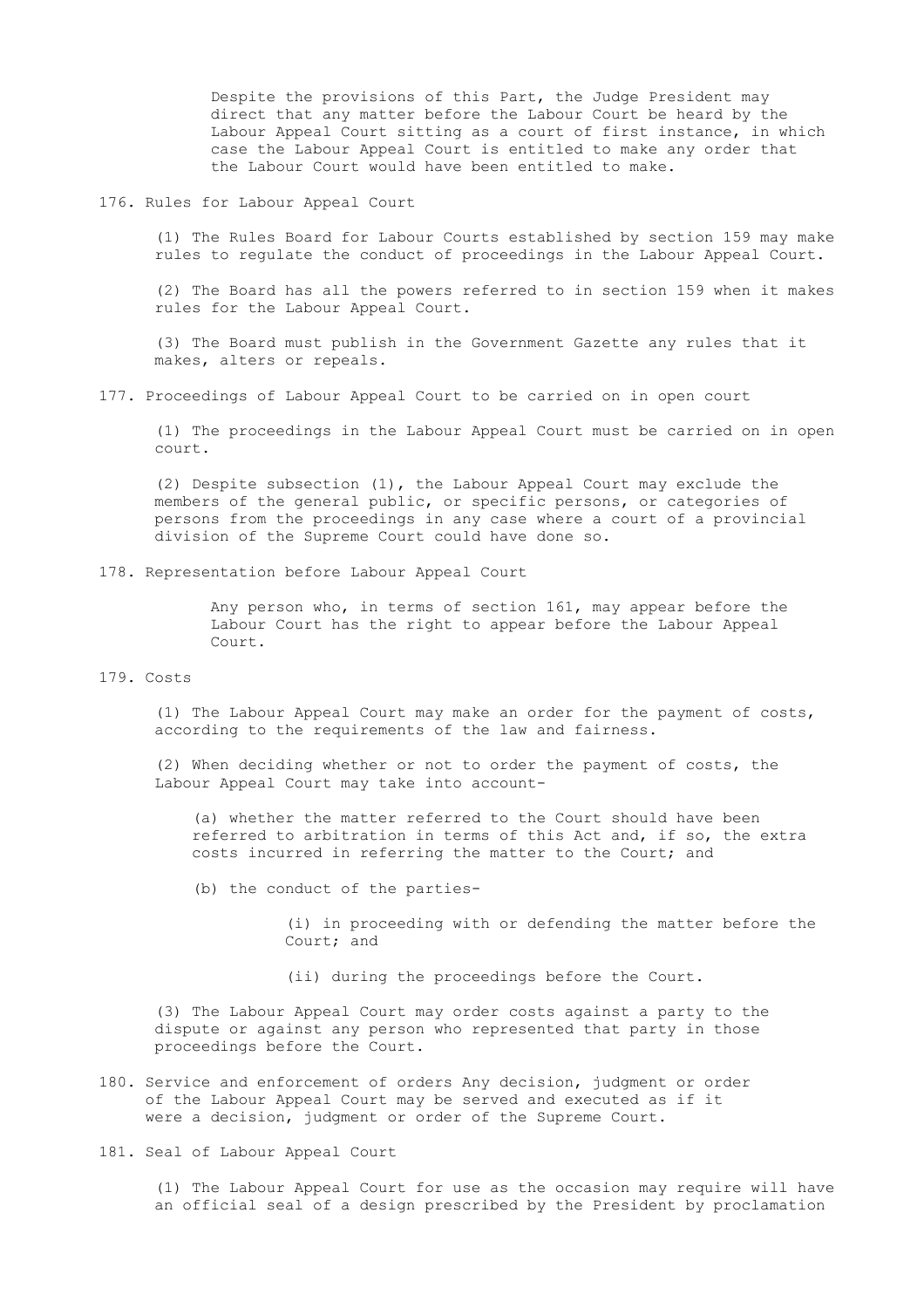in the Government Gazette.

 (2) The registrar of the Labour Appeal Court must keep custody of the official seal of the Labour Appeal Court.

182. Judgments of Labour Appeal Court binding on Labour Court

A judgment of the Labour Appeal Court is binding on the Labour Court.

183. Labour Appeal Court final court of appeal

 Subject to the Constitution and despite any other law, no appeal lies against any decision, judgment or order given by the Labour Appeal Court in respect of-

(a) any appeal in terms of section  $173(1)(a)$ ;

 (b) its decision on any question of law in terms of section 173(l)(b); or

(c) any judgment or order made in terms of section 175.

 PART F - GENERAL PROVISIONS APPLICABLE TO COURTS ESTABLISHED BY THIS ACT

184. General provisions applicable to courts established by this Act

 Sections 5,4118,4225,4330,4431,4539,464047 and 4248 of the Supreme Court Act, 1959 (Act No. 59 of 1959) apply, read with the changes required by the context, in relation to

 the Labour Court, or the Labour Appeal Court, or both, to the extent that they are not

inconsistent with this Act.

41. Scope and execution of process.

42. Certified copies of court records admissible as evidence.

43. No process to be issued against judge except with consent of court.

 44. Manner of securing attendance of witnesses or the production of any document.

 45. Manner in which witness may be dealt with on refusal to give evidence or produce document.

46. Property not liable to be seized in execution.

47. Offences relating to execution.

48. Witness fees.

# CHAPTER VIII UNFAIR DISMISSAL

185. Right not to be unfairly dismissed

Every employee has the right not to be unfairly dismissed.

186. Meaning of dismissal

"Dismissal" means that-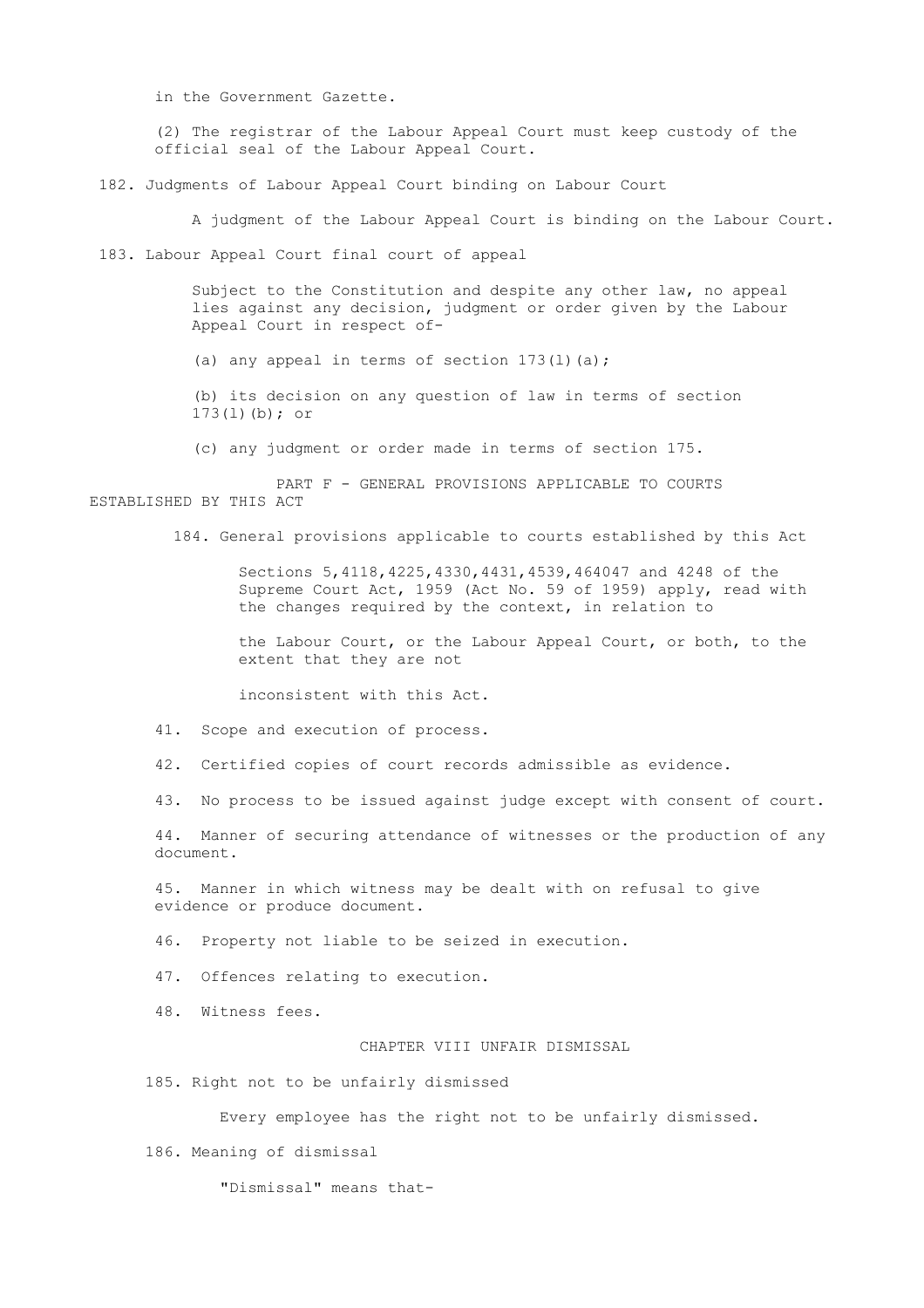(a) an employer has terminated a contract of employment with or without notice;

 (b) an employee reasonably expected the employer to renew a fixed term contract of employment on the same or similar terms but the employer offered to renew it on less favourable terms, or did not renew it;

 (c) an employer refused to allow an employee to resume work after she-

> (i) took maternity leave in terms of any law, collective agreement or her contract of employment; or

 (ii) was absent from work for up to four weeks before the expected date, and up to eight weeks after the actual date, of the birth of her child;

 (d) an employer who dismissed a number of employees for the same or similar reasons has offered to re-employ one or more of them but has refused to re-employ another; or

 (e) an employee terminated a contract of employment with or without notice because the employer made continued employment intolerable for the employee.

187. Automatically unfair dismissals

 (1) A dismissal is automatically unfair if the employer, in dismissing the employee, acts contrary to section 549 or, if the reason for the dismissal is-

 (a) that the employee participated in or supported, or indicated an intention to participate in or support, a strike or protest action that complies with the provisions of Chapter IV;50

 (b) that the employee refused, or indicated an intention to refuse, to do any work normally done by an employee who at the time was taking part in a strike that complies with the provisions of Chapter IV or was locked out, unless that work is necessary to prevent an actual danger to life, personal safety or health;

 (c) to compel the employee to accept a demand in respect of any matter of mutual interest between the employer and employee;

 (d) that the employee took action, or indicated an intention to take action, against the employer by-

(i) exercising any right conferred by this Act; or

- 49. Section 5 confers protections relating to the right to freedom of association and on members of workplace forums.
- 50. Chapter IV deals with industrial action and conduct in support of industrial action. Section 67(4) and (5) provide-

 "(4) An employer may not dismiss an employee for participating in a protected strike or for any conduct in contemplation or in furtherance of a protected strike.

 (5) Subsection (4) does not preclude an employer from fairly dismissing an employee in compliance with the provisions of Chapter VIII for a reason related to the employee's conduct during the strike, or for a reason based on the employer's operational requirements."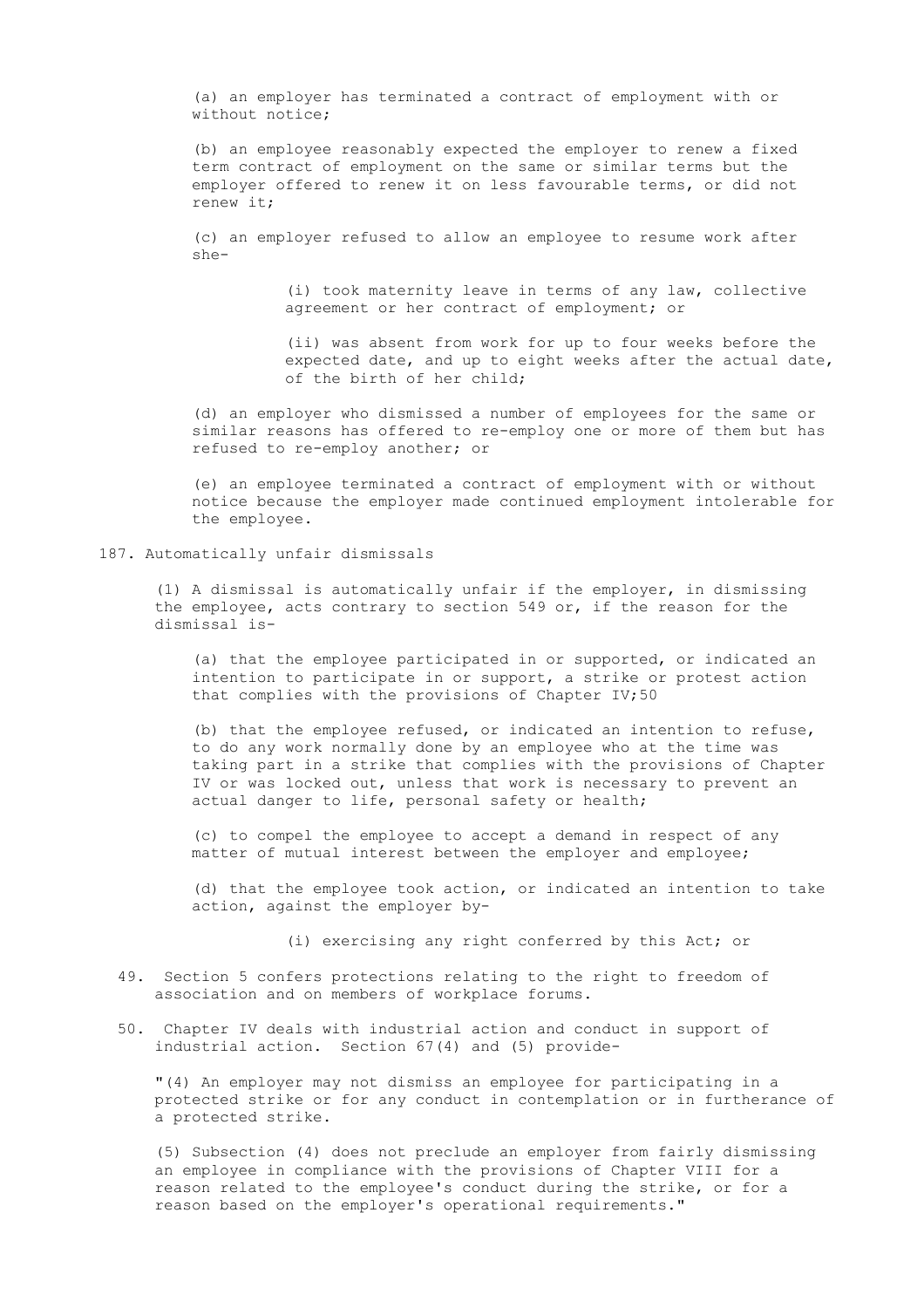Section 77(3) provides-

 "A person who takes part in protest action or in any conduct in contemplation or in furtherance of protest action that complies with subsection (1), enjoys the protections conferred by section 67."

(ii) participating in any proceedings in terms of this Act;

 (e) the employee's pregnancy, intended pregnancy, or any reason related to her pregnancy; that the employer unfairly discriminated against an employee, directly or indirectly, on any arbitrary ground, including, but not limited to race, gender, sex, ethnic or social origin, colour, sexual orientation, age, disability, religion, conscience, belief, political opinion, culture, language, marital status or family responsibility.

(2) Despite subsection (1)(f)-

 (a) a dismissal may be fair if the reason for dismissal is based on an inherent requirement of the particular job;

 (b) a dismissal based on age is fair if the employee has reached the normal or agreed retirement age for persons employed in that capacity.

188. Other unfair dismissals

 (1) A dismissal that is not automatically unfair, is unfair if the employer fails to prove-

(a) that the reason for dismissal is a fair reason-

(i) related to the employee's conduct or capacity; or

(ii) based on the employer's operational requirements; and

 (b) that the dismissal was effected in accordance with a fair procedure.

 (2) Any person considering whether or not the reason for dismissal is a fair reason or whether or not the dismissal was effected in accordance with a fair procedure must take into account any relevant code of good practice issued in terms of this Act.51

189. Dismissals based on operational requirements

 (1) When an employer contemplates dismissing one or more employees for reasons based on the employer's operational requirements, the employer must consult-

 (a) any person whom the employer is required to consult in terms of a collective agreement;

 (b) if there is no collective agreement that requires consultation, a workplace forum, if the employees likely to be affected by the proposed dismissals are employed in a workplace in respect of which there is a workplace forum;

 (c) if there is no workplace forum in the workplace in which the employees likely to be affected by the proposed dismissals are employed, any registered trade union whose members are likely to be affected by the proposed dismissals;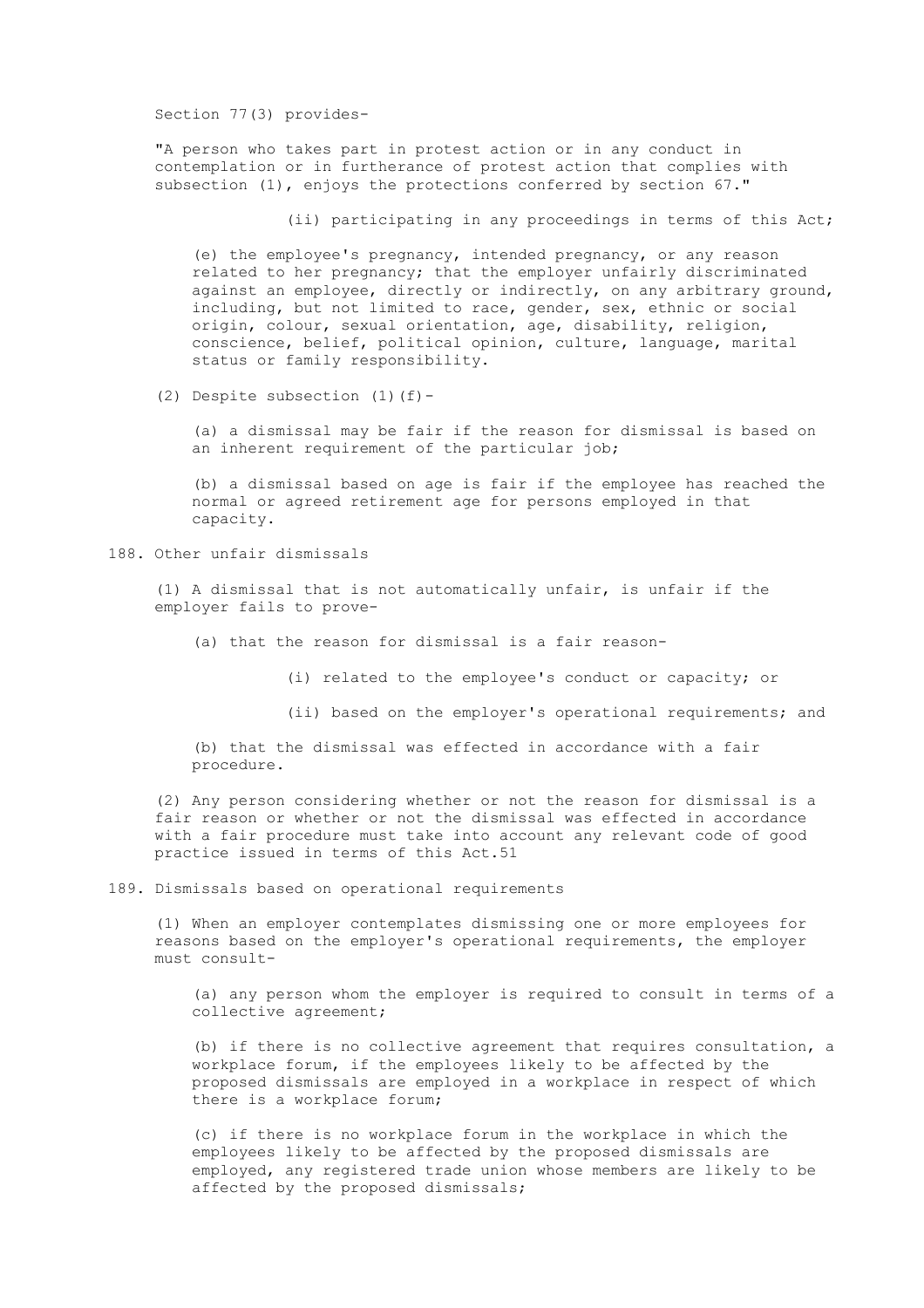(d) if there is no such trade union, the employees likely to be affected by the proposed dismissals or their representatives nominated for that purpose.

- (2) The consulting parties must attempt to reach consensus on
	- (a) appropriate measures-

(i) to avoid the dismissals;

51. See Schedule 8, the Code of Good Practice: Dismissal.

- (ii) to minimise the number of dismissals;
- (iii) to change the timing of the dismissals; and
- (iv) to mitigate the adverse effects of the dismissals;
- (b) the method for selecting the employees to be dismissed; and
- (c) the severance pay for dismissed employees.

 (3) The employer must disclose in writing to the other consulting party all relevant information, including, but not limited to-

(a) the reasons for the proposed dismissals;

 (b) the alternatives that the employer considered before proposing the dismissals, and the reasons for rejecting each of those alternatives;

 (c) the number of employees likely to be affected and the job categories in which they are employed;

(d) the proposed method for selecting which employees to dismiss;

 (e) the time when, or the period during which, the dismissals are likely to take effect; the severance pay proposed;

 (g) any assistance that the employer proposes to offer to the employees likely to be dismissed; and

 (h) the possibility of the future re-employment of the employees who are dismissed.

 (4) The provisions of section 16 apply, read with the changes required by the context, to the disclosure of information in terms of subsection (3).

 (5) The employer must allow the other consulting party an opportunity during consultation to make representations about any matter on which they are consulting.

 (6) The employer must consider and respond to the representations made by the other consulting party and, if the employer does not agree with them, the employer must state the reasons for disagreeing.

 (7) The employer must select the employees to be dismissed according to selection criteria-

(a) that have been agreed to by the consulting parties; or

 (b) if no criteria have been agreed, criteria that are fair and objective.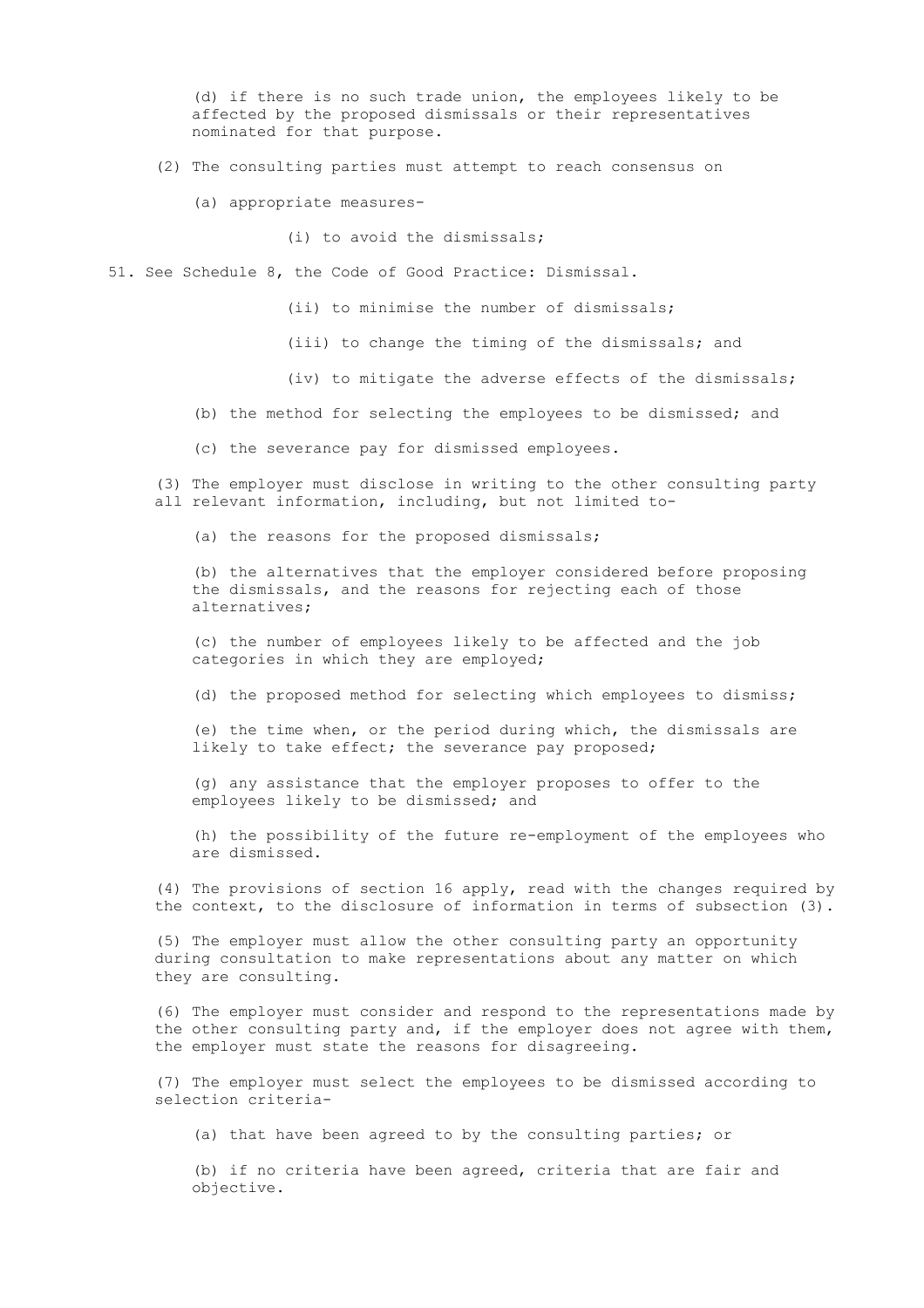# 190. Date of dismissal

(1) The date of dismissal is the earlier of-

(a) the date on which the contract of employment terminated; or

- (b) the date on which the employee left the service of the employer.
- (2) Despite subsection (i)-

 (a) if an employer has offered to renew on less favourable terms, or has failed to renew, a fixed-term contract of employment, the date of dismissal is the date on which the employer offered the less favourable terms or the date the employer notified the employee of the intention not to renew the contract;

 (b) if the employer refused to allow an employee to resume work, the date of dismissal is the date on which the employer first refused to allow the employee to resume work;

 (c) if an employer refused to reinstate or re-employ the employee, the date of dismissal is the date on which the employer first refused to reinstate or re-employ that employee.

# 191. Disputes about unfair dismissals52

 (1) If there is a dispute about the fairness of a dismissal, the dismissed employee may refer the dispute in writing within 30 days of the date of dismissal to-

 (a) a council, if the parties to the dispute fall within the registered scope of that council; or

(b) the Commission, if no council has

 (2) If the employee shows good cause at any time, the council or the Commission may permit the employee to refer the dispute after the 30-day time limit has expired.

 (3) The employee must satisfy the council or the Commission that a copy of the referral has been served on the employer.

 (4) The council or the Commission must attempt to resolve the dispute through conciliation.

 (5) If a council or a commissioner has certified that the dispute remains unresolved, or if 30 days have expired since the council or the Commission received the referral and the dispute remains unresolved-

52. See flow diagrams Nos. 10, 11, 12 and 13 in Schedule 4.

 (a) the council or the Commission must arbitrate the dispute at the request of the employee if-

> (i) the employee has alleged that the reason for dismissal related to the employee's conduct or capacity, unless paragraph (b)(iii) applies;

 (ii) the employee has alleged that the reason for dismissal is that the employer made continued employment intolerable; or

(iii) the employee does not know the reason for dismissal; or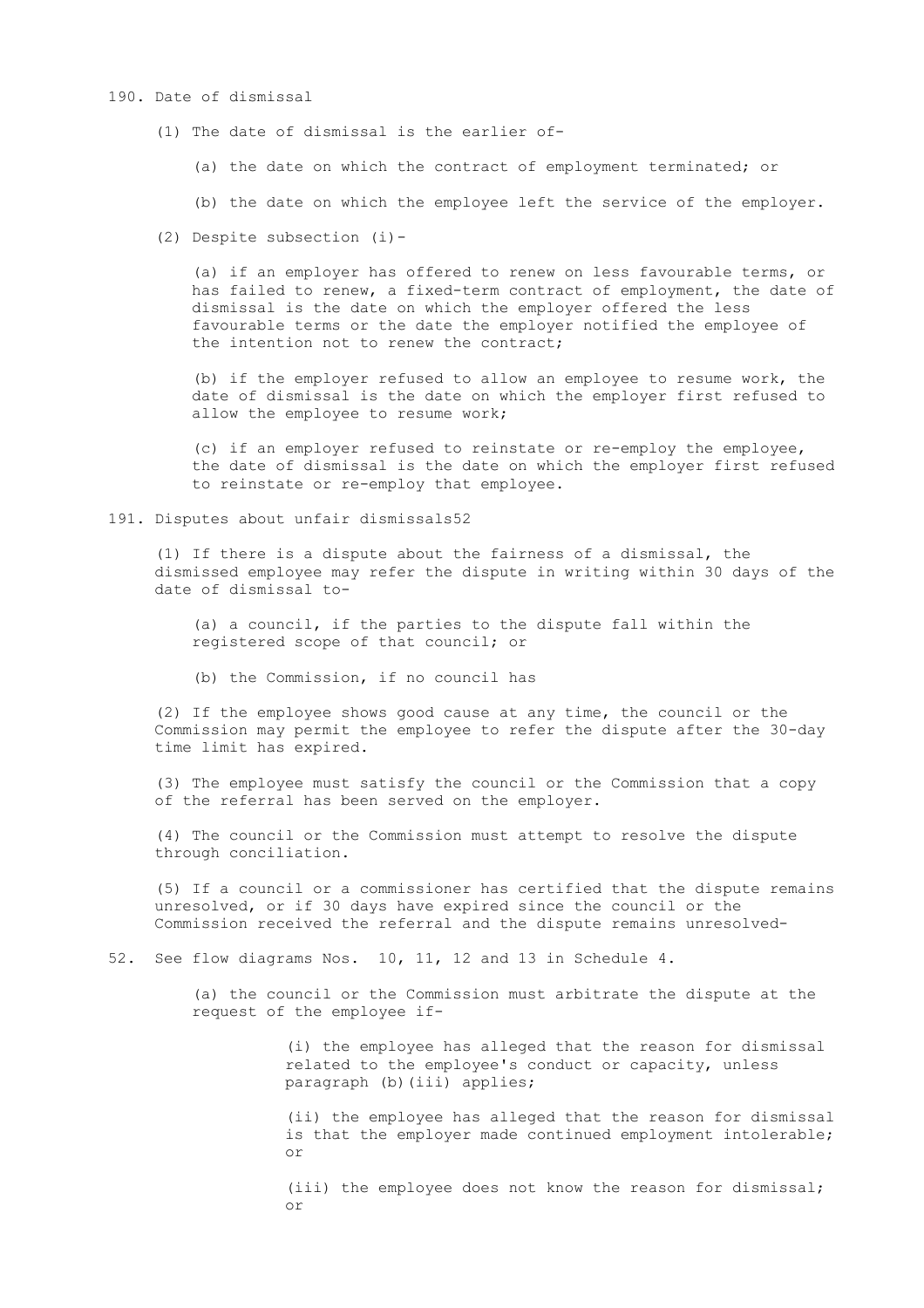(b) the employee may refer the dispute to the Labour Court for adjudication if the employee has alleged that the reason for dismissal is-

(i) automatically unfair;

(ii) based on the employer's operational requirements;

 (iii) the employee's participation in a strike that does not comply with the provisions of Chapter IV; or

 (iv) because the employee refused to join, was refused membership of or was expelled from a trade union party to a closed shop agreement.

 (6) Despite subsection (5)(a), the director must refer the dispute to the Labour Court, if the director decides, on application by any party to the dispute, that to be appropriate after considering-

- (a) the reason for dismissal;
- (b) whether there are questions of law raised by the dispute;
- (c) the complexity of the dispute;

 (d) whether there are conflicting arbitration awards that need to be resolved;

(e) the public interest.

 (7) When considering whether the dispute should be referred to the Labour Court, the director must give the parties to the dispute and the commissioner who attempted to conciliate the dispute, an opportunity to make representations.

 (8) The director must notify the parties of the decision and refer the dispute-

- (a) to the Commission for arbitration; or
- (b) to the Labour Court for adjudication.
- (9) The director's decision is final and binding.

 (10) No person may apply to any court of law to review the director's decision until the dispute has been arbitrated or adjudicated, as the case may be.

192. Onus in dismissal disputes

 (1) In any proceedings concerning any dismissal, the employee must establish the existence of the dismissal.

 (2) If the existence of the dismissal is established, the employer must prove that the dismissal is fair.

# 193. Remedies for unfair dismissal

 (1) If the Labour Court or an arbitrator appointed in terms of this Act finds that a dismissal is unfair, the Court or the arbitrator may-

 (a) order the employer to reinstate the employee from any date not earlier than the date of dismissal;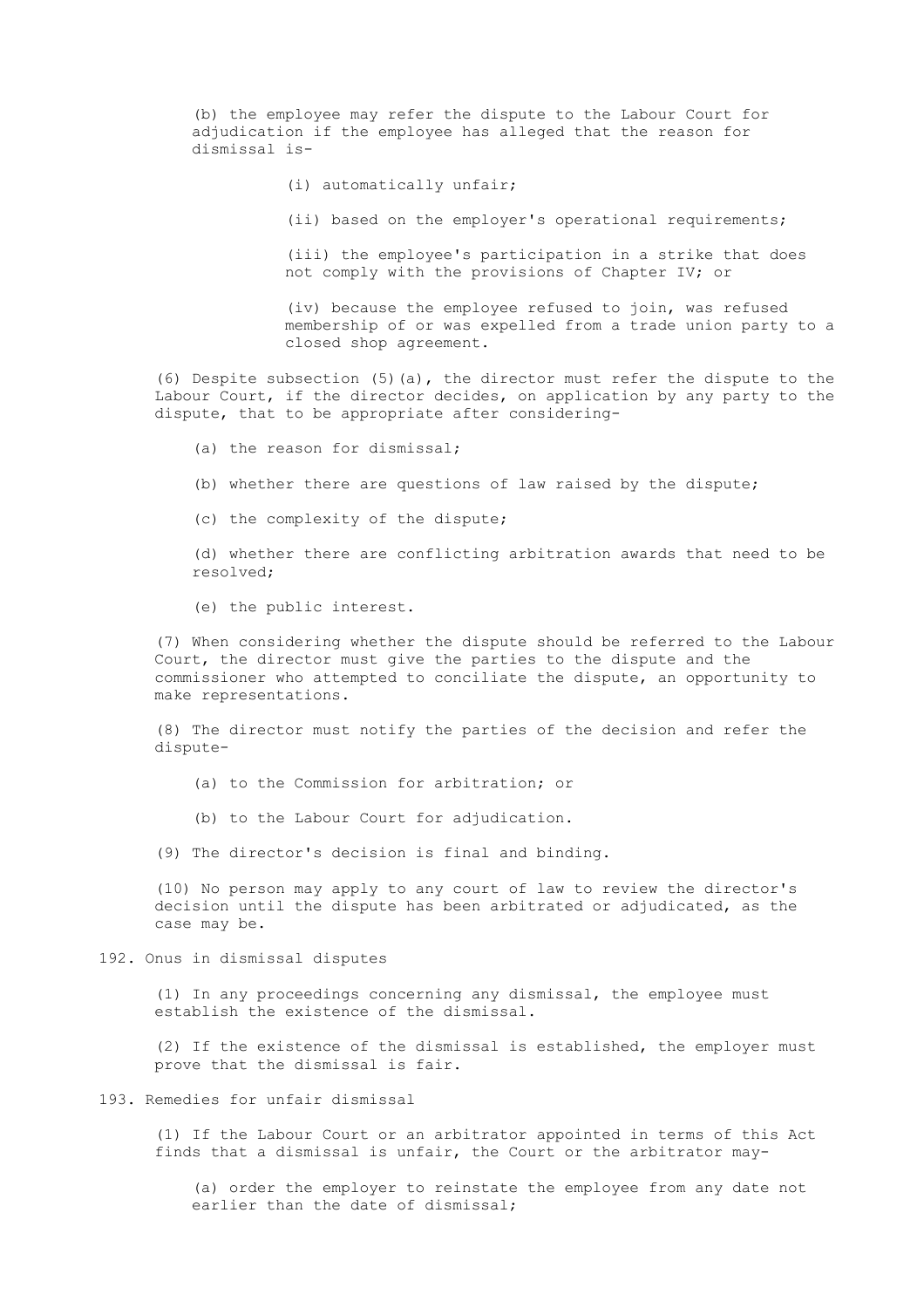(b) order the employer to re-employ the employee, either in the work in which the employee was employed before the dismissal or in other reasonably suitable work on any terms and from any date not earlier than the date of dismissal; or

(c) order the employer to pay compensation to the employee.

 (2) The Labour Court or the arbitrator must require the employer to reinstate or re-employ the employee unless-

(a) the employee does not wish to be reinstated or re-employed;

 (b) the circumstances surrounding the dismissal are such that a continued employment relationship would be intolerable;

 (c) it is not reasonably practicable for the employer to reinstate or re-employ the employee; or

 (d) the dismissal is unfair only because the employer did not follow a fair procedure.

 (3) If a dismissal is automatically unfair or, if a dismissal based on the employer's operational requirements is found to be unfair, the Labour Court in addition may make any other order that it considers appropriate in the circumstances.53

# 194. Limits on compensation

 (1) If a dismissal is unfair only because the employer did not follow a fair procedure, compensation must be equal to the remuneration that the employee would have been paid between the date of dismissal and the last day of the hearing of the arbitration or adjudication, as the case may be, calculated at the employee's rate of remuneration on the date of dismissal. Compensation may however not be awarded in respect of any unreasonable period of delay that was caused by the employee in initiating or prosecuting a claim.

 (2) The compensation awarded to an employee whose dismissal is found to be unfair because the employer did not prove that the reason for dismissal was a fair reason related to the employee's conduct, capacity or based on the employer's operational requirements, must be just and equitable in all the circumstances, but not less than the amount specified in subsection (1), and not more than the equivalent of 12 months' remuneration calculated at the employee's rate of remuneration on the date of dismissal.

 (3) The compensation awarded to an employee whose dismissal is automatically unfair must be just and equitable in all the circumstances, but not more than the equivalent of 24 months' remuneration calculated at the employee's rate of remuneration on the date of dismissal.

195. Compensation is in addition to any other amount

 An order or award of compensation made in terms of this Chapter is in addition to, and not a substitute for, any other amount to which the employee is entitled in terms of any law, collective agreement or contract of employment.

### 196. Severance pay

 (1) An employer must pay an employee who dismissed for reasons based on the employer's operational requirements severance pay equal to at least one week's remuneration for each completed year of continuous service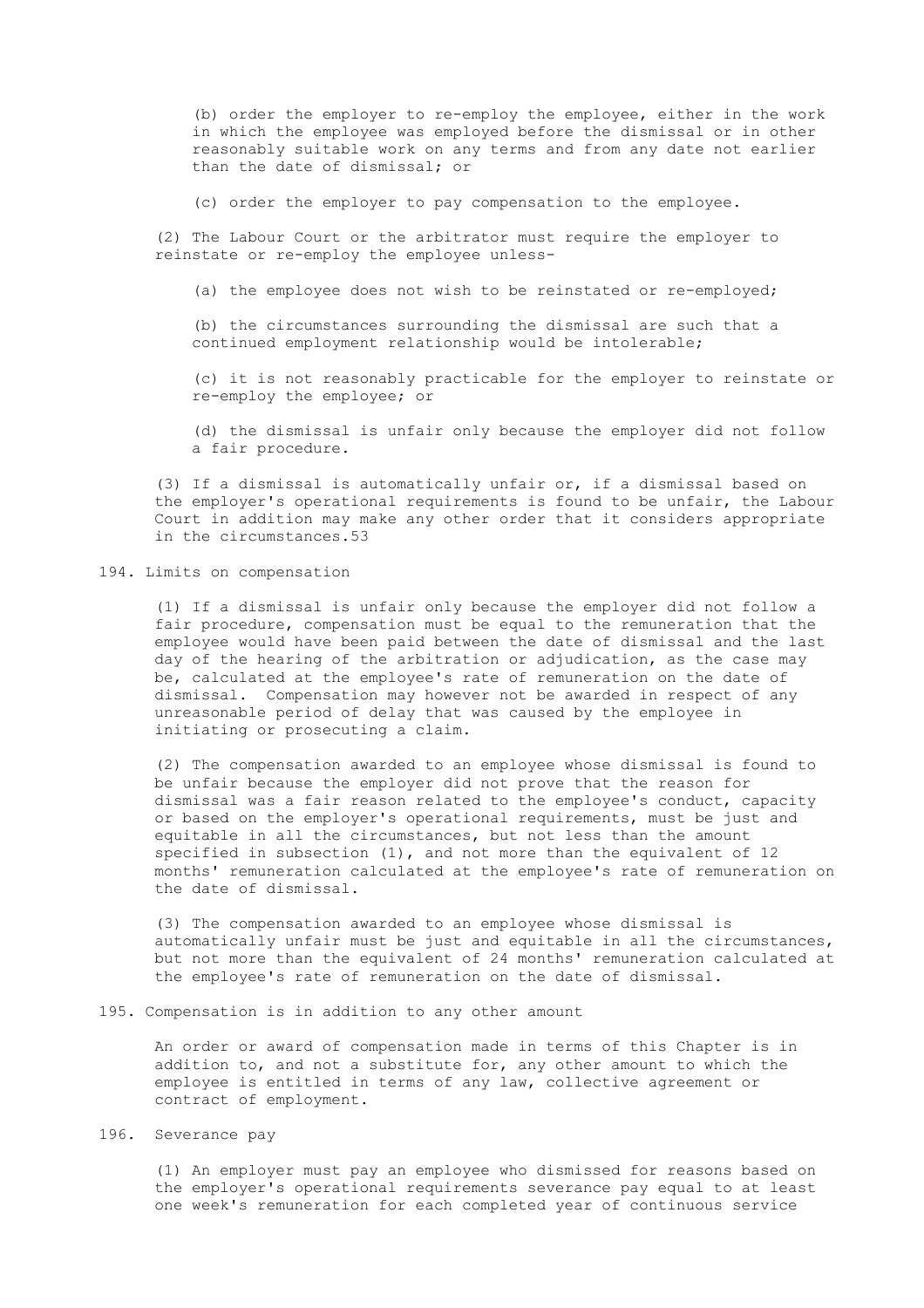with that employer, unless the employer has been exempted from the provisions of this subsection.

 (2) The Minister, after consulting NEDLAC and the Public Service Co-ordinating Bargaining Council, may vary the amount of severance pay in terms of subsection (1) by notice in the Government Gazette.

 (3) An employee who unreasonably refuses to accept the employer's offer of alternative employment with that employer or any other employer is not entitled to severance pay in terms of subsection (1).

 (4) The payment of severance pay in compliance with this section does not affect an employee's right to any other amount payable according to law.

 (5) An employer or a category of employers may apply to the Minister for exemption from the provisions of subsection (1) as if the application is one in terms of the Basic Conditions of Employment Act and the Minister may grant an exemption as if it were an exemption granted in terms of that Act.

 (6) If there is a dispute only about the entitlement to severance pay in terms of this section, the employee may refer the dispute in writing to-

 (a) a council, if the parties to the dispute fall within the registered scope of that council; or

(b) the Commission, if no council has

 (7) The employee who refers the dispute to the council or the Commission must satisfy it that a copy of the referral has been served on all the other parties to the dispute.

 (8) The council or the Commission must attempt to resolve the dispute through conciliation.

 (9) If the dispute remains unresolved, the employee may refer it to arbitration.

 (10) If the Labour Court is adjudicating a dispute about a dismissal based on the employer's operational requirements, the Court may inquire into and determine the amount of any severance pay to which the dismissed employee may be entitled and the Court may make an order directing the employer to pay that amount.

197. Transfer of contract of employment

 (1) A contract of employment may not be transferred from one employer (referred to as "the old employer") to another employer (referred to as "the new employer") without the employee's consent, unless-

 (a) the whole or any part of a business, trade or undertaking is transferred by the old employer as a going concern; or

 (b) the whole or a part of a business, trade or undertaking is transferred as a going concern-

> (i) if the old employer is insolvent and being wound up or is being sequestrated; or

 (ii) because a scheme of arrangement or compromise is being entered into to avoid winding-up or sequestration for reasons of insolvency.

(2) (a) If a business, trade or undertaking is transferred in the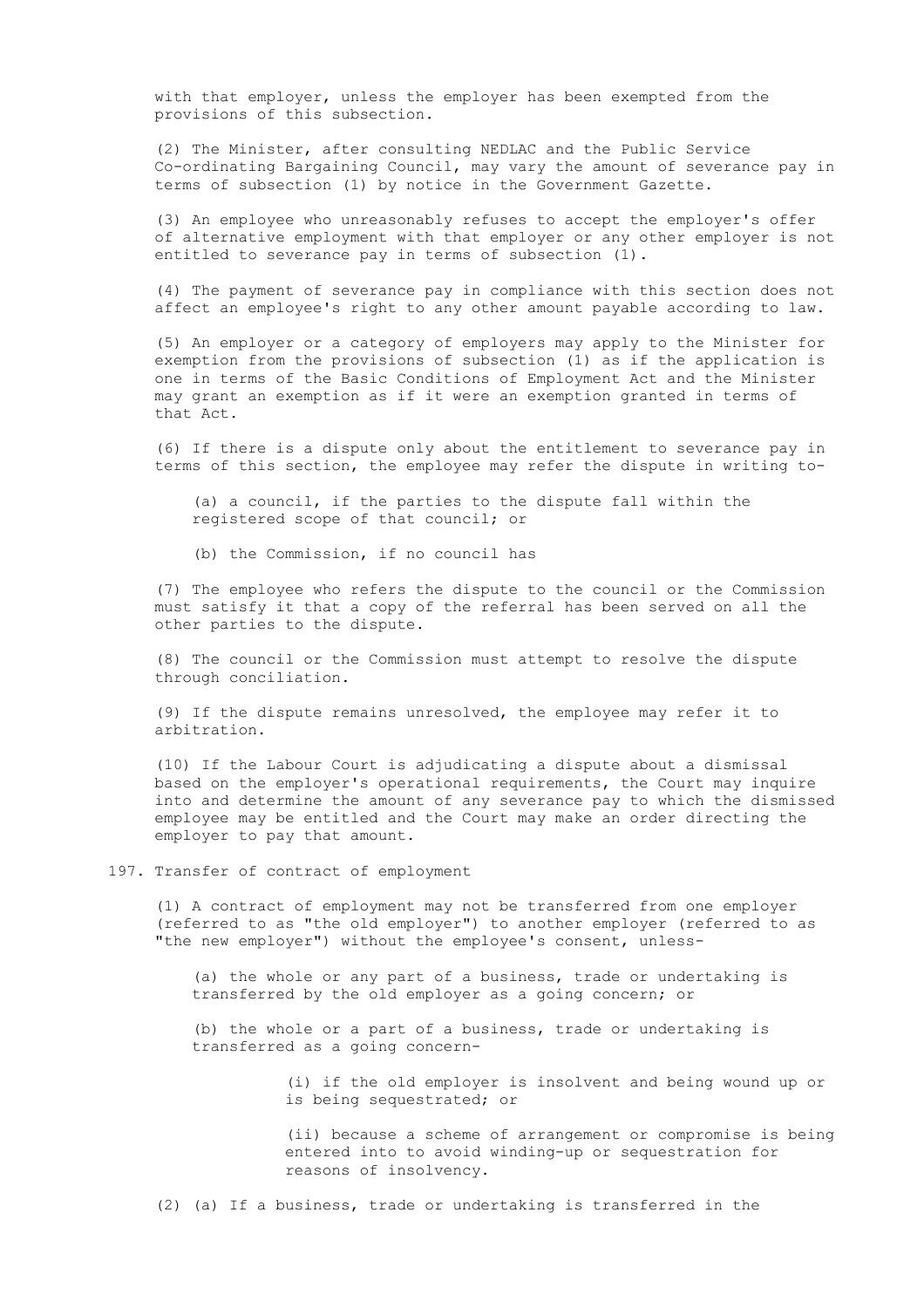circumstances referred to in subsection  $(1)(a)$ , unless otherwise agreed, all the rights and obligations between the old employer and each employee at the time of the transfer continue in force as if they were rights and obligations between the new employer and each employee and, anything done before the transfer by or in relation to the old employer will be considered to have been done by or in relation to the new employer.

 (b) If a business is transferred in the circumstances envisaged by subsection (1)(b), unless otherwise agreed, the contracts of all employees that were in existence immediately before the old employer's winding-up or sequestration transfer automatically to the new employer, but all the rights and obligations between the old employer and each employee at the time of the transfer remain rights and obligations between the old employer and each employee, and anything done before the transfer by the old employer in respect of each employee will be considered to have been done by the old employer.

 (3) An agreement contemplated in subsection (2) must be concluded with the appropriate person or body referred to in section 189(l).

 (4) A transfer referred to in subsection (1) does not interrupt the employee's continuity of employment. That employment continues with the new employer as if with the old employer.

 (5) The provisions of this section do not transfer or otherwise affect the liability of any person to be prosecuted for, convicted of, and sentenced for, any offence.

CHAPTER IX GENERAL PROVISIONS

198. Temporary Employment Services

 (1) In this section, "temporary employment service" means any person who, for reward, procures for or provides to a client other persons-

(a) who render services to, or perform work for, the client; and

(b) who are remunerated by the temporary employment service.

 (2) For the purposes of this Act, a person whose services have been procured for or provided to a client by a temporary employment service is the employee of that temporary employment service, and the temporary employment service is that person's employer.

 (3) Despite subsections (1) and (2), a person who is an independent contractor is not an employee of a temporary employment service, nor is the temporary employment service the employer of that person.

 (4) The temporary employment service and the client are jointly and severally liable if the temporary employment service, in respect of any of its employees, contravenes-

 (a) a collective agreement concluded in a bargaining council that regulates terms and conditions of employment;

 (b) a binding arbitration award that regulates terms and conditions of employment;

(c) the Basic Conditions o Employment Act; or

(d) a determination made in terms of the Wage Act.

(5) Two or more bargaining councils may agree to bind the following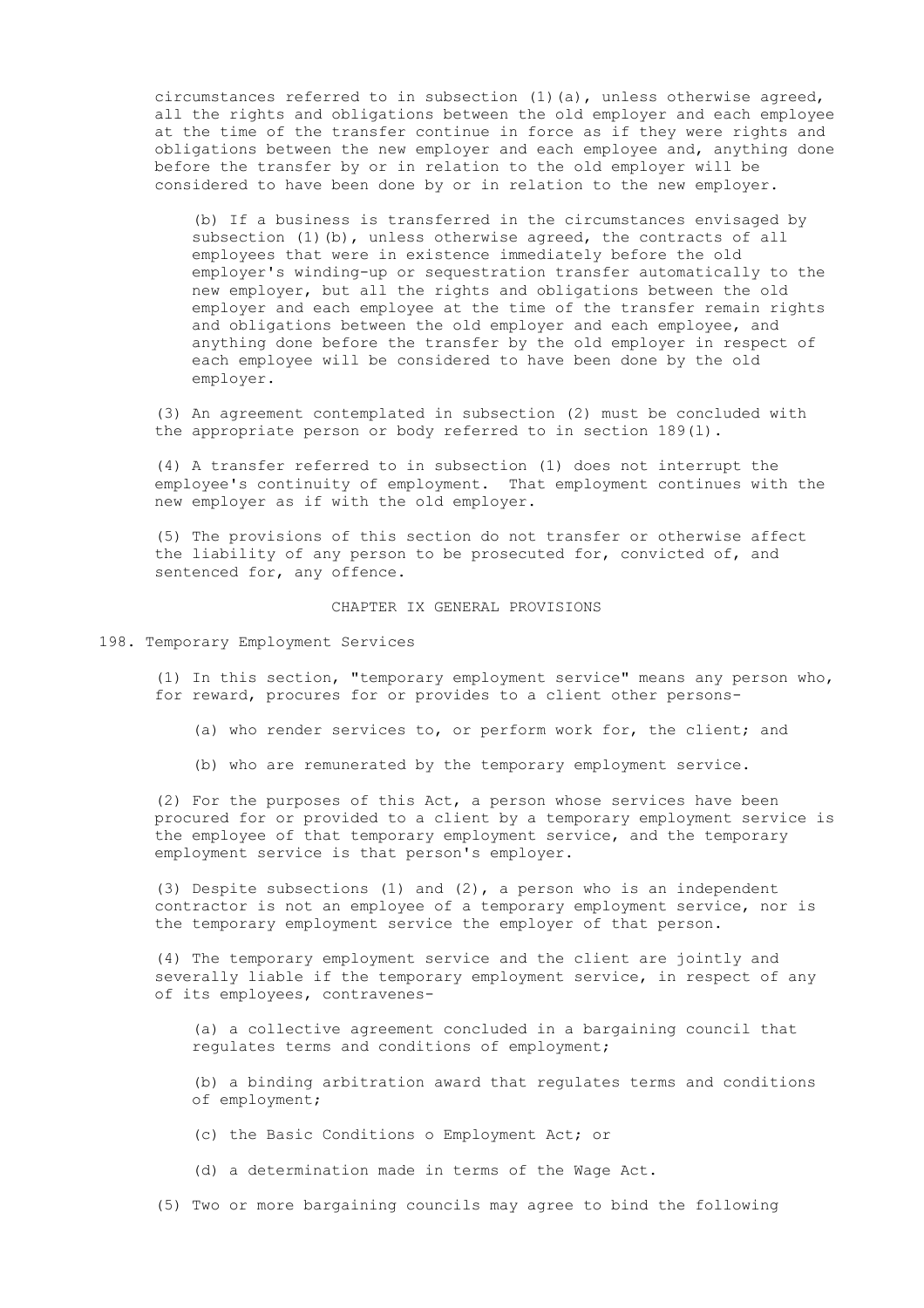persons, if they fall within the combined registered scope of those bargaining councils, to a collective agreement concluded in any one of them-

- (a) temporary employment service;
- (b) a person employed by a temporary employment service; and
- (c) a temporary employment service client.

 (6) An agreement concluded in terms of subsection (5) is binding only if the collective agreement has been extended to non-parties within the registered scope of the bargaining council.

 (7) Two or more bargaining councils may agree to bind the following persons, who fall within their combined registered scope, to a collective agreement-

- (a) temporary employment service;
- (b) a person employed by a temporary employment service; and
- (c) a temporary employment service's client.
- (8) An agreement concluded in terms of subsection (7) is binding only if-

 (a) each of the contracting bargaining councils has requested the Minister to extend the agreement to non-parties falling within its registered scope;

 (b) the Minister is satisfied that the terms of the agreement are not substantially more onerous than those prevailing in the corresponding collective agreements concluded in the bargaining councils; and

 (c) the Minister, by notice in the Government Gazette, has extended the agreement as requested by all the bargaining councils that are parties to the agreement.

 199. Contracts of employment may not disregard or waive collective agreements or arbitration awards

 (1) A contract of employment, whether concluded before or after the coming into operation of any applicable collective agreement or arbitration award, may not-

 (a) permit an employee to be paid remuneration that is less than that prescribed by that collective agreement or arbitration award;

 (b) permit an employee to be treated in a manner, or to be granted any benefit, that is less favourable than that prescribed by that collective agreement or arbitration award; or

 (c) waive the application of any provision of that collective agreement or arbitration award.

 (2) A provision in any contract that purports to permit or grant any payment, treatment, benefit, waiver or exclusion prohibited by subsection (1) is invalid.

200. Representation of employees or employers

 (1) A registered trade union or registered employers' organisation may act in any one or more of the following capacities in any dispute to which any of its members is a party-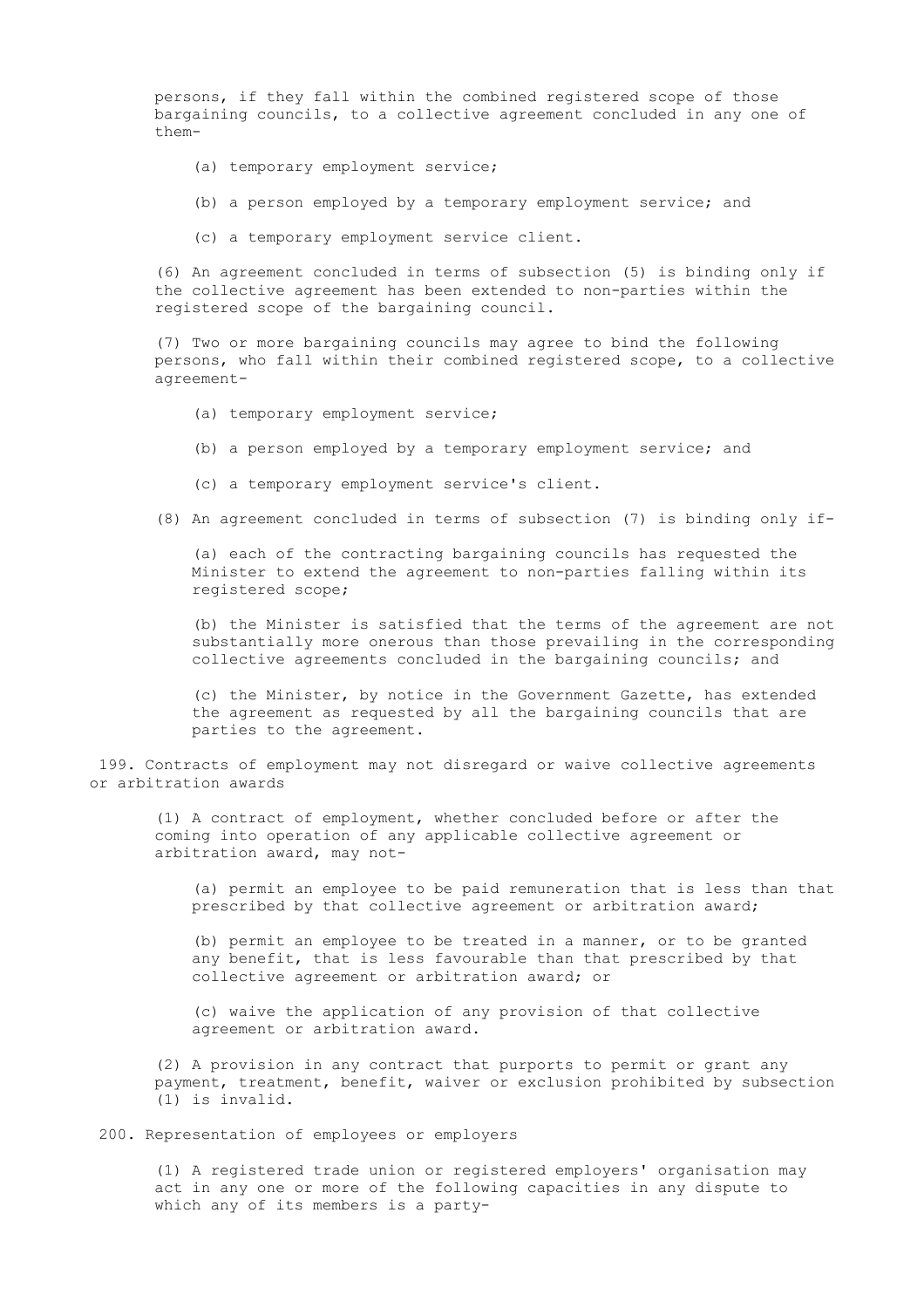- (a) in its own interest;
- (b) on behalf of any of its members;
- (c) in the interest of any of its members.

 (2) A registered trade union or a registered employers' organisation is entitled to be a party to any proceedings in terms of this Act if one or more of its members is a party to those proceedings.

#### 201. Confidentiality

 (1) A person commits an offence by disclosing any information relating to the financial or business affairs of any other person or any business, trade or undertaking if the information was acquired by the first-mentioned person in the performance of any function or exercise of any power in terms of this Act, in any capacity, by or on behalf of-

(a) a council;

 (b) any independent body established by a collective agreement or determination to grant exemptions from the provisions of the collective agreement or determination;

- (c) the registrar;
- (d) the Commission; and
- (e) an accredited agency.

 (2) Subsection (1) does not apply if the information was disclosed to enable a person to perform a function or exercise a power in terms of this Act.

 (3) A person convicted of an offence in terms of this section may be sentenced to a fine to be determined by the court, or imprisonment.

202. Service of documents

 (1) If a registered trade union or a registered employers' organisation acts on behalf of any of its members in a dispute, service on that trade union or employers' organisation of any document directed to those members in connection with that dispute, will be sufficient service on those members for the purposes of this Act.

 (2) Service on the Office of the State Attorney of any legal process directed to the State in its capacity as an employer is service on the State for the purposes of this Act.

### 203. Codes of good practice

- (1) NEDLAC may-
	- (a) prepare and issue codes of good practice; and
	- (b) change or replace any code of good practice.

 (2) Any code of good practice, or any change to or replacement of a code of good practice, must be published in the Government Gazette.

 (3) Any person interpreting or applying this Act must take into account any relevant code of good practice.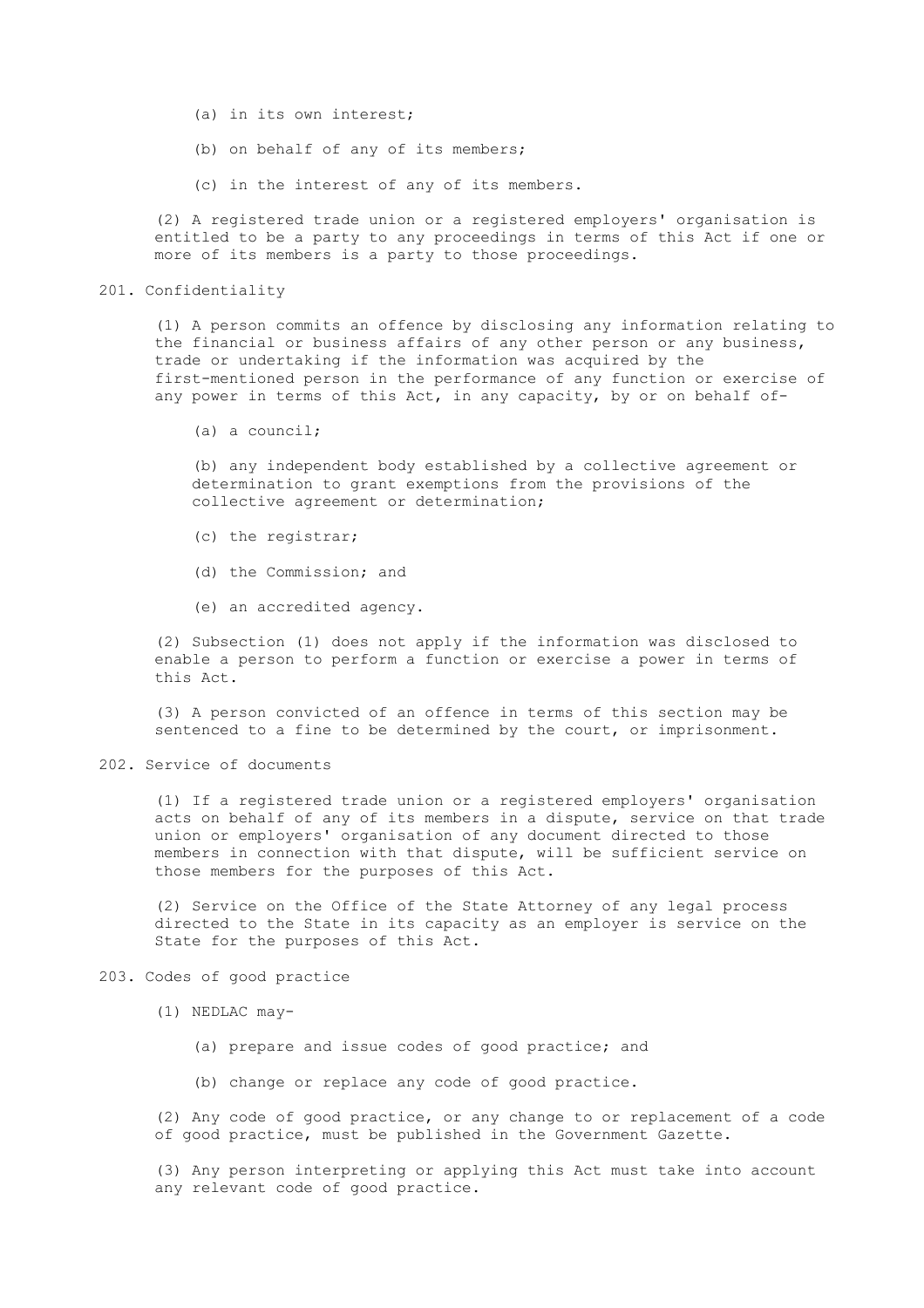204. Collective agreement, arbitration award or wage determination to be kept by employer Unless a collective agreement, arbitration award or determination made in terms of the Wage Act provides otherwise, every employer on whom the collective agreement, arbitration award, or determination is binding must-

> (a) keep a copy of that collective agreement, arbitration award or determination available in the workplace at all times;

(b) make that copy available for inspection by any employee; and

 (c) give a copy of that collective agreement, arbitration award or determination-

(i) to an employee who has paid the prescribed fee; and

 (ii) free of charge, on request, to an employee who is a trade union representative or a member of a workplace forum.

#### 205. Records to be kept by employer

 (1) Every employer must keep the records that an employer is required to keep in compliance with any applicable-

- (a) collective agreement;
- (b) arbitration award;
- (c) determination made in terms of the Wage Act.
- (2) An employer who is required to keep records in terms of subsection  $(1)$  must-

 (a) retain those records in their original form or a reproduced form for a period of three years from the date of the event or end of the period to which they relate; and

 (b) submit those records in their original form or a reproduced form in response to a demand made at any reasonable time, to any agent of a bargaining council, commissioner or any person whose functions in terms of this Act include the resolution of disputes.

 (3) (a) An employer must keep a record of the prescribed details of any strike, lock-out or protest action involving its employees.

 (b) An employer must submit those records in the prescribed manner to the registrar.

206. Effect of certain defects and irregularities

 (1) Despite any provision in this Act or any other law, a defect does not invalidate-

 (a) the constitution or the registration of any registered trade union, registered employers' organisation or council;

 (b) any collective agreement or arbitration award that would otherwise be binding in terms of this Act;

- (c) any act of a council; or
- (d) any act of the director or a commissioner.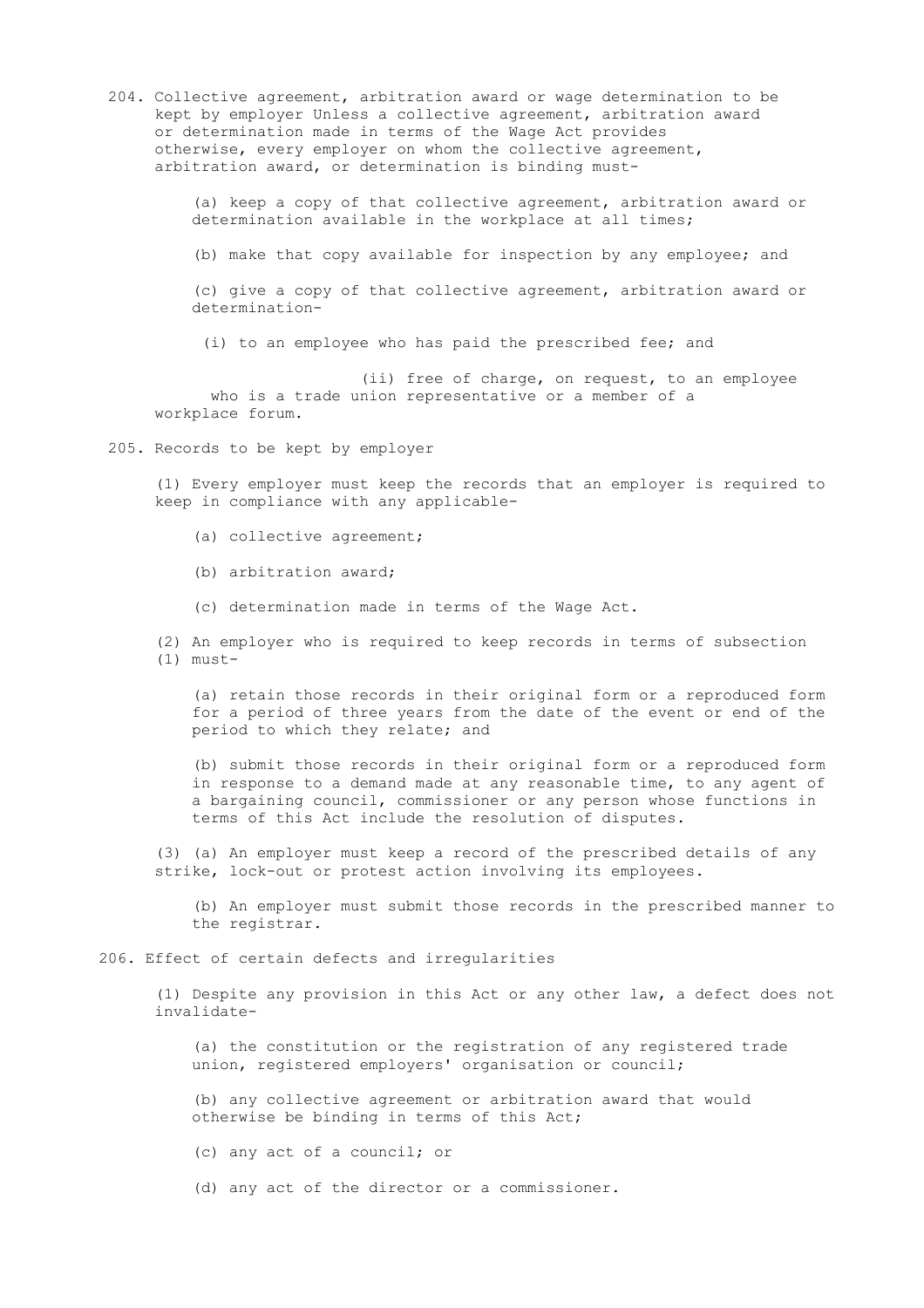(2) A defect referred to in subsection (1) means-

 (a) a defect in, or omission from, the constitution of any registered trade union, registered employers' organisation or council;

(b) a vacancy in the membership of any council; or

(c) any irregularity in the appointment or election of-

(i) a representative to a council;

(ii) an alternate to any representative to a council;

 (iii) a chairperson or any other person presiding over any meeting of a council or a committee of a council; or

(iv) the director or a commissioner.

207. Ministers empowered to add and change to Schedules

 (1) The Minister, after consulting NEDLAC, by notice in the Government Gazette, may add to, change or replace any Schedule to this Act, including a Schedule which at any time may have been added to this Act but excluding Schedules I and 7.

 (2) The Minister for the Public Service and Administration, after consulting NEDLAC and the Public Service Co-ordinating Bargaining Council, by notice in the Government Gazette, may add to, change or replace Schedule 1.

 (3) The Minister, after consulting NEDLAC, by notice in the Government Gazette, may add to this Act a further Schedule containing a model constitution for a statutory council.

 (4) The Minister for the Public Service and Administration, after consulting the Public Service Co-ordinating Bargaining Council, by notice in the Government Gazette, may add to this Act a further schedule regulating the establishment and the constitutions of workplace forums in the public service.

 (5) The Minister may add to, change or replace any page header or footnote.

 (6) The Minister, in consultation with the Minister of Trade and Industry and after consulting NEDLAC, by notice in the Government Gazette, may add to this Act a further schedule listing institutions referred to in section 32(4).

# 208. Regulations

 The Minister, after consulting NEDLAC and when appropriate, the Commission, may make regulations not inconsistent with this Act relating to-

 (a) any matter that in terms of this Act may or must be prescribed; and

 (b) any matter that the Minister considers necessary or expedient to prescribe or have governed by regulation in order to achieve the primary objects of this Act.

# 209. This Act binds the State

This Act binds the State.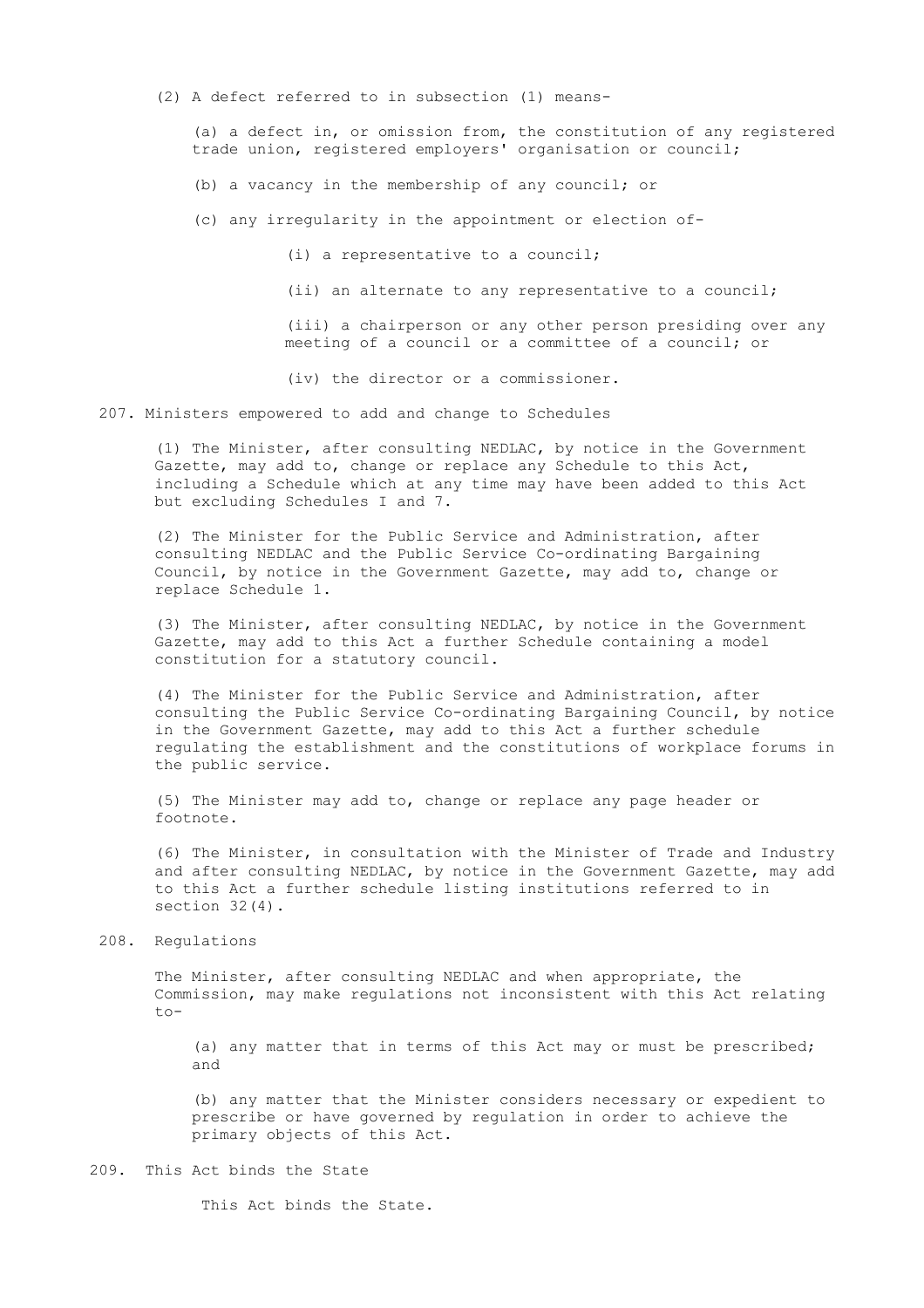210. Application of Act when in conflict with other laws

 If any conflict, relating to the matters dealt with in this Act, arises between this Act and the provisions of any other law save the Constitution or any Act expressly amending this Act, the provisions of this Act will prevail.

### 211. Amendment of laws

 Each of the laws referred to in items I and 2 of Schedule 5 is hereby amended to the extent specified in those items.

#### 212. Repeal of laws, and transitional arrangements

 (1) Each of the laws referred to in the first two columns of Schedule 6 is hereby repealed to the extent specified opposite that law in the third column of that Schedule.

 (2) The repeal of those laws does not affect any transitional arrangements made in Schedule 7.

 (3) The transitional arrangements in Schedule 7 must be read and applied as substantive provisions of this Act.

213. Definitions In this Act, unless the context otherwise indicates" area" includes any number of areas, whether or not contiguous;

> " auditor" means any person who is registered to practise in the Republic as a public accountant and auditor;

> "bargaining council" means a bargaining council referred to in section 27 and includes, in relation to the public service, the bargaining councils referred to in section 35;

 "Basic Conditions of Employment Act" means the Basic Conditions of Employment Act, 1983 (Act No. 3 of 1983);

 " code of good practice" means a code of practice issued by NEDLAC in terms of section 203(1) of this Act;

 "collective agreement" means a written agreement concerning terms and conditions of employment or any other matter of mutual interest concluded by one or more registered trade unions, on the one hand and, on the other hand-

- (a) one or more employers;
- (b) one or more registered employers' organisations; or

 (c) one or more employers and one or more registered employers' organisations; " council" includes a bargaining council and a statutory council;

 (d)"director" means the director of the Commission appointed in terms of section II 8(1) and includes any acting director appointed in terms of section 119; "dismissal" means dismissal as defined in section 186;

(e)"dispute" includes an alleged dispute;

 (f) " employee "54 means(a) any person, excluding an independent contractor, who works for another person or for the State and who receives, or is entitled to receive, any remuneration; and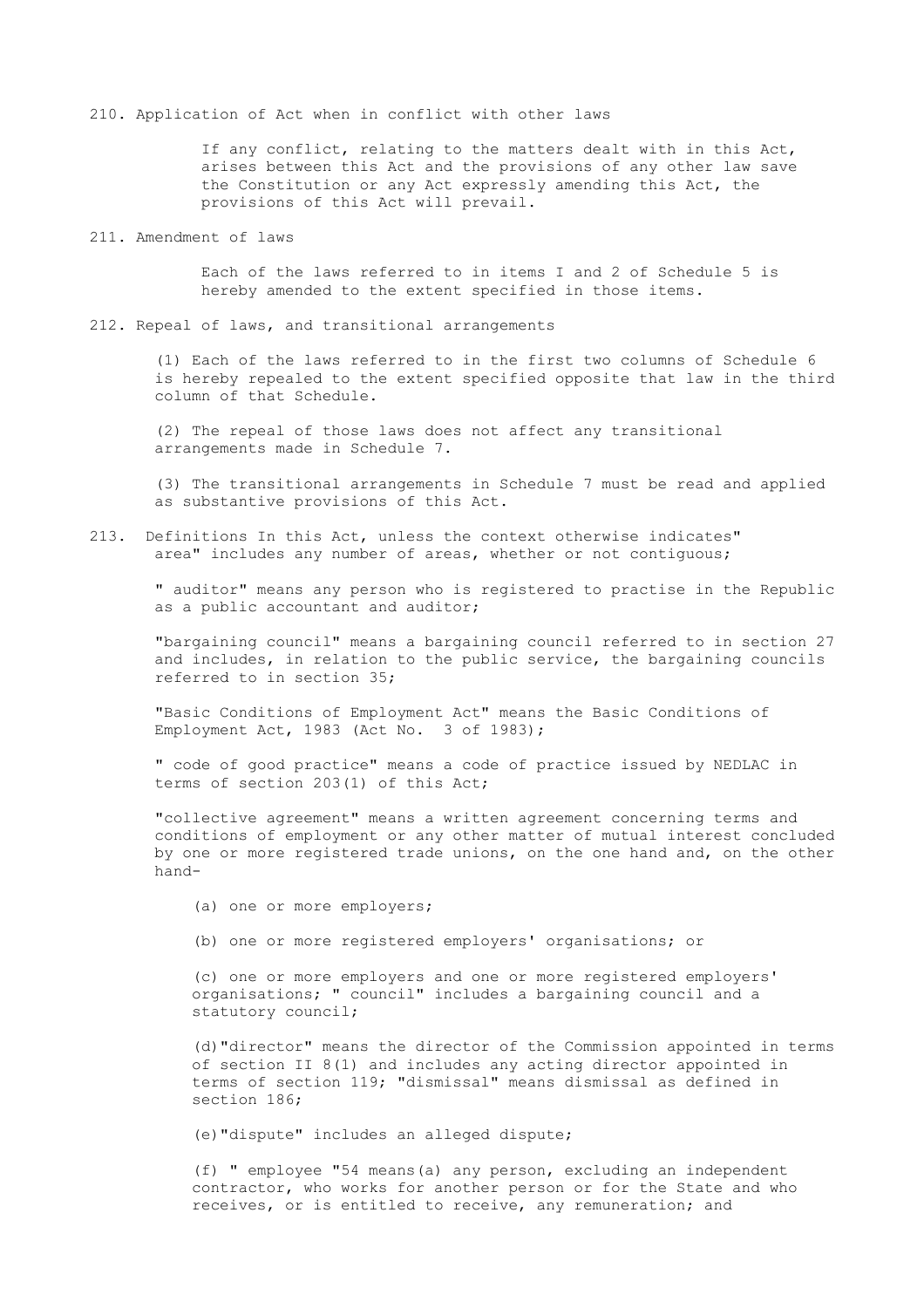(b) any other person who in any manner assists in carrying on or conducting the business of an employer, and "employed" and "employment" have meanings corresponding to that of " employee";

 " employers' organisation" means any number of employers associated together for the purpose, whether by itself or with other purposes, of regulating relations between employers and employees or trade unions;

 " essential service" means(a) a service the interruption of which endangers the life, personal safety or health of the whole or any part of the population;

- (b) the Parliamentary service;
- (c) the South African Police Services;

 "issue in dispute", in relation to a strike or lock-out, means the demand, the grievance, or the dispute that forms the subject matter of the strike or lock-out;

 54. "Employee" is given a different and specific meaning in section 78 in Chapter V. "legal practitioner" means any person admitted to practise as an advocate or an attorney in the Republic;

 "lock-out" means the exclusion by an employer of employees from the employer's workplace, for the purpose of compelling the employees to accept a demand in respect of any matter of mutual interest between employer and employee, whether or not the employer breaches those employees' contracts of employment in the course of or for the purpose of that exclusion;

"Minister" means the Minister of Labour;

 "NEDLAC" means the National Economic Development and Labour Council established by section 2 of the National Economic, Development and Labour Council Act, 1994 (Act No. 35 of 1994);

 " office-bearer" means a person who holds office in a trade union, employers' organisation, federation of trade unions, federation of employers' organisations or council and who is not an official;

 " official", in relation to a trade union, employers' organisation, federation of trade unions or federation of employers' organisations means a person employed as the secretary, assistant secretary or organiser of a trade union, employers' organisation or federation, or in any other prescribed capacity, whether or not that person is employed in a full-time capacity. And, in relation to a council means a person employed by a council as secretary or in any other prescribed capacity, whether or not that person is employed in a full-time capacity;

 " operational requirements" means requirements based on the economic, technological, structural or similar needs of an employer;

 " prescribed" means prescribed from time to time by regulation in terms of section 208;

 "protest action" means the partial or complete concerted refusal to work, or the retardation or obstruction of work, for the purpose of promoting or defending the socioeconomic interests of workers, but not for a purpose referred to in the definition of strike;

 "public service" means the public service referred to in section l(l) of the Public Service Act, 1994 (promulgated by Proclamation No. 103 of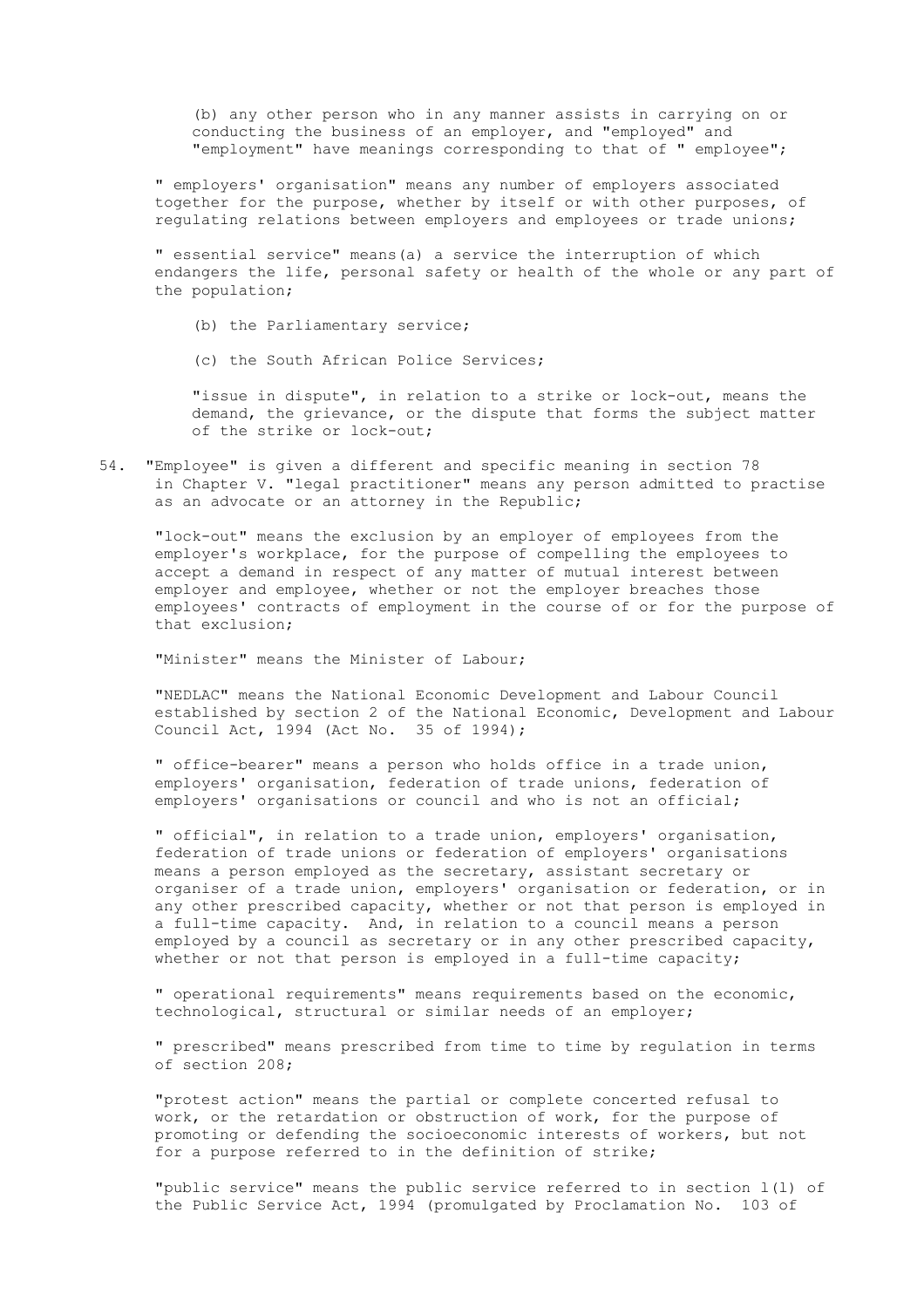1994), and includes any organisational component contemplated in section 7(4) of that Act and specified in the first column of Schedule 2 to that Act, but excluding-

- (a) the members of the National Defence Force;
- (b) the National Intelligence Agency; and
- (c) the South African Secret Service.

" registered scope" means-

 (a) in the case of the Public Service Co-ordinating Bargaining Council, the public service as a whole, subject to section 36;

 (b) in the case of bargaining councils established for sectors in the public service, the sector designated by the Public Service Co-ordinating Bargaining Council in terms of section 37(1) or by the President in terms of section 37(2) or (4);

 (c) in the case of any other council, the sector and area in respect of which it is registered in terms of this Act;

 "registrar" means the registrar of labour relations appointed in terms of section 108 and includes-

 (a) any deputy registrar appointed in terms of that section when acting on the direction or under a general or special delegation of the registrar; and

(b) any acting registrar appointed in terms of that section;

 " remuneration" means any payment in money or in kind, or both in money and in kind, made or owing to any person in return for that person working for any other person, including the State, and "remunerate" has a corresponding meaning;

"Republic"-

 (a) when used to refer to the State as a constitutional entity, means the Republic of South Africa as defined in section I of the Constitution; and

 (b) when used in the territorial sense, means the national territory of the Republic as defined in section I of the Constitution;

" sector" means, subject to section 37, an industry or a service;

 " serve " means to send by registered post, telegram, telex, telefax or to deliver by hand;

 " statutory council" means a council established in terms of Part E of Chapter 111;

 " strike" means the partial or complete concerted refusal to work, or the retardation or obstruction of work, by persons who are or have been employed by the same employer or by different employers, for the purpose of remedying a grievance or resolving a dispute in respect of any matter of mutual interest between employer and employee, and every reference to "work" in this definition includes overtime work, whether it is voluntary or compulsory;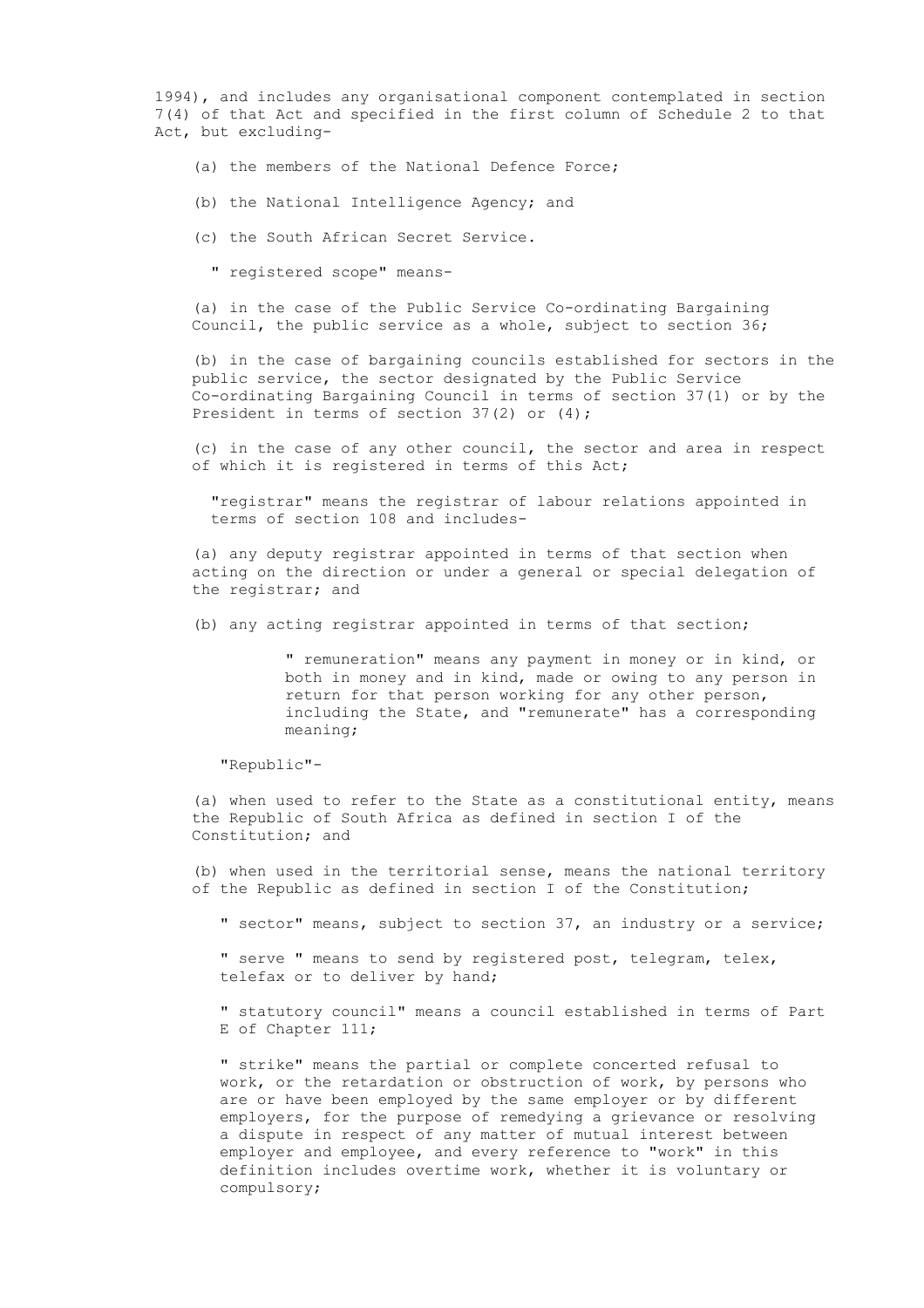"this Act" includes the section numbers, the Schedules, except Schedules 4 and 8, and any regulations made in terms of section 208, but does not include the page headers, the headings or footnotes;

 "trade union" means an association of employees whose principal purpose is to regulate relations between employees and employers, including any employers' organisations;

 "trade union representative" means a member of a trade union who is elected to represent employees in a workplace-,

"Wage Act" means the Wage Act, 1957 (Act No. 5 of 1957);

 " working hours" means those hours during which an employee is obliged to work;

" workplace"-

 (a) in relation to a sector in the public service in respect of which a bargaining council has been established in terms of section 37 has the meaning that the responsible Minister determines after having consulted the bargaining council;

 (b) in relation to the remainder of the public service, has the meaning that the Minister for the Public Service and Administration determines after having consulted the Public Service Co-ordinating Bargaining Council;

 (c) in all other instances means the place or places where the employees of an employer work. If an employer carries on or conducts two or more operations that are independent of one another by reason of their size, function or organisation, the place or places where employees work in connection with each independent operation, constitutes the workplace for that operation; and

 " workplace forum" means a workplace forum established in terms of Chapter V.

214. Short title and commencement

(1) This Act is called the Labour Relations Act, 1995.

 (2) This Act comes into operation on a date fixed by the President by proclamation in the Government Gazette.

### SCHEDULE I

#### ESTABLISHMENT OF BARGAINING COUNCILS FOR PUBLIC SERVICE

 1. Definitions for this Schedule In this Schedule, unless the context otherwise indicates"Education Labour Relations Act" means the Education Labour Relations Act, 1993 (Act No. 146 of 1993);

 "Education Labour Relations Council" means the council established by section 6(1) of the Education Labour Relations Act;

 "National Negotiating Forum" means the National Negotiating Forum established for the South African Police Service by the South African Police Service Labour Relations Regulations, 1995;

 "Public Service Bargaining Council" means the council referred to in section 5(1) of the Public Service Labour Relations Act;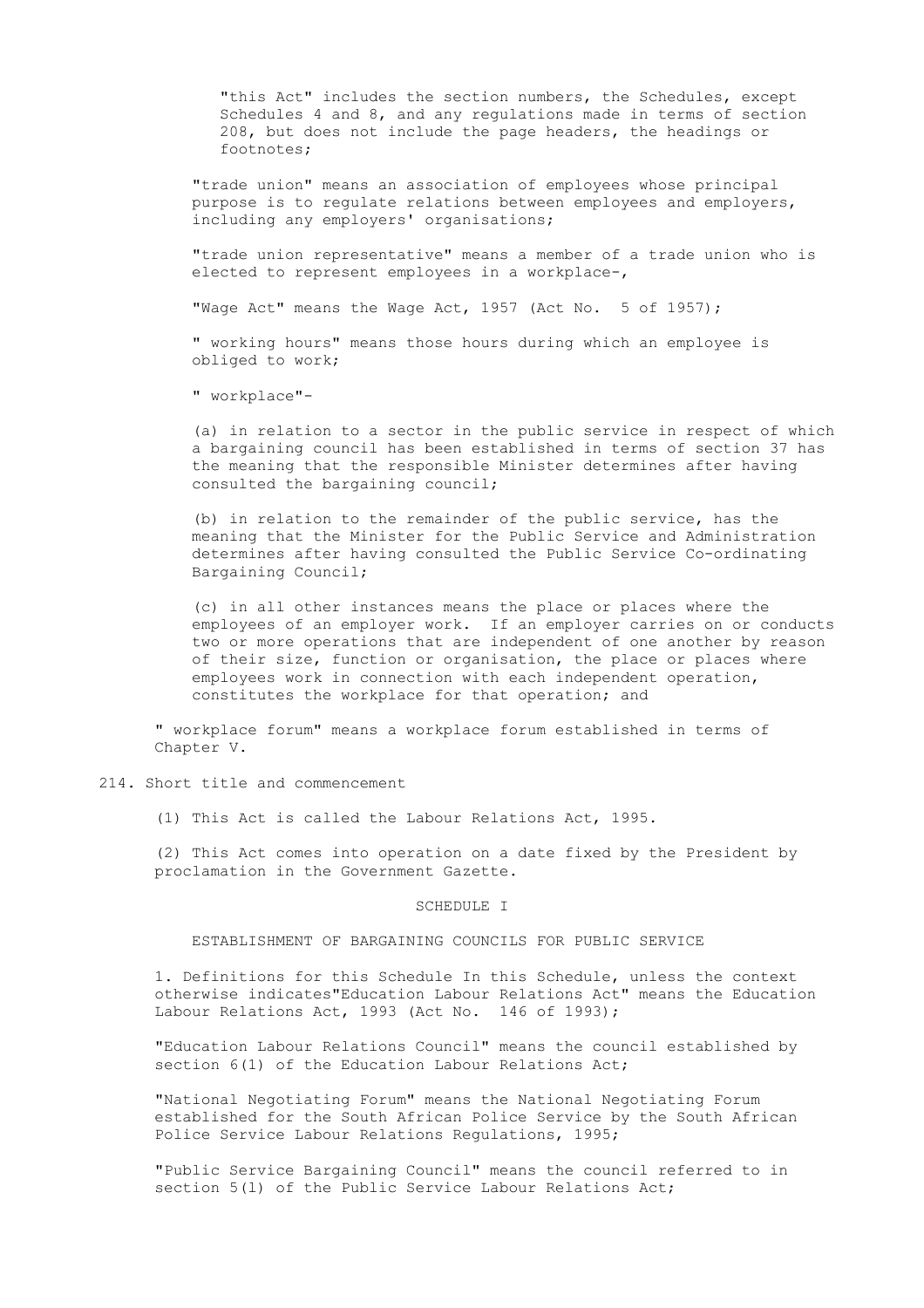"Public Service Labour Relations Act" means the Public Service Labour Relations Act, 1994 (promulgated by Proclamation No. 105 of 1994).

 2. Establishment of Public Service Co-ordinating Bargaining Council (1) As soon as practicable after the commencement of this Act, the Commission, by notice in the Government Gazette, must invite the employee and employer representatives in the Education Labour Relations Council, the National Negotiating Forum and the central chamber of the Public Service Bargaining Council to attend a meeting, with a view to those representatives agreeing on a constitution for the Public Service Co-ordinating Bargaining Council.

 (2) The Commission must appoint a commissioner to chair the meeting and facilitate the conclusion of an agreement on a constitution that meets the requirements of section 30, read with the changes required by the context.

 (3) The parties to the Education Labour Relations Council, the National Negotiating Forum and the central chamber of the Public Service Bargaining Council will be the founding parties to the Public Service Co-ordinating Bargaining Council.

 (4) If an agreement is concluded and the registrar is satisfied that the constitution meets the requirements of section 30, the registrar must register the Public Service Co-ordinating Bargaining Council by entering its name in the register of councils.

(5) If no agreement is concluded on a constitution, the registrar must-

 (a) determine the constitution for the Public Service Co-ordinating Bargaining Council;

 (b) register the Public Service Co-ordinating Bargaining Council by entering its name in the register of councils; and

 (c) certify the constitution as the constitution of the Public Service Co-ordinating Bargaining Council.

 (6) After registering the Public Service Co-ordinating Bargaining Council, the registrar must-

 (a) issue a certificate of registration that must specify the registered scope of the Public Services Co-ordinating Bargaining Council; and

 (b) send the certificate and a certified copy of the constitution to the Public Service Co-ordinating Bargaining Council.

### 3. Establishment of bargaining councils in sectors

 (1) The departmental and provincial chambers of the Public Service Bargaining Council are deemed to be bargaining councils established in terms of section 37(3)(a) of this Act, subject to any designation in terms of section 37(l) of this Act.

 (2) The Education Labour Relations Council is deemed to be a bargaining council established in terms of section 37(3)(b) of this Act.

 (3) The National Negotiating Forum is deemed to be a bargaining council established for a sector designated in terms of section 37(2).

 (4) If the President designates a sector in terms of section 37(2), the President must inform the Commission and instruct it to convene a meeting of the representatives of the registered trade unions with members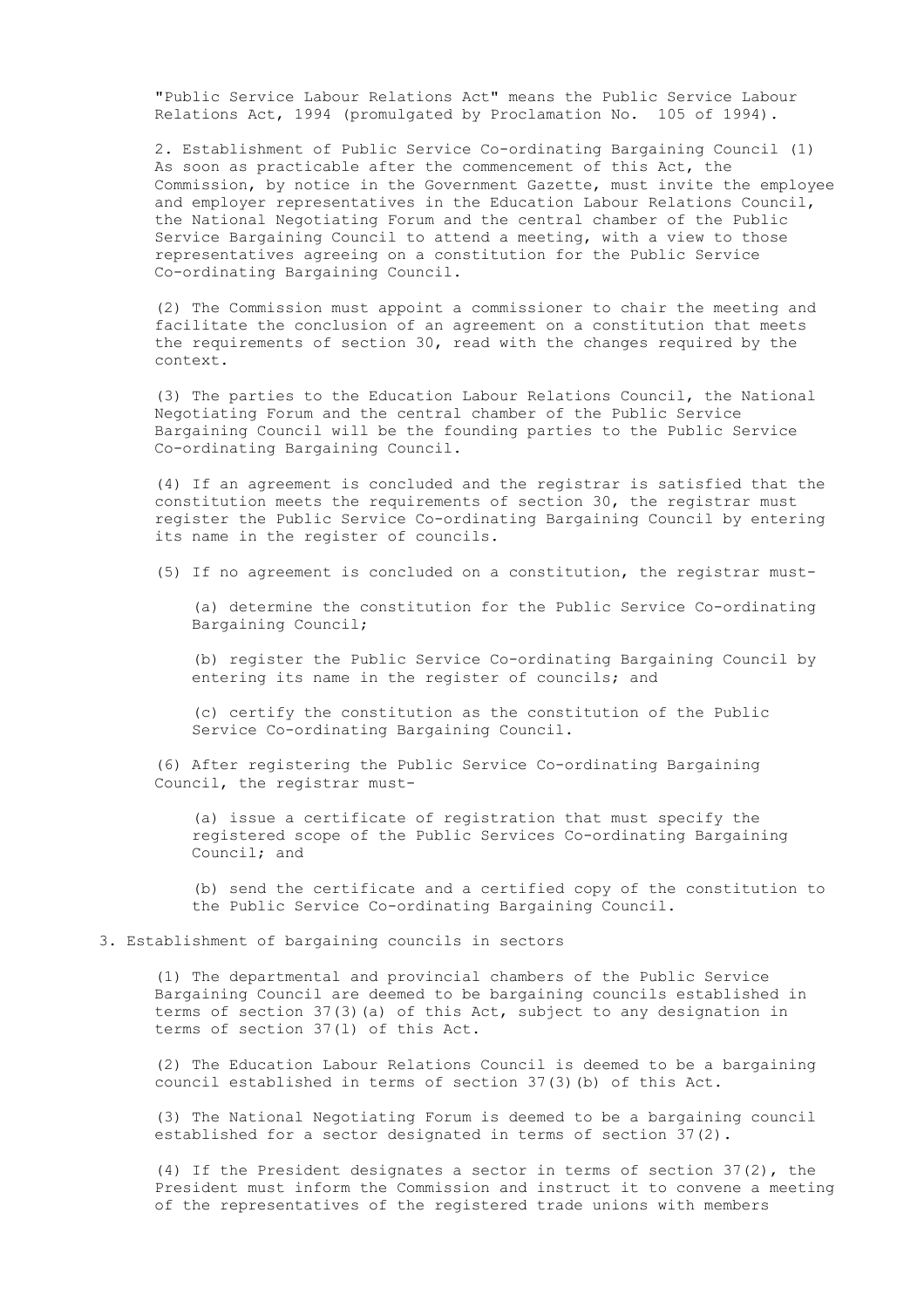employed in the sector.

 (5) The Commission must publish a notice in the Government Gazette inviting registered trade unions with members employed in the sector to attend the meeting.

 (6) The Commission must appoint a commissioner to chair the meeting and facilitate the conclusion of an agreement on-

 (a) the registered trade unions to be parties to the bargaining council; and

 (b) a constitution that meets the requirements of section 30, read with the changes required by the context.

(7) If agreement is concluded, the registrar must-

 (a) admit the registered trade unions as parties to the bargaining council; and

 (b) if satisfied that the constitution meets the requirements of section 30, register the bargaining council by entering its name in the register of councils.

(8) If no agreement is concluded on-

 (a) the registered trade unions to be admitted, the Commission must decide which trade unions should be admitted;

 (b) a constitution, the registrar, in accordance with the decisions made by the Commission in paragraph (a), must determine a constitution that meets the requirements of section 30, read with the changes required by the context.

 (9) The registrar must register the bargaining council for the sector by entering its name in the register of councils.

(10) After registering the bargaining council, the registrar must-

 (a) issue a certificate of registration that must specify the registered scope of the bargaining council; and

 (b) send the certificate and a certified copy of the constitution to the bargaining council.

 SCHEDULE 2 GUIDELINES FOR CONSTITUTION OF WORKPLACE FORUM

### 1. Introduction

 (1) This Schedule contains guidelines for the constitution of a workplace, forum. It Is intended to guide representative trade unions that wish to establish a workplace forum, employers and commissioners.

 (2) This Act places the highest value on the establishment of workplace forums by agreement between a representative trade union and an employer. The role of the commissioner is to facilitate an agreement establishing the structure and functions of a workplace forum. If agreement is not possible, either in whole or in part, the commissioner must refer to this Schedule, using its guidelines in a manner that best suits the particular workplace involved.

 (3) For convenience, the guidelines follow the sequence of the paragraphs in section 82 of this Act.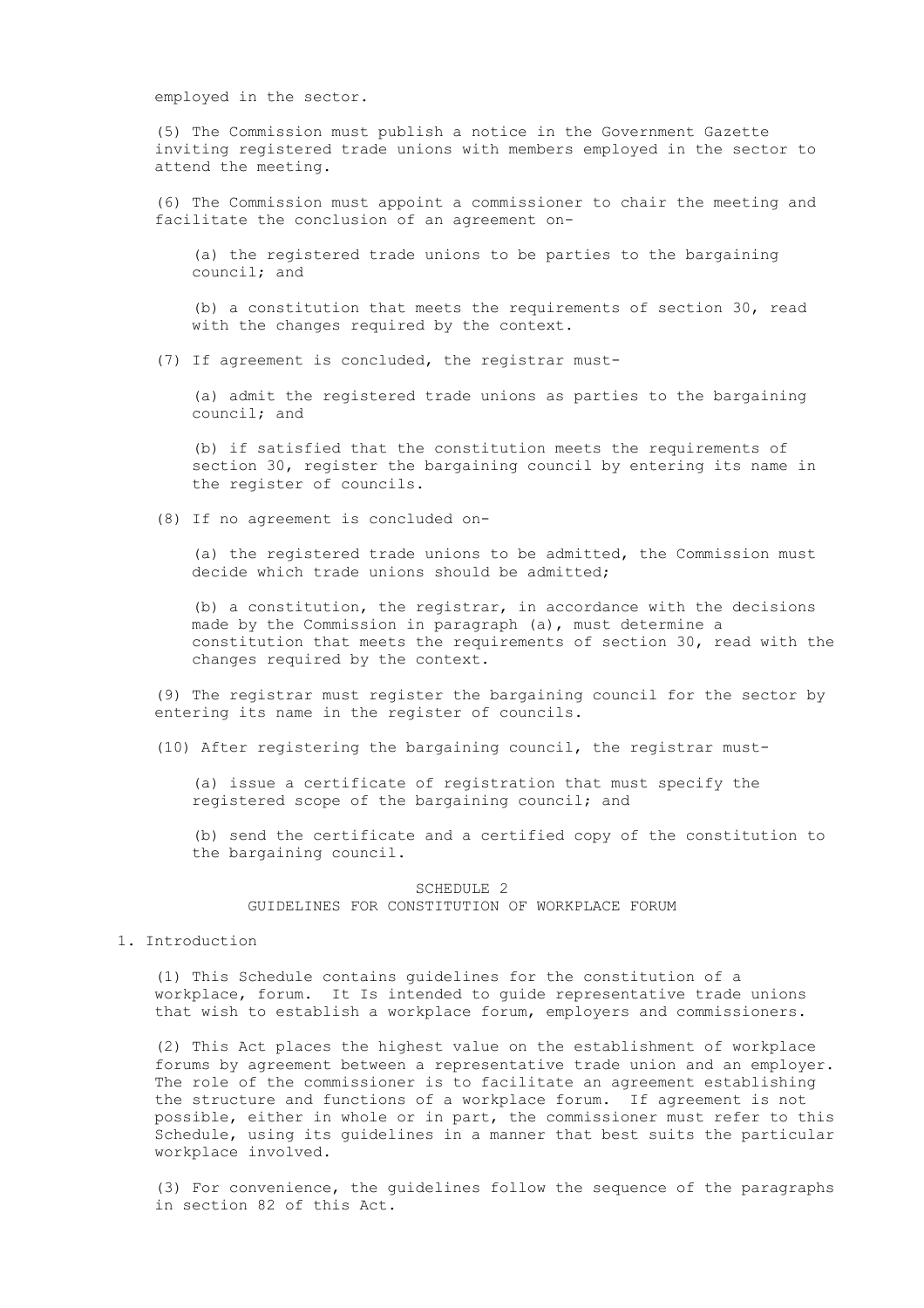2. Number of seats in workplace forums (section 82(1)(a))

 The formula to determine the number of seats in the workplace forum should reflect the size, nature, occupational structure and physical location of the workplace. A guideline may be-

 (a) in a workplace in which 100 to 200 employees are employed, five members;

 (b) in a workplace in which 201 to 600 employees are employed, eight members;

 (c) in a workplace in which 601 to 1000 employees are employed, IO members;

 (d) in a workplace in which more than 1000 employees are employed, 10 members for the first 1000 employees, plus an additional member for every additional 500 employees, up to a maximum of 20 members.

 3. Distribution of seats to reflect occupational structure (section 82(1)(b))

> The formula to determine the distribution of seats in the workplace forum must reflect the I occupational structure of the workplace.

Example:

 There are 300 employees in a workplace. The occupational structure is as follows: 200 employees are manual employees; 50 are administrative and clerical employees; and 50 are supervisory, managerial and technical employees. The six seats may be distributed as follows4 seats for members to be elected from candidates nominated from among the manual employees

> I seat for members to be elected from candidates nominated from among the administrative and clerical employees

> I seat for members to be elected from candidates nominated from among the supervisory, managerial and technical employees.

4. Elections (section 82(1)(c), (d), (g), (h), (i) and (j)) (1) The constitution must include provisions concerning the appointment of an election officer.

Example:

 (a) Every election or by-election in relation to a workplace forum must be conducted by an election officer appointed by agreement between the representative trade union and the employer.

 (b) If the trade union and the employer cannot agree, the trade union may apply to the Commission to appoint an election officer.

 (c) The Commission must appoint an election officer to conduct a by-election only if it is satisfied that the workplace forum cannot function adequately without a by-election.

 (2) The constitution must set out what the election officer should do and the procedure for an election.

Example: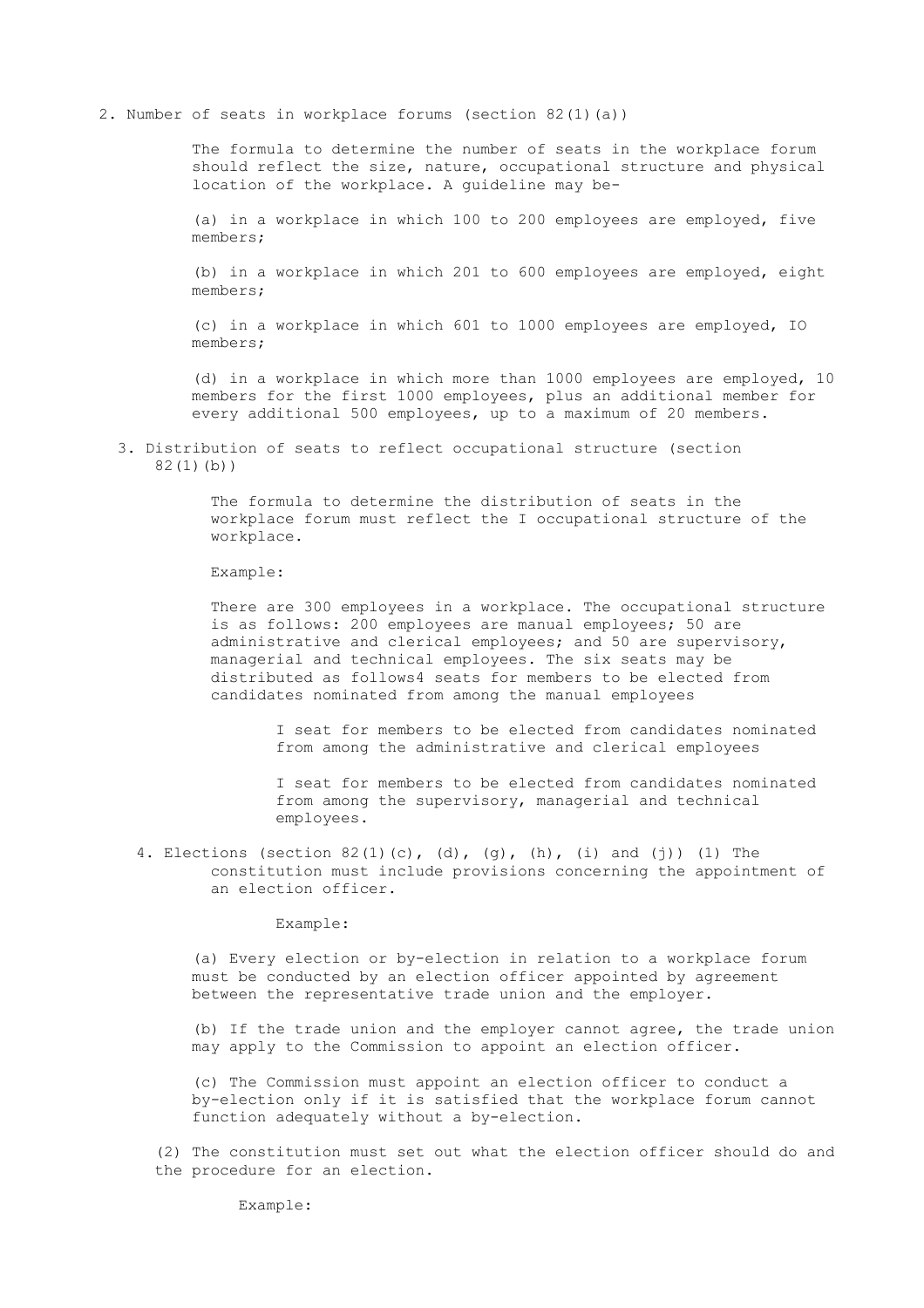(a) Thirty days before each election of members of the workplace forum, the election officer must-

(i) prepare a list of all employees in the workplace; and

 (ii) call for nominations for members of the workplace, forum.

 (b) Any employee may be nominated as a candidate for election as a member of the workplace forum by-

> (i) any registered trade union with members employed in the work- place;

 (ii) a petition signed by not less than 20 per cent of the employees in the workplace or 100 employees, whichever number of employees is the smaller.

 (c) Any employee who is a member or has previously served as a member of a workplace forum is eligible for re-election.

 (d) Fourteen days before each election of members of the workplace forum, the election officer must-

> (i) confirm that the nominated candidates qualify for election;

 (ii) publish a list of all qualified candidates who have been properly nominated; and

 (iii) prepare a ballot for the election, listing the nominated candidates in alphabetical order by surname.

(e) Voting must be by secret ballot.

 Every employee is entitled to vote in the election of the workplace forum during working hours at the employer's premises.

 (g) Every employee in the workplace is entitled to cast a number of votes equal to the number of members to be elected to the workplace forum.

 (h) Every employee may cast one or more of those votes in favour of any candidate.

5. Terms of office (section  $82(1)(k)$ ,  $(l)$  and  $(m)$ )

 (1) The constitution must provide that the members of a workplace forum remain in office until the first meeting of the newly elected workplace forum.

 (2) The constitution must include provisions allowing the members to resign as well as provisions for the removal of members from office.

Example:

 (a) A member of a workplace forum may resign by giving written notice to the chairperson.

(b) A member of a workplace forum must vacate that office-

(i) when the member's resignation takes effect;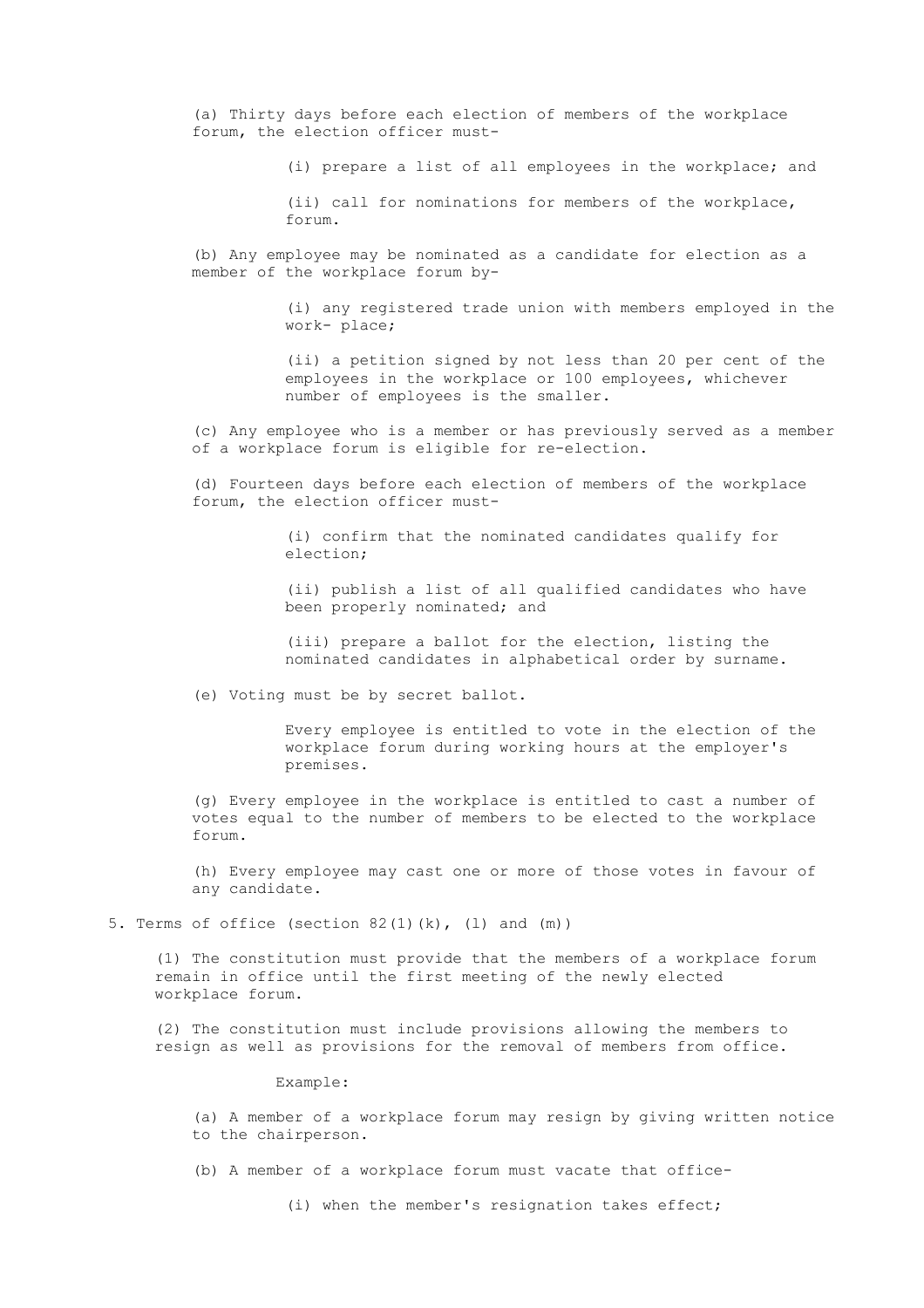(ii) if the member is promoted to senior managerial status; (iii) if the member is transferred from the workplace; (iv) if the member's employment is terminated; (v) as a result of an award of a commissioner; or (vi) if the representative trade union that nominated a member removes the member.

 (c) The representative trade union, the employer, or the workplace forum may apply to the Commission to have a member of the workplace forum removed from office on the grounds of gross dereliction of the duties of office.

 (d) Twenty percent of the employees in the workplace may submit a signed petition to the Commission applying for the removal from office of a member of the workplace forum on the grounds of gross dereliction of the duties of office.

 (e) An application to remove a member of a workplace forum from office must be decided by arbitration under the auspices of the Commission.

 A by-election to fill any vacancy in the workplace forum must be conducted by an election officer.

6. Meetings of workplace forum (section 82(1)(n))

 The constitution must include provisions governing meetings of the workplace forum.

Example:

 (a) The first meeting of a newly elected workplace forum must be convened by the election officer as soon as practicable after the election.

 (b) At that meeting the members of the workplace forum must elect from among their number a chairperson and a deputy chairperson.

 (c) The workplace forum must meet whenever necessary, but at least once a month.

 (d) A quorum of the workplace forum must be a majority of the members of the workplace forum holding office at any time.

 (e) A decision of the majority of the members of the workplace forum present at the meeting must be the decision of the workplace forum.

 The meetings between members of the workplace forum and the employees should be at least four times a year.

Example 1:

 In a workplace that is a single place, the meetings with the employees should be with all the members of the workplace forum.

# Example 2:

 In a workplace that is geographically dispersed, the meetings with the employees need not be with all the members of the workplace forum, but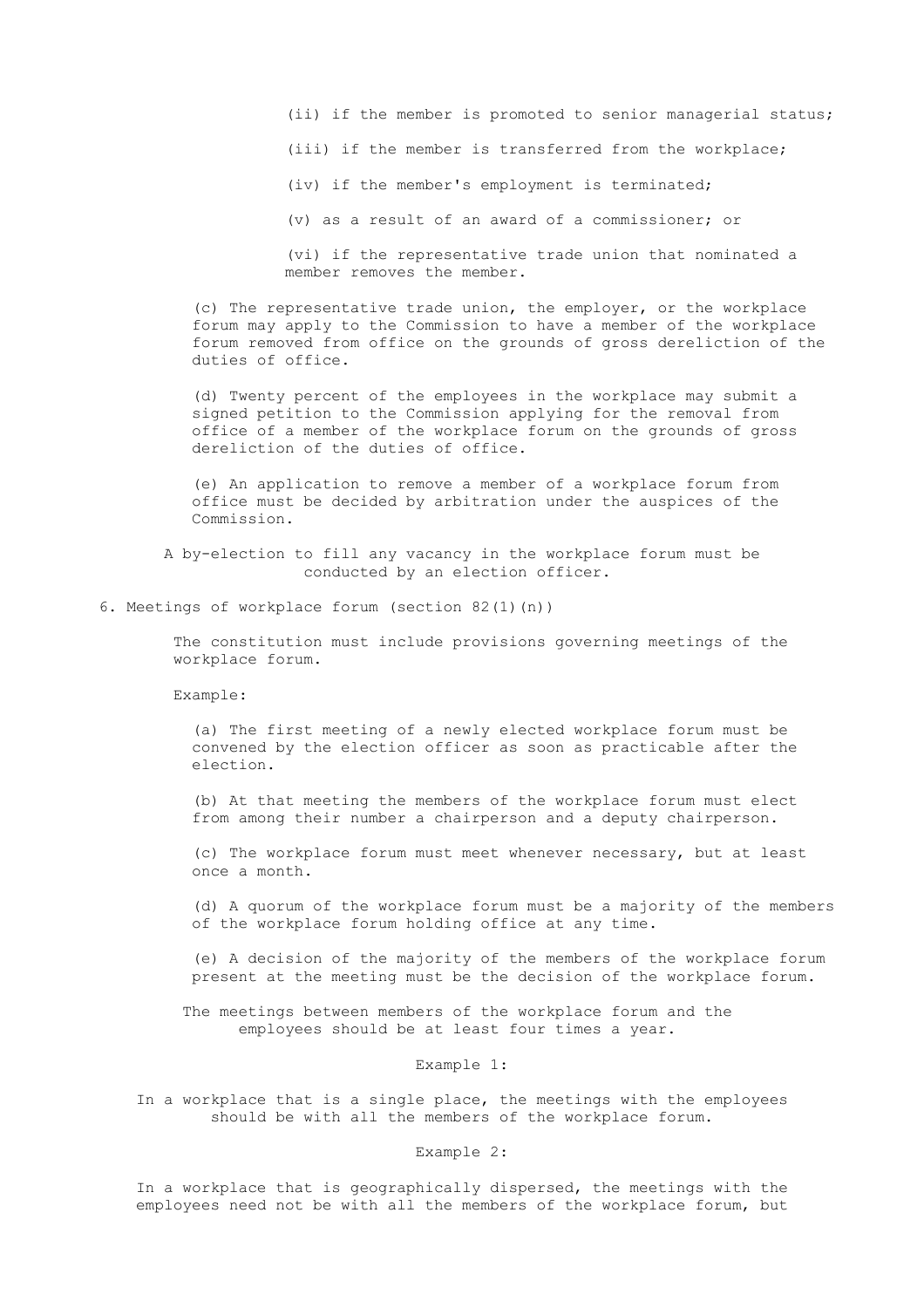with one or more members of the workplace forum.

7. Time off for members of workplace forum (section 82(1)(p))

 The constitution must include provisions governing time off for members to perform their functions.

Example:

- (a) A member of a workplace forum is entitled to take reasonable time off during working hours with pay for the purpose of
	- (i) performing the functions and duties of a member; and

 (ii) undergoing training relevant to the performance of those functions and duties.

 (b) The right to time off is subject to conditions that are reasonable, so as to prevent the undue disruption of work.

 (c) The costs associated with the training must be paid by the employer, if those costs are reasonable, having regard to the size and capabilities of the employer.

8. Facilities to be provided to workplace forum (section  $82(1)(r)$ )

The constitution must require the employer to provide adequate facilities to the workplace forum to perform its functions.

Example:

(a) The employer must provide, at its cost-

 (i) fees, facilities and materials that are necessary for the conduct of elections and by-elections of the workplace forum; and

 (ii) administrative and secretarial facilities that are appropriate to enable the members of the workplace forum to perform their functions and duties.

 (b) These facilities must include, but are not limited to, a room in which the workplace forum may meet and access to a telephone.

 (c) The costs incurred by the employer in complying with the provisions of paragraphs (a) and (b) must be reasonable, having regard to the size and capabilities of the employer.

### 9. Experts (section 82(1)(t))

The constitution may provide for the use of experts.

Example:

 (a) A workplace forum may ask experts to assist it in the performance of any of its functions.

 (b) An expert must ensure that there is no conflict of interest between the assistance given to one workplace forum and another.

 (c) An expert may attend any meeting of the workplace forum and, at its request, address any meetings of the workplace forum including a meeting with the employer or the employees.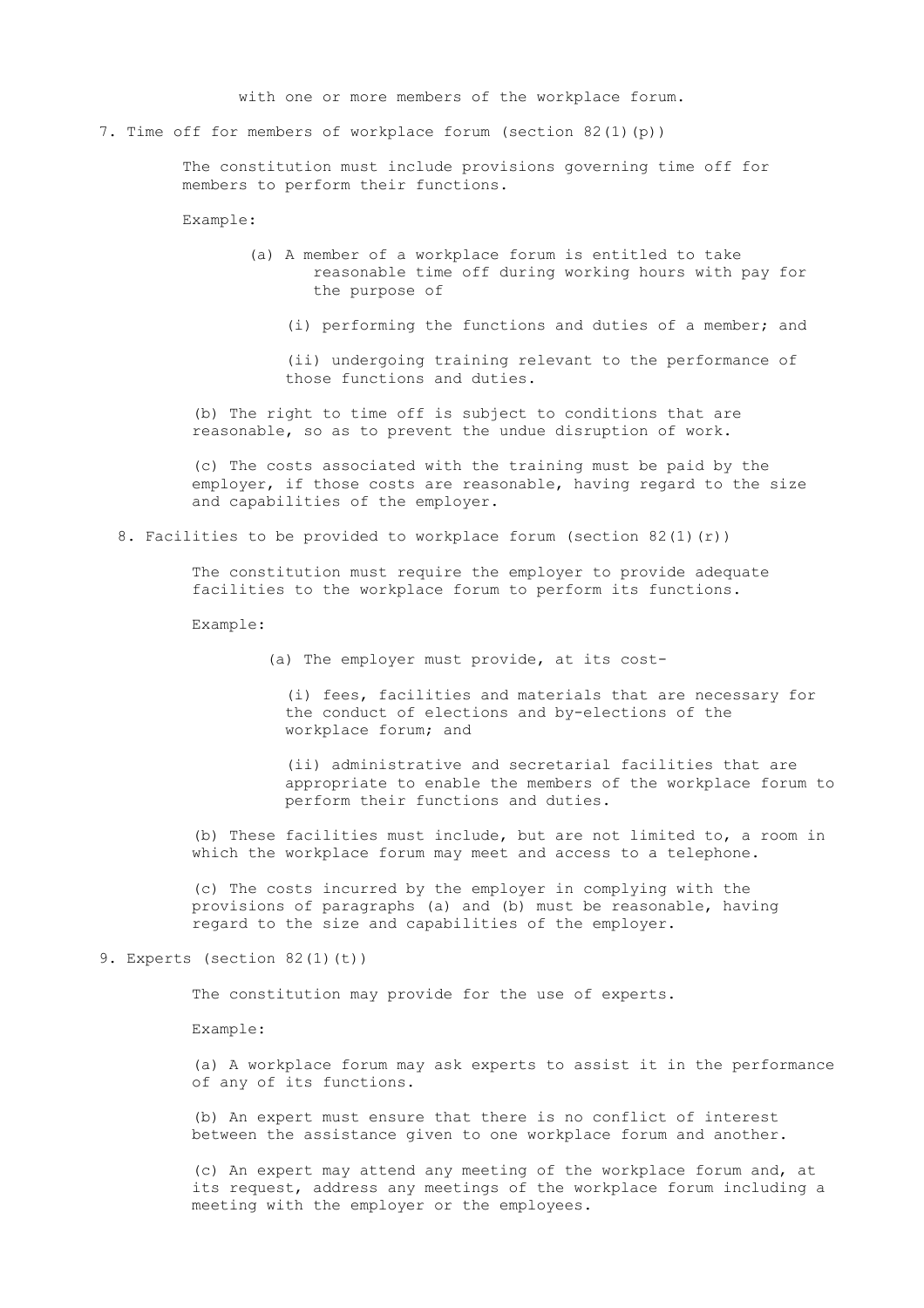(d) An expert is entitled to any information to which the workplace forum is entitled and may inspect and copy any document.

 10. Establishment of coordinating and subsidiary workplace forums  $(\text{section } 82(2)(b))$ 

 (1) Where an employer carries on or conducts two or more operations that are independent of each other by reason of their size, function or organisation, the constitution may provide for the establishment of a coordinating workplace forum with jurisdiction over those matters mentioned in sections 84 and 86 that affect the employees generally and for the establishment of a subsidiary workplace forum in each of the workplaces with jurisdiction over those matters that affect only the employees in that workplace.

 (2) Where the employer has a workplace that is geographically dispersed and there are matters that are of local interest rather than general interest, the constitution may establish a coordinating workplace forum with general jurisdiction and subsidiary workplace forums with local interest jurisdiction.

Example:

 A bank with a head office may have many branches dispersed around the country.

 If the branches are not regarded as separate workplaces, the bank may have one workplace forum for all its employees or the constitution may allow for the establishment of a coordinating workplace forum at head office level and in certain or all of the branches allow the establishment of subsidiary workplace forums that will deal with matters that affect only the employees in those branches.

### SCHEDULE 3

# COMMISSION FOR CONCILIATION, MEDIATION & ARBITRATION

- 1. Remuneration and allowances of members of governing body The Minister, after consulting the Minister of Finance, must determine the remuneration and allowances and any other terms and conditions of appointment of members of the governing body.
- 2. Resignation and removal from office of member of governing body

 (1) A member of the governing body may resign by giving notice to the governing body.

 (2) The Minister, acting on the advice of NEDLAC, may remove a member of the governing body from office for(a) serious misconduct;

(b) incapacity; or

 (c) being absent from three consecutive meetings of the governing body without good cause or prior permission from the chairperson.

- 3. Vacancies in governing body
	- (1) A vacancy in the governing body exists whenever
		- (a) a member's term of office ends;
		- (b) a member's resignation takes effect;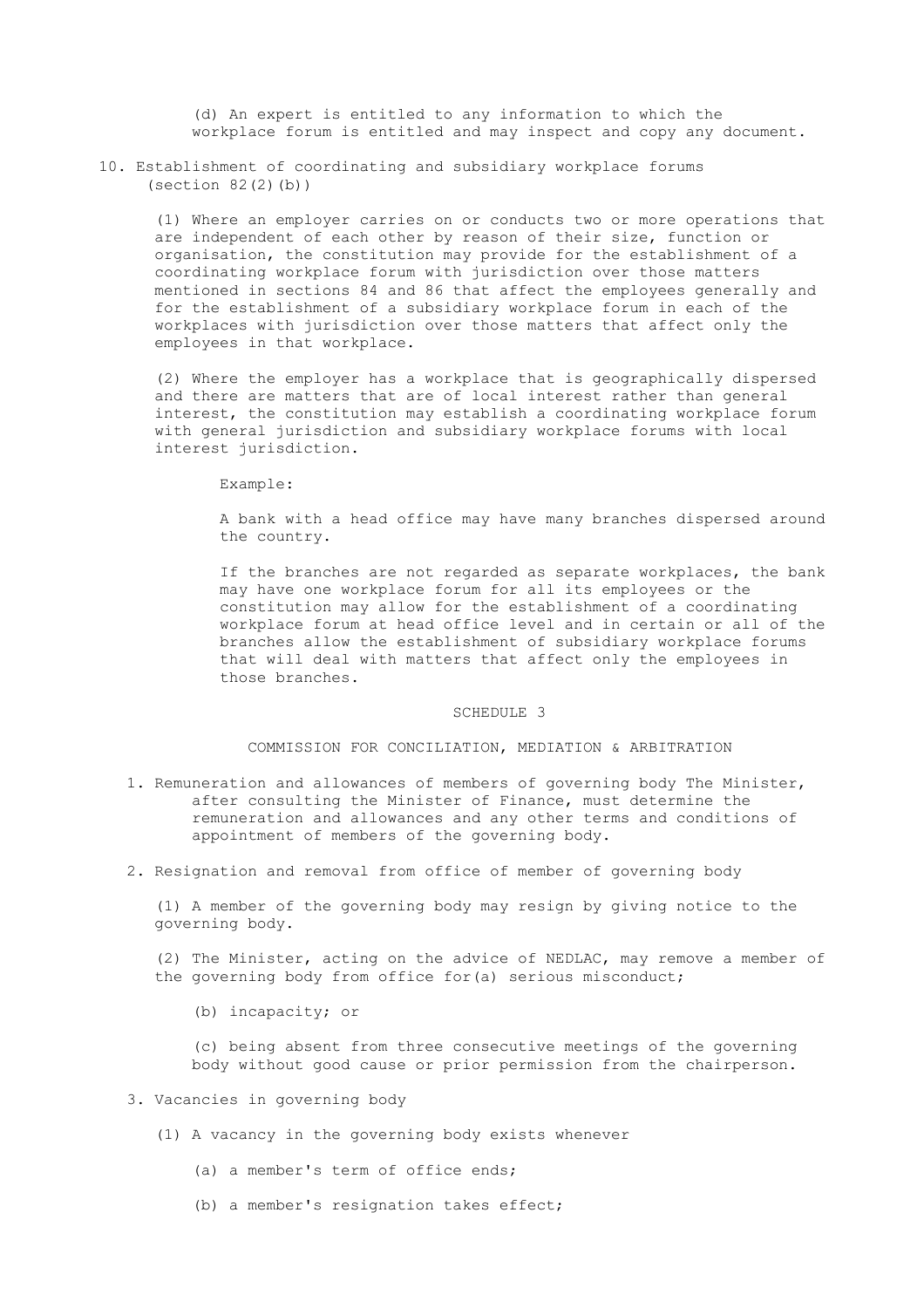- (c) a member is removed from office; or
- (d) a member dies.

 (2) The Minister must fill a vacancy in the governing body as soon as is practicable.

> In the meantime, the Commission's proceedings and decisions continue to be valid.

- (3) If a vacancy-
	- (a) is owing to the end of a member's term of office, the Minister may reappoint the member, or appoint another person nominated by NEDLAC in accordance with section 116(2) and (3);
	- (b) is owing to any other cause, the Minister must appoint another person nominated by NEDLAC in accordance with section 116(2) and (3) to replace the member and serve the unexpired portion of the replaced member's term of office.

# 4. Proceedings of governing body

(1) The governing body must determine procedures for its meetings.

 (2) A quorum for a meeting of the governing body is three members of the governing body. The quorum must include-

 (a) one member who was nominated by those voting members of NEDLAC who represent organised business;

 (b) one member who was nominated by those voting members of NEDLAC who represent organised labour; and

 (c) one member who was nominated by those voting members of NEDLAC who represent the State.

 (3) Despite sub-item (2), a meeting of the governing body may be held in the absence of any member representing organised business or organised labour or the State, if those members have agreed to the meeting proceeding in the absence of that member and to the issues which may be dealt with in the absence of that member.

 (4) If the chairperson is absent from a meeting of the governing body, the members present must elect one of themselves to preside at that meeting, and at that meeting that member may exercise or perform any function of the chairperson.

 (5) A defect or error in the appointment of a member of the Commission does not affect the validity of the Commission's proceedings or decisions.

5. Director of Commission

 (1) The director may resign by giving written notice to the governing body.

- (2) The governing body may remove the director from office for-
	- (a) serious misconduct;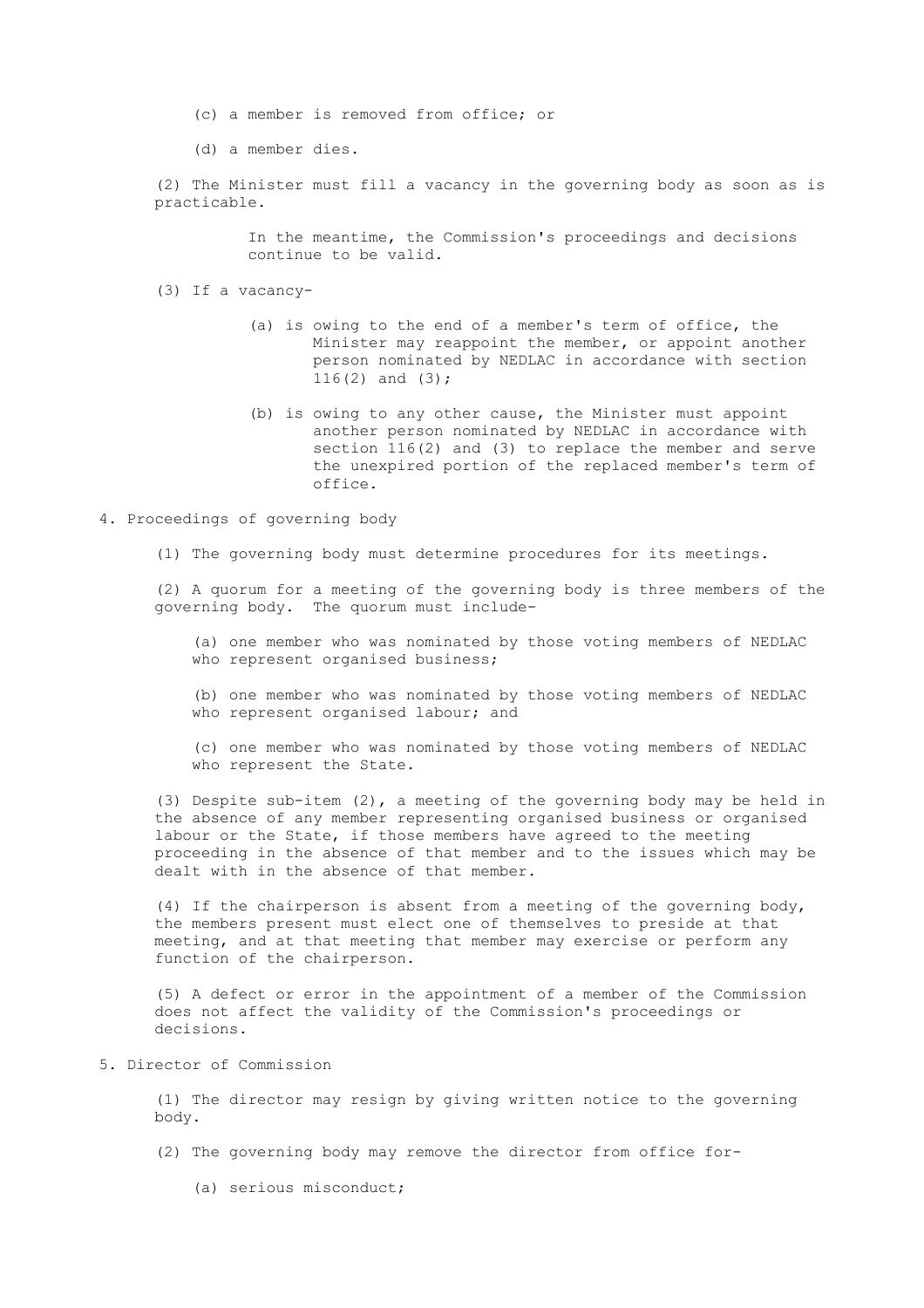- (b) incapacity;
- (c) a material violation of the Commission's code of conduct; or

 (d) being absent from three consecutive meetings of the governing body without good cause or prior permission from the chairperson.

- (3) A vacancy in the office of director exists whenever-
	- (a) the director reaches the age of 65;
	- (b) the director's resignation takes effect;
	- (c) the governing body removes the director from office; or
	- (d) the director dies.

 (4) The governing body must appoint a director in accordance with the provisions of section II 8 as soon as practicable after the office of the director becomes vacant.

 6. Bank account The governing body must open and maintain an account in the name of the Commission with a bank registered in the Republic, or with another registered financial institution approved by the Minister of Finance and, subject to item 7, must

> (a) deposit to that account any money that the Commission receives; and

- (b) make all payments on behalf of the Commission from that account.
- 7. Investment of surplus money The governing body may resolve to invest any money that the Commission does not immediately require to meet current expenditure or contingencies

 (a) on call or short-term deposit with any bank that meets the requirements stated in item 6;

 (b) if the Minister, with the concurrence of the Minister of Finance, gives written approval of the duration and other terms of the investment, in an investment account with the Corporation for Public Deposits.

 8. Accounting and auditing The Commission must, to the standards of generally accepted accounting practice, principles and procedures

> (a) keep books and records of its income, expenditure, assets and liabilities;

 (b) as soon as practicable after the end of each financial year, prepare financial statements, including at least a statement of income and expenditure for the previous financial year and a balance sheet showing its assets, liabilities and financial position as at the end of the previous financial year-, and

 (c) each year, arrange for the Auditor-General to audit its books and records of account and its financial statements.

# 9. Annual report

 (1) As soon as practicable after the end of each financial year, the Commission must provide the Minister with a report concerning the activities and the financial position of the Commission during the previous financial year.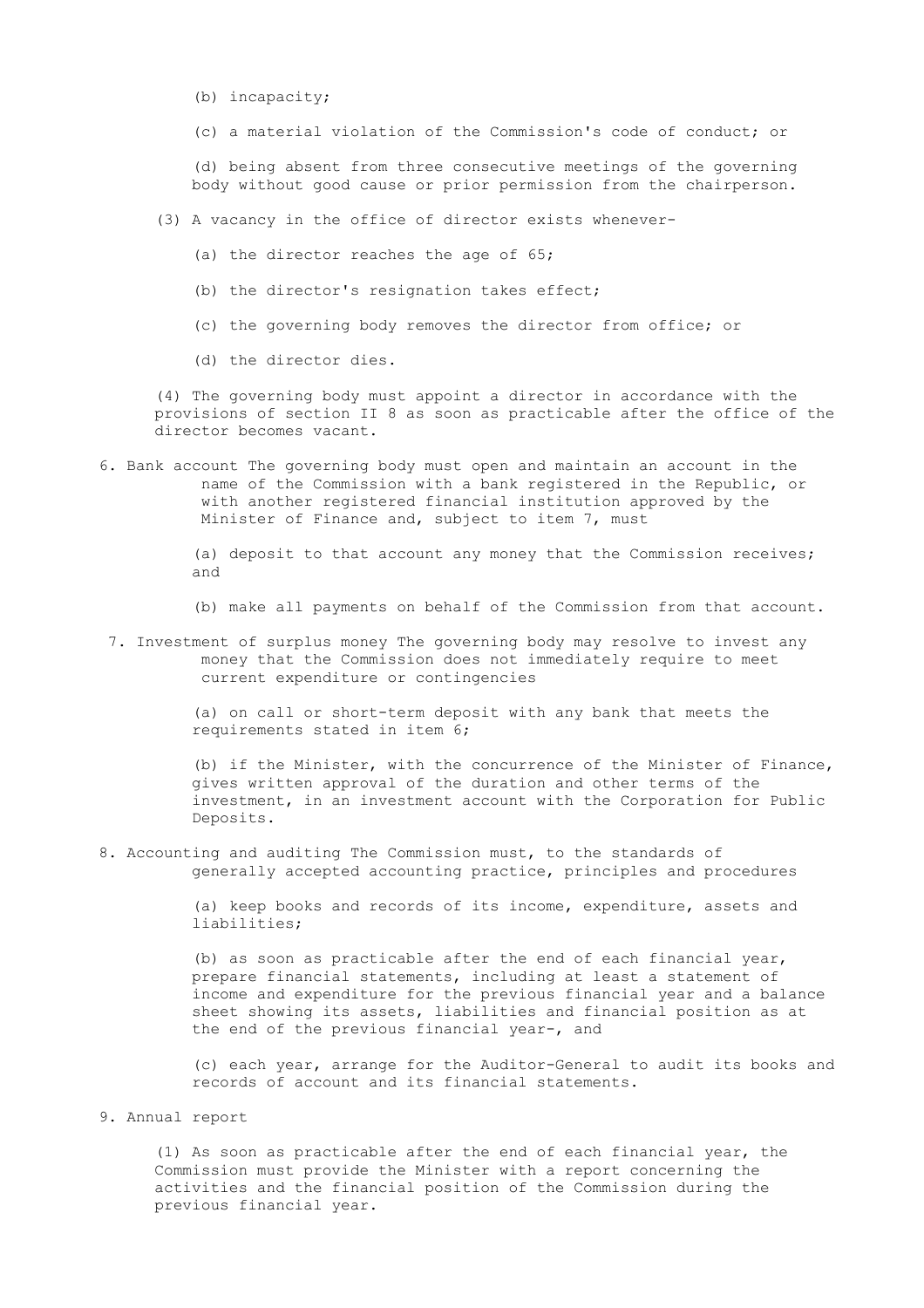(2) The Minister must table the Commission's annual report in Parliament within 14 days of receiving it from the Commission, but if Parliament is not in session at that time, the Minister must table the report within 14 days of the beginning of the next session of Parliament.

# SCHEDULE 4

### DISPUTE RESOLUTION: FLOW DIAGRAMS

 This Schedule contains flow diagrams that provide guidelines to the procedures for the resolution of some of the more important disputes that may arise under this Act. This Schedule is not part of this Act. It does not have the force of law. The flow diagrams are intended only to provide assistance to those parties who may become involved in a dispute.

 The flow diagrams do not indicate the rights that parties may have to seek urgent interim relief, nor do they indicate the right of review or appeal that parties have to the Labour Court or the Labour Appeal Court in certain cases. This Act sets out the circumstances in which these rights are available.

 Awards and determinations by arbitrators are enforceable ultimately by the Labour Court.

FLOW DIAGRAM I

# CHAPTER 11 (Section 9)

# FOOTNOTES:

 1 . This procedure is relevant to the interpretation or application of Chapter II. For example, if an employer threatens to dismiss an employee unless the employee resigns from a trade union, that employee can enforce the rights conferred by this chapter in terms of this

 The flow diagrams do not indicate the rights that parties may have to seek urgent interim relief, nor do they indicate the right of review or appeal that parties have to the Labour Court or the Labour Appeal Court in certain cases. This Act sets out the circumstances in which these rights are available.

 Awards and determinations by arbitrators are enforceable ultimately by the Labour Court.

FLOW DIAGRAM I

#### CHAPTER 11 (Section 9)

# FOOTNOTES:

 1 . This procedure is relevant to the interpretation or application of Chapter II. For example, if an employer threatens to dismiss an employee unless the employee resigns from a trade union, that employee can enforce the rights conferred by this chapter in terms of this

 "(3) The Mines and Works Act, 1956 (Act No. 27 of 1956), the Wage Act, 1957 (Act No. 5 of 1957), the Manpower Training Act, 1981 (Act No. 56 of 1981) and the Labour Relations Act, 1995, as well as any matter regulated under any of them in respect of an employee, shall not be affected by this Act, but this Act shall apply in respect of any such employee in so far as a provision thereof provides for any matter which is not regulated by or under any of the said Acts in respect of such employee.".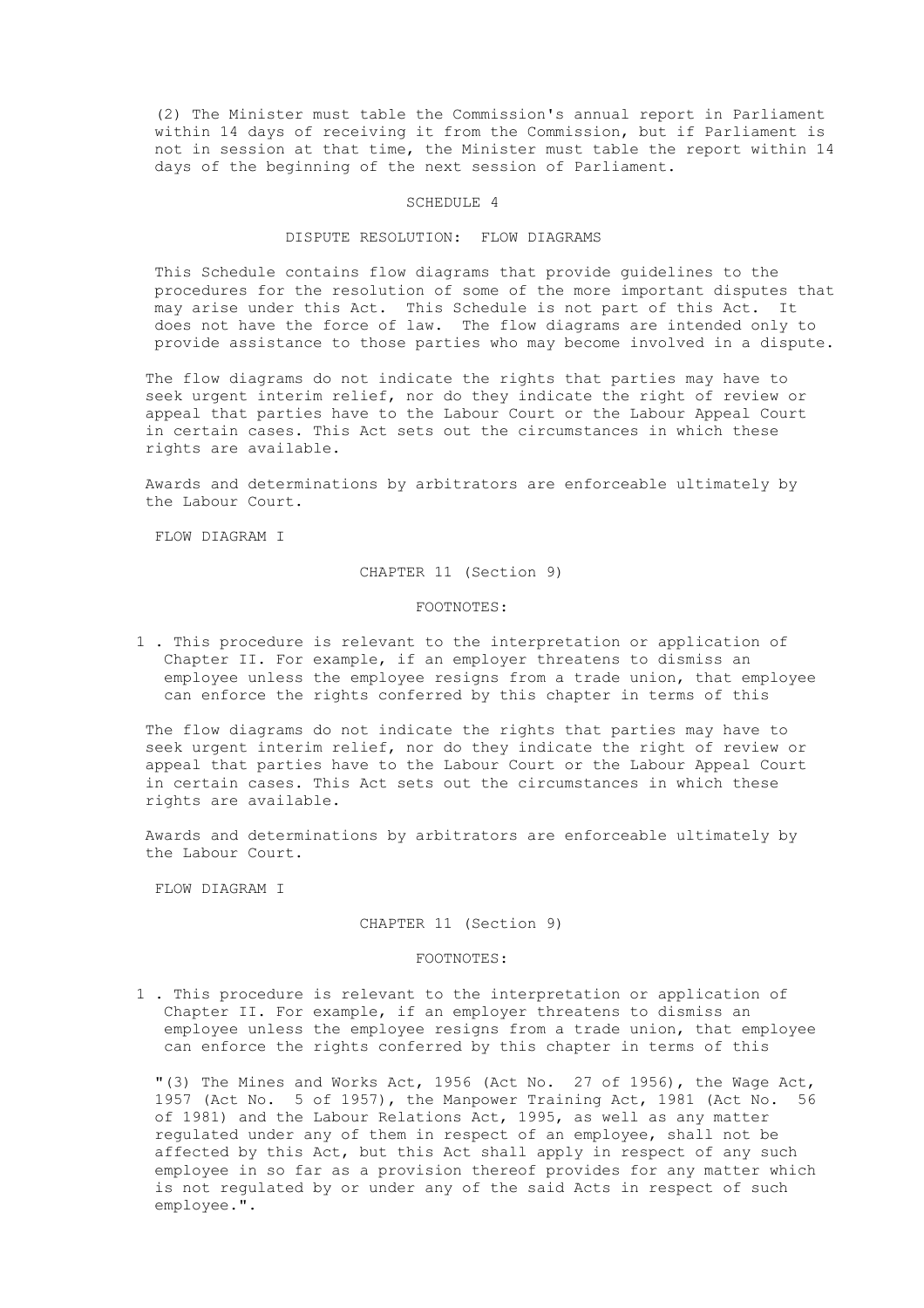2. Amendment of section 35 of Occupational Health and Safety Act, 1993

 Section 35 of the Occupational Health and Safety Act, 1993 (Act No. 85 of 1993), is hereby amended-

 (a) by the substitution for the words "Industrial court", wherever they occur in subsection (3), of the words "Labour Court"; and

 (b) by the substitution for subsection (4) of the following subsection-

 "(4) Any person who wishes to appeal in terms of subsection (3), shall within 60 days after the chief inspector's decision was given, lodge the appeal with the registrar of the Labour Court in accordance with the Labour Relations Act, 1995, and the rules of the Labour Conn. ".

#### SCHEDULE 6

#### LAWS REPEALED BY SECTION 212

| Number and year of law | Short title                                            | Extent of repeal |
|------------------------|--------------------------------------------------------|------------------|
| Act No.28 of 1956      | Labour Relations Act, 1956                             | The whole        |
| Act No.41 of 1959      | Industrial Conciliation Amendment<br>Act, 1959         | The whole        |
| Act No.18 of 1961      | Industrial Conciliation Amendment<br>Act, 1961         | The whole        |
| Act No.43 of 1966      | Industrial Conciliation Amendment<br>Act, 1966         | The whole        |
| Act No.61 of 1966      | Industrial Conciliation Further<br>Amendment Act, 1966 | The whole        |
| Act No.104 of 1967     | Industrial Conciliation Amendment<br>Act, 1967         | The whole        |
| Act No.21 of 1970      | Industrial Conciliation Amendment<br>Act, 1970         | The whole        |
| Act No.94 of 1979      | Industrial Conciliation Amendment<br>Act, 1979         | The whole        |
| Act No.95 of 1980      | Industrial Conciliation Amendment<br>Act, 1980         | The whole        |
| Act No.57 of 1981      | Labour Relations Amendment Act, 1981                   | The whole        |
| Act No.51 of 1982      | Labour Relations Amendment Act, 1982                   | The whole        |
| Act No. 2 of 1983      | Labour Relations Amendment Act, 1983                   | The whole        |
| Act No.81 of 1984      | Labour Relations Amendment Act, 1984                   | The whole        |
| Act No.83 of 1988      | Labour Relations Amendment Act, 1988                   | The whole        |
| Act No. 9 of 1991      | Labour Relations Amendment Act, 1991                   | The whole        |
| Act No.129 of 1993     | General Law Third Amendment Act, 1993 Section 9 only   |                  |
| Act No.146 of 1993     | Education Labour Relations Act, 1993                   | The whole        |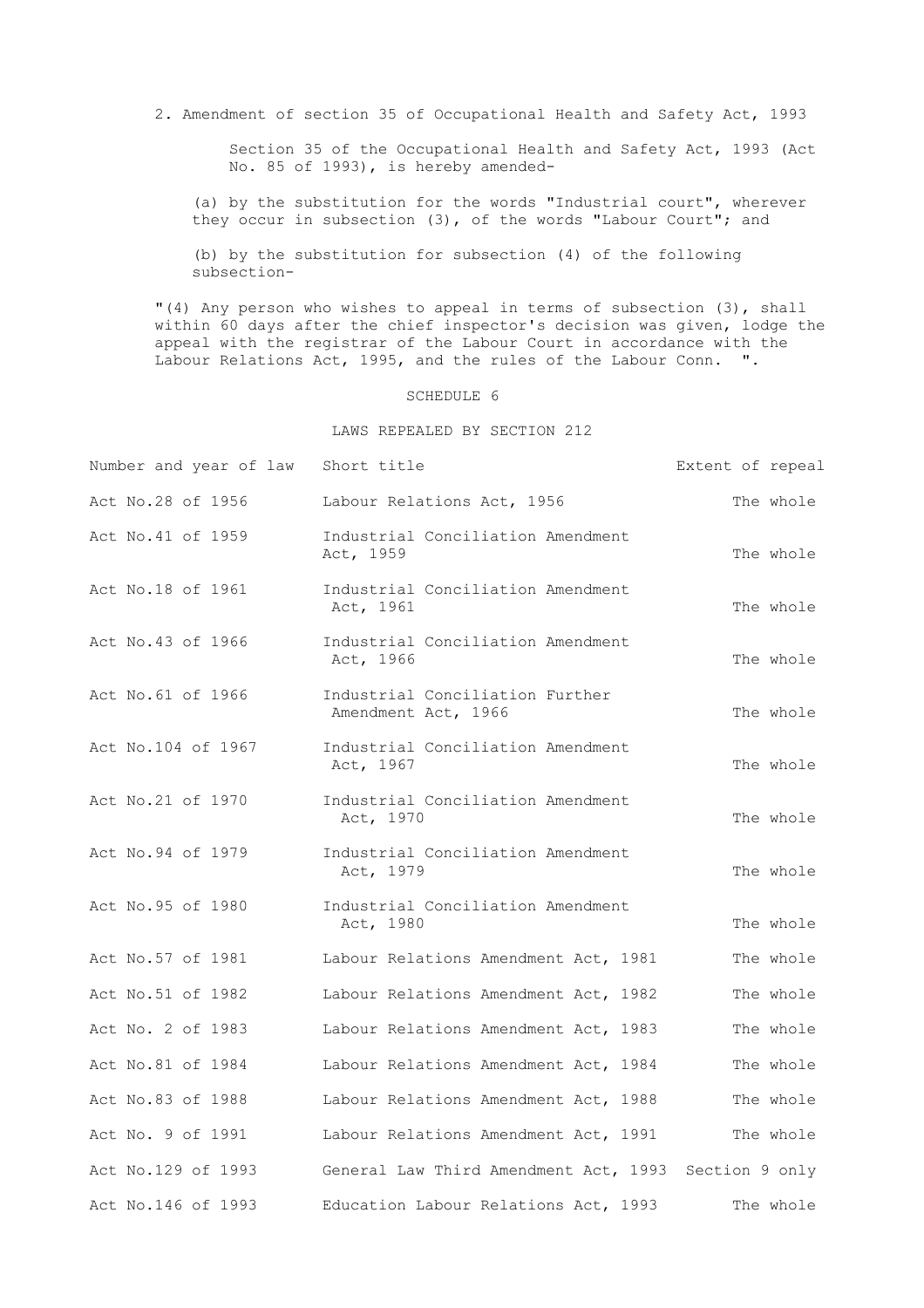| Act No.147 of 1993                         | Agricultural Labour Act, 1993                | Chapter I only                                                                                     |
|--------------------------------------------|----------------------------------------------|----------------------------------------------------------------------------------------------------|
| Act No.50 of 1994                          | Agricultural Labour Amendment<br>Act, 1994   | Section I only                                                                                     |
| Proclamation No.105                        | Public Service Labour Relations<br>Act, 1994 | The whole of 1994                                                                                  |
| Proclamation No.128<br>Proclamation No.134 | Education Labour Relations Act,<br>Amendment | The whole except<br>of 1994<br>Proclamation, 1994<br>section 6<br>Sections 1 and 2<br>only of 1994 |
|                                            | South African Police Service                 |                                                                                                    |

SCHEDULE 7

Labour Relations Regulations, The whole 1995

# TRANSITIONAL ARRANGEMENTS

### PART A-DEFINITIONS FOR THIS SCHEDULE

 Definitions for this Schedule In this Schedule, unless the context otherwise indicates"Agricultural Labour Act" means the Agricultural Labour Act, 1993 (Act No. 147 of 1993);

 "Education Labour Relations Act" means the Education Labour Relations Act, 1993 (Act No. 146 of 1993);

 "Education Labour Relations Council" means the council established by section 6(1) of the Education Labour Relations Act;

 "Labour Relations Act" means the Labour Relations Act, 1956 (Act No. 28 of 1956);

 "labour relations laws" means the Labour Relations Act, the Education Labour Relations Act, Chapter I of the Agricultural Labour Act and the Public Service Labour Relations Act;

 "National Negotiating Forum" means the National Negotiating Forum established for the South African Police Service by the South African Police Service Labour Relations Regulations, 1995;

"pending" means pending immediately before this Act comes into operation;

" public service" does not include the education sector;

 "Public Service Bargaining Council" means the bargaining council referred to in section 5(1) of the Public Service Labour Relations Act;

 "Public Service Labour Relations Act" means the Public Service Labour Relations Act, 1994 (promulgated by Proclamation No. 105 of 1994);

 "registrar" means the registrar of labour relations designated in terms of section 108; and

"trade union" includes an employee organisation.

PART B-UNFAIR LABOUR PRACTICES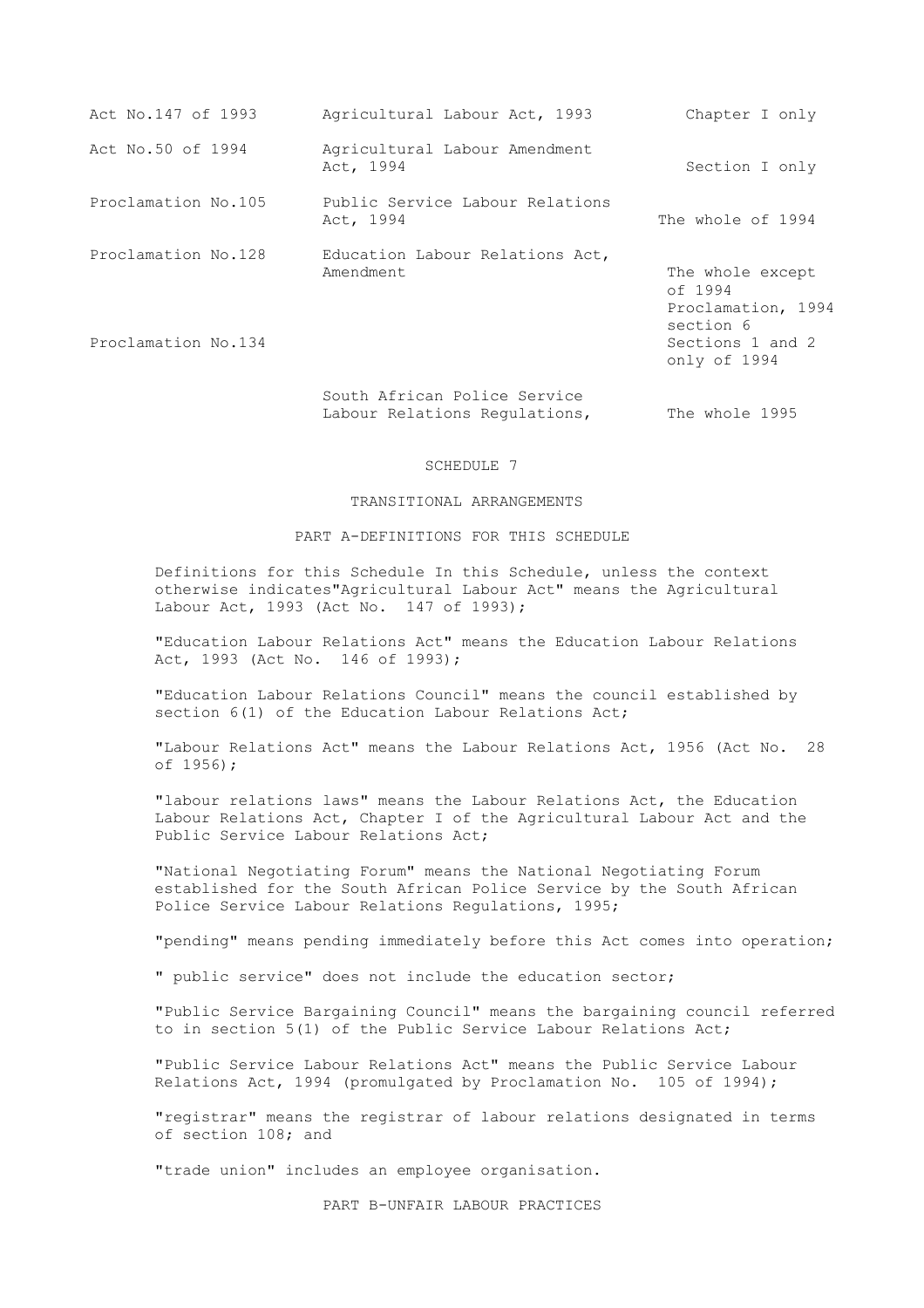2. Residual unfair labour practices

 (1) For the purposes of this item, an unfair labour practice means any unfair act or omission that arises between an employer and an employee, involving-

 (a) the unfair discrimination, either directly or indirectly, against an employee on any arbitrary ground, including, but not limited to race, gender, sex, ethnic or social origin, colour, sexual orientation, age, disability, religion, conscience, belief, political opinion, culture, language, marital status or family responsibility;

 (b) the unfair conduct of the employer relating to the promotion, demotion or training of an employee or relating to the provision of benefits to an employee;

 (c) the unfair suspension of an employee or any other disciplinary action short of dismissal in respect of an employee;

 (d) the failure or refusal of an employer to reinstate or re-employ a former employee in terms of any agreement.

(2) For the purposes of sub-item  $(1)(a)$ -

(a) "employee" includes an applicant for employment;

 (b) an employer is not prevented from adopting or implementing employment policies and practices that are designed to achieve the adequate protection and advancement of persons or groups or categories of persons disadvantaged by unfair discrimination, in order to enable their full and equal enjoyment of all rights and freedoms; and

 (c) any discrimination based on an inherent requirement of the particular does not constitute unfair discrimination.

# 3. Disputes about unfair labour practices55

 (1) Any party may refer a dispute about an alleged unfair labour practice in writing to-

 (a) a council, if the parties to the dispute fall within the registered scope of that council; or

(b) the Commission, if no council has jurisdiction.

 (2) The party who refers the dispute must satisfy the council or the Commission that a copy of the referral has been served on all the other parties to the dispute.

 (3) The council or the Commission must attempt to resolve the dispute through conciliation.

(4) If the dispute remains unresolved-

 (a) any party to the dispute, if the dispute is about an act or omission referred to in item  $2(1)(a)$ , may refer the dispute to the Labour Court for adjudication;

 (b) any party to the dispute, if the dispute is about an act or omission referred

55. See flow diagram No. 14 in Schedule 4. to in item 2(1)(b), (c) or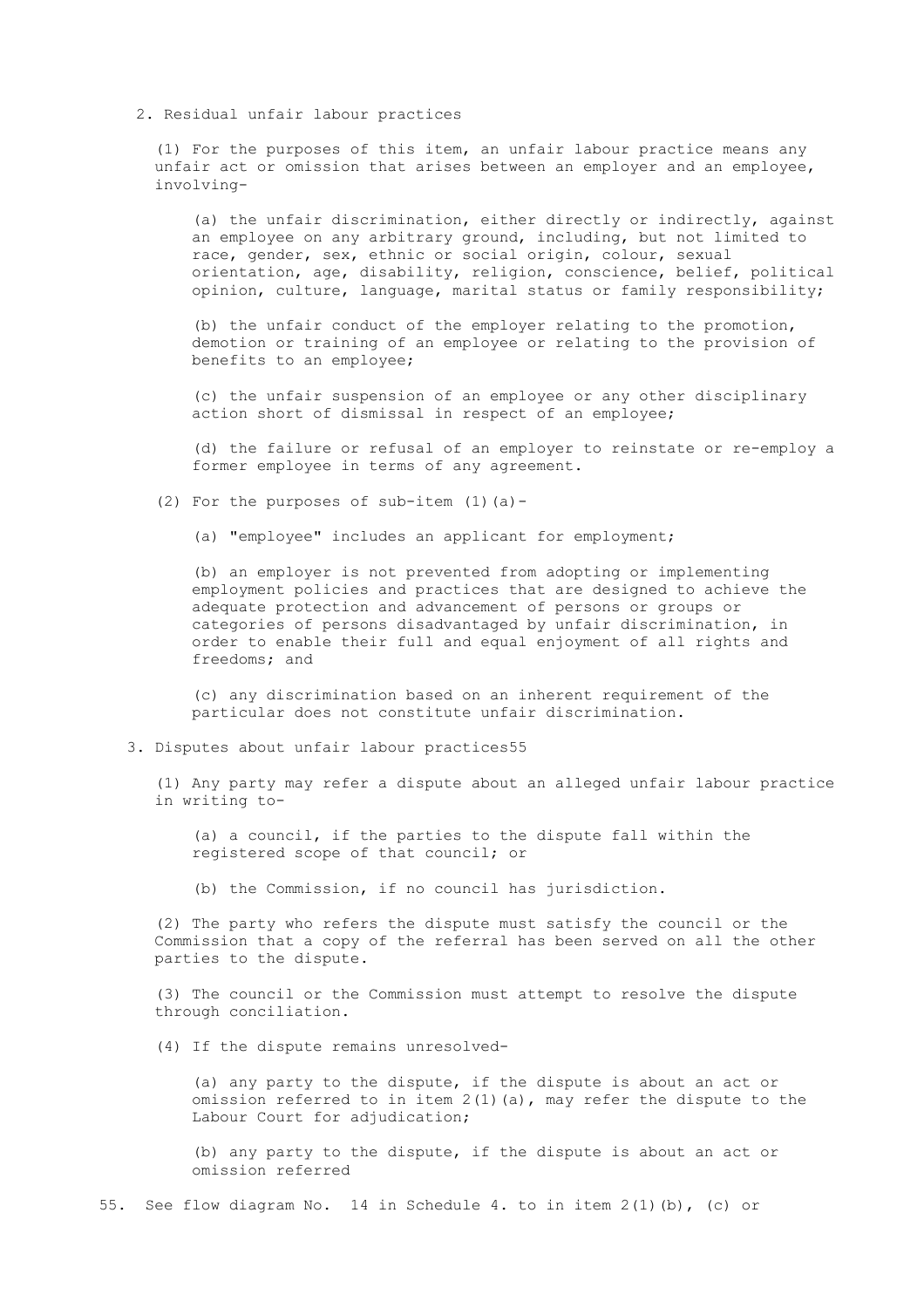(d), may request that the dispute be resolved through arbitration.

4. Powers of Labour Court and Commission

 (1) The Labour Court has the power to determine any dispute that has been referred to it in terms of item 3 on terms it deems reasonable, including, but not limited to, the ordering of reinstatement or compensation.

 (2) The arbitrator has the power to determine any dispute that has been referred to it in terms of item 3 on reasonable terms.

# PART C-PROVISIONS CONCERNING EXISTING TRADE UNIONS, EMPLOYERS' ORGANISATIONS, INDUSTRIAL COUNCILS AND CONCILIATION BOARDS

5. Existing registered trade unions and employers' organisations

 (1) A trade union or employers' organisation registered in terms of the labour relations laws immediately before the commencement of this Act is deemed to be a registered trade union or registered employers' organisation under this Act and continues to be a body corporate.

 (2) As soon as practicable after the commencement of this Act, the registrar must enter-

(a) the name of the trade union in the register of trade unions;

 (b) the name of the employers' organisation in the register of employers' organisations.

 (3) A trade union or employers' organisation whose name has been entered in the appropriate register must be issued with a new certificate of registration.

 (4) If any provision of the constitution of the trade union or employers' organisation does not comply with the requirements of section 95, the registrar may direct that trade union or employers' organisation, in writing, to rectify its constitution and submit it to the registrar within a period specified in the direction, which period may not be shorter than three months.

 (5) If a trade union or employers' organisation falls to comply with a direction issued to it in terms of sub-item (4), the registrar must notify the trade union or employers' organisation that cancellation of its registration is being considered because of the failure, and give the trade union or employers' organisation an opportunity to show cause why its registration should not be cancelled within 30 days of the notice.

 (6) If, when the 30-day period expires, the relevant trade union or employers' organisation has not shown cause why its registration should not be cancelled, the registrar must cancel the registration of that trade union or employers' organisation by removing its name from the appropriate register or take other lesser steps that are appropriate and not inconsistent with this Act.

 (7) The registrar must notify the relevant trade union or employers' organisation whether the registration of the trade union or employers' organisation has been cancelled.

(8) Cancellation in terms of subitem (6) takes effect-

 (a) if the trade union or the employers' organisation has failed, within the time contemplated in section  $111$   $(3)$ , to appeal to the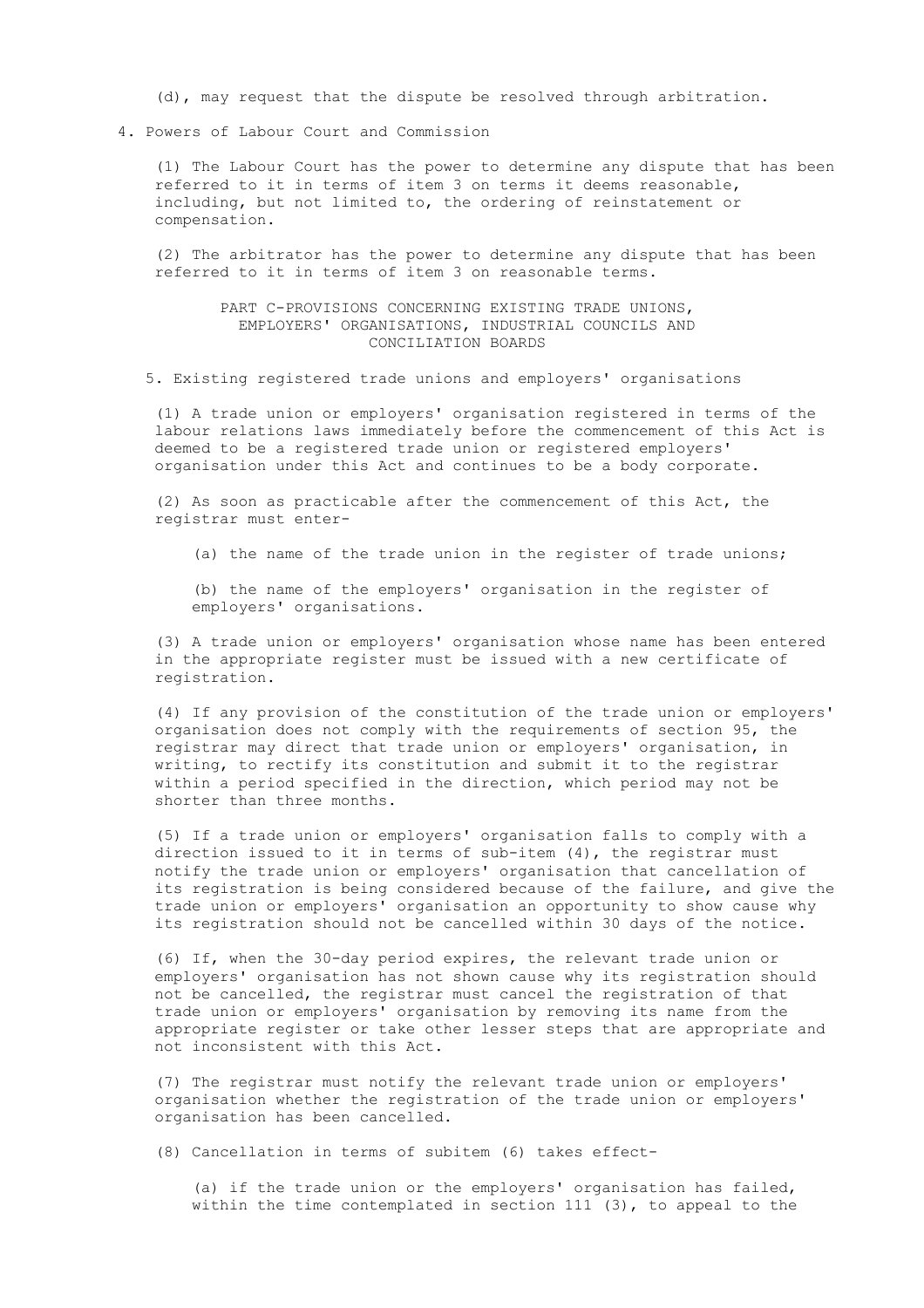Labour Court against the cancellation, when that period expires; or

 (b) if the trade union or the employers' organisation has lodged an appeal, when the decision of the registrar has been confirmed by the Labour Court.

 6. Pending applications by trade unions or employers' organisations for registration, variation of scope, alteration of constitution or name

 (1) Any pending application in terms of the labour relations laws for the registration, variation of scope of registration or alteration of the constitution or name of a trade union or an employers' organisation must be dealt with by the registrar as if the application had been made in terms of this Act.

 (2) The registrar appointed in terms of the Public Service Labour Relations Act and the secretary of the Education Labour Relations Council appointed in terms of the Education Labour Relations Act must forward any pending application referred to in sub-item (1) to the registrar.

 (3) In any pending appeal in terms of section 16 of the Labour Relations Act or in terms of section I I of the Education Labour Relations Act or in terms of section I I of the Public Service Labour Relations Act, the Minister or the registrar of the industrial court or the registrar of the Supreme Court, as the case may be, must refer the matter back to the registrar who must deal with the application as if it were an application made in terms of this Act.

(4) When dealing with any application referred to in sub-item (1) or  $(2)$ , the registrar-

 (a) may condone any technical non-compliance with the provisions of this Act; and

 (b) may require the applicant to amend its application within 60 days in order to comply with the provisions of this Act.

7. Industrial councils

 (1) An industrial council registered in terms of the Labour Relations Act immediately before the commencement of this Act is deemed to be a bargaining council under this Act and continues to be a body corporate.

 (2) As soon as practicable after the commencement of this Act, the registrar must enter the name of the bargaining council in the register of councils.

 (3) A bargaining council whose name has been entered in the register of councils must be issued with a certificate of registration.

 (4) If any provision of the constitution of a bargaining council does not comply with the requirements of section 30, the registrar may direct the bargaining council, in writing, to rectify its constitution and submit it to the registrar within a period specified in the direction, which period may not be shorter than three months.

 (5) If a bargaining council fails to comply with a direction issued to it in terms of sub-item  $(4)$ , the registrar must notify the bargaining council that cancellation of its registration is being considered because of the failure, and give the bargaining council an opportunity to show cause why its registration should not be cancelled within 30 days of the notice.

(6) If, when the 30-day period expires, the bargaining council has not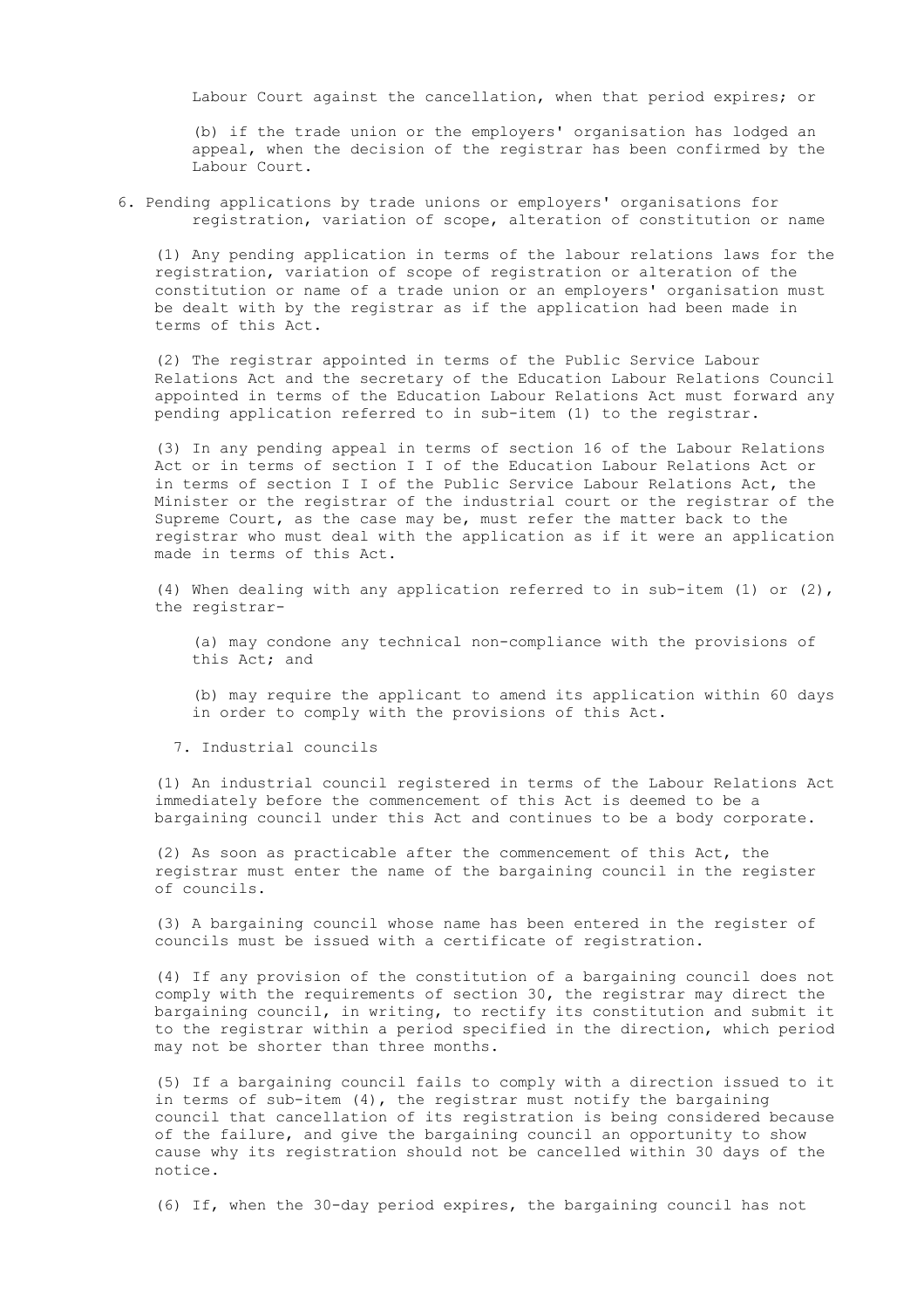shown cause why its registration should not be cancelled, the registrar must cancel the registration of that bargaining council by removing its name from the register of councils or take other lesser steps that are appropriate and not inconsistent with this Act.

 (7) The registrar must notify the bargaining council whether the registration of the bargaining council has been cancelled.

(8) Cancellation in terms of sub-item (6) takes effect-

 (a) if the bargaining council has failed, within the time contemplated in section 111(3), to appeal to the Labour Court against the cancellation, when that period expires; or

 (b) if the bargaining council has lodged an appeal, when the decision of the registrar has been confirmed by the Labour Court.

 8. Pending applications by industrial councils for registration and variation of scope

 (1) Any pending application for the registration or the variation of the scope of registration of an industrial council in terms of the Labour Relations Act must be dealt with as if it were an application made in terms of this Act.

 (2) In any pending appeal in terms of section 16 of the Labour Relations Act against the refusal to register an industrial council, the Minister or the registrar of the Supreme Court must refer the matter to the registrar of labour relations who must consider the application anew as if it were an application for registration made in terms of this Act.

(3) When dealing with the application referred to in sub-item (1) or (2), the registrar may-

 (a) require the applicant to amend its application within 60 days in order to comply with the provisions of this Act; and

(b) condone technical non-compliance with the provisions of this Act.

 9. Pending applications by industrial councils for alteration of constitution or name

 The provisions in item 6 apply, read with the changes required by the context, to any pending application for the alteration of the constitution or the name of an industrial council in terms of the Labour Relations Act.

 10. Pending applications for admission of parties to industrial councils (1) Any pending application for admission of a party to an industrial council in terms of section 21 A of the Labour Relations Act must be dealt with by the industrial council as if it were an application made in terms of this act (2) Any pending appeal before the industrial court against a decision of an industrial I] in terms of section 21 A of the Labour Relations Act must be with by council in the industrial court as if the application had been made for admission as a party to a bargaining council in terms of this Act.

 (3) An appeal against a decision of an industrial council as contemplated in section 21 A of the Labour Relations Act may, despite the repeal of that Act, be instituted after the commencement of this Act, and must be heard by the Labour Court and dealt with as if the application for admission had been made in terms of this Act.

11. Pending applications to wind up and cancel registration of trade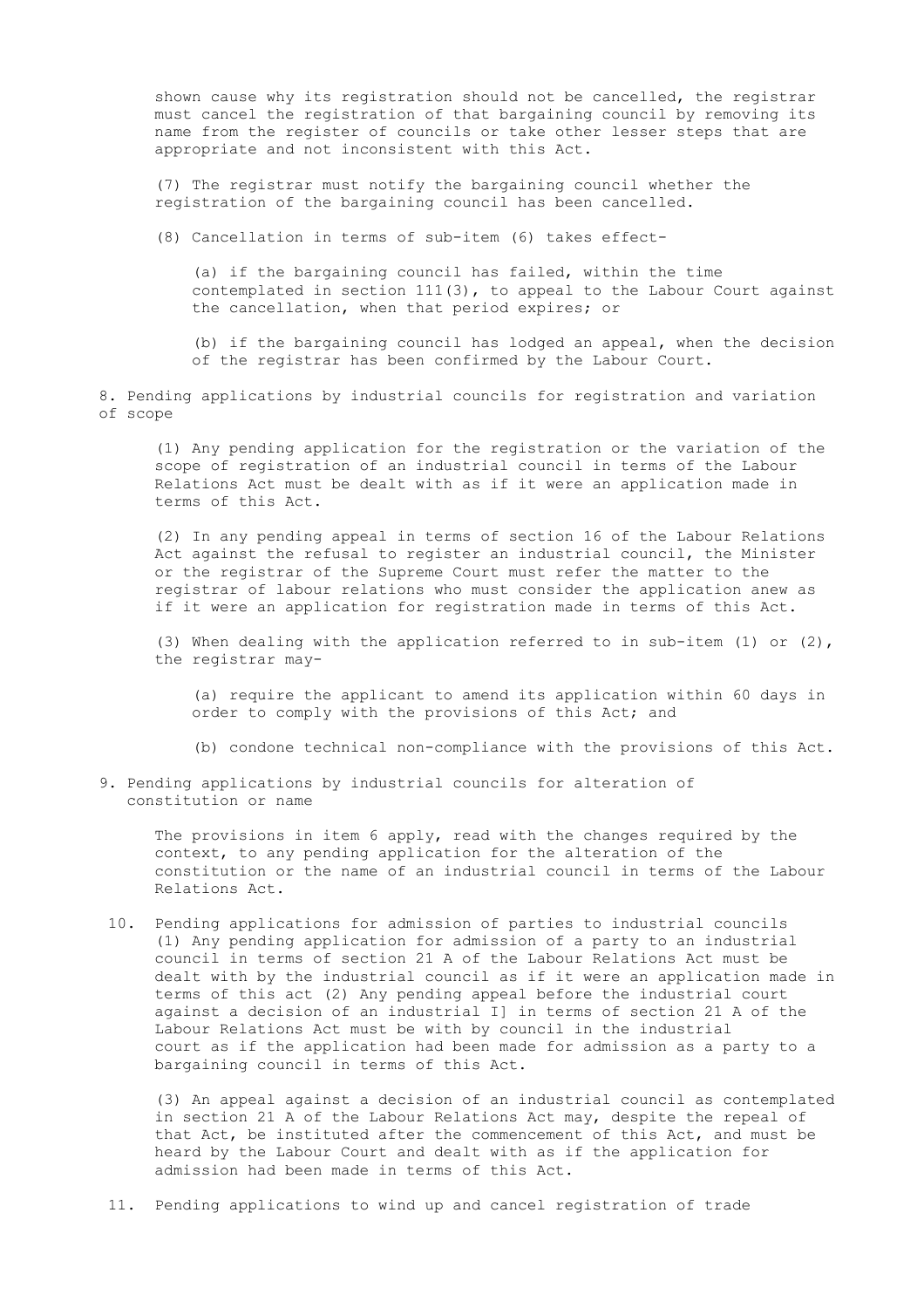unions, employers' organisations and industrial councils

 Any pending application to wind up or to cancel the registration of a trade union, employers' organisation or industrial council registered in terms of any labour relations law must be dealt with by the registrar as if the labour relations laws had not been repealed.

 12. Existing agreements and awards of industrial councils and conciliation boards

 (1) Any agreement promulgated in terms of section 48, and any award made in terms of section 50, of the Labour Relations Act and in force immediately before the commencement of this Act remains in force for a period of 18 months after the commencement of this Act or until the expiry of that agreement, whichever is the shorter period, as if that Act had not been repealed.

 (2) An agreement promulgated in terms of section 12 of the Education Labour Relations Act and in force immediately before the commencement of this Act remains in force for a period of 18 months after the commencement of this Act or until the expiry of that agreement, whichever is the shorter period, as if the provisions of that Act had not been repealed.

 (3) Despite the provisions of sub-item (1), an agreement referred to in section  $24(1)(x)$  of the Labour Relations Act that is in force immediately before the commencement of this Act will be deemed to be a closed shop agreement concluded in compliance with section 26 of this Act except that-

(a) the requirements in section  $26(3)(d)$  and section  $98(2)(b)(ii)$  become applicable at the commencement of the next financial year of the trade union party to the agreement; and

 (b) the commencement date of the closed shop agreement shall be deemed to be the commencement date of this Act.

 (4) Any pending request for the promulgation of an agreement in terms of section 48 of the Labour Relations Act must be dealt with as if the Labour Relations Act had not been repealed.

 (5) Any request made before the expiry of six months after the commencement of this Act for the promulgation of an agreement entered into before the commencement of this Act must be dealt with as if the Labour Relations Act had not been repealed.

 (6) Any pending application for an exemption from an agreement promulgated in terms of section 48 of the Labour Relations Act must be dealt with as if the Labour Relations Act had not been repealed.

#### 13. Existing agreements including recognition agreements

(1) For the purposes of this section, an agreement-

(a) includes a recognition agreement;

 (b) excludes an agreement promulgated in terms of section 48 of the Labour Relations Act or section 12 of the Education Labour Relations Act;

 (c) means an agreement about terms and conditions of employment or any other matter of mutual interest entered into between one or more registered trade unions, on the one hand, and on the other hand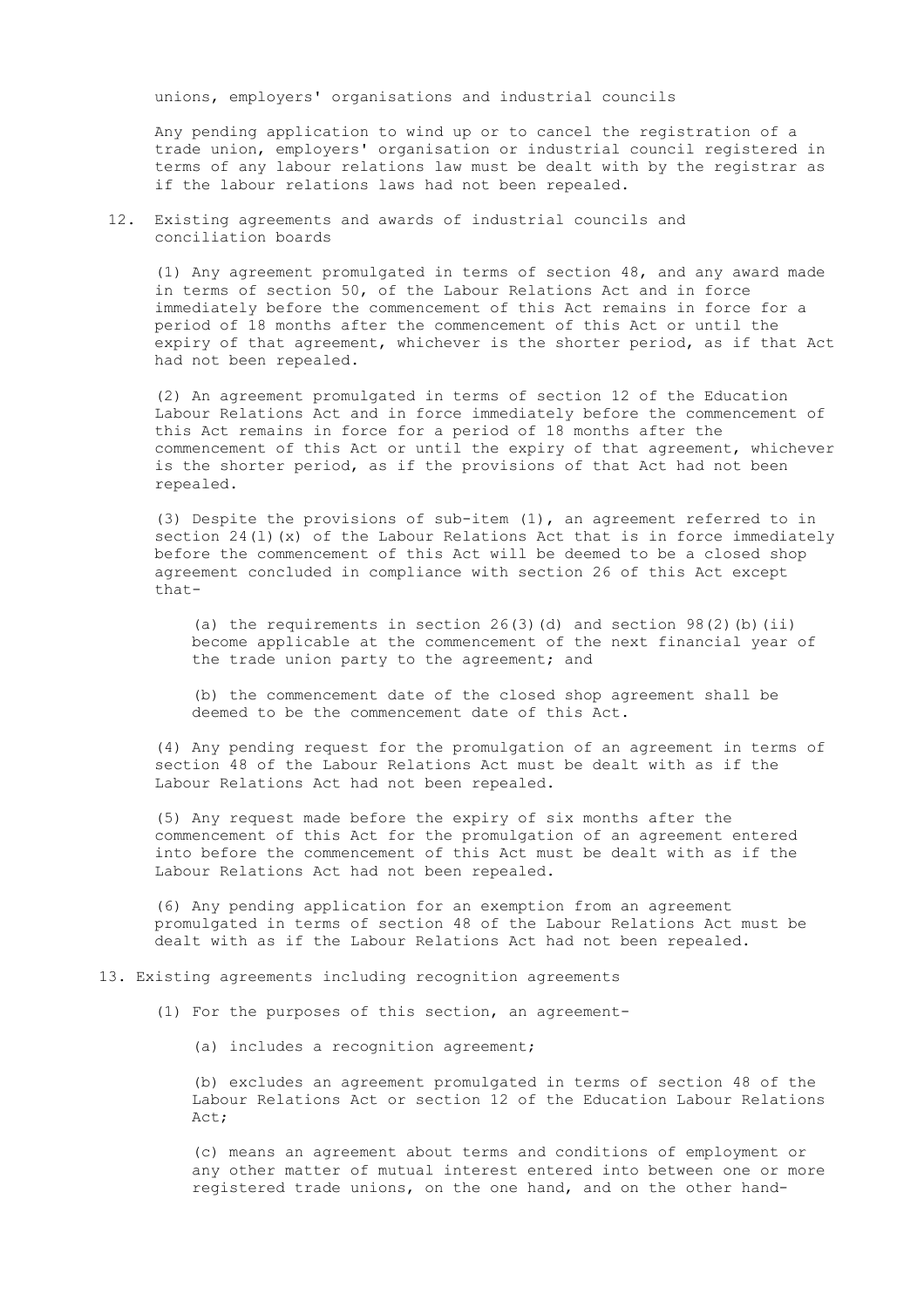(i) one or more employers;

(ii) one or more registered employers' organisations; or

 (iii) one or more employers and one or more registered employers' organisations.

 (2) Any agreement that was in force immediately before the commencement of this Act is deemed to be a collective agreement concluded in terms of this Act.

 (3) Any registered trade union that is party to an agreement referred to in sub-items (1) and (2) in terms of which that trade union was recognised for the purposes of collective bargaining is entitled to the organisational rights conferred by sections I I to 16 of Chapter III and in respect of employees that it represents in terms of the agreement, for so long as the trade union remains recognised in terms of the agreement as the collective bargaining agent of those employees.

 (4) If the parties to an agreement referred to in subsection (1) or (2) have not provided for a procedure to resolve any dispute about the interpretation or application of the agreement as contemplated in section 24(l), the parties to the agreement must attempt to agree a procedure as soon as practicable after the commencement of this Act.

 (5) An existing non-statutory agency shop or closed shop agreement is not binding unless the agreement complies with the provisions of sections 25 or 26 of this Act respectively. This provision becomes effective 180 days after the commencement of this Act.

PART D-MATTERS CONCERNING PUBLIC SERVICE

14. Public Service Bargaining Council

 (1) The Public Service Bargaining Council will continue to exist, subject to item 20.

 (2) The departmental and provincial chambers of the Public Service Bargaining Council will continue to exist, subject to item 20.

 (3) Within 30 days after the commencement of this Act, the chambers of the Public Service Bargaining Council must furnish the registrar with copies of their constitutions signed by their authorised representatives.

 (4) The constitutions of the chambers of the Public Service Bargaining Council, are deemed to be in compliance with section 30. However, where any provision of the constitution of a chamber does not comply with the requirements of section 30, the registrar may direct the chamber to rectify its constitution and re-submit the rectified constitution within the period specified in the direction, which period may not be shorter than three months.

 (5) If a chamber fails to comply with a direction issued to it in terms of sub-item (5), the registrar must-

 (a) determine the amendments to the constitution in order to meet the requirements of section 30; and

(b) send a certified copy of the constitution to the chamber.

 (6) A chamber of the Public Service Bargaining Council must deal with any pending application for admission of a party to it in terms of section 10 of the Public Service Labour Relations Act as if the application had been made in terms of this Act.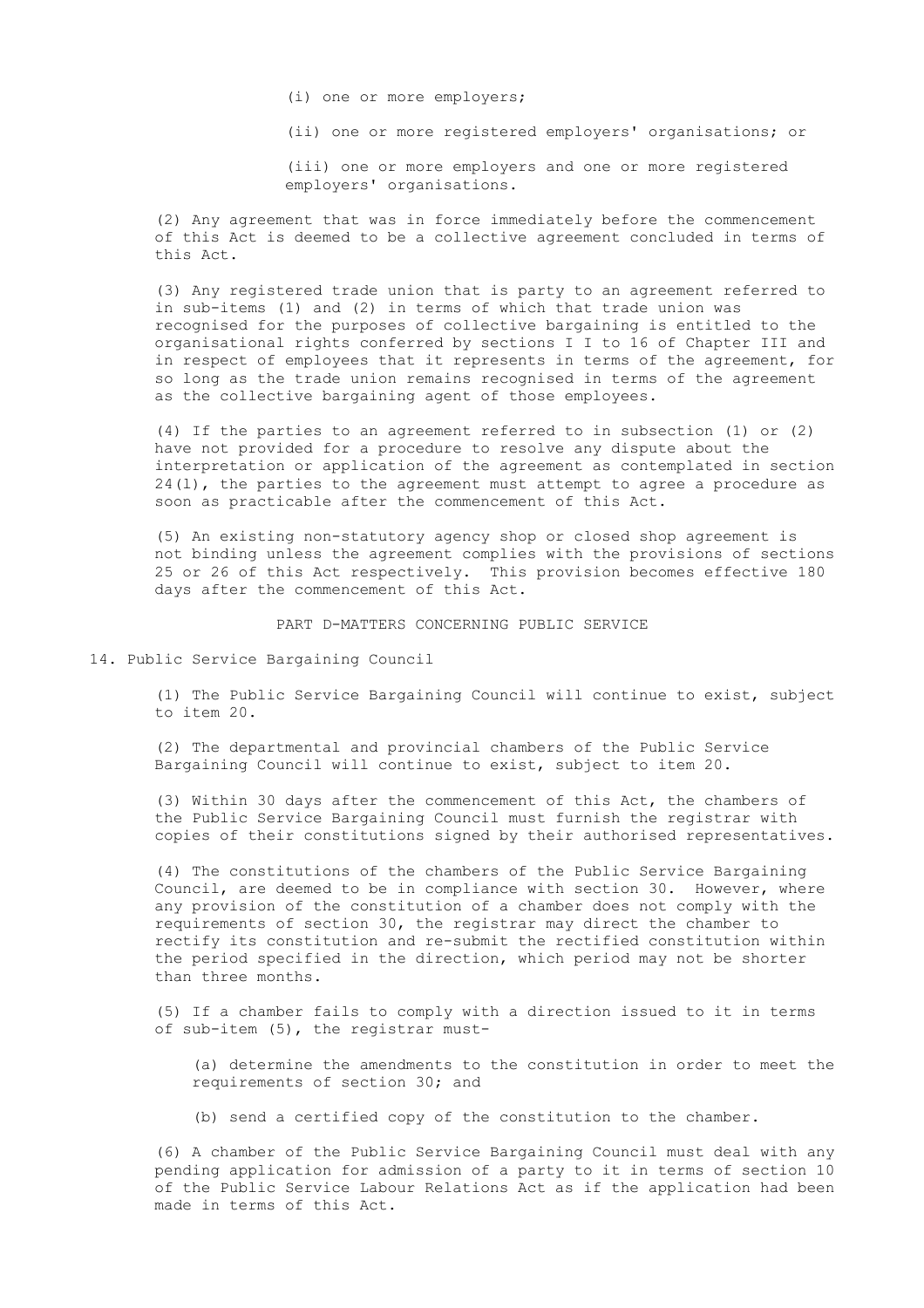(7) Any pending appeal before the industrial court or an arbitrator against a decision of the Public Service Bargaining Council in terms of section 10 of the Public Service Labour Relations Act must, despite the repeal of any of the labour relations laws, be dealt with by the industrial court or arbitrator as if the application had been made in terms of this Act.

 (8) Despite the repeal of the Public Service Labour Relations Act, an appeal in terms of section 10 of that Act against a decision of a chamber of the Public Service Bargaining Council may be instituted after the commencement of this Act and must be heard by the Labour Court and dealt with as if the application had been made in terms of this Act.

15. Collective agreements in the public service

 The following provisions, read with the changes required by the context, of the Public Service Labour Relations Act, despite the repeal of that Act, will have the effect and status of a collective agreement binding on the State, the parties to the chambers of the Public Service Bargaining Council and all employees in the public service-

 (a) section I for the purposes of this item unless the context otherwise indicates;

- (b) section  $4(10)$ ;
- (c) section  $5(2)$ ,  $(3)$ ,  $(4)$  (a) and  $(5)$ ;
- (d) section 7;

 (e) section 8, except that the reference to section 5(l) should be a reference to item 14(l);

- (f) section 9(3);
- (g) section  $10(4)$  and  $(5)$ ;
- (h) section 12;

 (i) section 13, except that the reference to agreements should be a reference to collective agreements including the collective agreement contemplated in this item;

(j) sections  $14, 15$  and  $16(2)$ ;

 (k) section 17, except that the following subsection must be substituted for subsection (4)(b)- "If the application of a trade union for recognition is refused, the trade union, within 90 days of the notice of the refusal, may refer the dispute to arbitration."; and

(l) section 18, except that-

 (i) the following subsection must be substituted for sub- section (10)(a)- "An employee who or the employee organisation which in terms of subsection (1) has declared a dispute, requested that a conciliation board be established and submitted the completed prescribed form, may refer the dispute to arbitration or to the Labour Court in terms of the provisions of this Act and, in respect of a dispute not contemplated by this Act, to any other court if-

> (i) a meeting of a conciliation board is not convened as contemplated in subsection (3);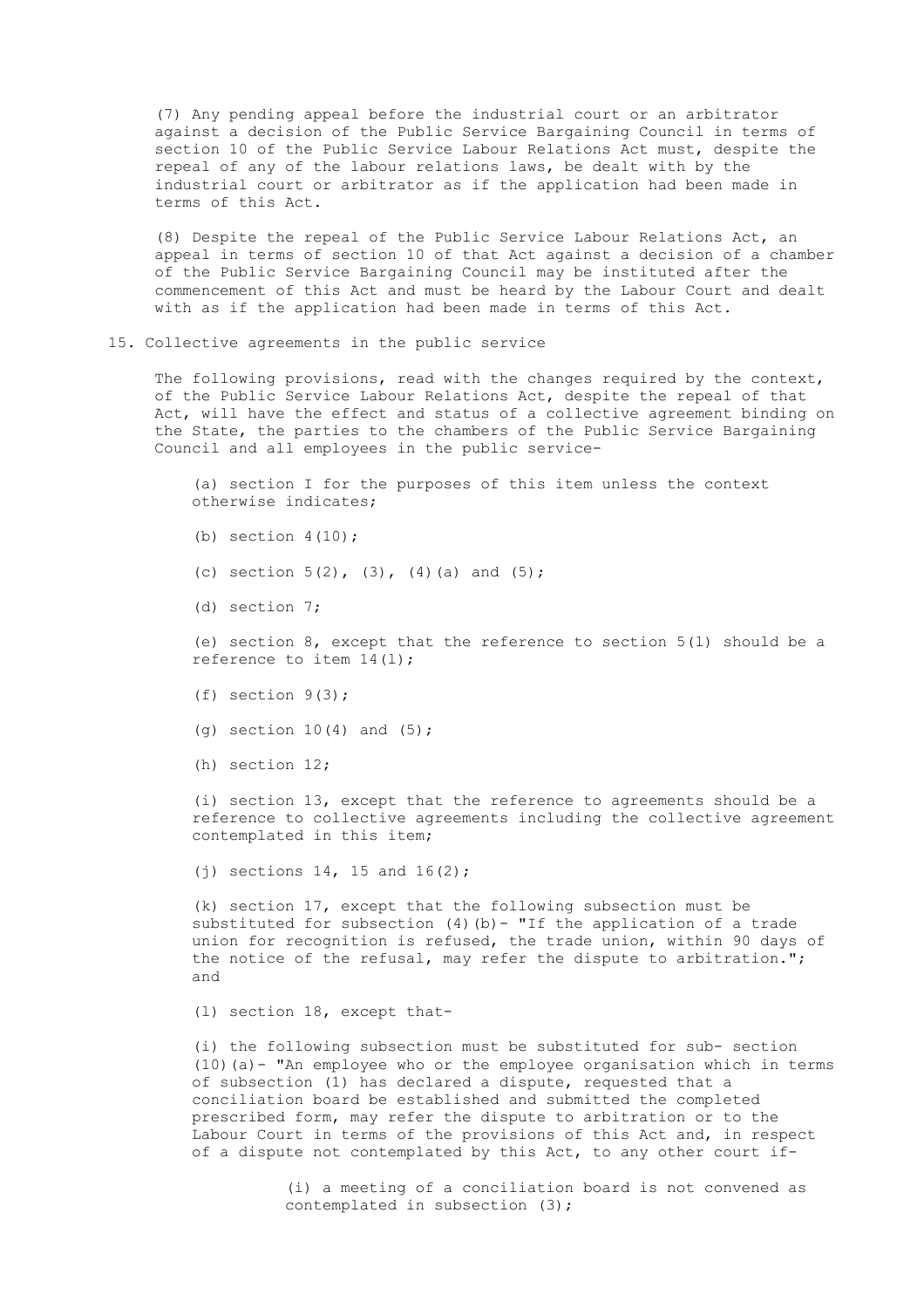(ii) the head of department concerned falls to request the appointment of a chairperson in terms of subsection (5);

 (iii) where applicable, the Commission fails to appoint a chairperson of the conciliation board in terms of subsection (5);

 (iv) the parties involved in the conciliation board have failed to agree to extend the period of office of the conciliation board in terms of subsection (7) until a settlement is reached:

 (v) the conciliation board does not succeed in settling the dispute within the period contemplated in subsection (7); or

> (vi) the parties to the dispute agree that they will not be able to settle the dispute and submit written proof thereof to the Commission or relevant court."; and

 (ii) any reference to the Department of Labour should be a reference to the Commission.

## 16. Education Labour Relations Council

 (1) The Education Labour Relations Council will continue to exist, subject to item 20.

 (2) The registered scope of the Education Labour Relations Council is the State and those employees in respect of which the Educators' Employment Act, 1994 (Proclamation No. 138 of 1994), applies.

 (3) Within 30 days after the commencement of this Act, the Education Labour Relations Council must furnish the registrar with a copy of its constitution signed by its authorised representatives, and with the other information or documentation.

 (4) The constitution agreed on between the parties to the Education Labour Relations Council is deemed to be in compliance with this Act: However, where any provision of the constitution does not comply with the requirements of section 30, the registrar may direct the Council to rectify its constitution and re-submit the rectified constitution within the period specified in the direction, which period may not be shorter than three months.

 (5) If the Education Labour Relations Council fails to comply with a direction issued to It in terms of sub-item (5), the registrar must-

 (a) determine the amendments to the constitution in order to meet the requirements of section 30; and

(b) send a certified copy of the constitution to the Council.

 (6) The Education Labour Relations Council must deal with any pending application for admission to it in terms of the Education Labour Relations Act as if the application had been made in terms of this Act.

 (7) Any pending appeal before the industrial court or an arbitrator against a decision of the Education Labour Relations Council must, despite the repeal of any of the labour relations laws, be dealt with by the industrial court or arbitrator as if the application had been made in terms of this Act.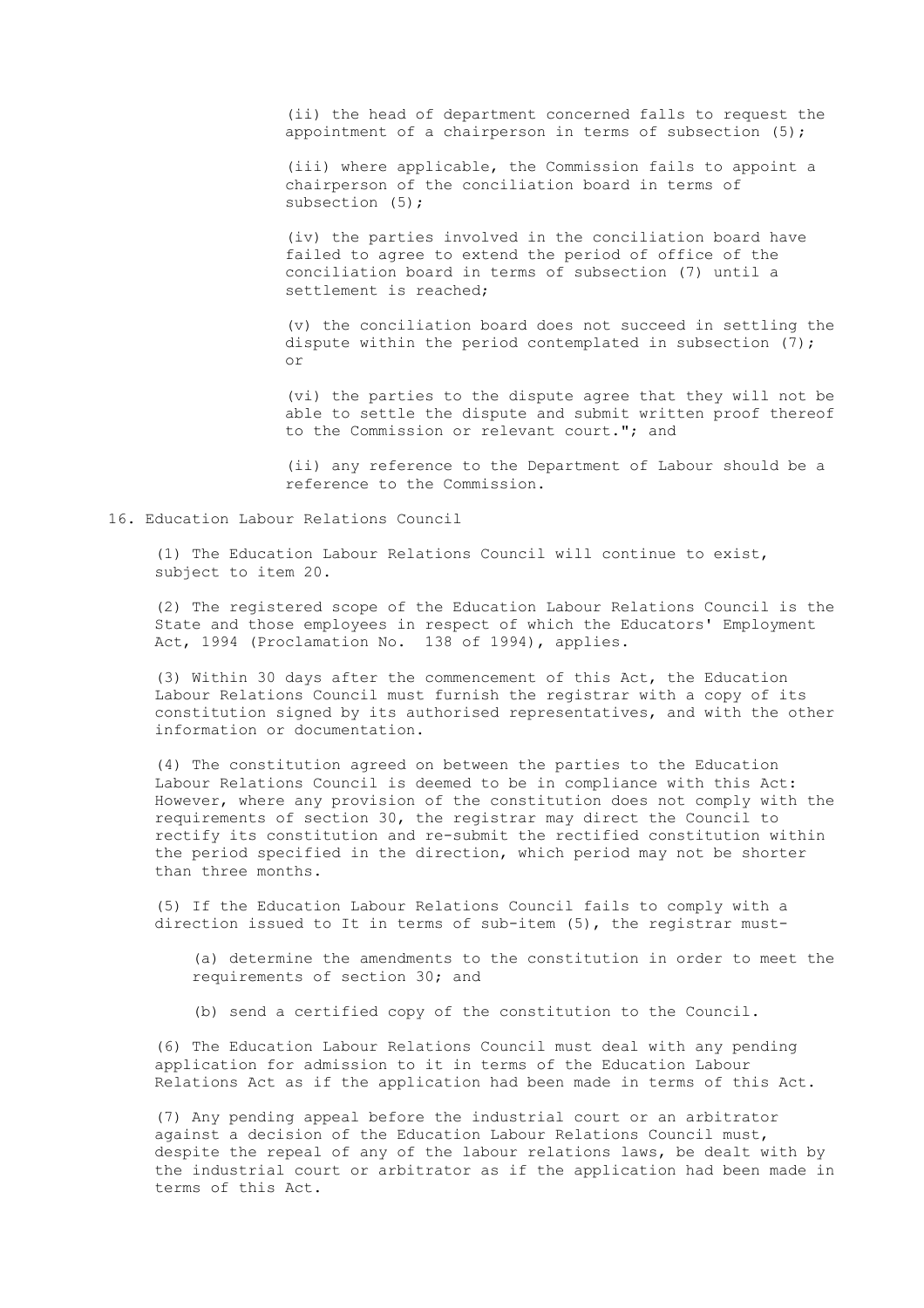(8) Despite the repeal of the Education Labour Relations Act, any appeal against a decision of the Education Labour Relations Council may be instituted after the commencement of this Act and must be heard by the Labour Court and dealt with as if the application had been made in terms of this Act.

#### 17. Education sector collective agreements

 The following provisions, read with the changes required by the context, of the Education Labour Relations Act, despite the repeal of that Act, will have the effect and status of a collective agreement binding on the State, the parties to the Education Labour Relations Council and all employees within registered scope-

- (a) section  $6(2)$  and  $(3)$ ;
- (b) section  $8(3)$ ,  $(4)$  and  $(5)$   $(a)$ ;
- (c) section  $10(3)$  and  $(4)$ ;

(d) section  $12(1)$  to  $(4)$ , except that the disputes referred to in subsections (2) and (4) may be referred to arbitration only; and

(e) section 13 and section 14(2).

### 18. Negotiating Forums in South African Police Service

 (1) The National Negotiating Forum will continue to exist subject to item 20.

 (2) The registered scope of the National Negotiating Forum is the State and those employees in respect of whom the South African Police Service Rationalisation Proclamation, 1995 and the Act contemplated in section 214 of the Constitution applies.

 (3) Within fourteen days of the commencement of this Act, or signing of its constitution by its authorised representatives, whichever is the later, the National Negotiating Forum must furnish the registrar with a copy of its constitution signed by its authorised representatives, and with the other information or documentation.

 (4) The constitution agreed to by the National Negotiating Forum is deemed to be in compliance with this Act. However where any provision of the constitution does not comply with the requirements of section 30, the registrar may direct the National Negotiating Forum to rectify its constitution and re-submit the rectified constitution within fourteen days.

 (5) The National Commissioner of the South African Police Service must deal with any pending application for registration and recognition in terms of the South made' African Police Service Labour Regulations as if the application had been in terms of this Act

## 19. Collective agreement in South African Police Service

 The provisions of the South African Police Services Employment Regulations, read with the changes required by the context, despite the repeal of those regulations, will have the effect and status of a collective agreement binding on the State, the parties to the National Negotiating Forum and all the employees within its registered scope.

 20. Consequences for public service bargaining institutions when Public Service Co-ordinating Bargaining Council is established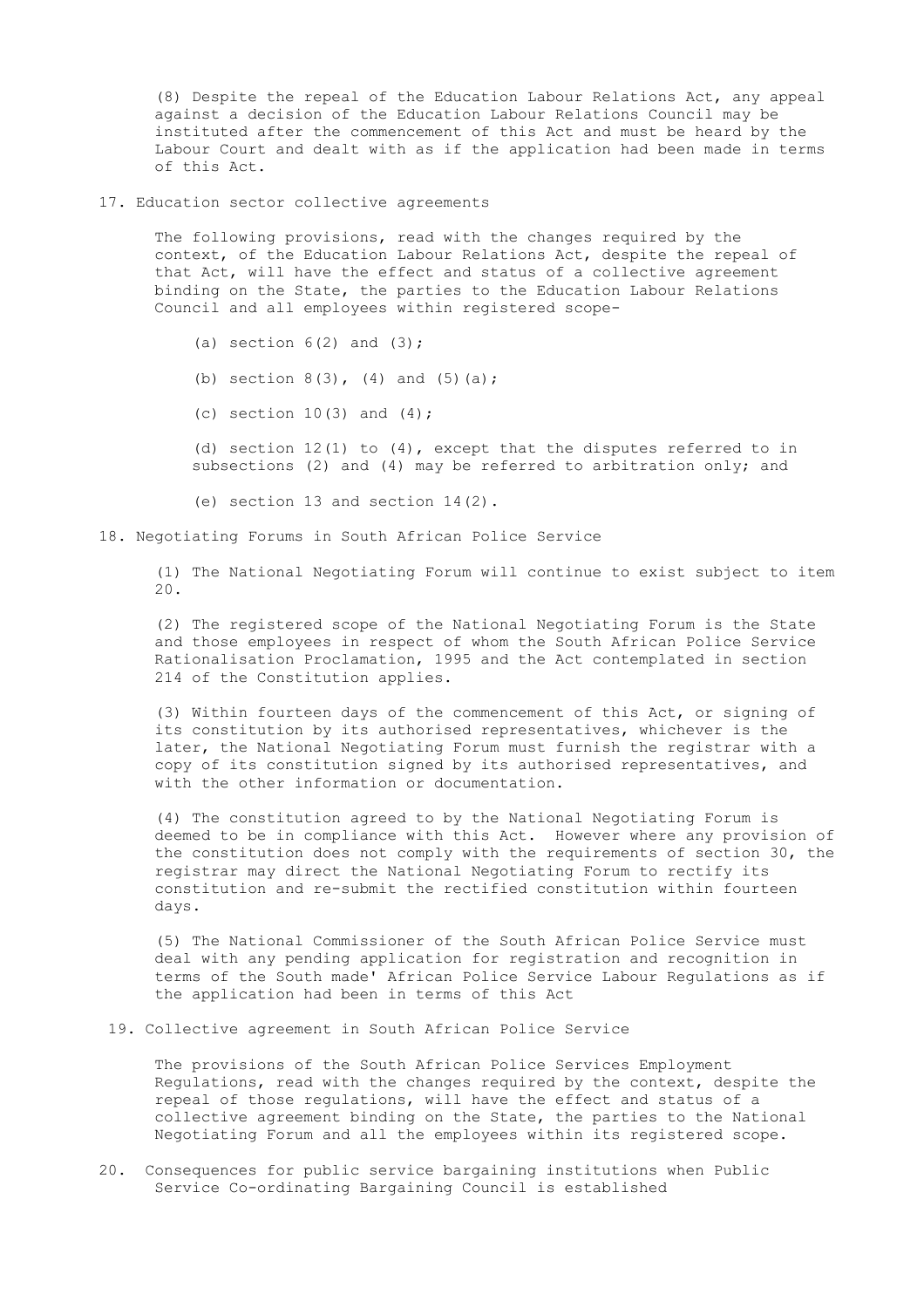When the Public Service Co-ordinating Bargaining Council is established in terms of item 2 of Schedule I-

 (a) the Public Service Bargaining Council and its chamber at central level will cease to exist; and

 (b) the following chambers of the former Public Service Bargaining Council will continue to exist as juristic persons, despite paragraph (a), namely-

 (i) the chamber for each department, which will be deemed to be a bargaining council that has been established under section 37(3)(a) of this Act for that department;

 (ii) the chamber for each provincial administration, which will be deemed to be a bargaining council that has been established under section 37(3)(a) for that provincial administration; and

 (c) the Education Labour Relations Council will be deemed to be a bargaining council that has been established in terms of section 37(3)(b) of this Act for the education sector;

 (d) the National Negotiating Forum will be deemed to be a bargaining council that has been established in terms of section 37(3)(b) of this Act for the South African Police Service.

PART E-DISPUTES AND COURTS

 21. Disputes arising before commencement of this Act (1) Any dispute contemplated in the labour relations laws that arose before the commencement of this Act must be dealt with as if those laws had not been repealed.

(2) Despite subsection  $(1)$ , a strike or lock-out that commences after this Act comes into operation will be dealt with in terms of this Act. This rule applies even if the dispute giving rise to the strike or lock-out arose before this Act comes into operation.

(3) For the purposes of a strike or lock-out referred to in sub-item  $(2)$ , compliance with section 65(l)(d) of the Labour Relations Act, section 19(l)(b) of the Public Service Labour Relations Act and section 15(l)(b) of the Education Labour Relations Act will be deemed to be compliance with section 64(1)(a) of this Act.

 22. Courts (1) In any pending dispute in respect of which the industrial court or the agricultural labour court had jurisdiction and in respect of which proceedings had not been instituted before the commencement of this Act, proceedings must be instituted in the industrial court or agricultural labour court (as the case may be) and dealt with as if the labour relations laws had not been repealed. The industrial court or the agricultural labour court may perform or exercise any of the functions and powers that it had in terms of the labour relations laws when it determines the dispute.

 (2) Any dispute in respect of which proceedings were pending in the industrial court or the agricultural labour court must be proceeded with as if the labour relations laws had not been repealed.

 (3) Any pending appeal before the Labour Appeal Court established by section 17A of the Labour Relations Act must be dealt with by the Labour Appeal Court as if the labour relations laws had not been repealed.

 (4) Any pending appeal from a decision of that Labour Appeal Court or any appeal to the Appellate Division from a decision of the Labour Appeal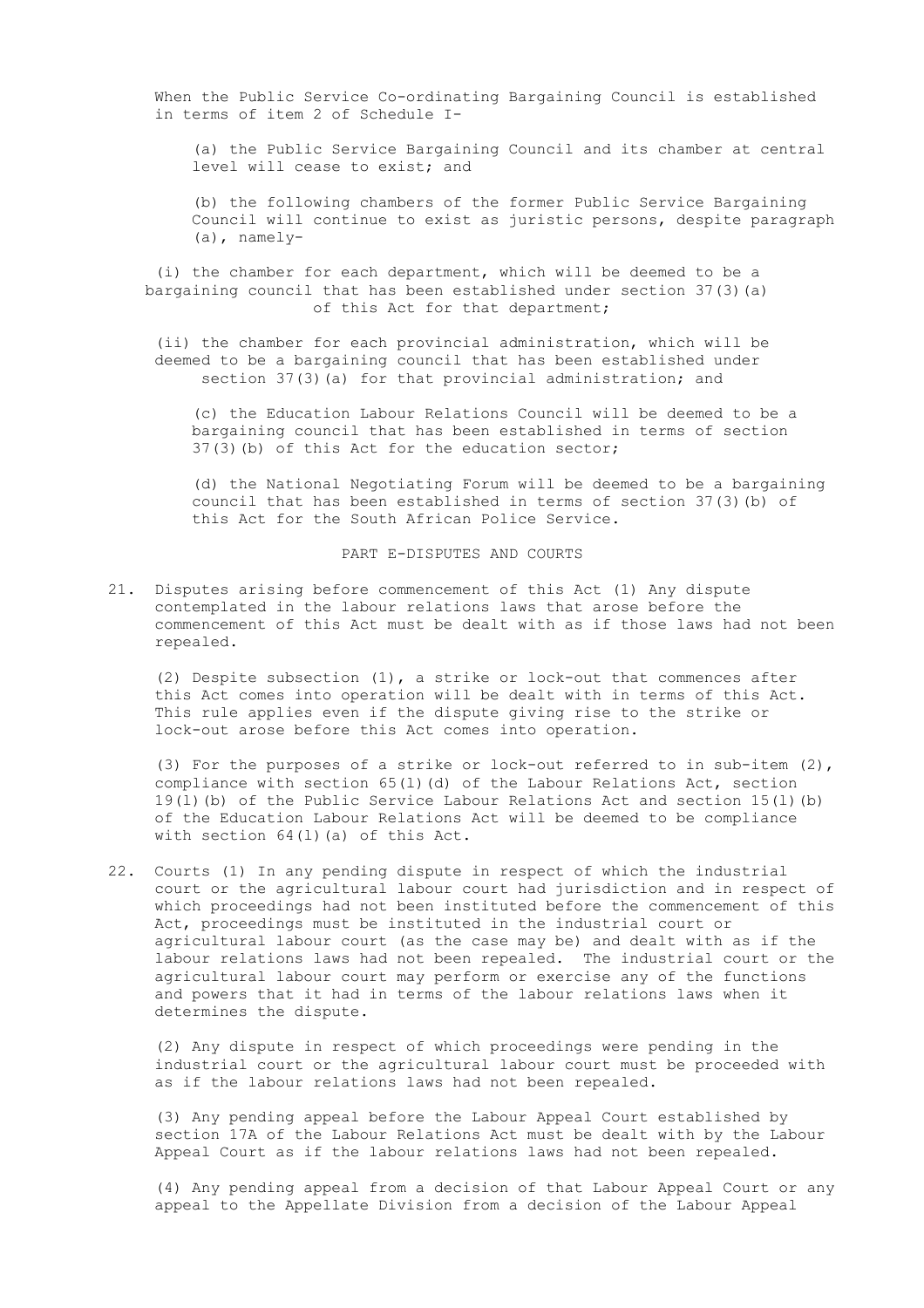Court in terms of section 17C and section 64 of the Labour Relations Act must be dealt with as if the labour relations laws had not been repealed.

 (5) Any appeal from a decision of the industrial court or the agricultural labour court in terms of sub-item (1) or (2), must be made to the Labour Court established by section 151 of this Act, and that Labour Court must deal with the appeal as if the labour relations laws had not been repealed.

## PART F-PENSION MATTERS

 23. Continuation of existing pension rights of staff members of Commission upon assuming employment (1) Any staff member of the Commission who, immediately before assuming employment with the Commission, is a member of the Government Service Pension Fund, the Temporary Employees Pension Fund or any other pension fund or scheme administered by the Department of Finance (hereinafter referred to as an officer or employee), may upon assuming that employment-

> (a) choose to remain a member of that pension fund, and from the date of exercising the choice, the officer or employee, despite the provisions of any other law, will be deemed to be a dormant member of the relevant pension fund within the contemplation of section 15(l)(a) of the General Pensions Act, 1979 (Act No. 29 of 1979);

> (b) request to become a member of the Associated Institutions Pension Fund established under the Associated Institutions Pension Fund Act, 1963 (Act No. 41 of 1963), as if the Commission had been declared an associated institution under section 4 of that Act; or

 (c) request to become a member of any other pension fund registered under the Pension Funds Act, 1956 (Act No. 24 of 1956).

 (2) In the case where an officer or employee becomes a member of a fund after making a request in terms of sub-item (1)(b) or (c)-

 (a) the pension fund of which the officer or employee was a member ("the former fund") must transfer to the pension fund of which the officer or employee becomes a member of ("the new fund") an amount equal to the funding level of the former fund multiplied by its actuarial liability in respect of that officer or employee at the date the officer or employee assumes office with the Commission, increased by the amount of interest calculated on that amount at the prime rate of interest from the date when employment with the Commission commenced up to the date of transfer of the amount;

 (b) membership of the officer or employee of the former fund will lapse from the date when employment with the Commission commenced, and from that date the officer or employee will cease to have any further claim against the former fund except as provided in paragraph (a); and

 (c) the former fund must transfer any claim it may have against the officer or employee, to the new fund.

 (3) In the case where an officer or employee becomes a member of a new fund after a request in terms of sub-item (1)(c) the State must pay the new fund an amount equal to the difference between the actuarial liability of the former fund in respect of the officer or employee as on the date of the commencement of employment with the Commission, and the amount transferred in terms of sub-item (2)(c) to the new fund, increased by the amount of interest thereon calculated at the prime rate from the date of commencement of employment up to the date of the transfer of the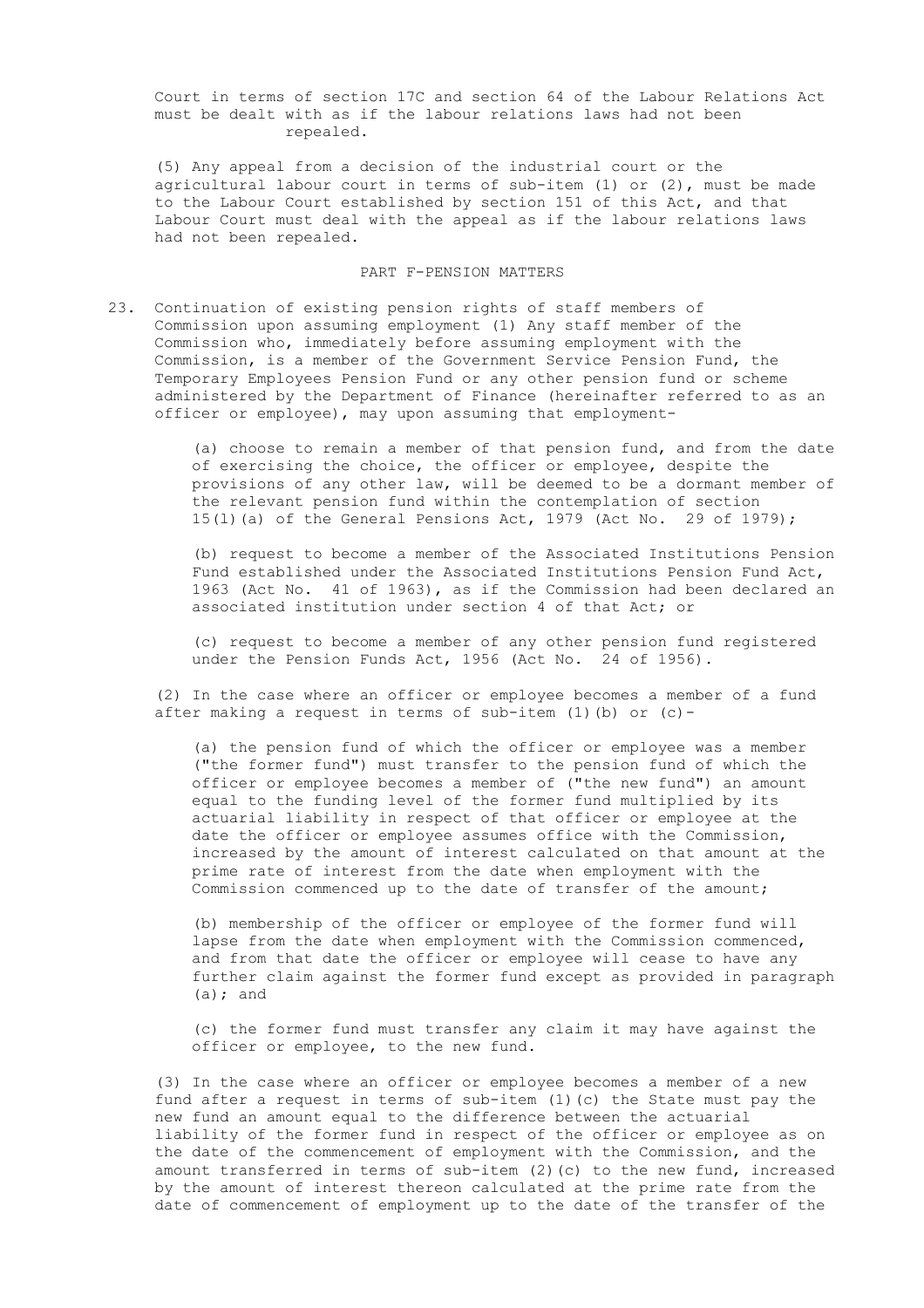amount.

 (4) Sub-items (2) and (3) will apply, read with the changes required by the context, in respect of any officer or employee who, by reason of having made a choice in terms of sub-item  $(1)$   $(a)$ , has become a dormant member and thereafter requests that the pension benefits that had accrued, be transferred in terms of section 15A(1) of the General Pensions Act, 1979, to another pension fund referred to in that Act or a pension fund registered in terms of the Pension Funds Act, 1956.

 (5) If, after an officer or employee has become a member of any other pension fund, by reason of having made a choice in terms of sub-item (1)(c), a lump sum benefit has become payable by that pension fund by reason of the death, or the withdrawal or resignation from the pension fund, or retirement, of the officer or employee, or the winding-up of the pension fund, then, for the purposes of paragraph (e) of the definition of "gross income" in section I of the Income Tax Act, 1962 (Act No. 58 of 1962), the pension fund will be deemed, in relation to such officer or employee, to be a fund referred to in paragraph (a) of the definition of "pension fund" in section I of that Act.

(6) For the purposes of this item-

 " actuarial liability" of a pension fund in respect of a particular member or a group of members of the fund, means the actuarial liability that is determined by an actuary who the Minister has nominated for that purpose;

 "funding level", in relation to a pension fund, means the market value of the assets of the fund stated as a percentage of the total actuarial liability of the fund, after those assets and liabilities have been reduced by the amount of the liabilities of the fund in respect of all its pensioners, as determined at the time of the most recent actuarial valuation of the fund or any review thereof carried out under direction of the responsible Minister; and

 " prime rate of interest" means the average prime rate of interest of the three largest banks in the Republic.

SCHEDULE 8

#### CODE OF GOOD PRACTICE: DISMISSAL

Introduction

 (1) This code of good practice deals with some of the key aspects of dismissals for reasons related to conduct and capacity. It is intentionally general. Each case is unique, and departures from the norms established by this Code may be justified in proper circumstances. For example, the number of employees employed in an establishment may warrant a different approach.

 (2) This Act emphasises the primacy of collective agreements. This Code is not intended as a substitute for disciplinary codes and procedures where these are the subject of collective agreements, or the outcome of joint decision-making by an employer and a workplace forum.

 (3) The key principle in this Code is that employers and employees should treat one another with mutual respect. A premium is placed on both employment justice and the efficient operation of business. While employees should be protected from arbitrary action, employers are entitled to satisfactory conduct and work performance from their employees.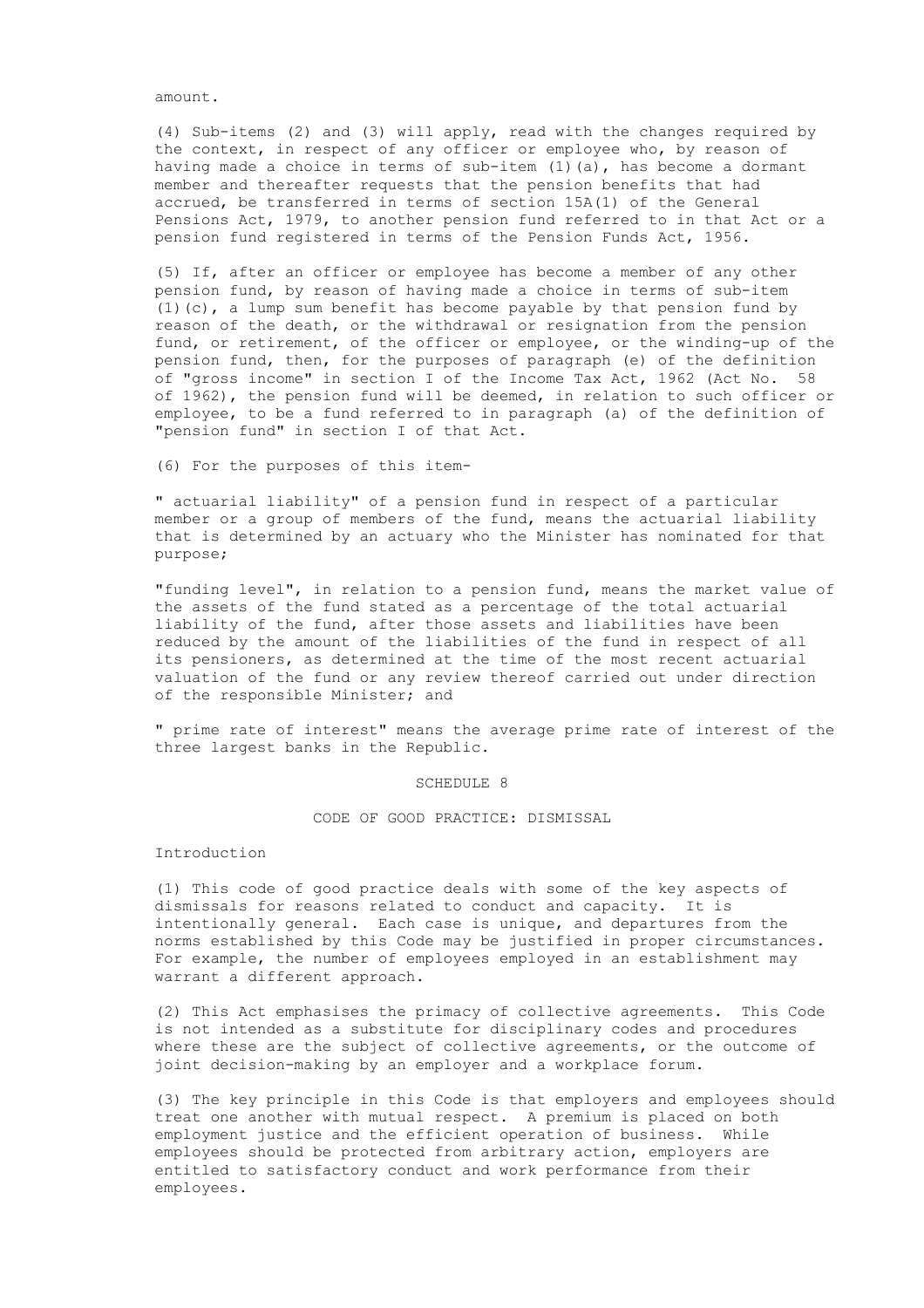2. Fair reasons for dismissal

 (1) A dismissal is unfair if it is not effected for a fair reason and in accordance with a fair procedure, even if it complies with any notice period in a contract of employment or in legislation governing employment. Whether or not a dismissal is for a fair reason is determined by the facts of the case, and the appropriateness of dismissal as a penalty. Whether or not the procedure is fair is determined by referring to the guidelines set out below.

 (2) This Act recognises three grounds on which a termination of employment might be legitimate. These are: the conduct of the employee, the capacity of the employee, and the operational requirements of the employer's business.

 (3) This Act provides that a dismissal is automatically unfair if the reason for the dismissal is one that amounts to an infringement of the fundamental rights of employees and trade unions, or if the reason is one of those listed in section 187.

 The reasons include participation in a lawful strike, intended or actual pregnancy and acts of discrimination.

 (4) In cases where the dismissal is not automatically unfair, the employer must show that the reason for dismissal is a reason related to the employee's conduct or capacity, or is based on the operational requirements of the business. If the employer fails to do that, or fails to prove that the dismissal was effected in accordance with a fair procedure, the dismissal is unfair.

3. Misconduct

Disciplinary procedures prior to dismissal

 (1) All employers should adopt disciplinary rules that establish the standard of conduct required of their employees. The form and content of disciplinary rules will obviously vary according to the size and nature of the employer's business.

 In general, a larger business will require a more formal approach to discipline. An employer's rules must create certainty and consistency in the application of discipline. This requires that the standards of conduct are clear and made available to employees in a manner that is easily understood. Some rules or standards may be so well established and known that it is not necessary to communicate them.

 (2) The courts have endorsed the concept of corrective or progressive discipline.

 This approach regards the purpose of discipline as a means for employees to know and understand what standards are required of them. Efforts should be made to correct employees' behaviour through a system of graduated disciplinary measures such as counselling and warnings.

 (3) Formal procedures do not have to be invoked every time a rule is broken or a standard is not met. Informal advice and correction is the best and most effective way for an employer to deal with minor violations of work discipline. Repeated misconduct will warrant warnings, which themselves may be graded according to degrees of severity. More serious infringements or repeated misconduct may call for a final warning, or other action short of dismissal. Dismissal should be reserved for cases of serious misconduct or repeated offences.

Dismissals for misconduct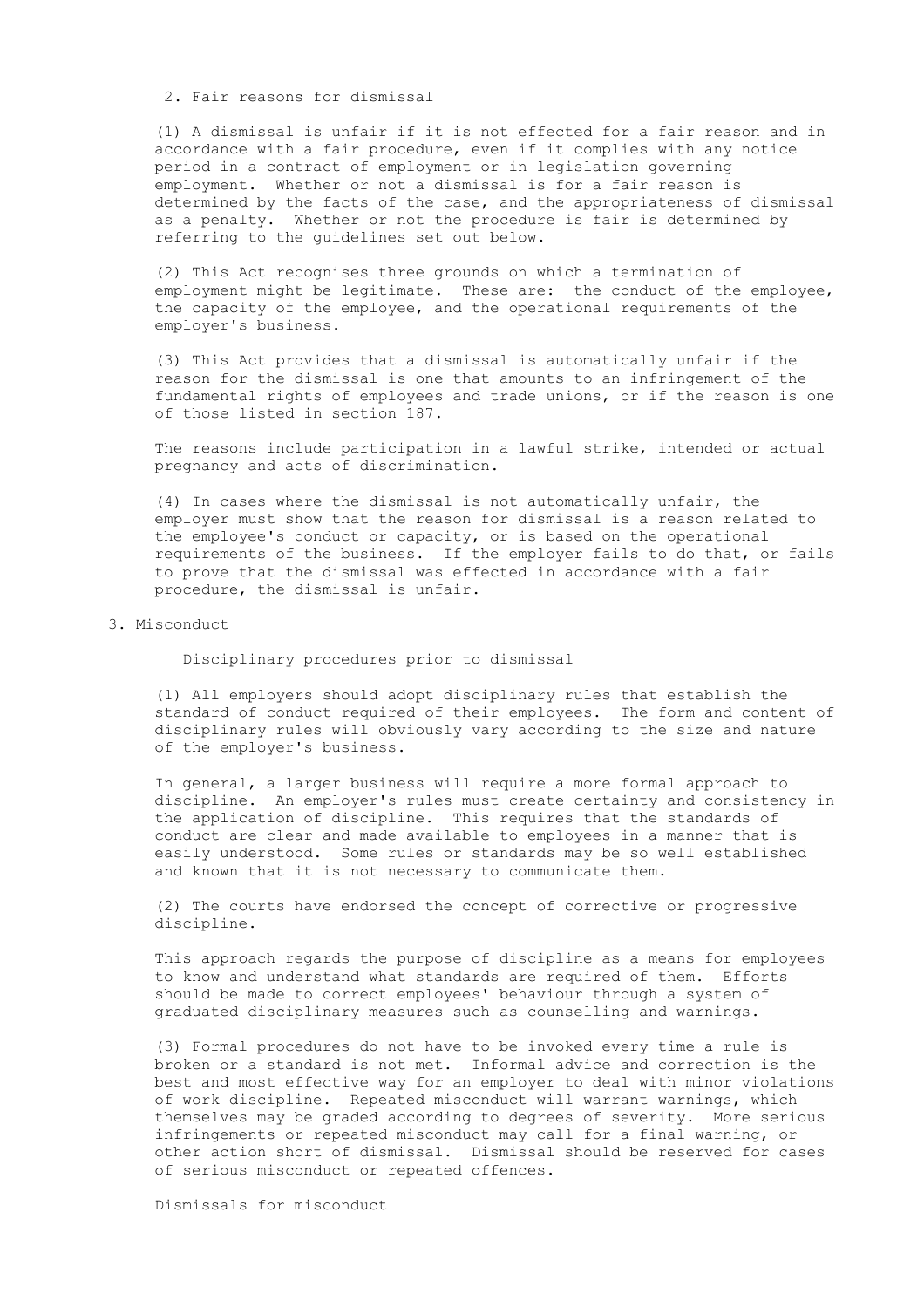(4) Generally, it is not appropriate to dismiss an employee for a first offence, except if the misconduct is serious and of such gravity that it makes a continued employment relationship intolerable. Examples of serious misconduct, subject to the rule that each case should be judged on its merits, are gross dishonesty or willful damage to the property of the employer, willful endangering of the safety of others, physical assault on the employer, a fellow employee, client or customer and gross insubordination. Whatever the merits of the case for dismissal might be, a dismissal will not be fair if it does not meet the requirements of section 188.

 (5) When deciding whether or not to impose the penalty of dismissal, the employer should in addition to the gravity of the misconduct consider factors such as the employee's circumstances (including length of service, previous disciplinary record and personal circumstances), the nature of the job and the circumstances of the infringement itself.

 (6) The employer should apply the penalty of dismissal consistently with the way in which it has been applied to the same and other employees in the past, and consistently as between two or more employees who participate in the misconduct under consideration.

# 4. Fair procedure

 (1) Normally, the employer should conduct an investigation to determine whether there are grounds for dismissal. This does not need to be a formal enquiry. The employer should notify the employee of the allegations using a form and language that the employee can reasonably understand. The employee should be allowed the opportunity to state a case in response to the allegations. The employee should be entitled to a reasonable time to prepare the response and to the assistance of a trade union representative or fellow employee. After the enquiry, the employer should communicate the decision taken, and preferably furnish the employee with written notification of that decision.

 (2) Discipline against a trade union representative or an employee who is an office-bearer or official of a trade union should not be instituted without first informing and consulting the trade union.

 (3) If the employee is dismissed, the employee should be given the reason for dismissal and reminded of any rights to refer the matter to a council with jurisdiction or to the Commission or to any dispute resolution procedures established in terms of a collective agreement.

 (4) In exceptional circumstances, if the employer cannot reasonably be expected to comply with these guidelines, the employer may dispense with pre-dismissal procedures.

5. Disciplinary records

 Employers should keep records for each employee specifying the nature of any disciplinary transgressions, the actions taken by the employer and the reasons for the actions.

6. Dismissals and industrial action

 (1) Participation in a strike that does not comply with the provisions of Chapter IV is misconduct. However, like any other act of misconduct, it does not always deserve dismissal. The substantive fairness of dismissal in these circumstances must be determined in the light of the facts of the case, including-

(a) the seriousness of the contravention of this Act;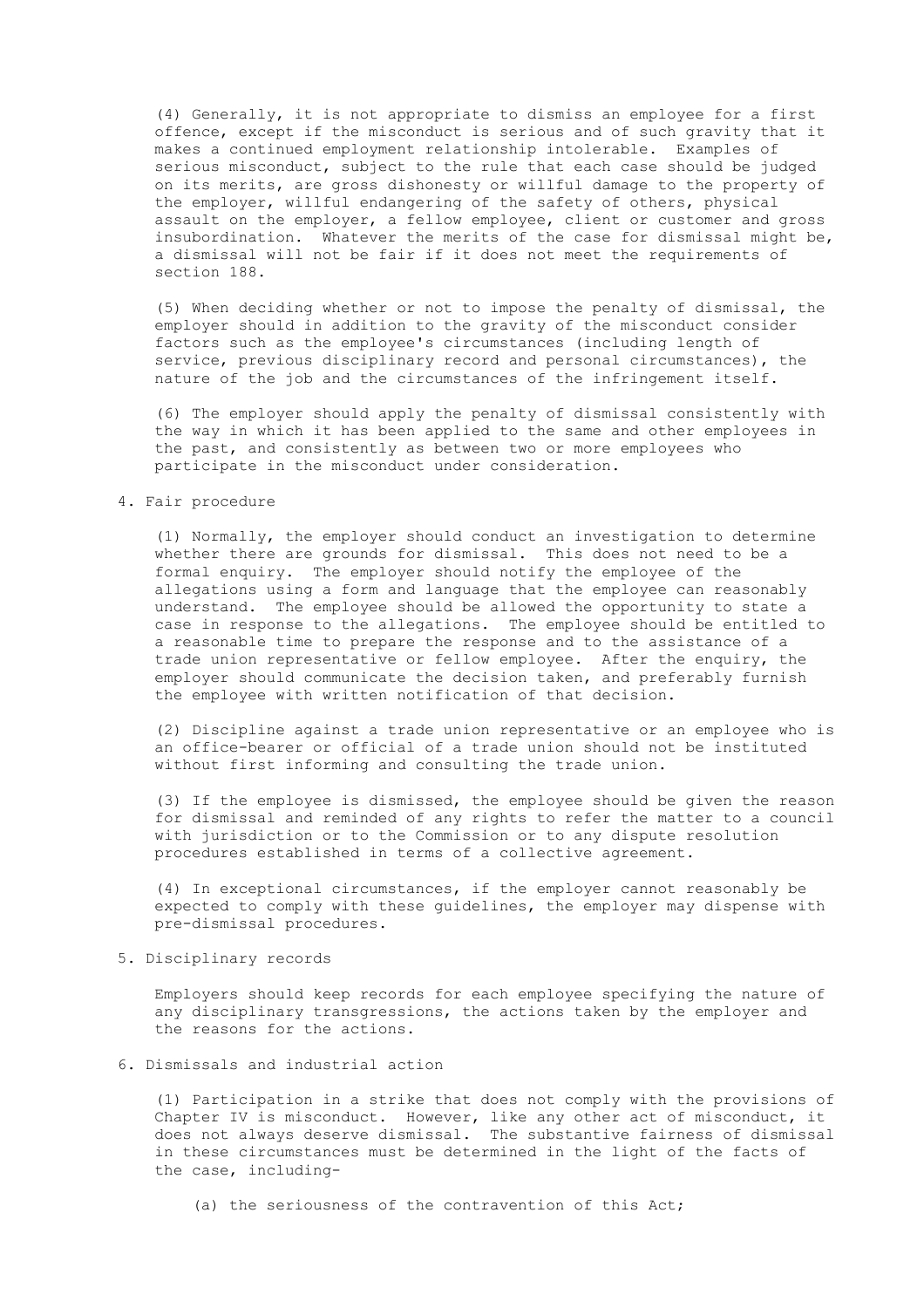(b) attempts made to comply with this Act; and

 (c) whether or not the strike was in response to unjustified conduct by the employer.

 (2) Prior to dismissal the employer should, at the earliest opportunity, contact a trade union official to discuss the course of action it intends to adopt. The employer should issue an ultimatum in clear and unambiguous terms that should state what is required of the employees and what sanction will be imposed if they do not comply with the ultimatum. The employees should be allowed sufficient time to reflect on the ultimatum and respond to it, either by complying with it or rejecting it. If the employer cannot reasonably be expected to extend these steps to the employees in question, the employer may dispense with them.

7. Guidelines in cases of dismissal for misconduct

 Any person who is determining whether a dismissal for misconduct is unfair should consider-

 (a) whether or not the employee contravened a rule or standard regulating conduct in, or of relevance to, the workplace; and

(b) if a rule or standard was contravened, whether or not-

(i) the rule was a valid or reasonable rule or standard;

 (ii) the employee was aware, or could reasonably be expected to have been aware, of the rule or standard;

 (iii) the rule or standard has been consistently applied by the employer; and

 (iv) dismissal was an appropriate sanction for the contravention of the rule or standard.

#### 8. Incapacity: Poor work performance

 (1) A newly hired employee may be placed on probation for a period that is reasonable given the circumstances of the job. The period should be determined by the nature of the job, and the time it takes to determine the employee's suitability for continued employment. When appropriate, an employer should give an employee whatever evaluation, instruction, training, guidance or counselling the employee requires to render satisfactory service. Dismissal during the probationary period should be preceded by an opportunity for the employee to state a case in response and to be assisted by a trade union representative or fellow employee.

 (2) After probation, an employee should not be dismissed for unsatisfactory performance unless the employer has-

 (a) given the employee appropriate evaluation, instruction, training, guidance or counselling; and

 (b) after a reasonable period of time for improvement, the employee continues to perform unsatisfactorily.

 (3) The procedure leading to dismissal should include an investigation to establish the reasons for the unsatisfactory performance and the employer should consider other ways, short of dismissal, to remedy the matter.

 (4) In the process, the employee should have the right to be heard and to be assisted by a trade union representative or a fellow employee.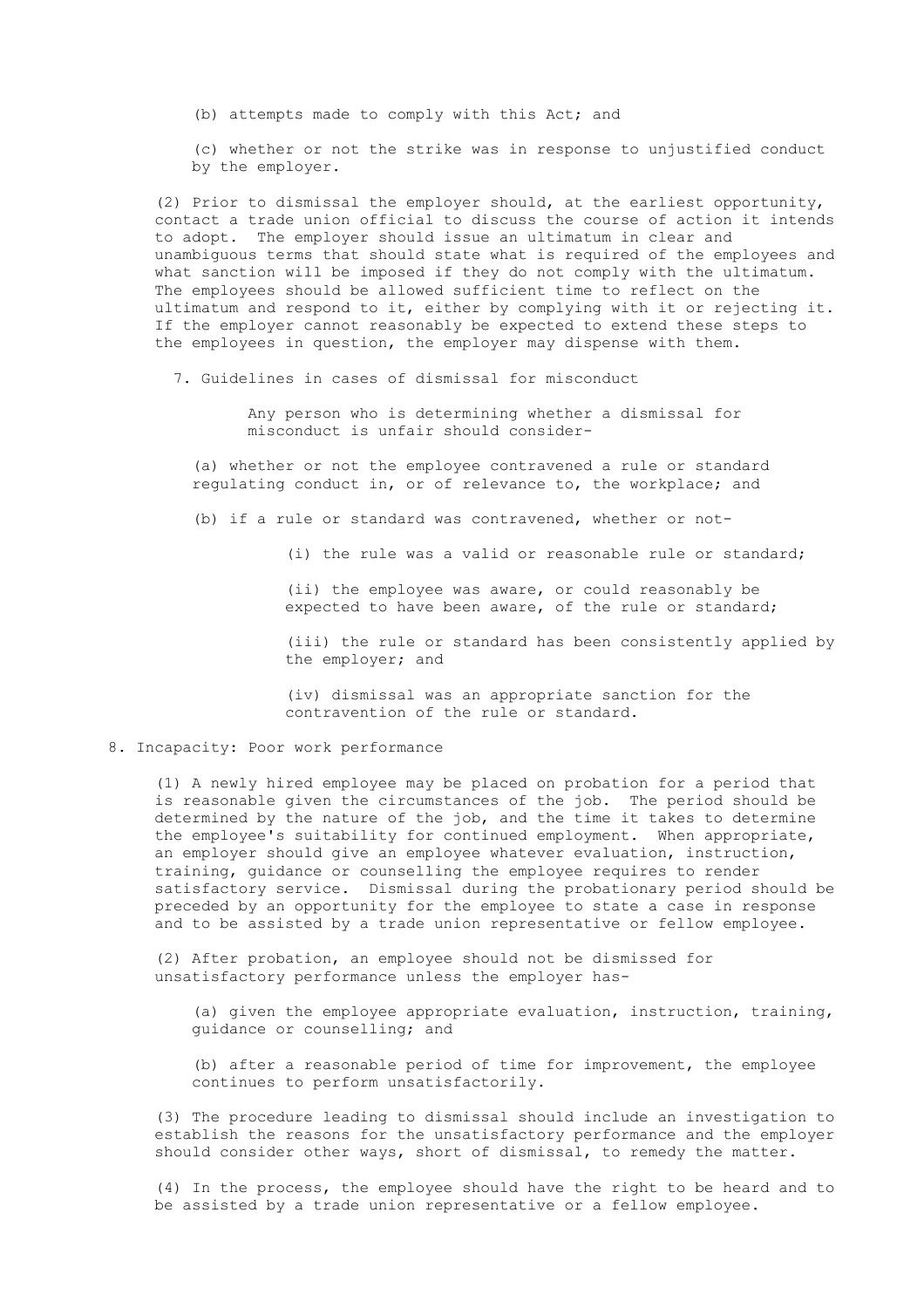9. Guidelines in cases of dismissal for poor work performance

 Any person determining whether a dismissal for poor work performance is unfair should consider(a) whether or not the employee failed to meet a performance standard; and

 (b) if the employee did not meet a required performance standard whether or not-

> (i) the employee was aware, or could reasonably be expected to have been aware, of the required performance standard;

 (ii) the employee was given a fair opportunity to meet the required performance standard; and

 (iii) dismissal was an appropriate sanction for not meeting the required performance standard.

10. Incapacity: III health or injury

 (1) Incapacity on the grounds of ill health or injury may be temporary or permanent. If an employee is temporarily unable to work in these circumstances, the employer should investigate the extent of the incapacity or the injury. If the employee is likely to be absent for a time that is unreasonably long in the circumstances, the employer should investigate all the possible alternatives short of dismissal. When alternatives are considered, relevant factors might include the nature of the job, the period of absence, the seriousness of the illness or injury and the possibility of securing a temporary replacement for the ill or injured employee. In cases of permanent incapacity, the employer should ascertain the possibility of securing alternative employment, or adapting the duties or work circumstances of the employee to accommodate the employee's disability.

 (2) In the process of the investigation referred to in subsection (1) the employee I should be allowed the opportunity to state a case in response and to be assisted by a trade union representative or fellow employee.

 (3) The degree of incapacity is relevant to the fairness of any dismissal. The cause of the incapacity may also be relevant. In the case of certain kinds of incapacity, for example alcoholism or drug abuse, counselling and rehabilitation may be appropriate steps for an employer to consider.

 (4) Particular consideration should be given to employees who are injured at work or who are incapacitated by work-related illness. The courts have indicated that the duty on the employer to accommodate the incapacity of the employee is more onerous in these circumstances.

Guidelines in cases of dismissal arising from ill health or injury

 Any person determining whether a dismissal arising from ill health or injury is unfair should consider-

 (a) whether or not the employee is capable of performing the work; and

(b) if the employee is not capable-

 (i) the extent to which the employee is able to perform the work;

(ii) the extent to which the employee's work circumstances